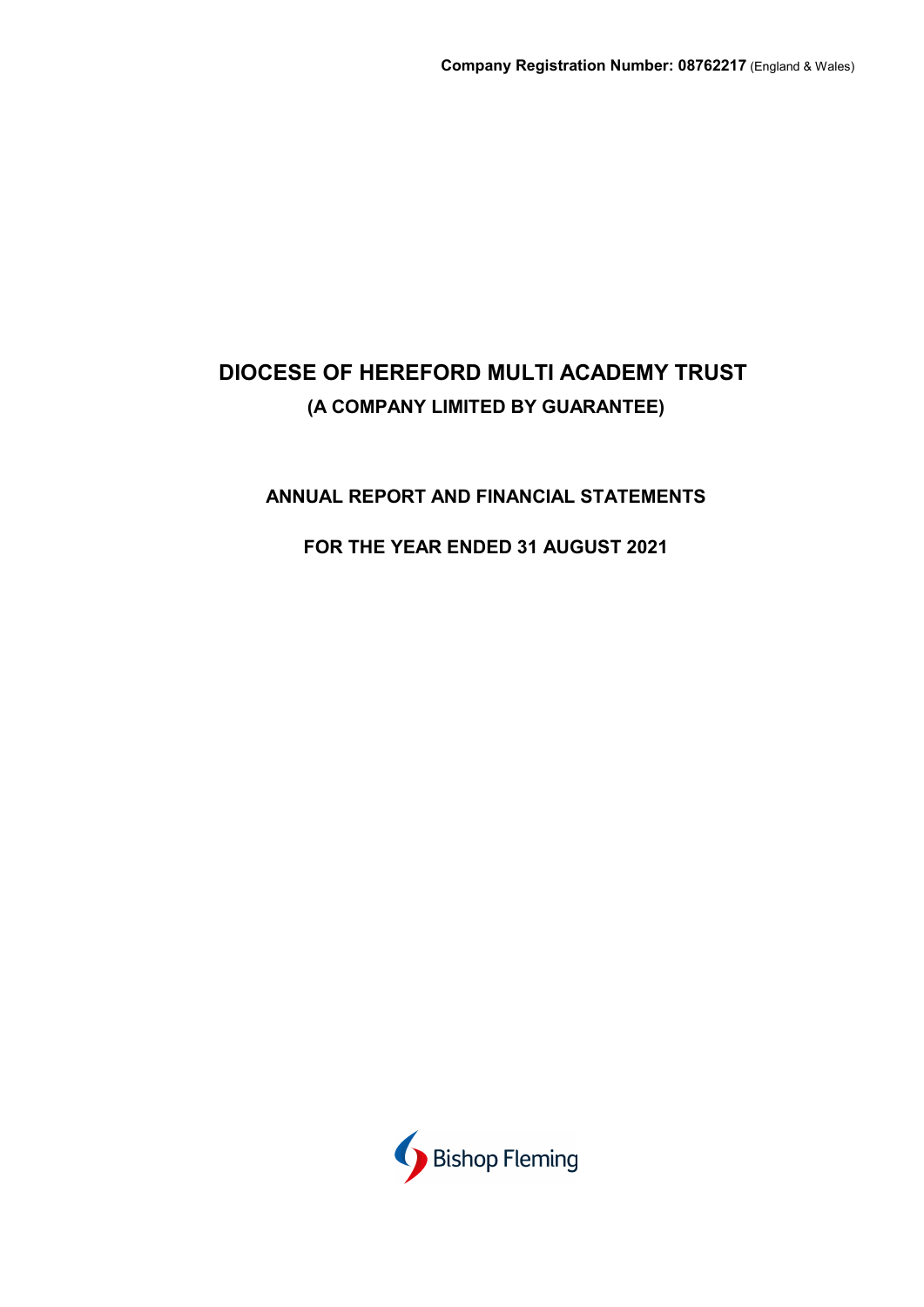## **CONTENTS**

|                                                                                                | Page      |
|------------------------------------------------------------------------------------------------|-----------|
| Reference and administrative details                                                           | $1 - 2$   |
| <b>Trustees' report</b>                                                                        | $3 - 35$  |
| <b>Statement of Directors' responsibilities</b>                                                | 36        |
| Independent auditors' report on the financial statements                                       | $37 - 40$ |
| Independent reporting accountant's report on regularity                                        | $41 - 42$ |
| Consolidated statement of financial activities incorporating income and expenditure<br>account | 43        |
| <b>Consolidated balance sheet</b>                                                              | 44        |
| <b>Academy Trust balance sheet</b>                                                             | 45        |
| <b>Consolidated statement of cash flows</b>                                                    | 46        |
| Notes to the financial statements                                                              | 47 - 78   |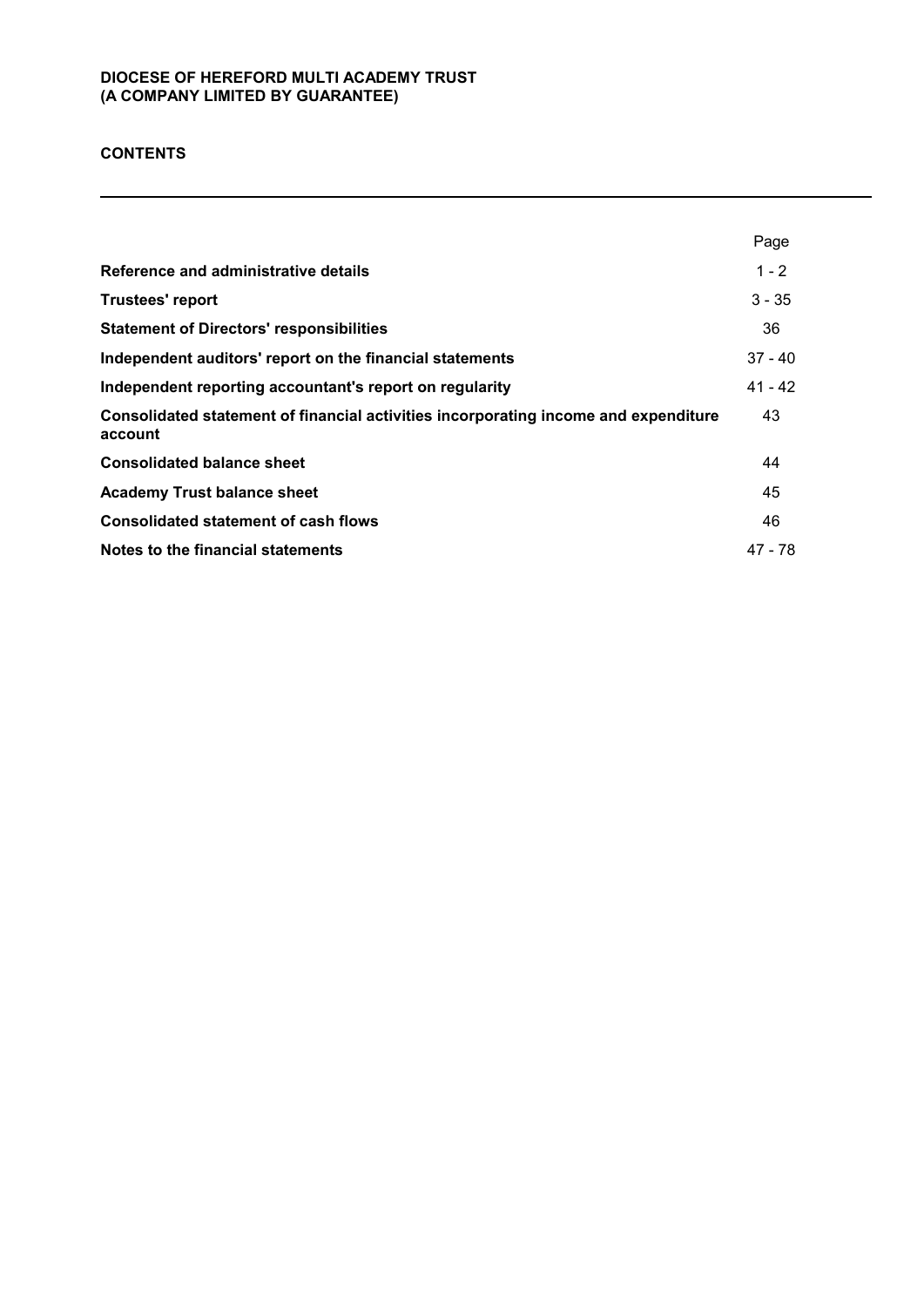## **REFERENCE AND ADMINISTRATIVE DETAILS**

| <b>Members</b>                                    | W Finn<br>Corporate member of the Diocese of Hereford Educational Trust<br>S Pratley<br>S Borthwick (deceased 1 December 2020)                                                                    |
|---------------------------------------------------|---------------------------------------------------------------------------------------------------------------------------------------------------------------------------------------------------|
| <b>Directors</b>                                  | P Banford (resigned 14 September 2020)<br>W Finn, Chair<br>R Pizii<br>M Simmons<br><b>K</b> Skerrett<br>A Smith<br>L Stevenson (resigned 18 October 2021)<br>A Teale, Chief Executive<br>C Watson |
| <b>Company registered</b><br>number               | 08762217                                                                                                                                                                                          |
| <b>Company name</b>                               | Diocese of Hereford Multi Academy Trust                                                                                                                                                           |
| <b>Principal and registered</b> Unit 11<br>office | The Business Quarter<br><b>Sheet Road</b><br>Ludlow<br>SY8 1FD                                                                                                                                    |
| <b>Accounting Officer</b>                         | A Teale                                                                                                                                                                                           |
| <b>Senior management</b><br>team                  | A Teale, Chief Executive Officer<br>D Lewis, Chief Finance Officer<br>P Poulton, Senior Education Officer                                                                                         |
| <b>Independent auditors</b>                       | <b>Bishop Fleming LLP</b><br><b>Chartered Accountants</b><br><b>Statutory Auditors</b><br>1-3 College Yard<br>Worcester<br>WR12LB                                                                 |
| <b>Solicitors</b>                                 | Stone King LLP<br>13 Queen Square<br>Bath<br>BA12HJ                                                                                                                                               |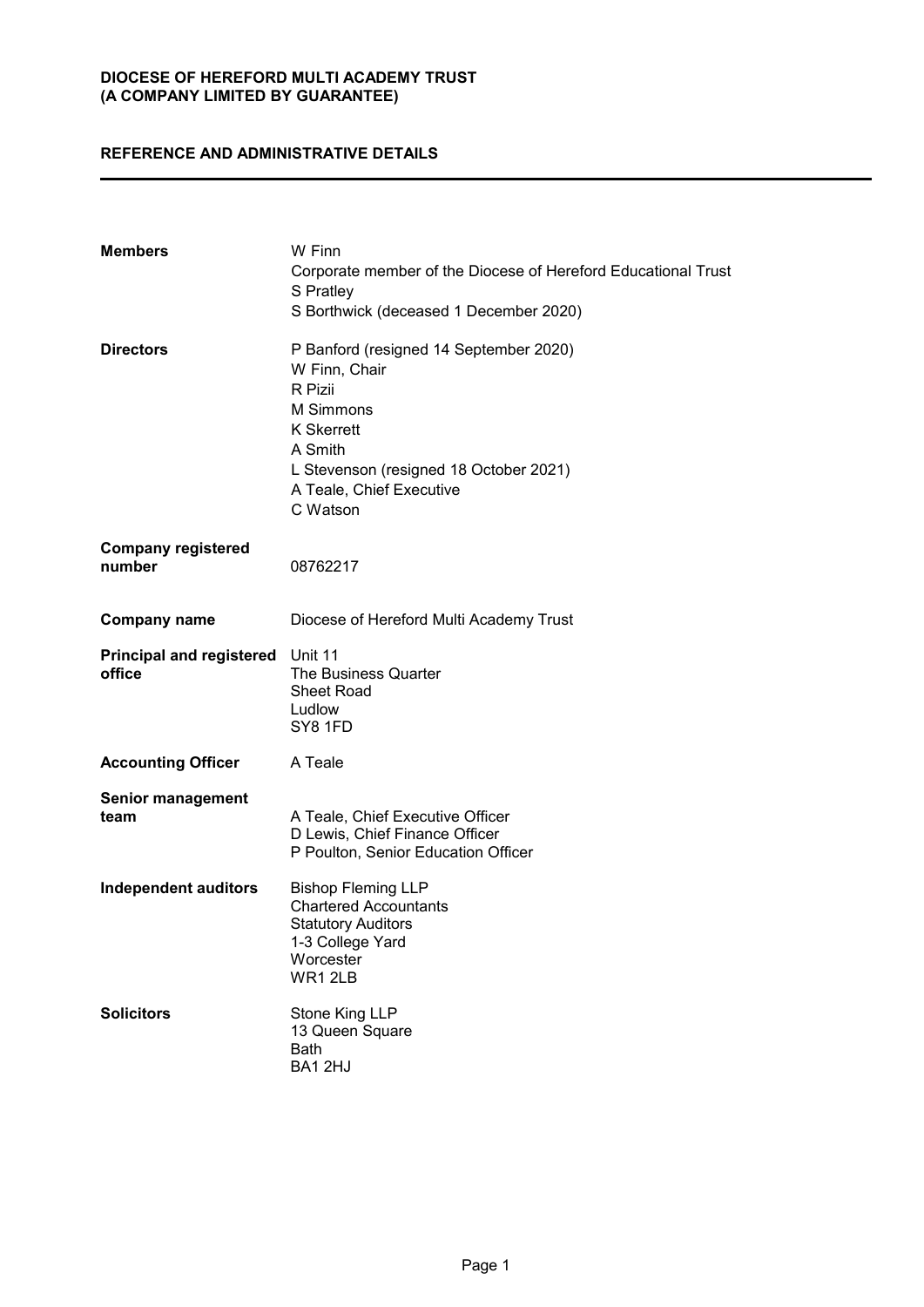#### **REFERENCE AND ADMINISTRATIVE DETAILS (CONTINUED) FOR THE YEAR ENDED 31 AUGUST 2021**

| <b>Academies in the Trust</b> | <b>Bishop's Castle Primary School</b>                   |
|-------------------------------|---------------------------------------------------------|
|                               | <b>Bitterley Church of England Primary School</b>       |
|                               | Burford Church of England Primary School                |
|                               | Burley Gate Church of England Primary School            |
|                               | Condover Church of England School                       |
|                               | Ludlow Church of England School                         |
|                               | <b>Ludlow Primary School</b>                            |
|                               | Morville Church of England Primary School               |
|                               | St Edward's Church of England Primary School            |
|                               | St George's Church of England Academy                   |
|                               | St Michael's Church of England Primary School, Bodenham |
|                               | St Thomas Cantilupe Church of England Academy           |
|                               | Tenbury Church of England Primary School                |
|                               | The Hereford Academy                                    |
|                               | Eastnor C of E Primary School                           |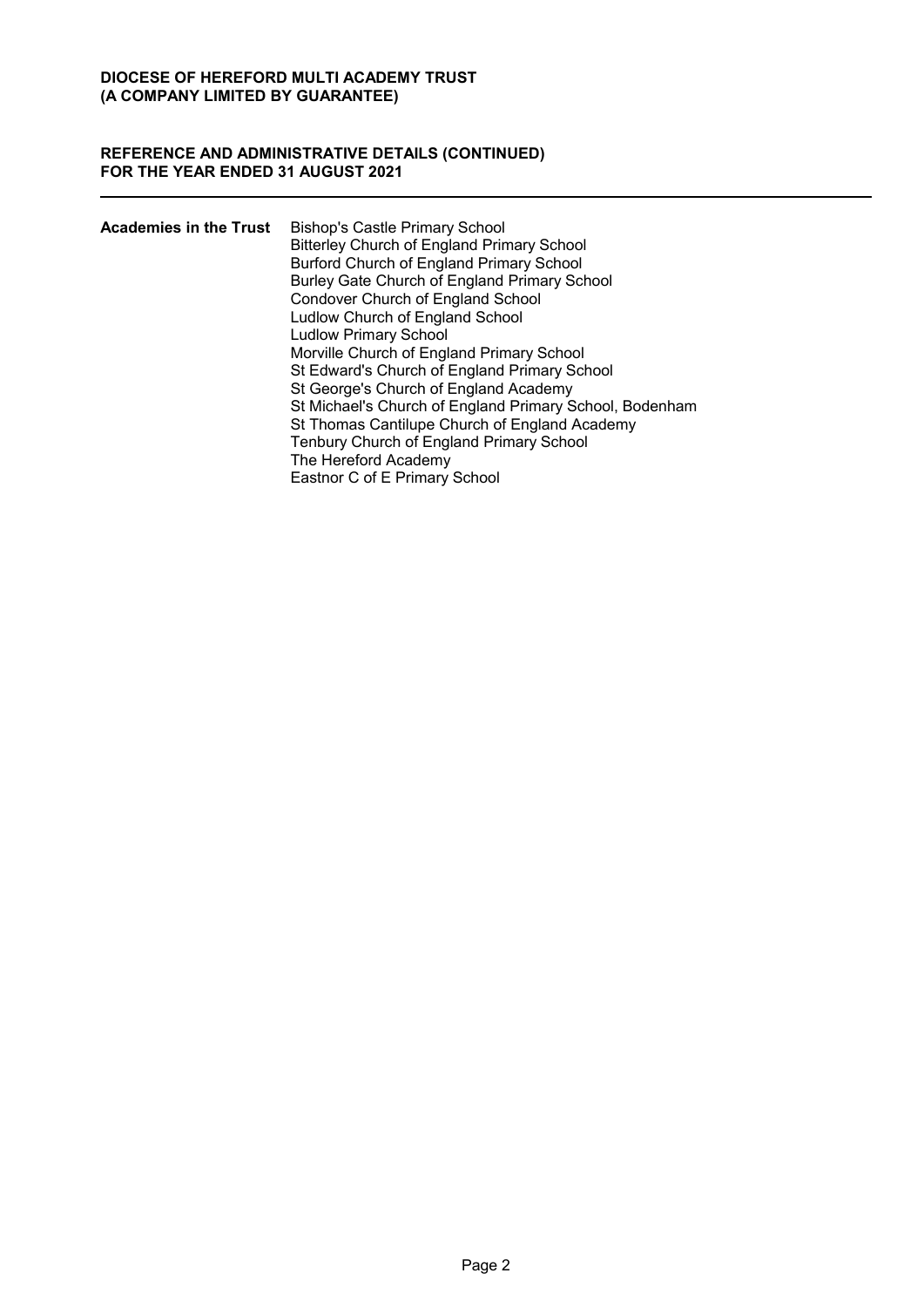## **TRUSTEES' REPORT FOR THE YEAR ENDED 31 AUGUST 2021**

The Directors present the annual report together with the financial statements and auditor's report of the Charitable Company for the year end 31 August 2021. The annual report serves the purpose of both a Trustees' report, and as Directors report under company law.

The Trust operates 13 primary and 2 secondary academies in The Diocese of Hereford. These academies have a combined pupil capacity of 4,001 and had on roll of 2,924, including nursery, in the school census on 1 October 2020.

## **STRUCTURE, GOVERNANCE AND MANAGEMENT**

#### **Constitution**

Diocese of Hereford Multi Academy Trust (DHMAT) was incorporated on 5 November 2013, as a company limited by guarantee and an exempt charity. On the 23 July 2019, the Members agreed to formally changed its name to Diocese of Hereford Multi Academy Trust (DHMAT). The Charitable Company's Memorandum and Articles of Association are the primary governing documents of DHMAT.

The Directors of the Diocese of Hereford Multi Academy Trust are also the directors of the Charitable Company for the purposes of company law. The Charitable Company operates as Diocese of Hereford Multi Academy Trust.

Details of the Directors who served throughout the year, and to the date these accounts are approved, are included in the Reference and administrative details on page 1 to 2. The terms 'Trustee' and 'Director' are interchangeable.

#### **Members' Liability**

Each member of the Charitable Company undertakes to contribute to the assets of the Company in the event of it being wound up while he/she is a member, or within one year after he/she ceases to be a member, such amount as may be required, not exceeding £10, for the debts and liabilities contracted before they ceased to be a member.

#### Directors' Indemnities

Directors benefit from indemnity insurance purchased at DHMAT's expense to cover the liability of the Directors which by virtue of any rule of law would otherwise attach to them in respect of any negligence, default or breach of trust or breach of duty of which they may be guilty in relation to the Academy Trust, provided that any such insurance shall not extend to any claim arising from any act or omission which the Directors knew to be a breach of trust or breach of duty or which was committed by the Directors in reckless disregard to whether it was a breach of trust or breach of duty or not and provided also that any such insurance shall not extend to the costs of any unsuccessful defence to a criminal prosecution brought against the Directors in their capacity as Directors of DHMAT. The limit of this indemnity is £500,000.

#### **Method of Recruitment and Appointment or Election of Directors**

DHMAT runs a number of academies including Church of England and Community academies. To ensure that the vision and ethos of the Church of England is upheld in the Church academies. The Diocese Board of Education appoint the DHMAT members; these Members represent the Church of England and at least 50% of all Directors will be appointed by the Church of England. This is reflected in DHMAT's Articles of Association.

Potential new Directors are identified through a number of sources including the Diocese of Herford and the Regional School's Commissioner Academy Ambassadors programme. When appointing new Directors, the Board give consideration to the skills and experience mix of existing Directors in order to ensure that the Board has the necessary skills to contribute fully to DHMAT's development. Following an interview with the Chairman of the Board and Chief Executive Officer, their names are proposed to DHMAT's Members for approval.

The Directors of DHMAT can co-opt additional Directors on to the board for a maximum period of one year.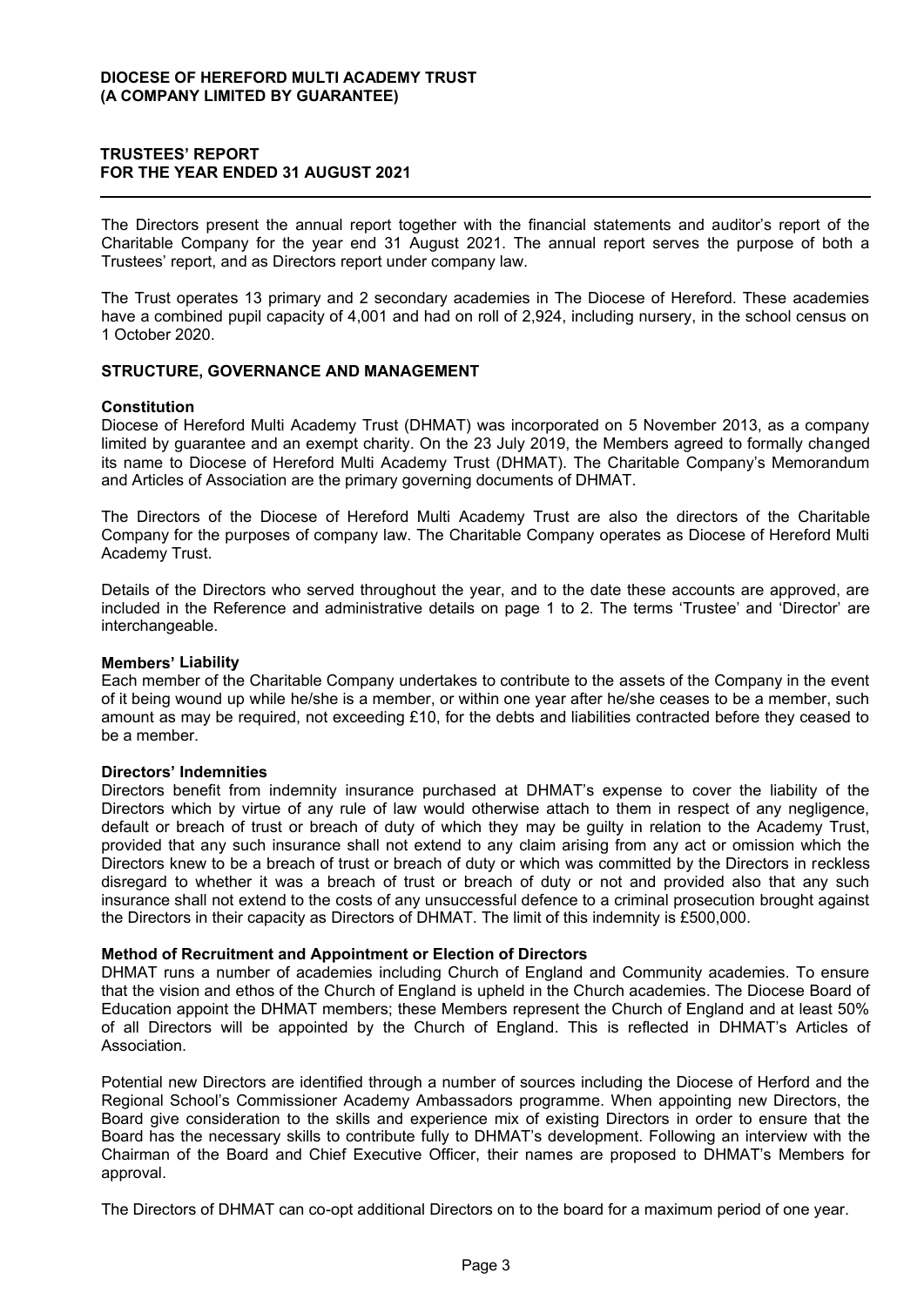The Board as at 31 August 2021 consist of:

| W Finn      | Co-Opted Non-Executive Director - Chairman |
|-------------|--------------------------------------------|
| A Smith     | Non-Executive Director                     |
| A Teale     | <b>Chief Executive Officer</b>             |
| M Simmons   | Co-Opted Non-Executive Director            |
| C Watson    | Co-Opted Non-Executive Director            |
| L Stevenson | Co-Opted Non-Executive Director            |
| R Pizii     | Co-Opted Non-Executive Director            |
| K Skerrett  | Co-Opted Non-Executive Director            |

Directors are appointed for a four-year period (apart from the CEO who serves for the duration of their appointment). Subject to remaining eligible to be a particular type of Director, any Director can be reappointed.

#### **Policies and Procedures Adopted for the Induction and Training of Directors**

The training and induction provided for new Directors will depend upon their existing experience but would always include an offer to visit DHMAT's academies and a chance to meet staff and pupils. All Directors are provided with copies of policies, procedures, minutes, accounts, budgets, plans and other documents that they will need to undertake their role as Directors. As there are normally only one or two new Directors a year, induction tends to be done informally and is tailored to the individual. Advantage is taken of specific courses offered by the Local Authority and other bodies.

There is a Directors' away day organised each year which includes training sessions to keep the Directors updated on relevant developments impacting on their roles and responsibilities.

#### **Organisational Structure**

The structure consists of the following levels: DHMAT Members (appointed by the Diocesan Board of Education (DBE) and made up of the Diocesan Director of Education (DDE), the Chair and two others), the DHMAT Board, the Chief Executive Officer (CEO) and individual Academy Local Academy Board (LABs)/Strategic Task Group (STGs). The aim of the management structure is to devolve responsibility and encourage involvement in decision making at all levels whilst maintaining accountability.

The DHMAT Board ensure compliance with charity and company law requirements and has two core functions: to set the strategic direction of the organisation and to ensure the financial probity of DHMAT.

There were two committees in operation for the financial year as follow:

- Finance and Resources Committee this meets at least four times a year and is responsible for monitoring, evaluating and reviewing policy and performance in relation to financial management, compliance with report and regulatory requirements and reporting, receiving reports from the Responsible Officer/Internal Auditor considering senior officer salaries and drafting the annual budget including setting staff levels. It also covers the role of an Audit Committee which includes monitoring, spending, risk register and annual accounts.
- Standards Committee this committee forms part of the main board meeting so all Directors attend. The committee is responsible for evaluating and reviewing Trust wide policy, practice, and performance in relation to curriculum planning, communications, target setting and assessment, examinations, and all pastoral issues.

The following decisions are reserved to the Board of Directors: to consider any proposals for change to the status or constitution of DHMAT and its committee structure, to appoint or remove the Chairman and/or Vice Chairman, to appoint the Headteacher and Clerk to the Directors, to approve the Annual Development Plan and budget.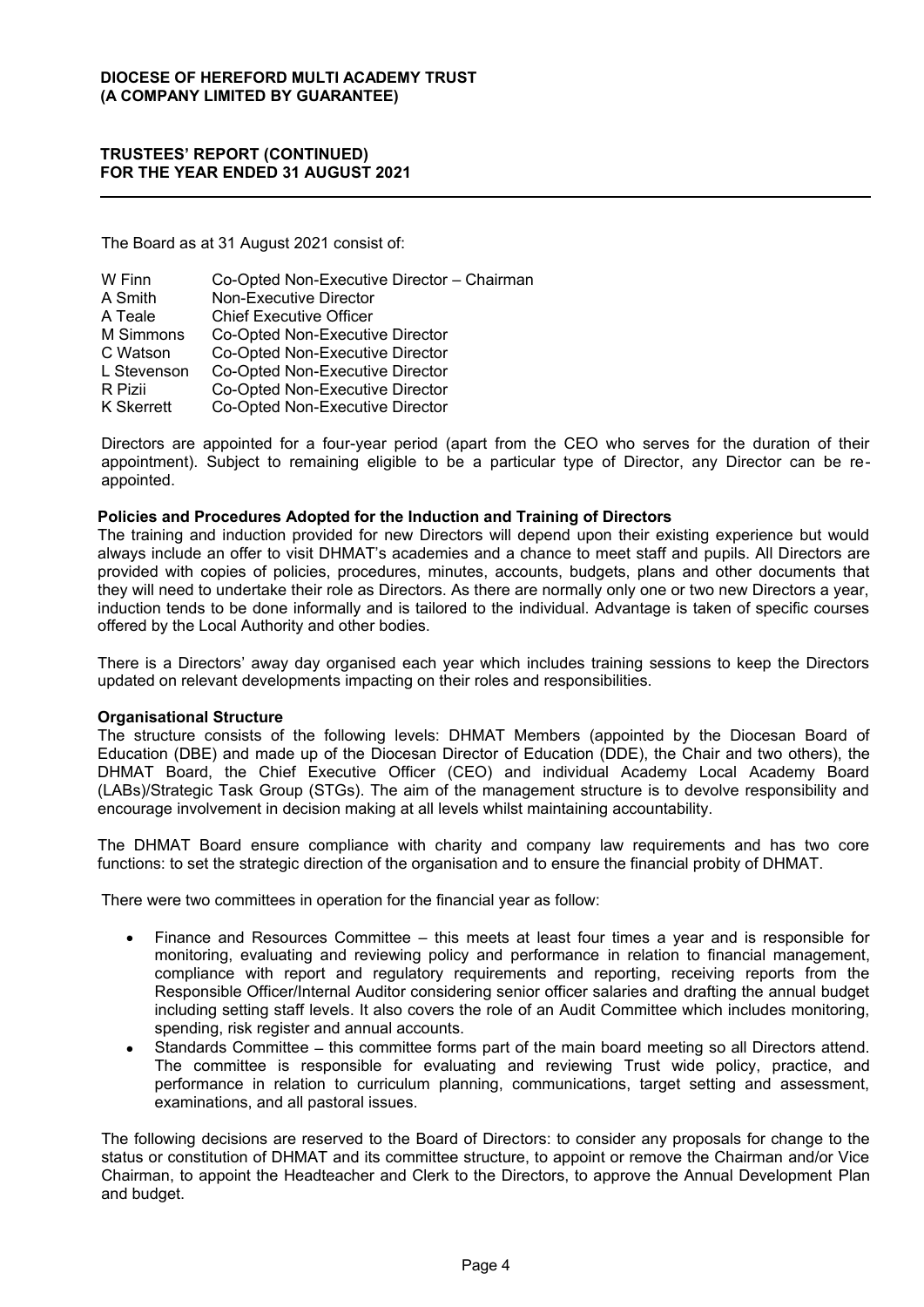The Directors are responsible for setting general policy, adopting an annual plan and budget, approving the statutory accounts, monitoring DHMAT by the use of budgets and other data and making major decisions about the direction of DHMAT, capital expenditure and staff appointment.



The Directors control the academies at an executive level, whilst the Senior Leadership Team (SLT) in each academy (Executive Headteachers, Headteachers, and Deputies) implement the policies laid down by the Directors and report back to them on performance. The SLT are responsible in line with DHMAT Schemes of Delegation (SoDAs), for the authorisation of spending within agreed budgets and the appointment of the majority of staff.

A Local Academy Board (LAB)/Strategic Task Group (STG) has been created for each academy on conversion to undertake the day-to-day running of their individual academies in line with their respective SoDAs. In principle, these bodies should consist of no fewer than five and no more than eleven governors made up of:

- A minimum proportion of Foundation governors appointed by the DHMAT Board  $-$  25% for voluntary controlled designated, and 50% for voluntary aided designated schools;
- A minimum of two Foundation governors appointed by and representing the DHMAT Board for community schools;
- The Headteacher (ex-officio);
- One elected member of staff; and
- Two appointed parent governors.

Provided that there is a majority of DHMAT appointed Foundation governors, the LABs/STGs may appoint coopted governors on an annual basis to provide specific skills, which the LGB needs at the time of appointment. LGB governors are appointed on a four-year basis with the exception of those appointed as exofficio.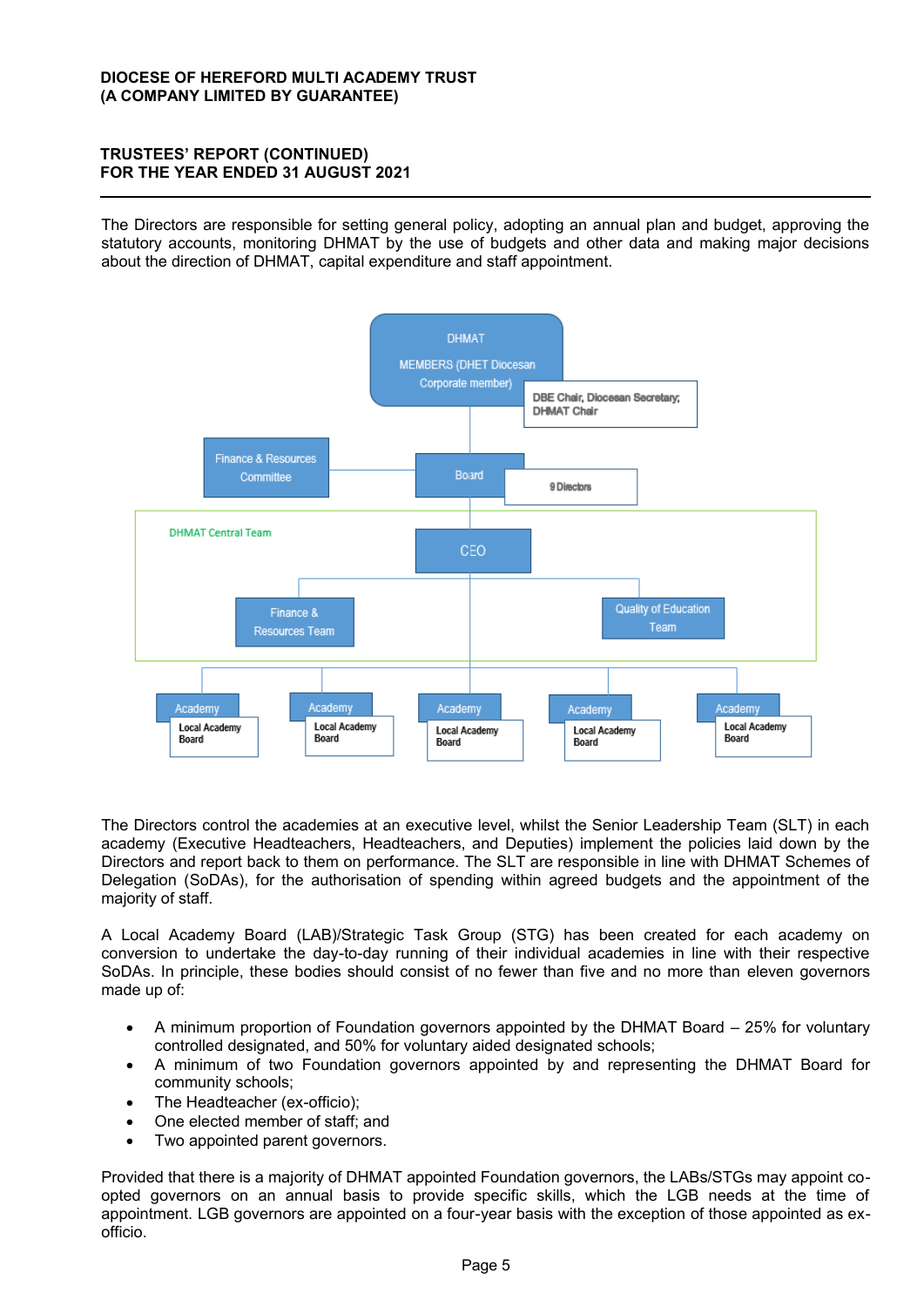The Chief Executive Officer is the Accounting Officer.

#### **Arrangement for Setting Pay and Remuneration of Key Management Personnel**

The directors consider the Board of Directors and the Central leadership team comprise the key management personnel of DHMAT in charge of directing, controlling, running, and operating DHMAT on a day-to-day basis. All Directors give their time freely and no Director received remuneration in the year to perform their role as Director.

Details of Directors' expenses and related party transactions are disclosed in the notes of the accounts.

The Directors benchmark staff pay against pay levels in other Academies of a similar size. The benchmark is the mid-point of the range paid for similar roles.

## **Trade Union Facilities Time**

#### **Relevant Union Officials**

| Number of employees who were        | Full-time equivalent employee number |
|-------------------------------------|--------------------------------------|
| relevant union officials during the |                                      |
| relevant period                     |                                      |
|                                     |                                      |

## **Percentage of time spend on facility time**

| Percentage of time | Number of employees |
|--------------------|---------------------|
| 0%                 | 5                   |
| 1-50%              | 0                   |
| 51-99%             | 0                   |
| 100%               | 0                   |

#### **Percentage of pay bill spent on facilities time**

| Total cost of facility time           | £2.338      |
|---------------------------------------|-------------|
| Total Pay bill                        | £14,290,127 |
| Percentage of total pay bill spend on | 0.02%       |
| facility time                         |             |

#### **Paid Trade union activities**

Time spend on paid trade union activities as a percentage of total paid facility time hours

## **Connected Organisations, including Related Party Relationships**

There are no related parties that either control or significantly influence the decisions, strategy, and operations of DHMAT or its academies. There are no sponsors or formal Parent Teacher Associations associated with DHMAT.

 $0%$ 

DHMAT, although a sponsor in its own right, maintains a close relationship with the Diocese of Hereford, specifically the Education Team, and ensures that all transactions are carried out in compliance with the related party transaction regulations, and at costs.

## **Engagement with employees (including disabled persons)**

The Trust engages with their employees through many means and methods, including:

- Consulting with employees on key matters, including engaging the relevant union officials;
- Having staff representative on Local Academy Boards;
- Weekly Head briefings; and
- Half termly meetings with the Headteacher.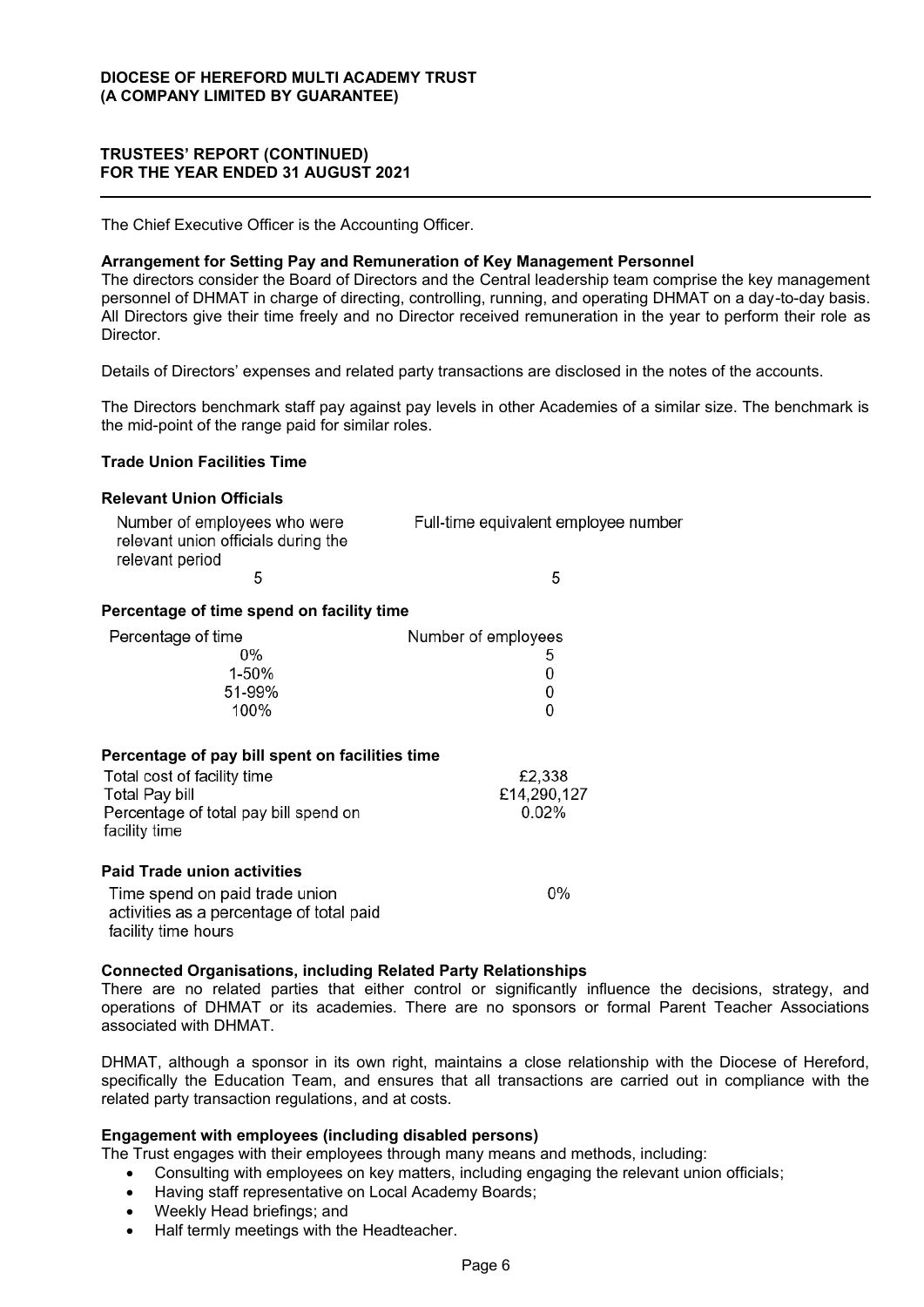#### **Engagement with suppliers, customers, and others in a business relationship with the Trust**

The Trust personnel engages with its key suppliers such as the HR provider, finance software partners, and catering companies on a regular basis during the year to ensure the service meets the needs of the Trust. There have been no tenders in the financial year.

Following the closure of schools due to COVID 19 the trust adopted the PPN 02/20 guidance. The Trust worked closely with the school catering providers and supply staff to ensure that they could continue to operate throughout the lockdown period.

## **OBJECTIVES AND ACTIVITIES**

#### **Mission and Ethos**

The Church of England has been involved in education in this country for hundreds of years. Our schools are not faith schools. They are highly inclusive places and aim to provide a vibrant education, not just to Christian families, but for everyone from all faith backgrounds, including those of no faith. Jesus excluded no-one from his ministry and focused on the most vulnerable in society. Ours is an education for everyone.

'EDUCATING FOR LIFE IN ALL ITS FULLNESS' is the goal of the Church of England and its 'Deeply Christian, Serving the Common Good' vision for Education is central to our diocese and our trust.

At the heart of this shared vision is the search for a wisdom that rings true both with the Bible and Christian understanding and with experienced educational practice in the twenty-first century.

Support for school leaders is all-too-often lacking in our education system and in our diocese. We work to provide additional and bespoke support and sustenance to our school leaders, especially our headteachers. We cherish our school leaders because we know that high-performing headteachers and school leaders build and sustain high-performing schools which in-turn enable our children to flourish.

We work in partnership with the Church of England's Foundation for Educational Leadership and together we aim to:

"inspire a set of leadership practices that both exemplify Wisdom, Knowledge & Skills, Hope & Aspiration, Community & Living Well Together, and Dignity & Respect, and that also go to the heart of educational purpose: Called – inspiring the vocation of the education leader; Connected – enabling the flourishing of children, adults, teams and communities; Committed – sustaining long-term engagement in realising this vision for education." - Called Connected Committed CEFEL 2020

## **A Light in the Hereford Diocese: Grace, Service & Family**

In the field of education within our rural region, the Diocese of Hereford Multi-Academy Trust has a vocational mission of Grace and Service, which helps to support our families through education.

#### **A Light of Grace ± The Parable of the Two Sons**

Jesus told a parable about a family. A parent's love for his youngest son, knew no limits. Though he had every reason to show anger, disappointment, frustration, and despair, he instead welcomed him home with open arms and showed the limitless power of love. The richness of this parable contains many lessons used to guide the mission of our group of schools.

We are fully committed to ensuring, through God's grace, that the education provided by our academies, equips every child and young person in our care with the necessary wisdom, knowledge and skills they need, to open up horizons of hope and aspiration in their young lives. We try to see each single person through God's eyes.

## **A Light of Service - The Good Shepherd**

Jesus offers a new vision of what we are invited into. His promise of life in all its fullness is given when he describes himself as the good shepherd who calls his sheep by name, loves them to the point of laying down his life for them, and opens up a vision of an ever-wider, united community (John 10:1-18). A school where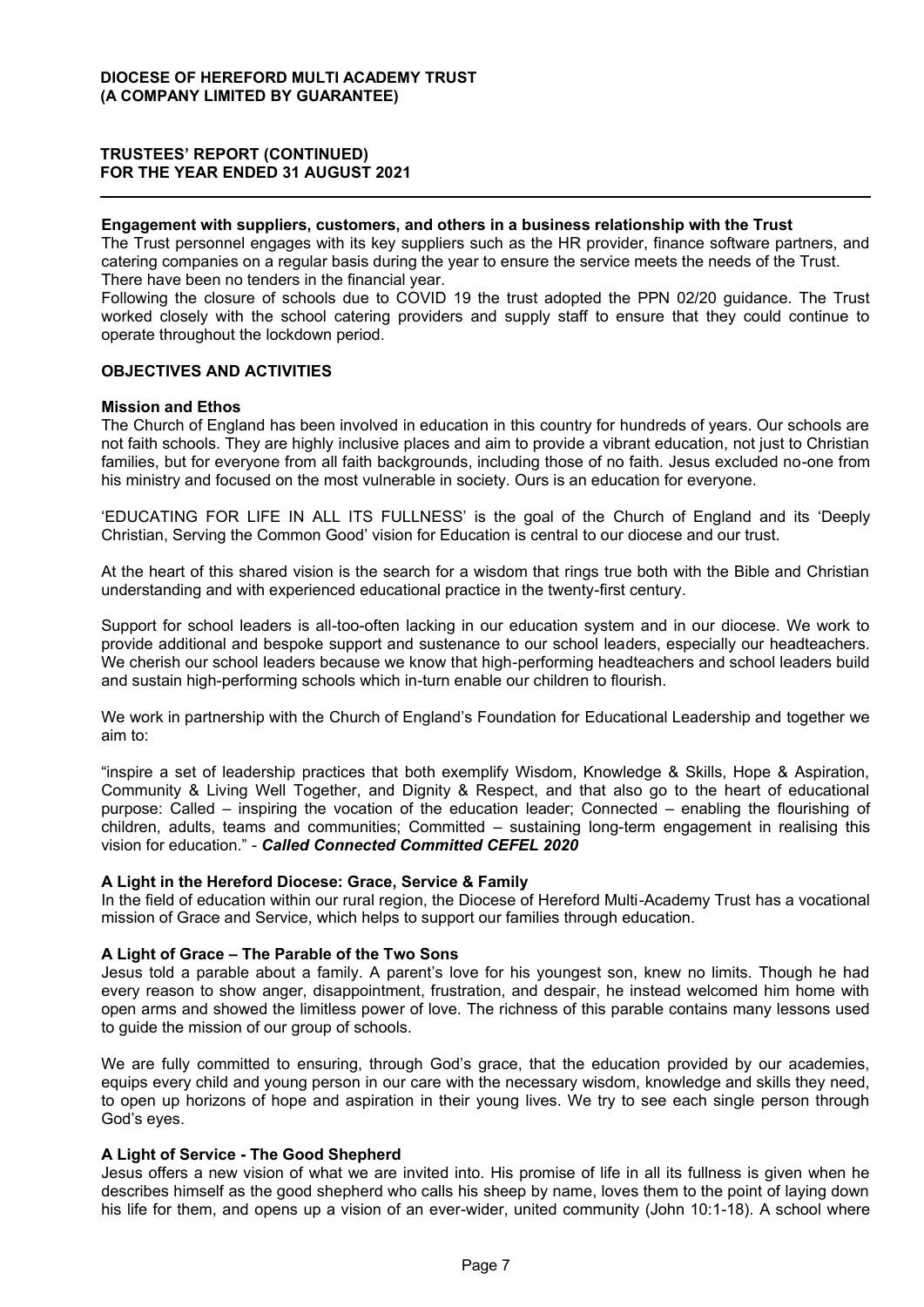the things that go wrong are faced in that spirit can nurture in children a lifetime of perseverance in hope. - *Called Connected Committed CEFEL 2020*

Saint Thomas Cantilupe, Hereford's own Saint, became the Bishop of Hereford in 1275. Known as the father of modern charity, his story of service and sacrifice has inspired many to undertake pilgrimage to his shrine in Hereford Cathedral.

Like St Thomas, ours is a mission of service. We exist to serve the children and families of our diocese by providing an enlightening and inspiring education. We are here to develop qualities of character that enable children to flourish together, respecting human dignity and with appreciation of the ultimate worth of each person.

## **A Light for Family**

"The Diocese of Hereford has seldom held and is never likely to hold, a very conspicuous place among the dioceses of the Church of England, but it has claim to represent that unobtrusive phase of life which is expressed to us in the notion of family." - A Diocesan History - 1888 By Henry Wright Phillott - Extract *from Saints and Sinners of the Marches by Michael Tavinor*

Our diocese and our trust continues to recognise the importance of family at the very heart of things, especially for our children. We maintain a climate where families can flourish together. We also try to work together as a family of academies, different in countless ways, yet bound together by a common purpose to give the children of our diocese, the best start in life, we possibly can.

We are here to develop qualities of character that enable children to flourish together, respecting human dignity and with appreciation of the ultimate worth of each person. Ours is an education which builds bridges, and which enables all our children to live a life in all its fulness.

## **Aims**

The principal objective and activity of DHMAT is to advance for the public benefit education in the United Kingdom but without prejudice to the generality of the foregoing by establishing, maintaining, managing and developing Academies which shall offer a broad and balanced curriculum, and which shall include:

- Church of England schools designated as such which shall be conducted in accordance with the principles, practices, and tenets of the Church of England both generally and in particular in relation to arranging for religious educations and daily acts of worships, and having regard to any advice issued by the Diocesan Board of Education; and
- Other Academies whether with or without a designated religious character, but in relation to each of the Academies to recognise and support their individual ethos, whether or not designated Church of England.

The purpose of DHMAT is to develop and maintain good and outstanding academies across the Diocese of Hereford, whether they be Church of England academies or community schools. We will act as a vehicle for sharing the best practice across leadership, Governance, teaching and learning and business support.

DHMAT will act as lead sponsor for any Church School within the Diocese who wishes to become an academy or Church schools which are being directed to become sponsored academies by the Department of Education (DfE). DHMAT may also act as lead sponsor for any community school within the Diocese who wishes to become an academy.

DHMAT's mission is to establish and manage a family of academies, where inclusive values and academic excellence enables studies to learn within an environment of respect for themselves and others. The aims of DHMAT during the year ended 31 August 2021 are summarised below: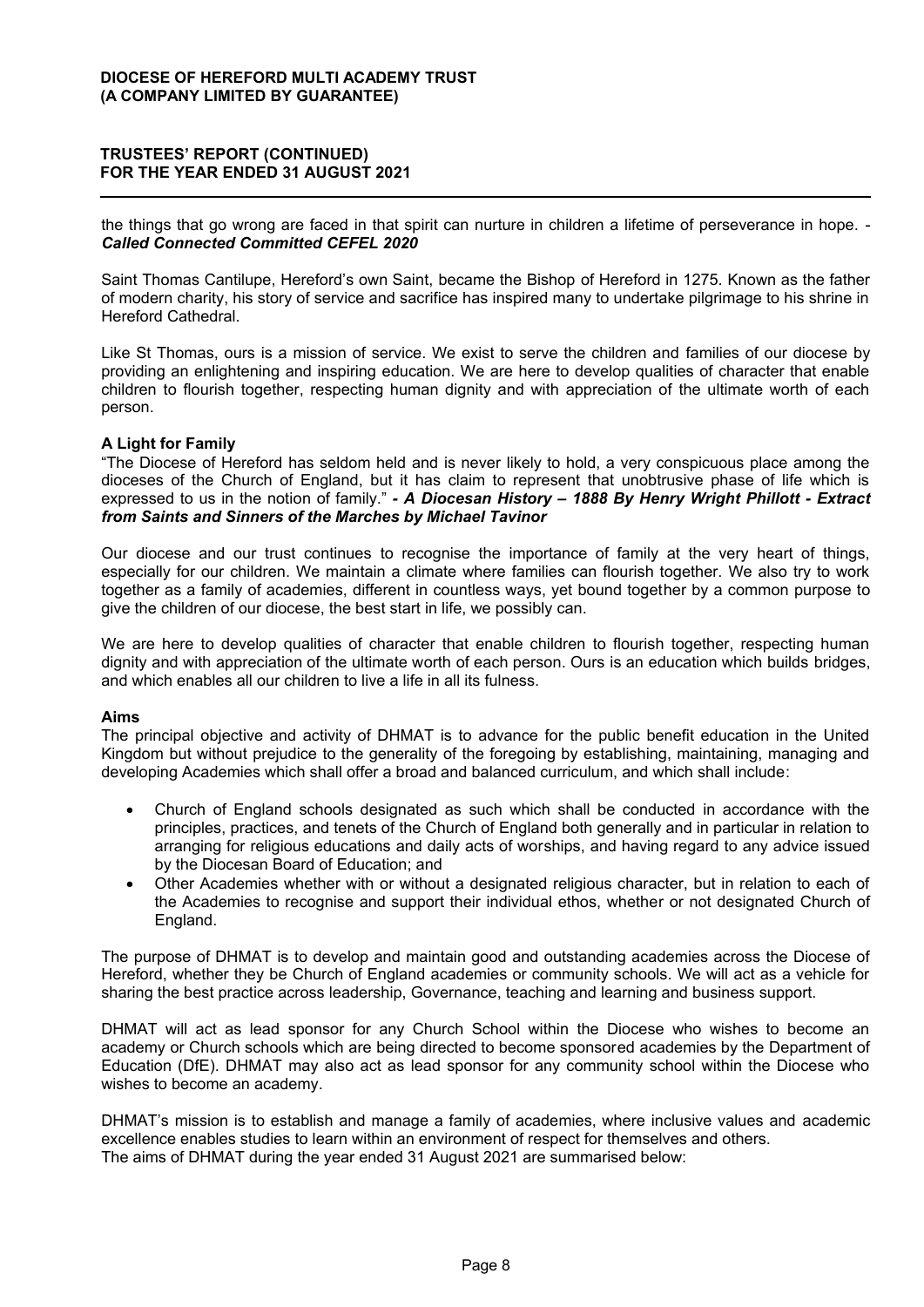- To ensure that our academies are centres of excellence with a focus on the nurture and achievement of all their members;
- To foster, maintain and celebrate the Christian distinctiveness of our Church Schools as places for those of faith or no faith;
- To promote mutual support, encouragement, and benefit between all our academies;
- To develop, as the foundation stone of academic achievement, a strong culture of professional development amongst our staff;
- To recognise and address the challenges of small rural communities;
- To celebrate and maintain the unique identity of each academy within its community, and within the family of academies; and
- To recognise and enable those who often remain invisible, through ethnic or cultural disadvantage, or through disability or poverty.

DHMAT adopts a collegiate approach to developing communities of excellence, working in partnership with DHMAT academies and other educational partners to design flexible models of working which are tailored to match the needs of each academy.

At DHMAT we aim to achieve the best for, and from each child. We intend to enable each child to realise his or her full academic, creative, and physical potential and to develop positive social and moral values. Our academies are a community in which children, staff and parents should be part of a happy and caring environment.

## **Objectives, Strategies, and Activities**

As a Multi-Academy Trust, we have clear strategic aims which are founded on our mission and values. This plan sets out the following objectives to ensure that as a Trust, the public, parents, and all stakeholders have confidence in our approach.

Key priorities for the year are set out below:

Strategic Governance: To ensure that the Board of Directors of DHMAT acts on behalf of its moral and legal owners in the best interests of DHMAT, governing lawfully in accordance with its Articles of Association and having governance arrangements that demonstrate legitimate and visionary leadership, clarity of governing and managerial relationships, effective oversight, adequate support structures for sustainability and to achieve the greatest possible economies.

School Improvement – Teaching and Learning: To ensure that our academies provide the very best teaching in order to promote and provide high quality learning for our children and young people and that there is support in place for teachers to achieve this and make a difference for our pupils.

Covid Response and Recovery: To continue to respond robustly to the challenges created by the evolving pandemic in order to minimise the negative impact on the education of our children and young people.

Continued Professional Development: To implement a CPD programme for our academies to ensure that our staff have the right skills to further raise standards, deliver good teaching and learning and disseminate good practice, ensuring the rapid improvement for pupil outcomes.

Quality Assurance: To ensure that there is a rigorous and robust programme of Quality Assurance that helps to support teachers, build expertise and capacity, and raise standards in our academies to deliver outcomes for pupils.

Financial Strength: Rigorous pursuit of balanced budgets and careful use of resources, ensuring best value for money in the provision of our public education services, in order to continue to build the financial stability and security of our multi-academy trust.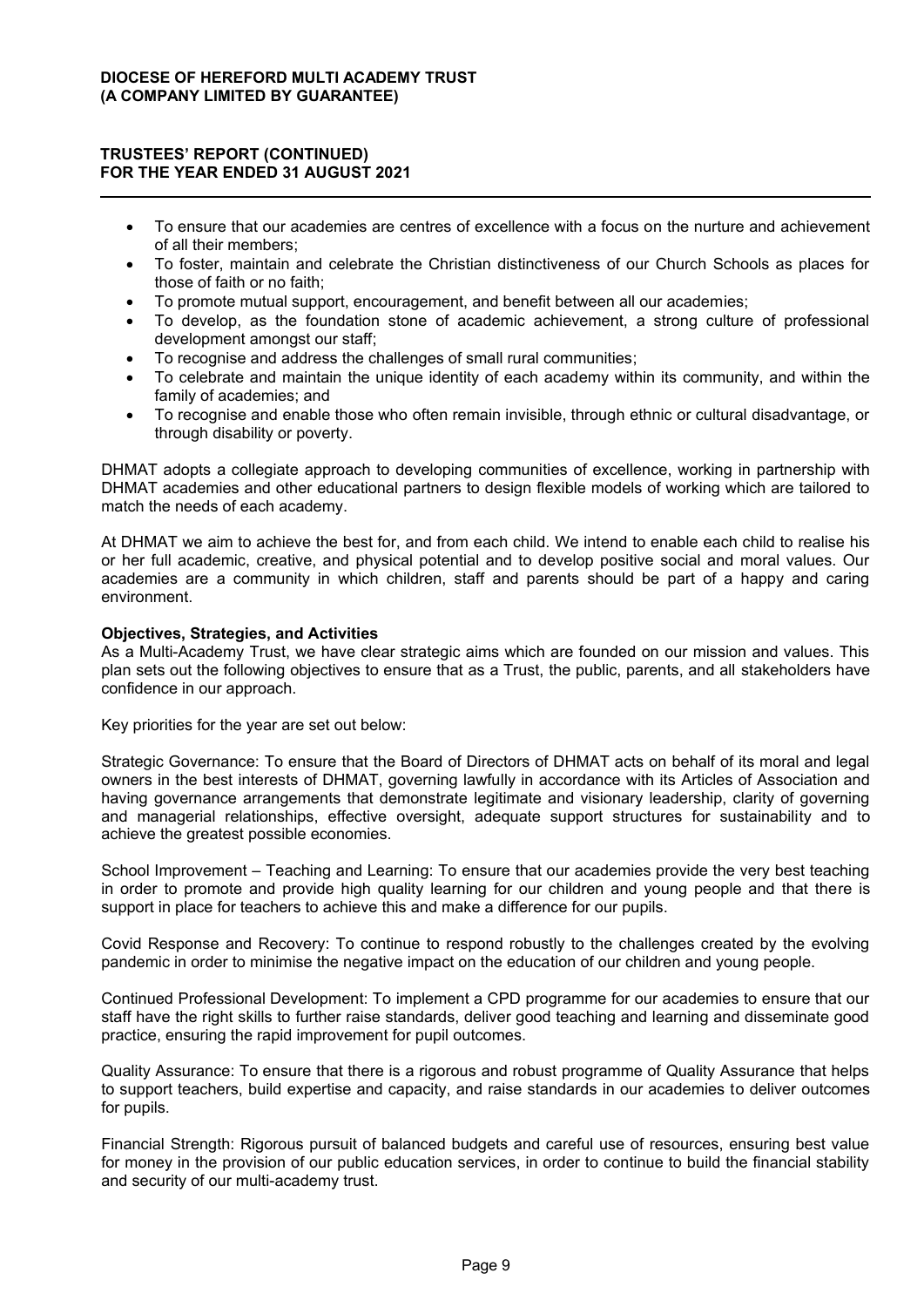Integrated Support and Shared Services: To ensure that DHMAT has business arrangements that are efficient and effective and enable to deliver on its commitments to grow and prosper and deliver value for money across all DHMAT academies. Delivering best practice, minimisation of risk and for management of resources to be concentrated to the front line of our academies.

Key activities and targets were influenced by significant challenges and opportunities arising from national changes in education policy and funding. The activities included the following:

- Curriculum development and subject leadership;
- Building maintenance projects including LED lighting installation;
- Development of a new websites to support communication;
- Development and embedding of key financial and administrative procedures; and
- Appointment of new CFO.

#### **Public Benefit**

The Directors confirm that they have complied with the duty in Section 17(5) of the Charities Act 2011 to have due regard to the Charity Commission's general quidance on public benefit in exercising their powers or duties. They have referred to this quidance which reviewing DHMAT's aims and objectives and in planning its future activities

DHMAT aims to advance for the public benefit, education in the Diocese of Hereford and the surrounding area. In particular, but without prejudice to the generality of the forgoing by maintaining, managing, and developing school, offering a broad curriculum.

DHMAT provides facilities for recreational and other leisure time occupation for the community at large in the interests of social welfare and with the interest of improving the life of the said community.

## **STRATEGIC REPORT**

#### **Achievement and Performance**

#### **Introduction ± An Exceptional Year (once again)**

The 2020-21 academic year has been very successful for the Diocese of Hereford Multi-Academy Trust, despite being dominated by the Covid pandemic which first began to impact education in March 2020. The Covid-crisis has been dramatic and is unprecedented in the history of our nation's education system.

Though we have continued to make progress, as planned in a number of key areas, the last year has been dominated by Covid-19 in DHMAT, as it has been for the rest of the education sector and indeed the whole nation.

It has been the most challenging time for the education sector, since the Second World War and our educational professionals have risen to this challenge. It has been a year of uncertainty, of rising and falling infection rates of a virus which has taken the lives of 123,000 people.

#### **The Prologue that was the Preceding Academic Year**

On March 18th 2020 (at the mid-point of the 2019-20 academic year) it had been announced that schools across the UK would close to all pupils except those of key workers. Schools had to reinvent themselves. Onsite attendance was initially very low but slowly grew and we encouraged those identified as vulnerable and children of Critical Worker families to attend. At the same time schools tried to provide the best support possible to those children learning at home with parents and carers.

The initial, most significant barrier was the available access to technology. Schools were creative, as always, and found ways to support as well as they could. Over time, with government support, innovative local schemes and creative approaches from schools, we significantly improved access on online learning opportunities but initially it was very patchy.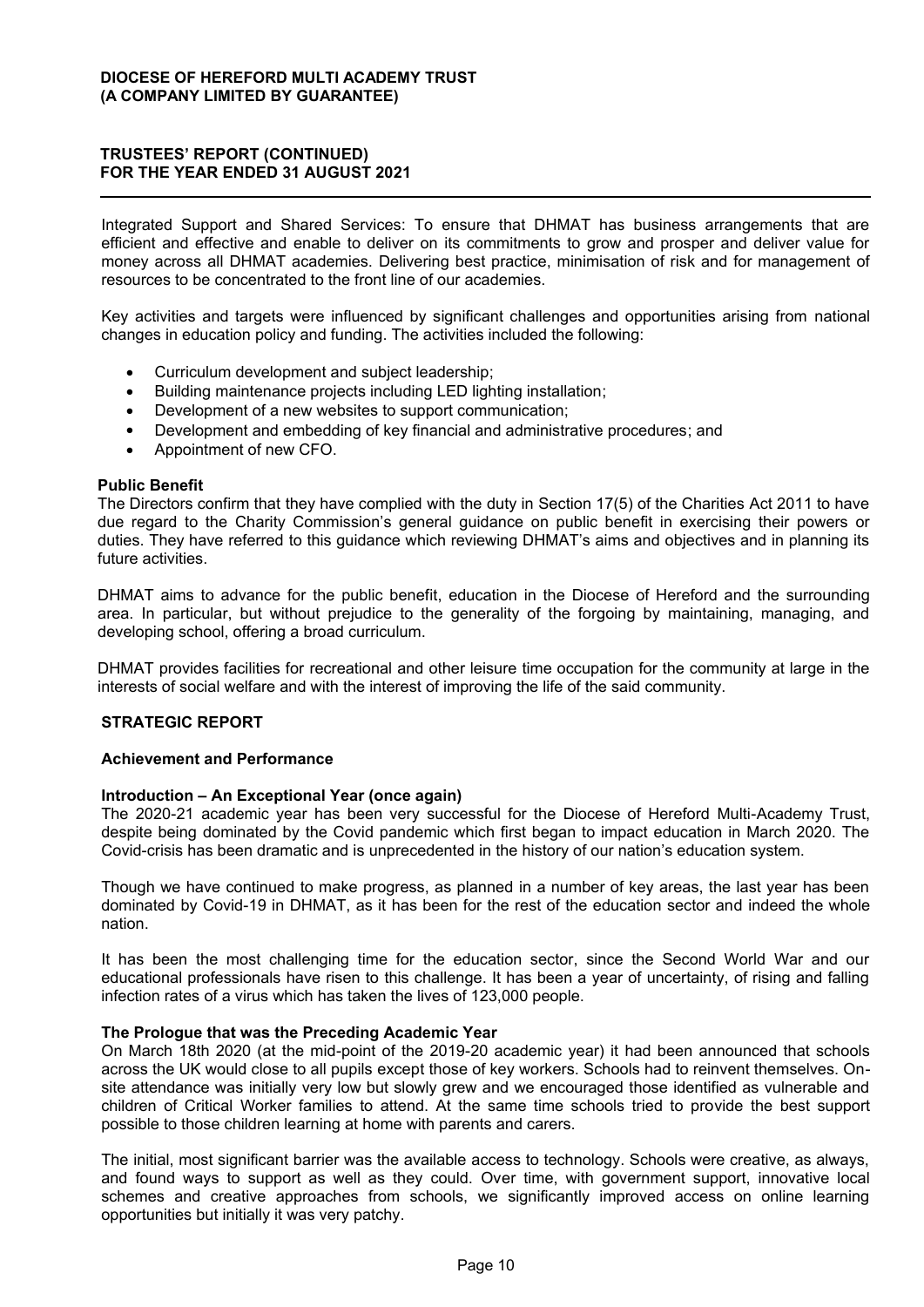## **75867((6¶5(3257 (CONTINUED) FOR THE YEAR ENDED 31 AUGUST 2021**

This first lockdown began to lift in primary schools on 1st June 2020, when Reception, Year 1 and Year 6 briefly returned to the classrooms.

For many children, there has been an impact on their academic development that is not yet fully quantified, but it has been the missed 'rites of passage' that was perhaps the most irreparable impact of the first lockdown period. Most of the long-anticipated events that mark their transition to the next phase of education were lost. Children ended their 7 years at primary, with very little fanfare. Young people ended their five years at secondary school or time in sixth form with no chance to really prove what they had learned and properly celebrate their 'graduation'. No proms. No leavers services, no concerts or summer plays. No sports days. This was the prologue to the beginning of the 2020-21 academic year in September 2020.

## **Lockdown 2**

In September 2020, all children returned to school at the start of the new academic year.

As the infection rates began to rise for the second time, on 31st October 2020, the Prime Minister announced that people in England would be told to stay at home for four weeks as the country was placed under a second national lockdown, with the closure of hospitality and non-essential shops. Schools were not included in this second national lockdown however, so for the education sector, it felt very different from the first. Schools were focussed on learning in 'bubbles' with minimal interaction between each bubble. School operation was still very far from 'normal'. There were restrictions on movement around school sites. No whole school gatherings. Some curriculum restrictions.

Expectations increased around the quality of remote provision available for children. Technological barriers had to be overcome and OfSTED began to survey what was being offered in schools (see inspection section).

Positive cases in schools were a reality in lockdown 2. Each one, resulted in strategic conversations with Public Health England, and usually meant that the whole bubble would need to self-isolate at home for two weeks. That required the school to switch back to remote provision for that particular group, while continuing to offer on-site provision for those that were still in school. This provided Rubik-cube like organisational challenges for headteachers. New routines would be created and implemented only then to be further disrupted if there was another positive case.

We had examples where staff, including headteachers, became ill with Covid 19. We also had cases where staff and children were bereaved as a result of the pandemic.

As November turned into December there was some hope that the worst was over, but this proved premature. By the time the Autumn term and 2020 came to an end, it was clear that the challenges of the pandemic had not yet passed.

#### **Stephen Borthwick ± DHMAT Member and Chair of Hereford Diocesan Board of Education**

In late December, Stephen Borthwick died suddenly but peacefully. Stephen was Chair of the Diocesan Board of Education. He sat on the Diocese of Hereford Educational Trust (Hereford Diocese's umbrella authority for all our Church of England Academies).

Stephen was also one of DHMAT's Board of Members. Stephen's funeral took place in January, near his home in Whitchurch. It was not possible for many to attend, because of Covid restrictions, but children from the local school lined the approach to the church.

Stephen's position as chair of the Diocesan Board of Education was taken on by the Right Revd Richard Jackson, Bishop of Hereford for the remainder of the academic year.

#### **Lockdown 3**

As the second wave, with its new more infectious variants really took hold just before Christmas 2020. expectations grew that a third lockdown was imminent. Nevertheless, we continued to prepare for a full return to school at the start of the Spring term during the Christmas shutdown.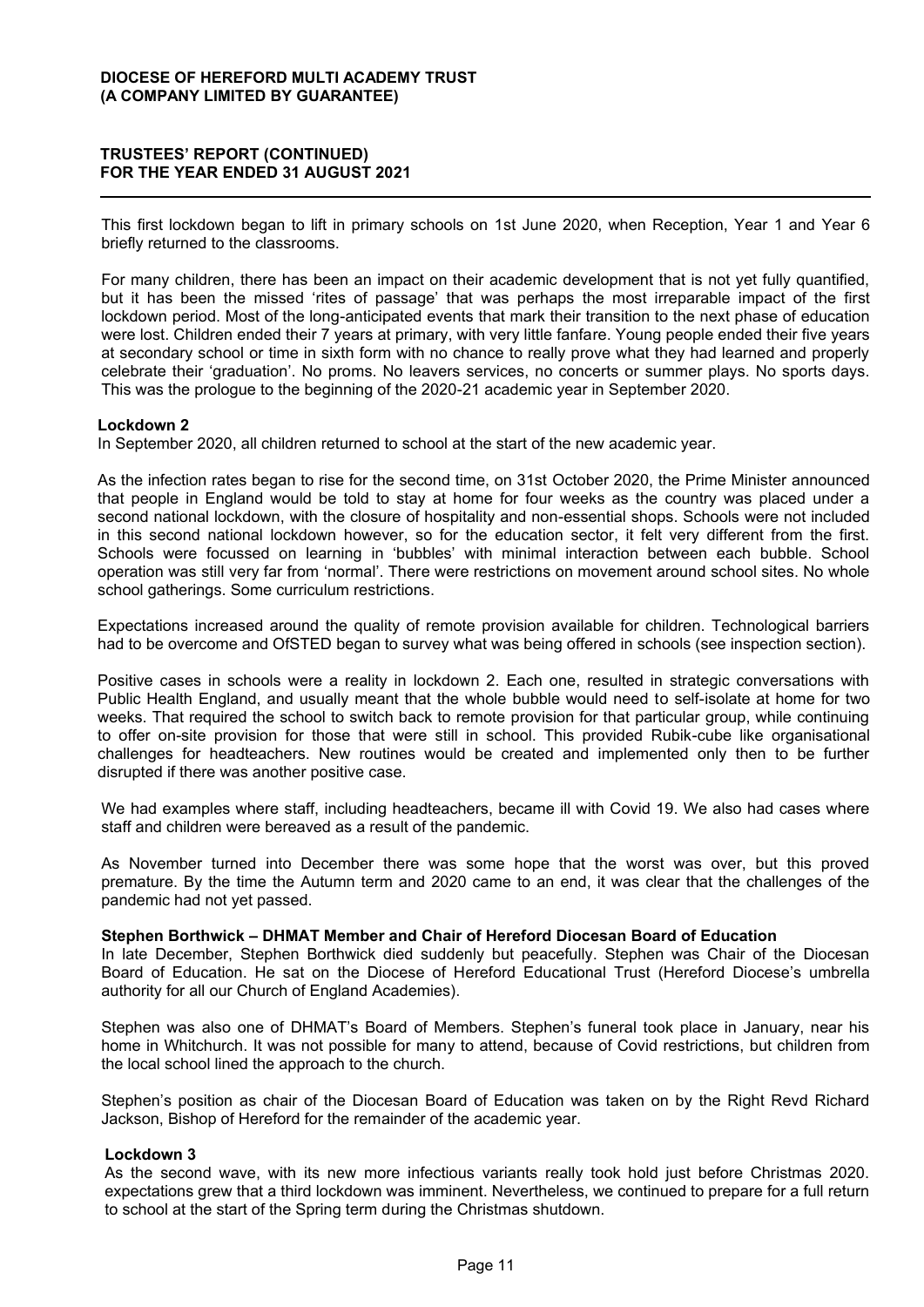A number of teaching unions recommended that their members did not return to school at the start of term. Headteachers consequently struggled to ensure that staffing levels would be adequate for 'normal' school operation.

In some schools, children did return in large numbers on 4th January for their first day of term. In DHMAT, schools had a training day and so, thankfully, we did not have that single day with hundreds of children in school.

On the evening of the 4th January 2021, the Prime Minister announced the start of the third national lockdown, which did include schools once again. From 5th January, the following day, schools were required to switch back to remote learning for all but vulnerable groups and children of critical workers. This process was made more difficult with no time to prepare.

The switch over did take place and, within a day or two, we were back with most children learning from home with parental support. This time we saw much higher levels of attendance on site as the definition of 'Critical Worker' had been broadened and it was made clear that only one parent needed to be eligible. Headteachers needed to engage sensitively and skilfully with their parent body to ensure the right families were accessing the on-site provision.

We made further steps forward with access to technology and the digital offering from our schools has become much stronger with the addition of digital worship sessions, and a plethora of digital resources now available to support learning at home.

By half term, the government had promised two weeks' notice for any planned change to education provision. This helped ensure some respite for school leaders during the half term break. On Monday 22nd February, as the second wave began to subside and with almost 20 million of our most vulnerable adults having received their first dose of the Covid-19 vaccination, the Prime Minister announced the intention for all schools to fully reopen on Monday 8th March.

#### **Special Covid-19 Measures**

Although our schools remained open throughout for vulnerable children and children of critical workers, significant numbers of children spent many months learning from home. This required a herculean effort from parents and schools to ensure a remotely accessible curriculum was, available to all pupils. Our secondary schools have had to develop a capacity to carried out on-site (lateral flow) testing for Covid-19. All school staff are now carrying out bi-weekly lateral flow tests.

Schools had to learn to cope with ever-evolving systems and continual reorganisation, to keep children and staff safe. Regular hand washing, increasing social distancing, constraining interactions between groups of children in 'bubbles' had become a normal part of school life. At this point in the pandemic, one positive case, typically resulted in all children self-isolating at home, so schools have had to keep the bubbles as small as they can.

#### **Inspections**

Most OfSTED and all SIAMs activity was suspended in March 2020, however during the Autumn of 2020, OfSTED began what were essentially surveying inspections to check how schools were responding to the lockdown limitations and what they were managing to provide for pupils. Initially these involved a limited visit to the school site, but they later became a remote process using online video communication technology.

In undertaking this focused work, HMI visited a broad range of schools. Their stated intention was to visit a sample of:

- approximately 1,200 schools across all OfSTED grades (outstanding, good, requires improvement and inadequate)
- maintained schools, academies and free schools, special schools and centres of alternative provision, including those in cities, and coastal, town or rural communities.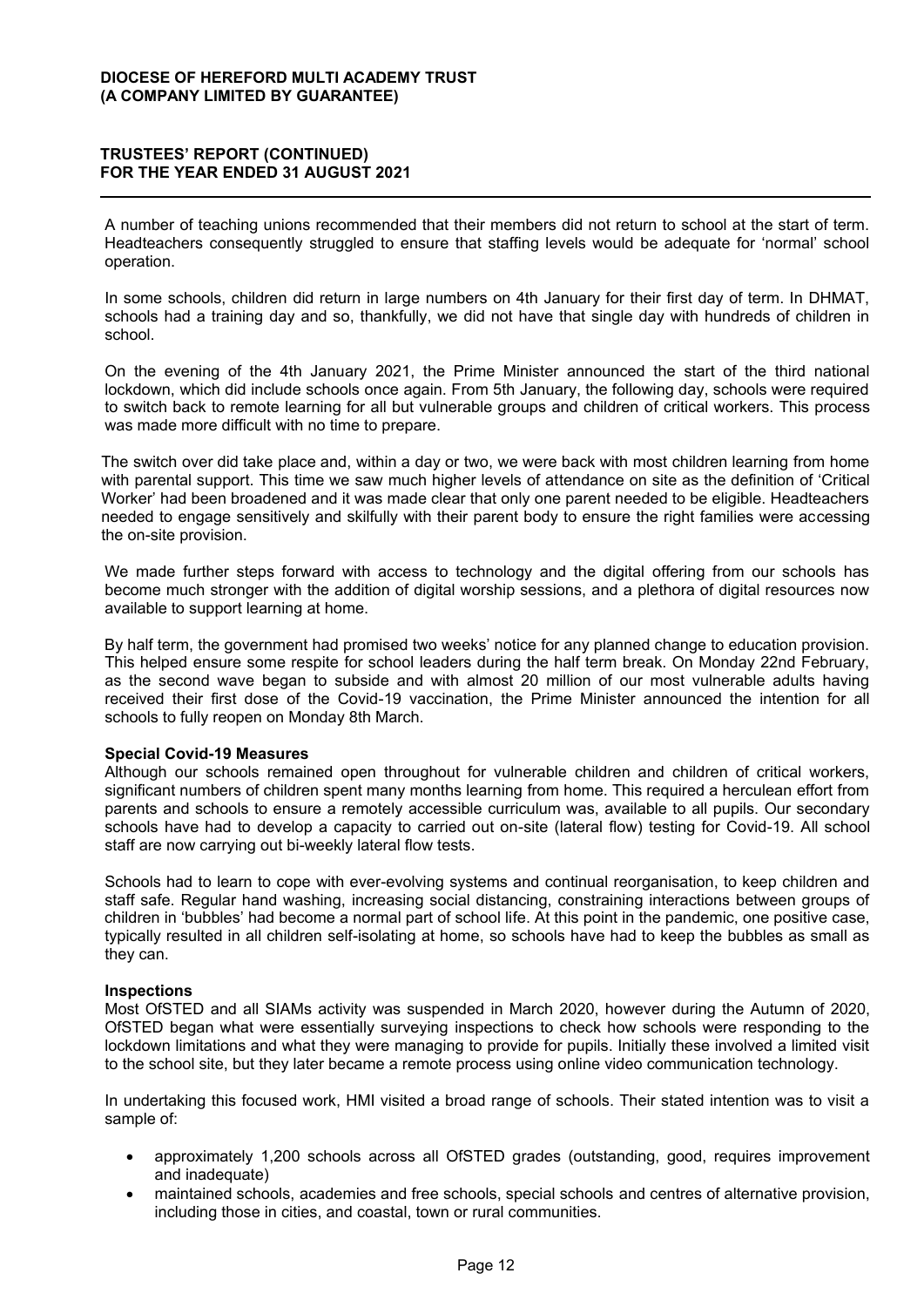The information from these visits fed into OfSTED's national reporting so that insights could be shared with the government and the education sector.

In DHMAT we received four of these 'inspections':

- St Thomas Cantilupe CE Primary 29th September 2020 (On site process)
- The Hereford Church of England Academy 13th October 2020 (Remote process)
- Morville CE Primary 10th November 2020 (Remote process)
- St Georges CE Primary, Clun 1st December 2020 (Remote process)

Each school received a letter, which was published on the OfSTED website. These letters summarise the response made by the school from September 2020 but do not make evaluative judgments. Pleasingly, they all included the phrase, 'We did not find any significant concerns during the visit.'

In the Spring Term of 2021, OfSTED began carrying out more substantial 'additional remote monitoring inspections'.

The Hereford Church of England Academy – received an additional remote monitoring inspection on the 27th & 28th January 2021. This was carried out by two HMIs.

The process could not change grades or remove special measures. It made the key judgment:

Leaders and those responsible for governance are taking effective action to provide education in the current circumstances.

You (headteacher) and your staff are successfully providing education for pupils in the current circumstances. You have worked hard to ensure that all pupils have the equipment they need to be able to work at home. For example, you have provided many families with a laptop and internet access. Teachers provide interesting work, using a varied range of resources. They explain new content well. They provide opportunities for pupils to ask questions. They give regular feedback on the work that pupils complete.

On Governance: "Members of the STG and LAB have a good understanding of the actions that leaders are taking to ensure that pupils receive education at this time. They support and challenge leaders well. They are contributing very effectively to the school's work."

St Thomas Cantilupe CE Primary– received a successful additional remote monitoring inspection on 3rd March 2021. This will be carried out by one HMIs on a single day. It made the same key judgment:

Leaders and those responsible for governance are taking effective action to provide education in the current circumstances.

Leaders have put in place an effective remote education offer so that all pupils can continue their education in the current circumstances. You have made sure that remote education is available for pupils. Pupils know that teachers expect them to follow a similar timetable to their friends in school. There are clear expectations about the completion of work. Pupils welcome feedback they get from teachers. They say it is useful and that they are given additional support if they find something difficult.'

On governance: 'Trust leaders and members of the newly formed strategic task group hold leaders to account effectively. While they are mindful of the delays caused by the pandemic, they continue in their work to assure themselves that the best possible education is being provided for pupils. Governors have a particular focus on the educational provision for vulnerable pupils and pupils with SEND. They hold regular discussions with leaders to check the provision for pupils' learning, safety and well-being.'

By the summer term of 2021, OfSTED inspections developed so that they could, once again, remove special measures from schools which could demonstrate sufficient improvement.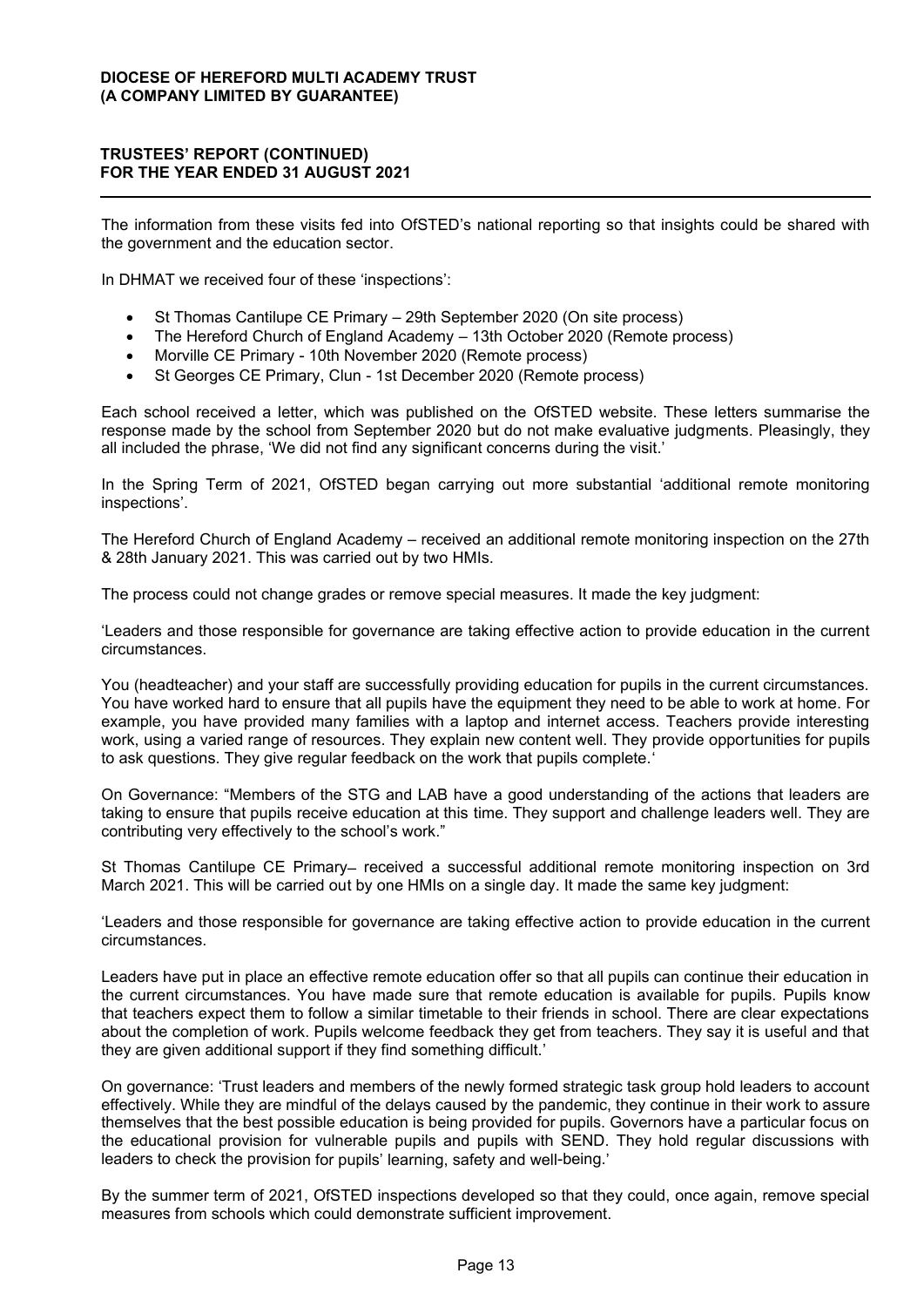In May 2021, OfSTED returned to St Thomas Cantilupe CE Primary for a section 8 inspection which was deemed a section 5 at the end of the first day. This meant inspectors returned for a second day. At the end of the second day, the school was formally removed from special measures.

The judgments placed the school as 'good' for: quality of education, behaviour & attitudes, personal development and leadership and management. The overall effectiveness of the school was therefore also judged to be good, 2 years and 5 months after being rated as inadequate (Dec 2018).

It was an extremely emotional moment when special measures were officially removed. Staff were overjoyed. The Headteacher and her team were exceptional in driving the transformation and we can be satisfied that at every level in the trust and in the diocese, we made important contributions to the improvement journey that was so desperately needed for the children and families of this school community.

This judgment means a huge amount for the school community, and it is very important for DHMAT and for the Hereford Diocese as a whole.

An opening section from the OfSTED Report:

#### ³**What is it like to attend this school?**

*Pupils feel safe and happy at St Thomas Cantilupe Church of England Academy. A strong sense of*  community fills the school. Staff are proud to work here. One staff member commented, 'There is a real *feeling of team here.' Other staff echo this.* 

Pupils' behaviour is good. Pupils play well together at social times and concentrate during lessons. Pupils told *us bullying hardly ever happens. Adults quickly resolve the rare fallings out. Pupils respect people's differences.* 

*Over the past two years, the school has improved significantly. All staff have high expectations of pupils and expect them to work hard. Pupils respond well to the challenge.* 

*Pupils speak positively about the wide-ranging enrichment opportunities they had before COVID-19 (coronavirus). Parents and carers are overwhelmingly positive about the changes that have taken place. A typical comment sums up the views of many: 'The school has changed dramatically for the better under the new leadership. The expectations are so much higher now.*"

The Hereford Academy received a section 8 OfSTED on 30th June & 1st July 2021. The inspection converted to a section 5 inspection at the end of day 1 and the school was removed from special measures at the end of day 2.

The judgments placed the school as 'requires improvement' for quality of education and overall effectiveness. The academy received a judgment of 'good' for behaviour & attitude and leadership and management. Personal development and wellbeing was judged to be 'outstanding'.

The Hereford Academy was placed in special measures on 20th November 2018. The removal of special measures from THA was a hugely significant moment both for the school and the trust.

There are many who played a part in delivering the improvements recognised during the inspection. The exceptional school leadership of the headteacher was instrumental in securing the transformation of this important school. We have also built a strong leadership team to support the headteacher, who have delivered this achievement in spite of the considerable challenges of the pandemic.

*³7ROHUDQFHDQGUHVSHFWIRURWKHUVUXQWKURXJKHYHrything this school does. Governors and leaders set a fine example. Staff are committed to getting the best from pupils and keeping them safe. The school is a Welcoming and caring community where pupils are safe, happy and well supported."*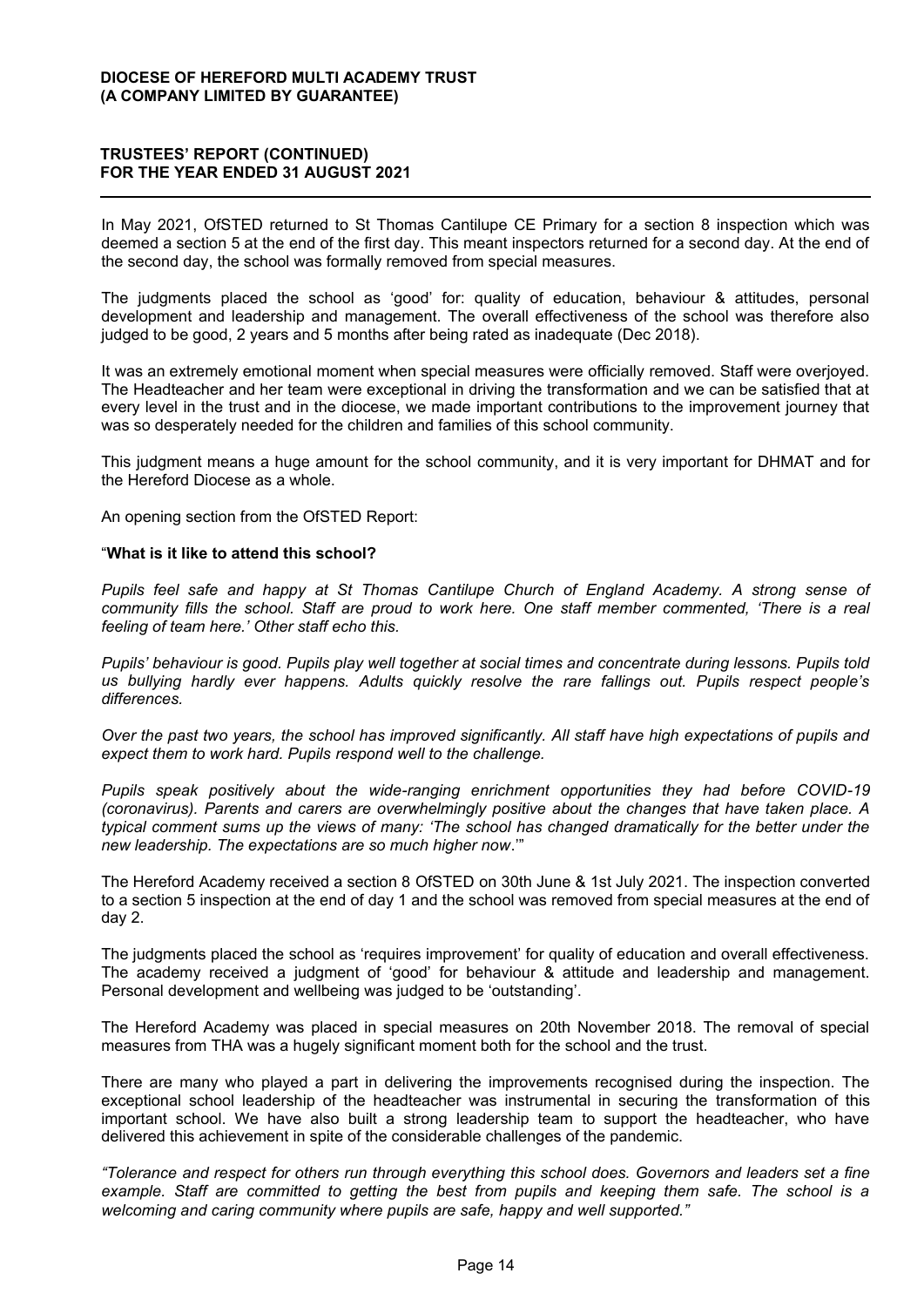*³7KH VFKRRO¶V ZRUN WR LPSURYH SXSLOV¶ UHDGLQJ LV SURYLQJ VXFFHVVIXO 7HDFKHUV LQ DOO VXEMHFWV IRFXV RQ Improving pupils' vocabulary and spelling. Form tutors read to their form groups. Pupils are encouraged to read books. Staff provide good support for pupils who find reading difficult.* 

The promotion of pupils' personal development is exemplary. Leaders carefully plan and review this provision *with pupils' needs and interests in mind.* 

*The Diocese of Hereford Multi-Academy Trust (DHMAT) and the school's governors have played a full part in Ihe school's recent improvement. They are committed to the school. They provide effective support and FKDOOHQJHWRLWVOHDGHUV´ -* **The Hereford Academy OFSTED Report ± Published September 2021 Public Examinations & Tests** 

When the Prime Minister announced the January 2021 lockdown, he also announced that summer 2021 public examinations would also be cancelled. The government ran a consultation on how best to carry out assessments in 2021.

Algorithms were not to be used in 2021, as they had been in 2020. Instead the grades were based on rigorous teacher judgments.

## **Overview of Teacher Assessed Grades for the 11-16 sector**

This year's GCSE results were totally informed by Teacher Assessed Grades (TAGs). The TAGs were submitted to the examination boards following rigorous internal marking and moderation. Both secondary academies operated systems that were predicated upon integrity and realism, and there were no appeals from the students in either school. Only one grade was amended by the boards, and, actually, that was to increase a grade. Obviously, the usual Progress 8 measure is redundant for external reporting, and the "value-added" measure is developed against all other schools nationally: as there could be "turbulence" in the system, in terms of accuracy and process, any such measure must be treated with extreme caution. Attainment 8 figures are a reasonable measure, and can be compared, to some extent, with the Estimated A8 figures; 10 A8 points is roughly equivalent to a grade. Therefore, if a school's Attainment 8 figure increased by 5 points, then all students have improved by half a grade, on average, in each qualification. For context, Ludlow School would be expected to have an Attainment 8 figure of a third of a grade, or 3 points, higher than The Hereford Academy.

#### **The Hereford Academy Year 11 Results**

Attainment 8 (A8) increased to 40.08 (estimated A8 = 48.71); this is a grade average improvement from the last external validated examinations in 2019 (A8 30.03). Importantly, of THA's cohort of 99 students, only 85 count in any measure, due to transition within this year group and the number of students new to the country (with no previous primary school education in the UK). Humanities and Science are displaying concrete evidence of improvement, whilst Art, Performing Arts, ICT, Photography and History performed well (all with over 50% of students performing at least at their aspirational target level). Overall, 40.0% of grades achieved were awarded at, or above, F20 target.

There are significant progress gaps in terms of PPG students and SEND students.

Progress/Value Added Rankings: Humanities, Science, Maths, Languages, English

## **Ludlow CE School Year 11 Results**

Attainment 8 increased to 48.06 (estimated A8 = 51.84); this is half a grade improvement from the last validated examinations in 2019 (43.27). English and Maths continue to evidence improvement under new leadership, and this is expected to continue. Other notable subject performance exists in MFL, History, Chemistry, Health & Social Care, Art, Physical Education, Child Development, Food & Nutrition, Dance, Drama and D&T (all with over 50% of students performing at least at their aspirational target level). Overall, 57.1% of grades achieved were awarded at, or above, F20 target.

There is significant progress gap in terms of Boys. Progress/Value Added Rankings: Languages, Maths, Humanities, English, Science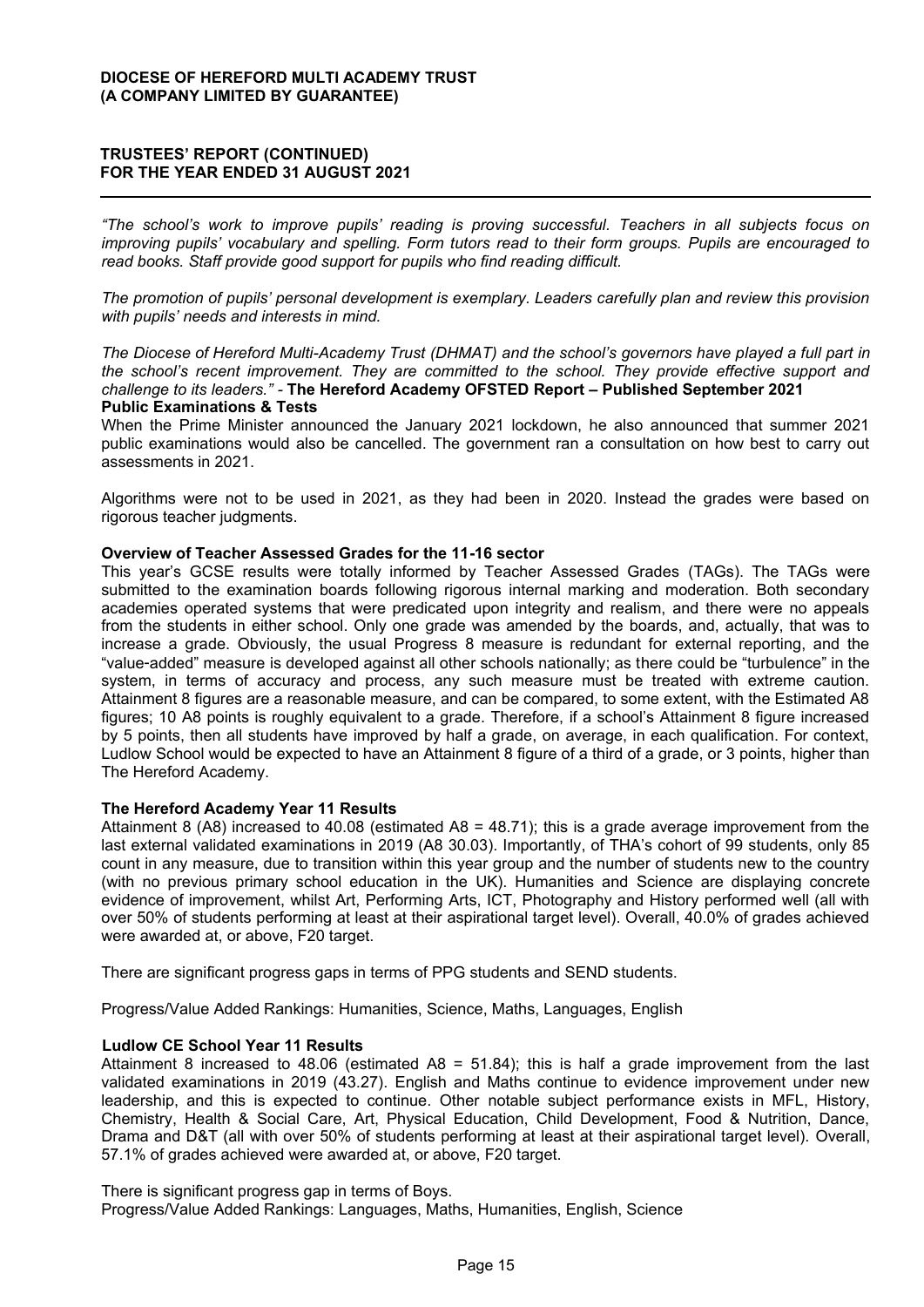## **75867((6¶5(3257 (CONTINUED) FOR THE YEAR ENDED 31 AUGUST 2021**

| The Hereford Church of England Academy: GCSE Outcomes 2021 |                                                                                |           |           |           |              |                     |               |                       |
|------------------------------------------------------------|--------------------------------------------------------------------------------|-----------|-----------|-----------|--------------|---------------------|---------------|-----------------------|
| <b>Measure</b>                                             |                                                                                | All       | Male      | Female    | <b>SEND</b>  | Non-<br><b>SEND</b> | <b>Disadv</b> | Non-<br><b>Disadv</b> |
| Key Stage 4 Cohort                                         | Number of Students at end of KS4                                               | 99        | 52        | 47        | 11           | 88                  | 45            | 54                    |
| Progress 8 &<br><b>Attainment 8</b>                        | Progress 8                                                                     | <b>NA</b> | <b>NA</b> | <b>NA</b> | <b>NA</b>    | <b>NA</b>           | <b>NA</b>     | <b>NA</b>             |
|                                                            | Attainment 8 (estimated A8 = 48.71)                                            | 40.08     | 38.28     | 41.93     | 27.73        | 41.55               | 33.88         | 45.12                 |
| Ebacc                                                      | % of cohort achieving the English Baccalaureate at Grade 4 or<br>above         | 7.1       | 7.7       | 6.4       | $\mathbf{0}$ | 8                   | 2.2           | 11.1                  |
|                                                            | % of cohort achieving the English Baccalaureate at Grade 5 or<br>above         | 7.1       | 7.7       | 6.4       | $\Omega$     | 8                   | 2.2           | 11.1                  |
|                                                            | % of cohort entering the English Baccalaureate                                 | 9.1       | 11.5      | 6.4       | 9.1          | 9.1                 | 4.4           | 13                    |
|                                                            | Ebacc average point score                                                      | 3.38      | 3.33      | 3.44      | 2.35         | 3.51                | 2.74          | 3.92                  |
| <b>Ebacc Subjects</b>                                      | % of cohort attaining a standard pass (Grade 4) or<br>above in English         | 60.6      | 55.8      | 66        | 45.5         | 62.5                | 46.7          | 72.2                  |
|                                                            | % of cohort attaining a strong pass (Grade 5) or<br>above in English           | 34.3      | 32.7      | 36.2      | 18.2         | 36.4                | 22.2          | 44.4                  |
|                                                            | % of cohort attaining a standard pass (Grade 4) or<br>above in maths           | 56.6      | 59.6      | 53.2      | 27.3         | 60.2                | 40            | 70.4                  |
|                                                            | % of cohort attaining a strong pass (Grade 5) or<br>above in maths             | 38.4      | 42.3      | 34        | 18.2         | 40.9                | 24.4          | 50                    |
| <b>The Basics</b>                                          | % of cohort attaining a standard pass (Grade 4) or<br>above in English & maths | 48.5      | 48.1      | 48.9      | 27.3         | 51.1                | 33.3          | 61.1                  |
|                                                            | % of cohort attaining a strong pass (Grade 5) or<br>above in English & maths   | 27.3      | 28.8      | 25.5      | 18.2         | 28.4                | 15.6          | 37                    |

| Ludlow Church of School: Teacher Assessed Grades - GCSE Outcomes 2021 |                                                                                |           |           |           |             |                     |               |                       |
|-----------------------------------------------------------------------|--------------------------------------------------------------------------------|-----------|-----------|-----------|-------------|---------------------|---------------|-----------------------|
| <b>Measure</b>                                                        |                                                                                | All       | Male      | Female    | <b>SEND</b> | Non-<br><b>SEND</b> | <b>Disadv</b> | Non-<br><b>Disadv</b> |
| <b>Key Stage 4 Cohort</b>                                             | Number of Students at end of KS4                                               | 113       | 63        | 50        | 21          | 92                  | 31            | 82                    |
| Progress 8 &<br><b>Attainment 8</b>                                   | Progress 8                                                                     | <b>NA</b> | <b>NA</b> | <b>NA</b> | <b>NA</b>   | <b>NA</b>           | <b>NA</b>     | <b>NA</b>             |
|                                                                       | Attainment 8 (estimated A8 = 51.84)                                            | 48.06     | 45.4      | 51.42     | 32.74       | 51.56               | 43.5          | 49.79                 |
| Ebacc                                                                 | % of cohort achieving the English Baccalaureate at Grade 4 or<br>above         | 21.2      | 17.5      | 26        | 4.8         | 25                  | 6.5           | 26.8                  |
|                                                                       | % of cohort achieving the English Baccalaureate at Grade 5 or<br>above         | 17.7      | 14.3      | 22        | 4.8         | 20.7                | 6.5           | 22                    |
|                                                                       | % of cohort entering the English Baccalaureate                                 | 23.9      | 19        | 30        | 4.8         | 28.3                | 9.7           | 29.3                  |
|                                                                       | Ebacc average point score (per subject)                                        | 4.05      | 3.81      | 4.34      | 2.63        | 4.37                | 3.56          | 4.23                  |
| <b>Ebacc Subjects</b>                                                 | % of cohort attaining a standard pass (Grade 4) or<br>above in English         | 80.5      | 73        | 90        | 57.1        | 85.9                | 74.2          | 82.9                  |
|                                                                       | % of cohort attaining a strong pass (Grade 5) or<br>above in English           | 61.9      | 50.3      | 64        | 19          | 71.7                | 45            | 66                    |
|                                                                       | % of cohort attaining a standard pass (Grade 4) or<br>above in maths           | 75.2      | 71.4      | 80        | 33.3        | 84.8                | 58.1          | 81.7                  |
|                                                                       | % of cohort attaining a strong pass (Grade 5) or<br>above in maths             | 51.3      | 49.2      | 54        | 14.3        | 59.8                | 39            | 58                    |
| <b>The Basics</b>                                                     | % of cohort attaining a standard pass (Grade 4) or<br>above in English & maths | 70.8      | 65.1      | 78        | 33.3        | 79.3                | 54.8          | 76.8                  |
|                                                                       | % of cohort attaining a strong pass (Grade 5) or<br>above in English & maths   | 48.7      | 47.6      | 50        | 9.5         | 57.6                | 32.3          | 55                    |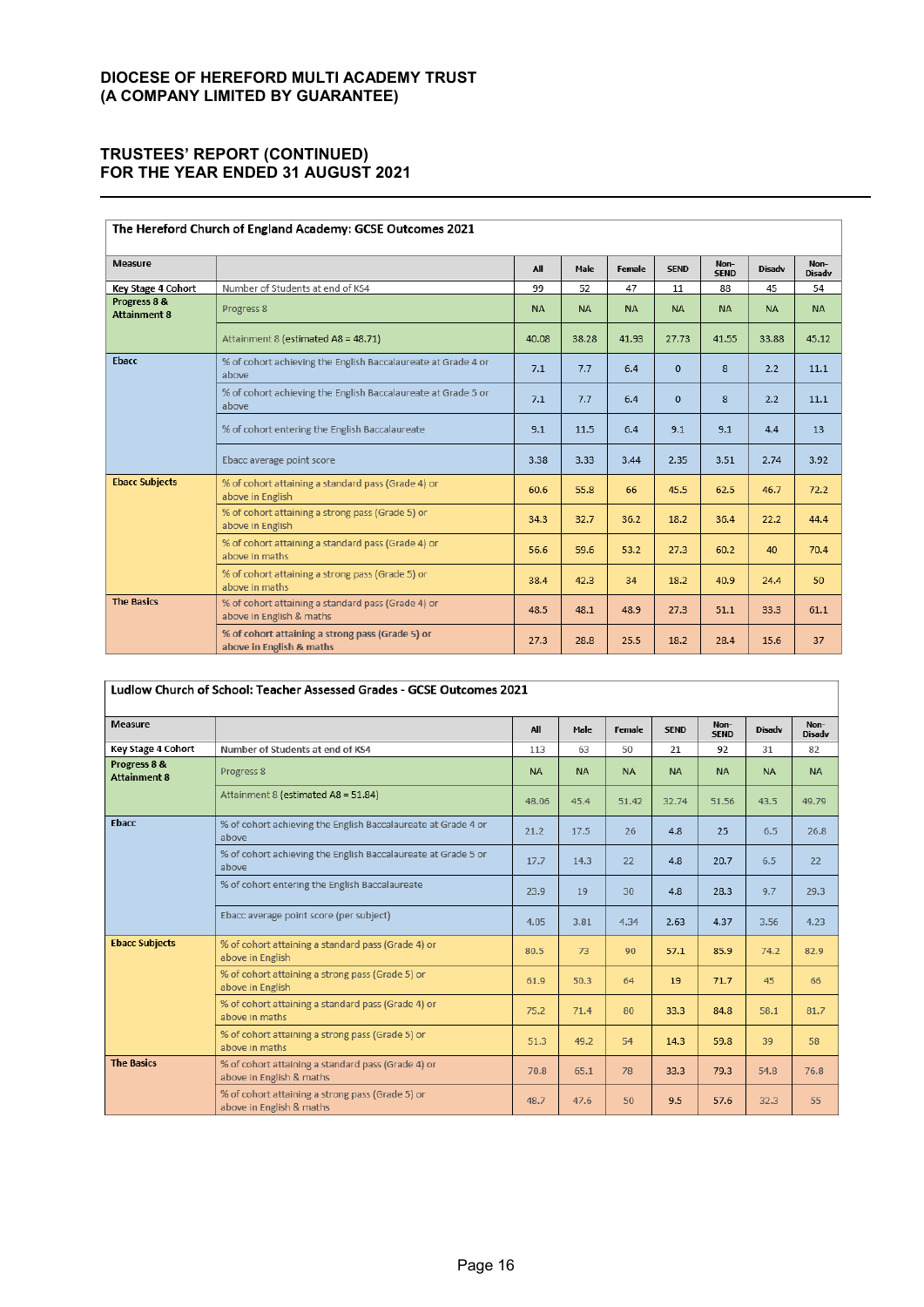#### **Primary Academies**

All national testing, including phonics, KS1 and KS2 tests were cancelled as a result of the pandemic. Consequently, there is no summative data to report in the following sections.

#### **Bishop's Castle Primary School**

Bishop's Castle became a converter academy in April 2018. It has not yet been inspected by OfSTED, since joining DHMAT. Its predecessor school received an OfSTED inspection in December 2013 when it received an overall judgment of good. The same headteacher remains in post.

³The curriculum, including the wealth of educational activities offered to all pupils, is vibrant and broad. Particular strengths include art, music, community activities and outdoor learning. The good curriculum is a key component in the strong promotion of pupils' spiritual, moral, social and cultural development." - **OfSTED** *Dec 2013*

Curriculum: Major initiatives have included the purchasing of new curricula for Computing and Relationships Education.

Premises: Completely replaced all large outdoor play equipment.

Staffing: Changed the way we use Pupil Premium funding, away from a withdrawn from class individual or small group "tutorial" model, to reducing teaching group sizes and improving the quality of interventions by HLTA training.

Governance: New strategic task group introduced with increased trust executive support.

#### **Bitterley CE Primary School**

Bitterley became a converter academy in July 2015. Its most recent OfSTED inspection was carried out in April 2018 when it was judged to be good. Its most recent Church of England, (Section 48) inspection took place in July 2017, when it was judged to be outstanding. The same headteacher remains in post.

"The warm and welcoming atmosphere in the school is underpinned by a strong Christian ethos. Values such as courage, care, patience, tolerance and understanding strengthen this ethos. These values are well understood by all members of the school community and are visibly apparent in the work of the school. As a result, pupils flourish in a safe environment that supports them well, both academically and pastorally." *OfSTED April 2018*

Last year saw significant changes within the leadership structure. An extended period of headteacher absence, required a significant period of 'acting up' within the school. A significant amount of curriculum development work and further development of subject leadership took place.

Following the resignation of the headteacher, a new executive headteacher was appointed as well as a new head of school for September 2021.

Children's toilets had a major refurbishment and the technology infrastructure, including the Wi-Fi network had a major upgrade.

The local governance structure was strengthened through increased executive support for local governors' systems and procedures.

#### **Burford CE Primary School**

Burford CofE Primary School is small rural primary school on the border of Shropshire and Worcestershire. It consists of 5 classes made up of 2 year groups in each class. The children come from Burford village and the neighbouring town of Tenbury Wells as well as smaller villages in the area.

Burford became a converter academy in July 2015. Its most recent OfSTED inspection was carried out in November 2018 when it was judged to be 'requires improvement'. The current headteacher took up post a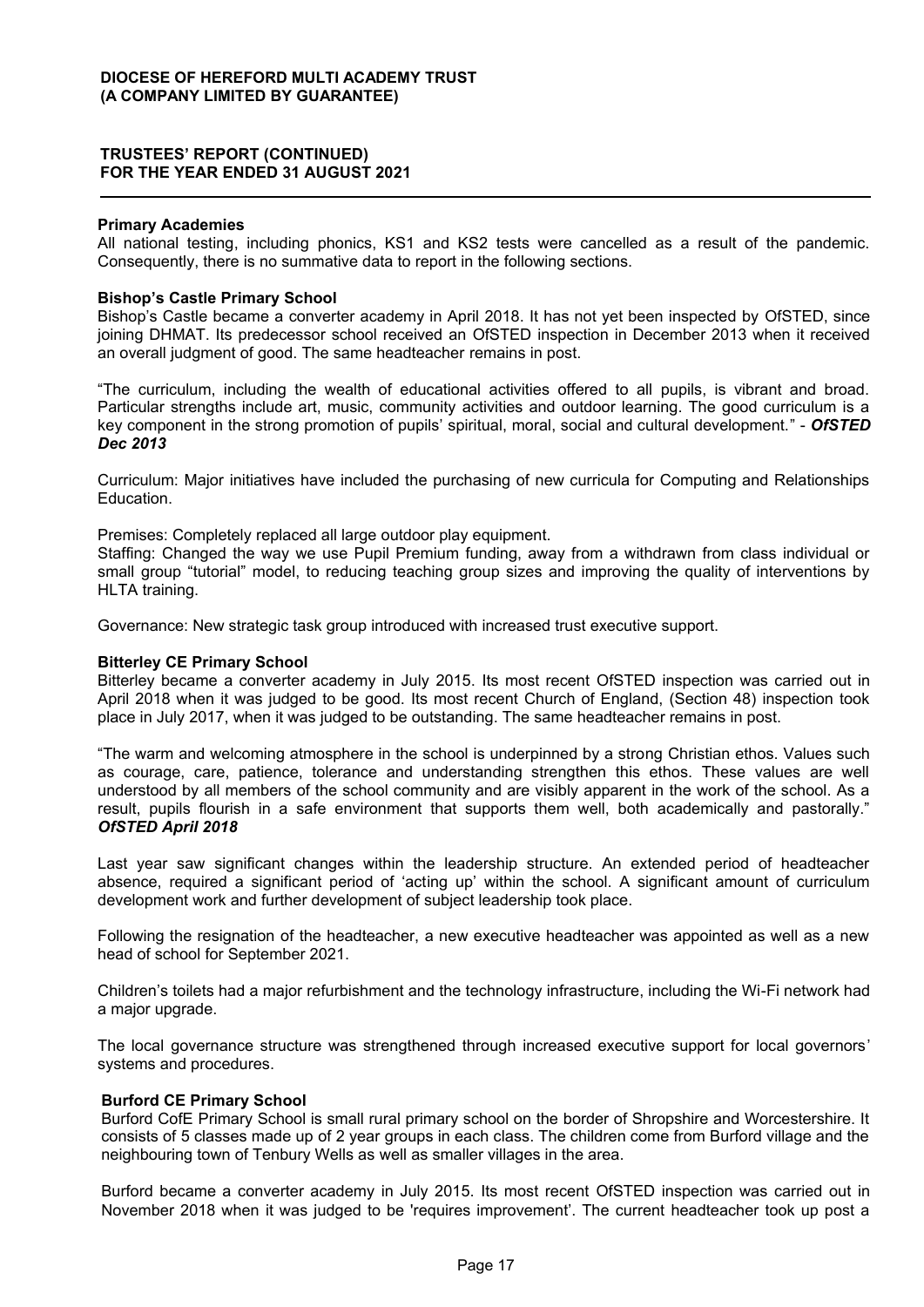few weeks before the inspection. Burford's most recent Church of England, (Section 48) inspection took place in November 2019, when it was judged to be good under the challenging new inspection framework.

'Burford is a welcoming, inclusive and vibrant school.'

'The school's leadership is driven to strive for excellence...'

'The school prioritises the support given to pupils' mental health, resilience and wellbeing.' *SIAMS Inspection ± November 2019*

The last year has been about developing and embedding our curriculum. Our drivers or 'flourishes' now link to our 'Head, Hearts and Hands' curriculum. 'Head' is the academic side, which we continue to develop through our 2 year rolling programme designed to ensure our children develop and make progress to allow them the best possible outcomes. Our 'Hearts' are the flourishes (what we need to develop in order to flourish) and our cultural capital. Our 'Hands' are how we can help others both in school and the wider community. In December 2020, as part of the Archbishop of York's Young Leaders programme, we handed out hampers we had made which included a DVD with Christmas songs recorded for the local warden led residents to enjoy. We were filmed handing these out by ITV Central News. In the Spring time a different class sang songs and played games with the residents. This is an area we very much hope to continue to develop over the next academic year.

A Strategic Task Group was also introduced to add trust executive support for local governance systems.

#### **Burley Gate CE Primary School**

Burley Gate became a converter academy in October 2016. Its most recent OfSTED inspection was carried out in December 2018, when it was judged to be good. Its most recent Church of England, (Section 48) inspection took place in October 2016, when it was judged to be good. The same headteacher, remains in post.

"Leaders and staff work hard to provide pupils of all ages with purposeful and stimulating learning experiences. Subjects are taught imaginatively to engage pupils' interest, broaden their knowledge, deepen their understanding and develop their skills. Staff are committed to providing a rich range of additional activities, such as the forest school, educational visits, visitors to school and extensive sport and artistic events." - OfSTED Inspection Dec 2018

There is an executive headteacher for St Michael's CE Primary, Bodenham and Burley Gate CE Primary. The two Local Academy Boards amalgamated in 2018.

Burley Gate C E Primary School was very pleased to take ownership of a purpose- built Nursery building last year. The building was recommissioned, and improvements made to ensure health and safety requirements were fully met. The local community also contributed to improving the grounds and the outside environment. The appointment of 2 well-qualified members of staff, from a local DHMAT school led to the provision opening in September 2021. This is a welcome addition to the provision available for the children in Burley Gate and the surrounding area.

The PE curriculum for KS1 has been developed with the purchase of balance equipment, bicycles and trikes. This has greatly enhanced the children's physical activity and led to very active playtimes. The mathematics curriculum has benefited from the purchase of new resources to further the approaches adopted following our involvement with the local Maths Hub.

The school also had a change in its staffing structure with the appointment of a new Head of School.

#### **Condover CE Primary School**

Condover became a converter academy in December 2017. It has not yet received an OfSTED inspection since then. Its predecessor school's most recent OfSTED inspection was carried out in November 2012, when it was judged to be good. Its most recent Church of England, (Section 48) inspection took place in July 2018, when it was judged to be outstanding. The same headteacher, remains in post.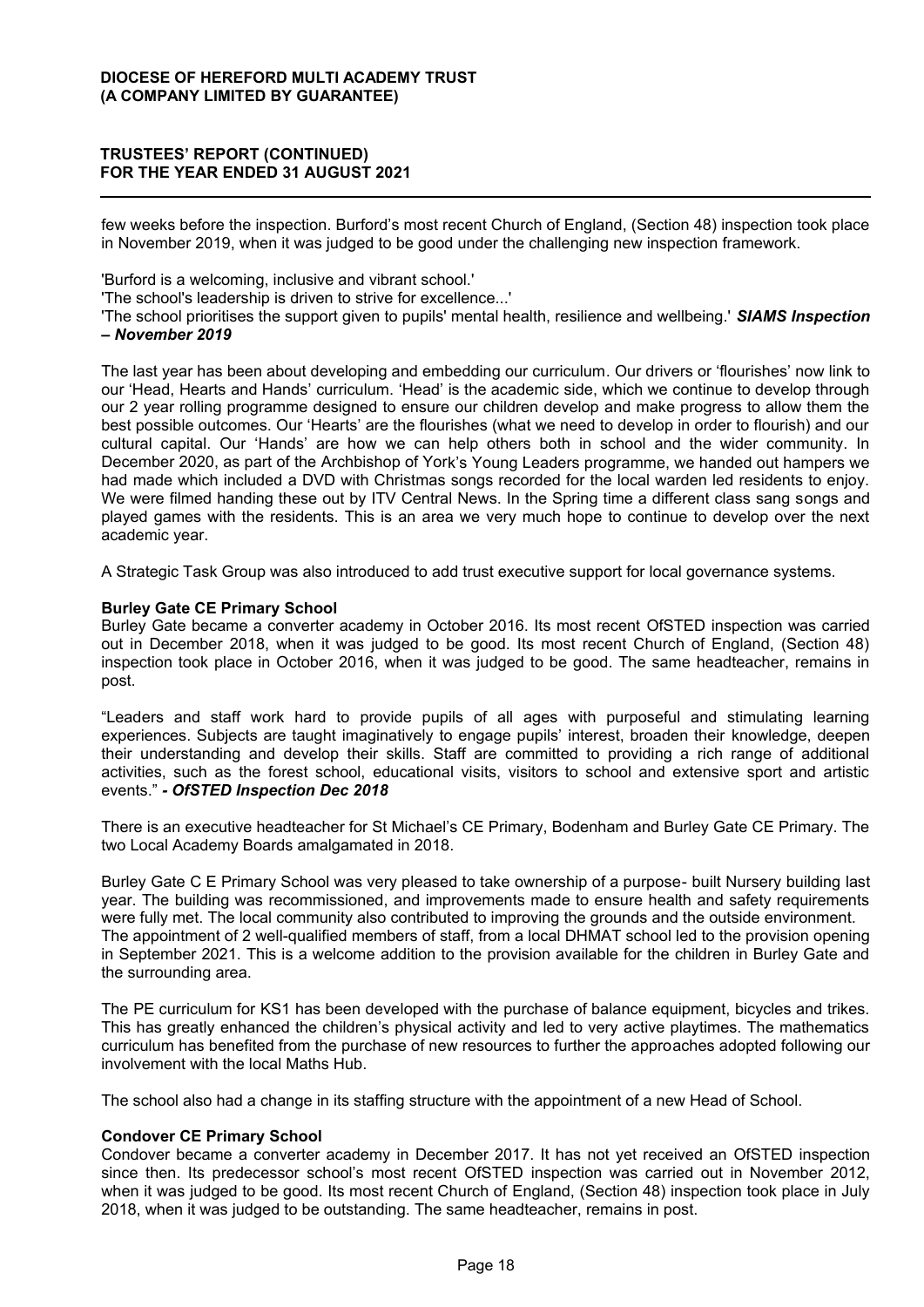"The headteacher is an ambitious and effective leader who has an accurate view of the school's strengths and areas for improvement. Together with other staff and the governing body, she has generated many improvements since her appointment.´*- OfSTED Nov 2012.*

³A strong team of faithful and passionate school leaders, clergy, and governors, who work together to put Christian values at the heart of all their decisions, enables children and adults to flourish academically, spiritually, socially and emotionally.´*- SIAMS Jul 2018*

The school's vision and values were refocussed and deepened in 2020.

A major roofing project began in the oldest part of the school in the summer of 2021.

The school's leadership team responded positively to the support needs of another school within the trust when their headteacher resigned. There is now an executive headteacher for Condover CE Primary, St Edward's CE Primary (Dorrington) and Bitterley CE Primary.

#### **Eastnor CE Primary School**

Eastnor became a converter academy in November 2018. It has not yet received an OfSTED inspection since then. Its predecessor school's most recent OfSTED inspection was carried out in November 2012, when it was judged to be outstanding.

Its most recent Church of England, (Section 48) inspection took place in March 2018, when it was judged to be outstanding. The same headteacher, remains in post.

³The distinctiveness and effectiveness of Eastnor Parochial as a Church of England school are outstanding. The excellent spiritual, moral, social and cultural education which is promoted throughout the life of the school has a positive impact upon relationships and pupil's wellbeing." - **SIAMS March 2018** 

Eastnor Primary School has continued to thrive during the 2020/2021 academic year and the number of pupils on roll has now reached 100; this demonstrates the popularity of our small, rural school.

School leaders and stakeholders continue to strive for even higher standards and greater progress. The school's academic success has continued, in spite of challenges due to the pandemic, and internal data continues to demonstrate that pupils achieve excellent results in terms of attainment when they leave us in Year 6. Progress scores in Reading, Writing and Mathematics also remain consistently in the highest percentiles nationally.

School leaders and stakeholders are also passionate about continuing to improve the outdoor learning environment for all pupils. In 2020, the playground area was renovated. To achieve this, a gas tank was buried and the playground redesigned and resurfaced. In 2021, further improvements were made to outdoor learning provision when the school's allotment was redeveloped to create a workable and inspiring learning environment for all classes.

We are currently undergoing work to improve security of the school site by installing new pillars – which will be made from stone so they are in keeping with the aesthetics required in this area of outstanding natural beauty – and a new front gate. This work will be completed in the autumn term 2021/2022.

#### **Ludlow Primary School**

Ludlow Primary School was created from the amalgamation of Ludlow Infant School and Ludlow Junior School. Ludlow Infant School has been placed in special measures by OfSTED in November 2018. The headteacher of Ludlow Junior School became the headteacher of the newly formed school. Ludlow Junior School was inspected by OfSTED in November 2018 and was judged to be good.

Since her appointment in September 2017, the headteacher has wasted no time in addressing weaknesses in the school. As a result, the school has improved rapidly in a short space of time and standards have risen. School leaders, the local governing body and the trust are aspirational for the school and the pupils. The trust provides effective support and challenge to the school. OfSTED Nov 2018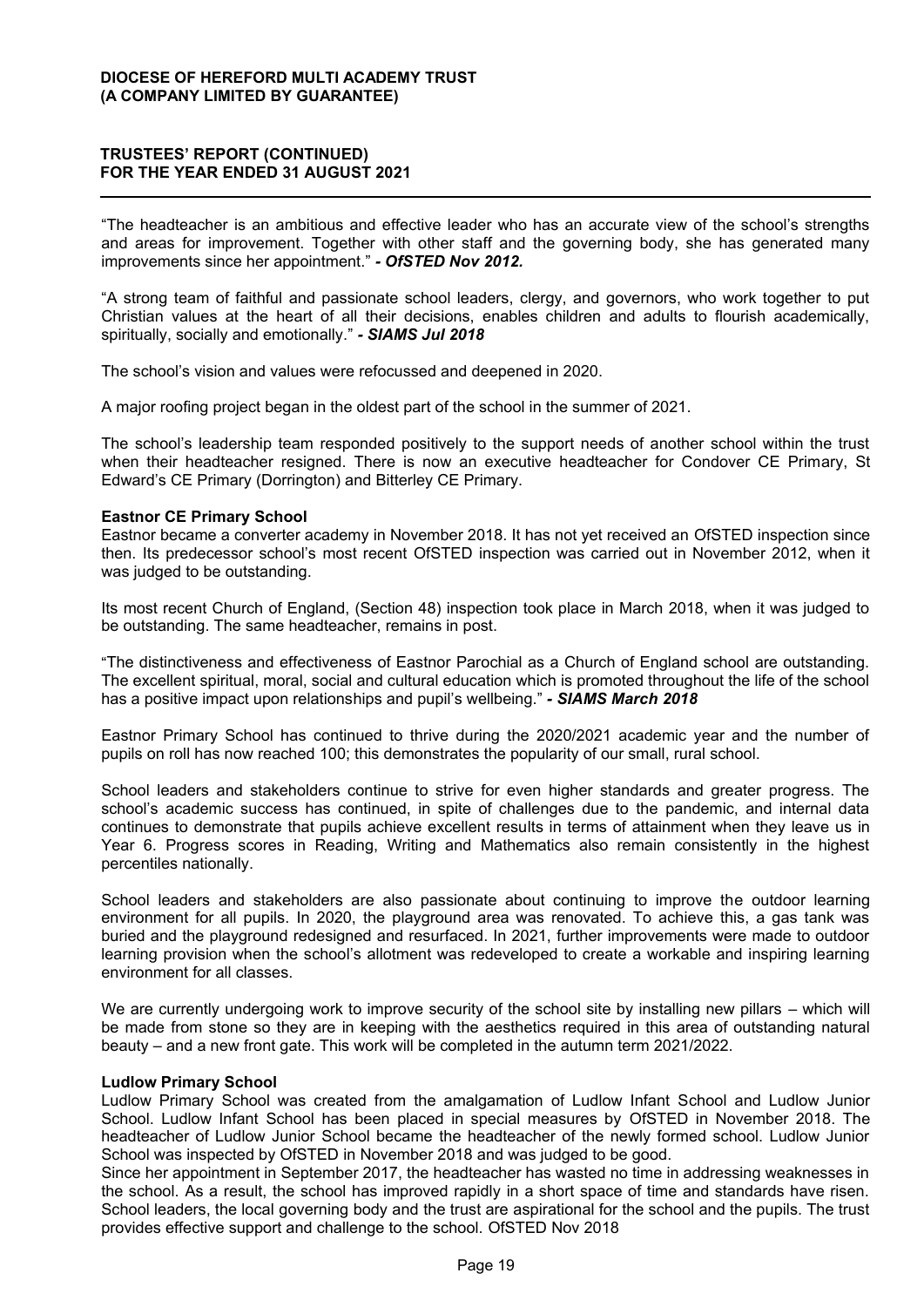## **75867((6¶5(3257 (CONTINUED) FOR THE YEAR ENDED 31 AUGUST 2021**

This was the second year as Ludlow Primary School following the amalgamation of Ludlow Infants School and Ludlow Junior School, which are sited just a short distance from each other on separate sites. Despite the additional challenges caused by the pandemic, the school continued its journey of uniting two longstanding schools along with their staff and pupils into one cohesive and supportive team. To enhance wellbeing provision for pupils, we introduced Woody  $-$  our school dog  $-$  to the staff team. We embraced the importance of looking after staff and created two wellbeing gardens, one on each site, for staff to enjoy when taking their lunch breaks. The academy received wonderful support from parents, staff, and the local community when we launched a fundraising campaign to purchase laptops for pupils' use. Overall, we raised in excess of £6,000 for the laptops, books and our breakfast club. We were able to upgrade all our light fittings and bulbs throughout the school to energy efficient lights. We enlarged and re-developed our Nursery (children from 2 years old to pre-school) and we now offer a spacious well-equipped indoor learning environment and a large outdoor area for exploration and play. In a new venture, we employed our first PE & Sport Apprentice which was extremely positive for both the school and the apprentice; we will continue this practice into the future. We said a sad farewell to a number of staff at the end of the school year including our KS1 Assistant Headteacher.

#### **Morville CE Primary School**

Morville became a converter academy in September 2014. Its most recent OfSTED inspection was carried out in June 2017 when it was judged to be good. Morville's most recent Church of England. (Section 48) inspection took place in June 2017, when it was judged to be good.

A new executive headteacher for Morville was appointed by the trust in the Spring of 2019. Morville now works closely with the Trinity Federation of St Mary's CE Primary, Bridgnorth, Beckbury and Worfield CE Primary Schools, who share the same executive headteacher.

Key appointments: Through the SLA with the Trinity Federation, a new Head of School took up post in September 2020. The new Head of School quickly established herself in her new role and gained the trust and respect of the school community. She is also Head of School at Beckbury School and is very proficiently managing her time across the two schools. The impact of this change in day-to-day leadership at Morville realised a significant increase in pupil numbers at the beginning of the year, with Reception intake being at PAN and some mid-term transfers, despite the pandemic.

In the academic year 2020/21 we also established a new staff team at Morville and a new class structure of three FTE class teachers. This included the employment of an NQT who proved to be a significant asset to Morville School.

The Head of School completed her training as Mental Health First Aider (MHFA England) for Morville School and The Trinity Federation. Her training covered young people and adults.

Curriculum developments: In the academic year 2020/21 subject leadership capacity at Morville School developed, with key subject leaders within The Trinity Federation taking an increasingly lead role in developing their subject across both The Trinity Federation and Morville School. Subject leaders within Morville School also had access to networks of 'experts' within the federation, significantly increasing the school's capacity to drive forward developments. Regrettably, the pandemic slowed our progress, but this work continues in 2021/22.

In the Autumn term 2020 we consulted on a new RSE curriculum for Morville. We adopted the Shropshire Respect Yourself Programme which ensured that, not only was the school now able to meet its statutory requirements, there was consistency with Morville school's ethos and related polices, such as safequarding, equalities and anti-bullying.

Covid-19, despite its overwhelmingly negative impact on our daily lives, was a driver for positive change in the school's use of digital communication and online learning platforms. We strengthened our systems of communication so that all parents had access to timely, useful information and specifically their child's learning regardless of whether the parent could physically attend school or not. We developed remote education across our schools so that it was integrated into school curriculum planning.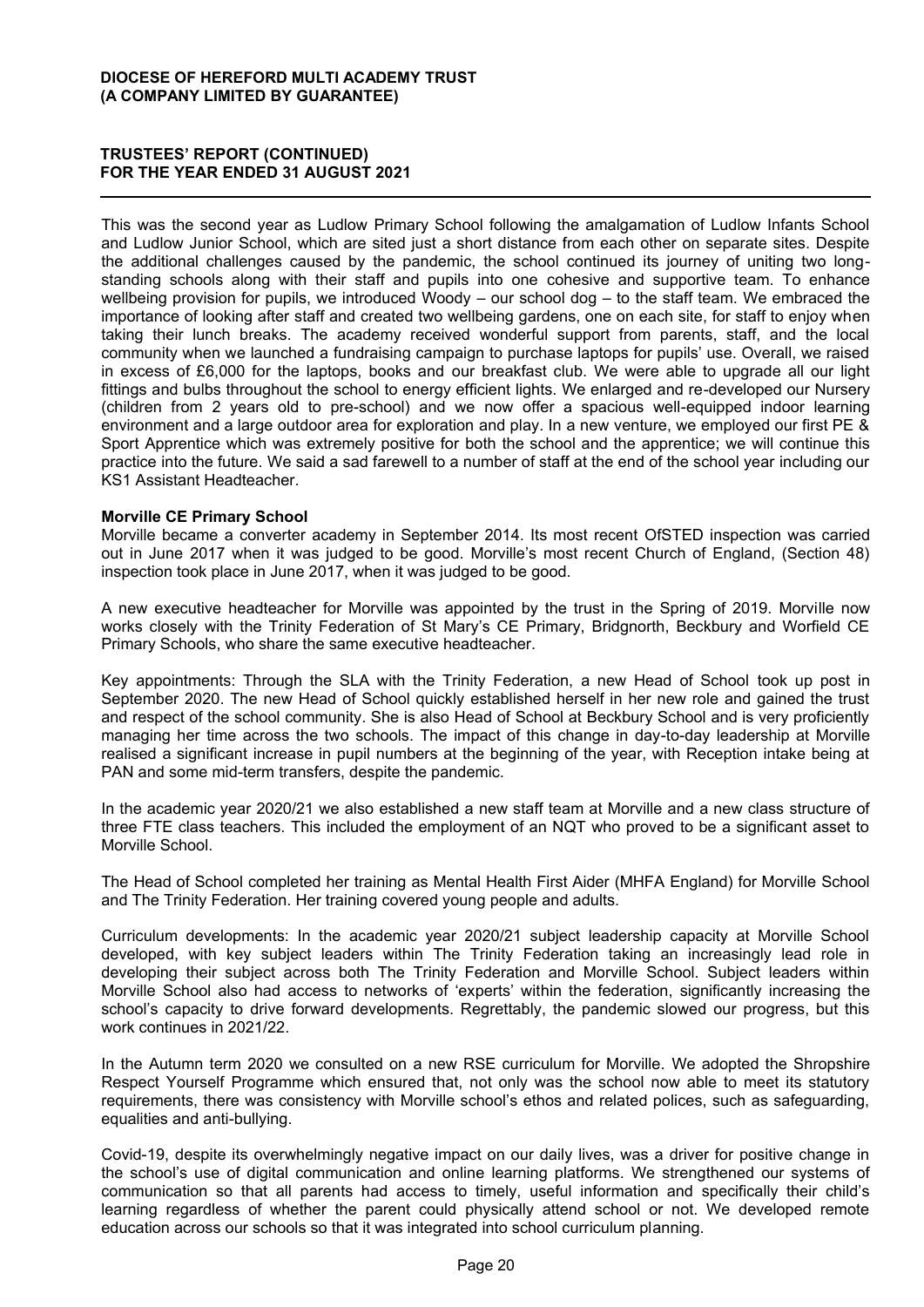Building projects: During lockdown, the children's toilets at Morville School were refurbished. According to our children, Morville now has 'the poshest toilets in any school!' The sinks have wall-mounted soap dispensers which is essential to our COVID-19 preventative measures. The contractors also managed to include partial redecoration of the cloaks area in the work too.

## **St Edwards CE Primary School, Dorrington**

St Edwards became a sponsored academy in December 2017. It has not yet received an OfSTED inspection since then. Its predecessor school's most recent OfSTED inspection had placed it in 'special measures' in March 2017. Following the inspection an executive headteacher was appointed from Condover CE Primary. St Edwards is a very small school with less than 40 children on roll.

Its most recent Church of England, (Section 48) inspection took place in September 2017, just after the current executive headteacher had recently taken over. It was judged to be satisfactory.

"The school's mission and practice make it explicit that core Christian values of peace, trust, love, hope and friendship are central to the work of the school. One child explained, 'Without love, we are nothing'. These values are at the heart of the close connection with Condover school and are transforming the opportunities for the children at Dorrington. This partnership has a positive impact on the academic, spiritual, and personal development of pupils.´*- SIAMs Sept 2017*

The school's vision and values were refocussed and deepened in 2020.

The school's leadership team responded positively to the support needs of another school within the trust when their headteacher resigned. There is now an executive headteacher for Condover CE Primary, St Edward's CE Primary (Dorrington) and Bitterley CE Primary.

## **St George's CE Primary School, Clun**

St George's became a converter academy in May 2018. It has not yet been inspected by OfSTED, since joining DHMAT. Its predecessor school received an OfSTED inspection in June 2016, when it received an overall judgment of good. The school's most recent Church of England, (Section 48) inspection took place in October 2016, when it was judged to be outstanding.

Following a brief period of executive headship, a new headteacher took over in September 2019. The strong leadership of the new headteacher has been extremely positive for the school during the last academic year.

A newly imagined vision for the school, based on the river that flows through the village, is now taking shape.

Key developments last year, include:

- Development of and refinement of the school vision;
- Development of our curriculum Intent, implementational and Impact with a long term 2 year cycle curriculum based on the needs of our children;
- Consolidation and further development of whole school approaches to reading, writing and maths;
- Development of the recreational grounds for the children; and
- x A strong focus on whole school reading and the development of a new library.

#### **St Michael's CE Primary, Bodenham**

St Michael's became a converter academy in October 2016. Its most recent OfSTED inspection was carried out in December 2018, when it was judged to be good. Its most recent Church of England, (Section 48) inspection took place in October 2016, when it was judged to be good. The same headteacher, remains in post.

³(The headteacher has) ...quickly built strong relationships with your team of staff and together you ensure that pupils have an enjoyable and successful experience at school. Pupils and staff model the school's Christian values well, because they treat each other with respect and kindness. There is a real sense of care for one another." - OfSTED Inspection Dec 2018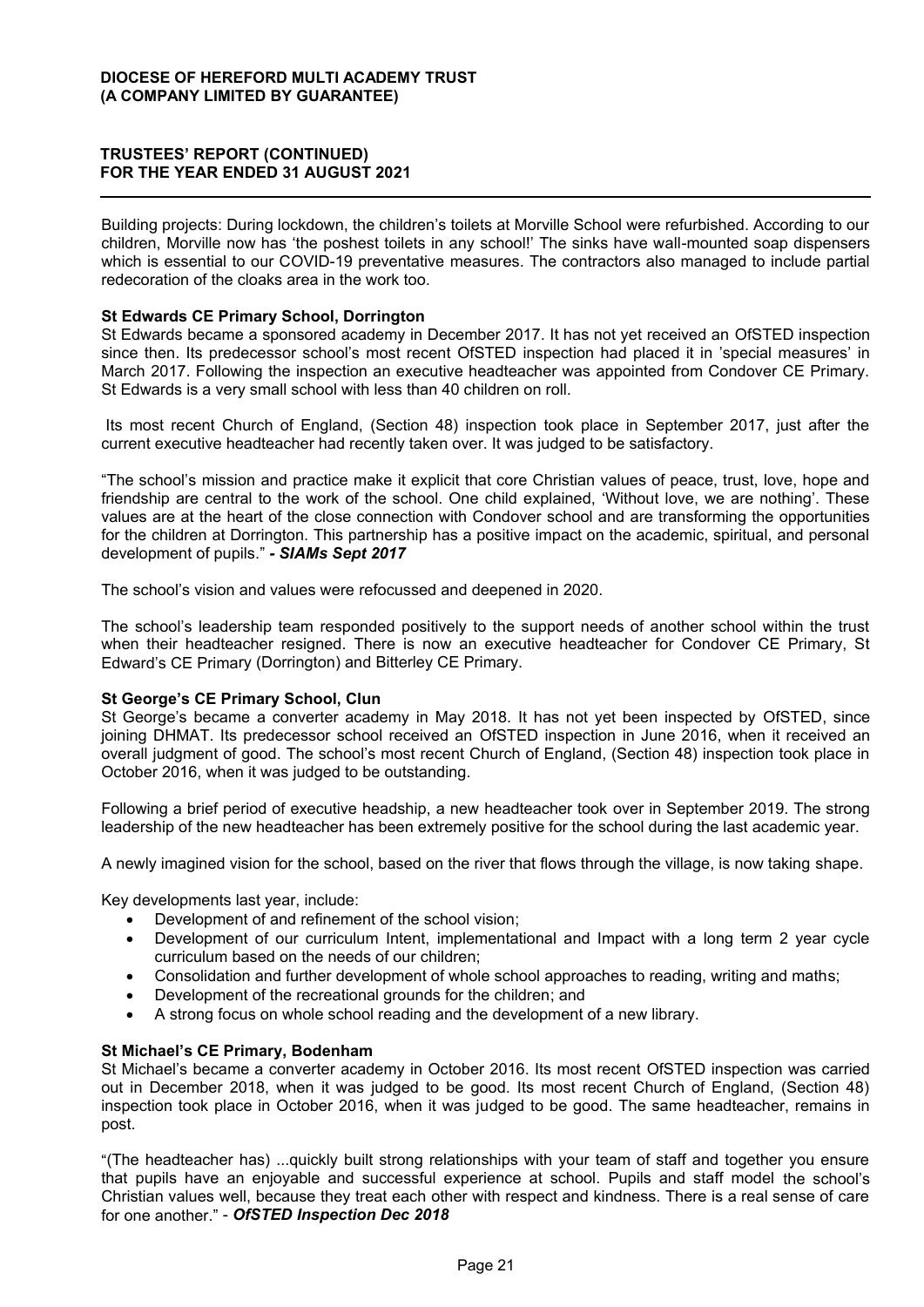Last year, St Michael's C E Primary School saw improvements to the playground with the addition of a balance trail and improved playground markings which together have resulted in more active playtimes. The delivery of the PE curriculum has been enhanced with the installation of colourful wall bars and new gymnastics equipment. Provision for EYFS has been further developed with the addition of balance and building equipment. The front of the school has been greatly improved with the renewal of all the facias.

A new staffing structure was put in place with the appointment of a Head of School and new teaching appointments were made in KS1 and 2.

There is an executive headteacher for St Michael's CE Primary, Bodenham and Burley Gate CE Primary. The two Local Academy Boards amalgamated in 2018.

## **St Thomas Cantilupe CE Primary**

2021-22 has been a year of perseverance and unity for STC. As with all schools we have worked collaboratively to navigate the pandemic, its impact on staff, children, families and our organisation.

Time, resources and community support were used well during this time and we were able to move forwards. Our curriculum was re-written, in its entirety, our school was redecorated by staff (no mean feat given its size) we procured devices for every child and welcomed over 20 new children to the school. We welcomed two new members of staff, created an outdoor classroom, worked with the hospital to support new families joining us and renewed our links with All Saints church. In addition, the midst of this year, we had three OfSTED inspections; one about remote learning, one about COVID and a full inspection in May 2021. The full inspection resulted in a change of OfSTED grading for us and we were rated as 'good' in all areas and for overall effectiveness. This external validation coupled with our absolute commitment to the children and families of our community will enable us to ensure that our firm foundations are built upon as we move into 2021-22.

"Over the past two years the school has improved significantly. All staff have high expectations of pupils and expect them to work hard. Pupils respond well to the challenge. Pupils are keen to learn. Subjects are planned and taught well.

Pupils speak positively about the wide-ranging enrichment opportunities they had before COVID-19 (coronavirus). Parents and carers are overwhelmingly positive about the changes that have taken place. A typical comment sums up the views of many: 'The school has changed dramatically for the better under the hew leadership. The expectations are so much higher now." - OfSTED May 2021

#### **Tenbury CE Primary School**

Tenbury became a converter academy in February 2016. Its most recent OfSTED inspection was carried out in December 2018, when it was judged to be good.

Its most recent Church of England, (Section 48) inspection took place in November 2015, when it was judged to be good.

³Tenbury Church of England Primary Academy is a positive and inclusive school community. Leaders and staff provide a curriculum and enrichment activities that make a strong contribution to pupils' spiritual, moral, social and cultural development. In addition to providing a varied and stimulating curriculum, particularly in the creative and fine arts, leaders and staff have improved pupils' use of information and communication technology.´*- OfSTED inspection report ± December 2018*

During the last academic year, we have been fortunate to have a number of improvements to our buildings:

- Much of the roof of the KS1 school building has been repaired
- x A new fire alarm system, including new fire doors throughout, has been fitted in the KS2 building
- New LED lighting has replaced the old fluorescent lights throughout the school, through the SALIX project
- Plans have been consulted upon and submitted for planning permission for a new Early Years extension, to replace two wooden mobile classrooms for our Nursery and Reception Class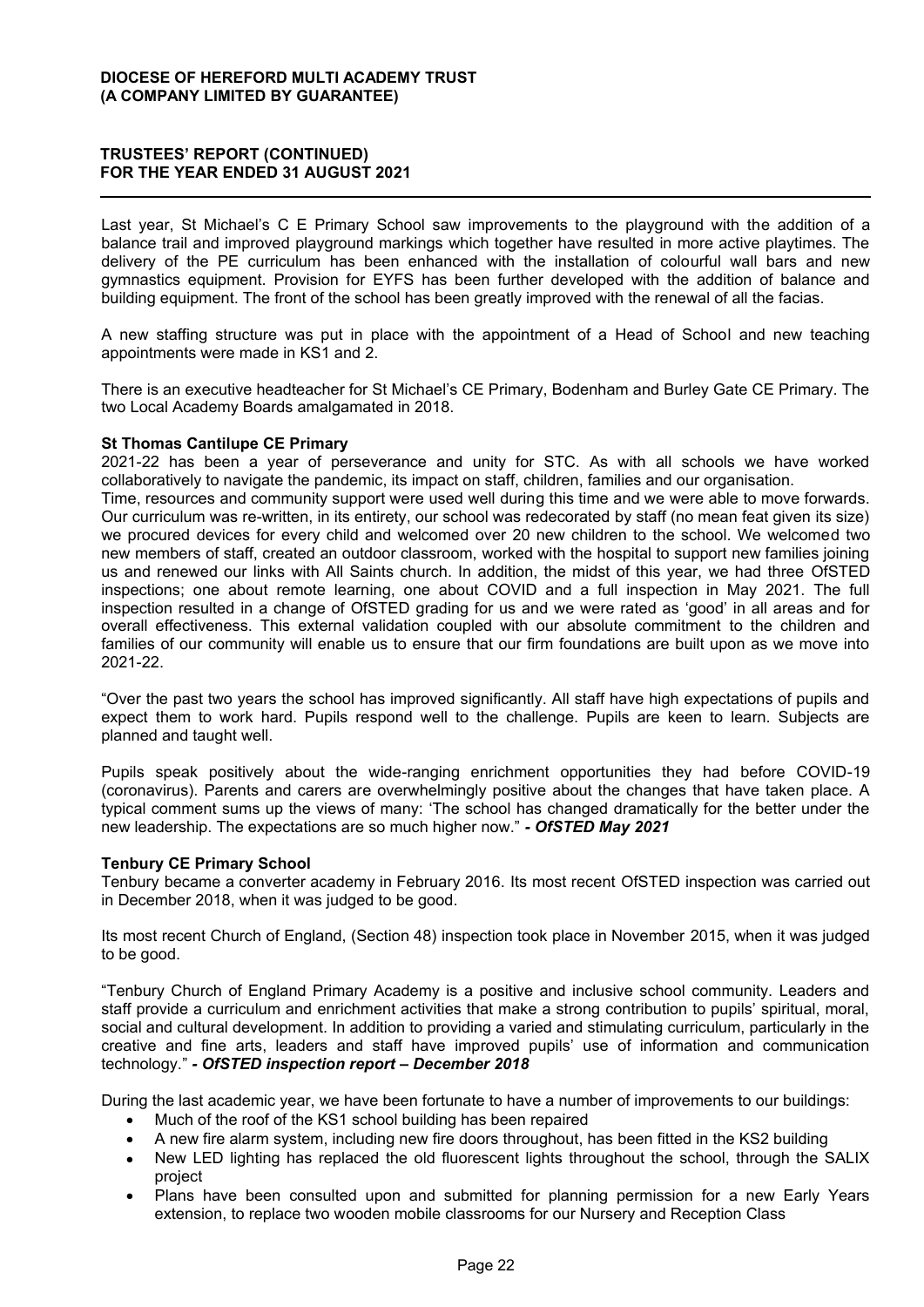In curriculum development, we have worked hard to ensure our creative curriculum meets the needs of all learners, with clear skills progression in all subjects and many opportunities for cultural capital to broaden and enrich learning opportunities for our children. We have embedded global learning links into all subjects and, in the Summer Term, completed a bid to secure funding from the British Council to set up a virtual partnership with schools in Tanzania. Tenbury is now the cluster lead school for 6 schools in the UK and 6 partner schools in Tanzania. Through the virtual partnership, we will be working on climate change Sustainable Development Goals through the Connecting Classrooms initiative.

## **Secondary Academies**

## **Ludlow Church of England School**

Ludlow became a converter academy in April 2017. The academy received a full section 5 inspection in February 2020, under the new framework and received a judgement of 'good' in all areas.

"In this school, there is a strong moral purpose to give pupils a springboard to future success. This and the school's Christian values are the driving forces behind what the school provides and how it goes about providing it. Pupils experience a broad, rich education that goes beyond the academic. It expands pupils' horizons. It helps prepare them for future education, life in British society and the world of work.

Staff have pupils' best interests at heart. This motive permeates all decision-making. Consequently, pupils are safe and well cared for. Leaders strive to provide the high- quality education they believe pupils deserve. The quality of education which pupils receive has improved in recent years and keeps on getting better." -*OfSTED Inspection February 2020*

Its most recent Church of England, (Section 48) inspection took place in May 2017, when it was judged to be good.

Ludlow CE School has successfully navigated the last academic year, during the pandemic, seeing continued improvement in GCSE outcomes (an increase in Grade 5+ in English and Maths from 35.2% in 2019 to 48.7% in 2021), attendance above the national figures (+17.4%) and post-16 destinations secured for 99.1% the Year 11 cohort in 2020.

Teaching staffing has remained stable, overall, with a departure in the English department, having been replaced with an Early Careers Teacher. The Science department is understaffed by 0.4FTE, having not been able to reappoint from the summer.

Year 7 intake remains stable at around 80% transfer rate, with a cohort of 115 in 2021. Although the school has a PAN of 140, the staffing and curriculum model is designed for a four-form entry. The curriculum model at Key Stage 4 has moved from 6 and 5 group models over the last 12 months, enabling us to significantly reduce costs. Following a deficit budget in 2020-21, we currently have a projected surplus of £4000 for 2021- 22.

#### **The Hereford Church of England Academy**

The Hereford Academy received a section 8 OfSTED on 30th June & 1st July 2021. The inspection converted to a section 5 inspection at the end of day 1 and the school was removed from special measures at the end of day 2.

The judgments placed the school as 'requires improvement' for quality of education and overall effectiveness. It also received a judgment of 'good' for behaviour & attitude and leadership and management. Personal development and wellbeing were judged to be 'outstanding'.

The Hereford Academy was placed in special measures on 20th November 2018. The removal of special measures in July 2021, is a hugely significant improvement both for the school and for the trust.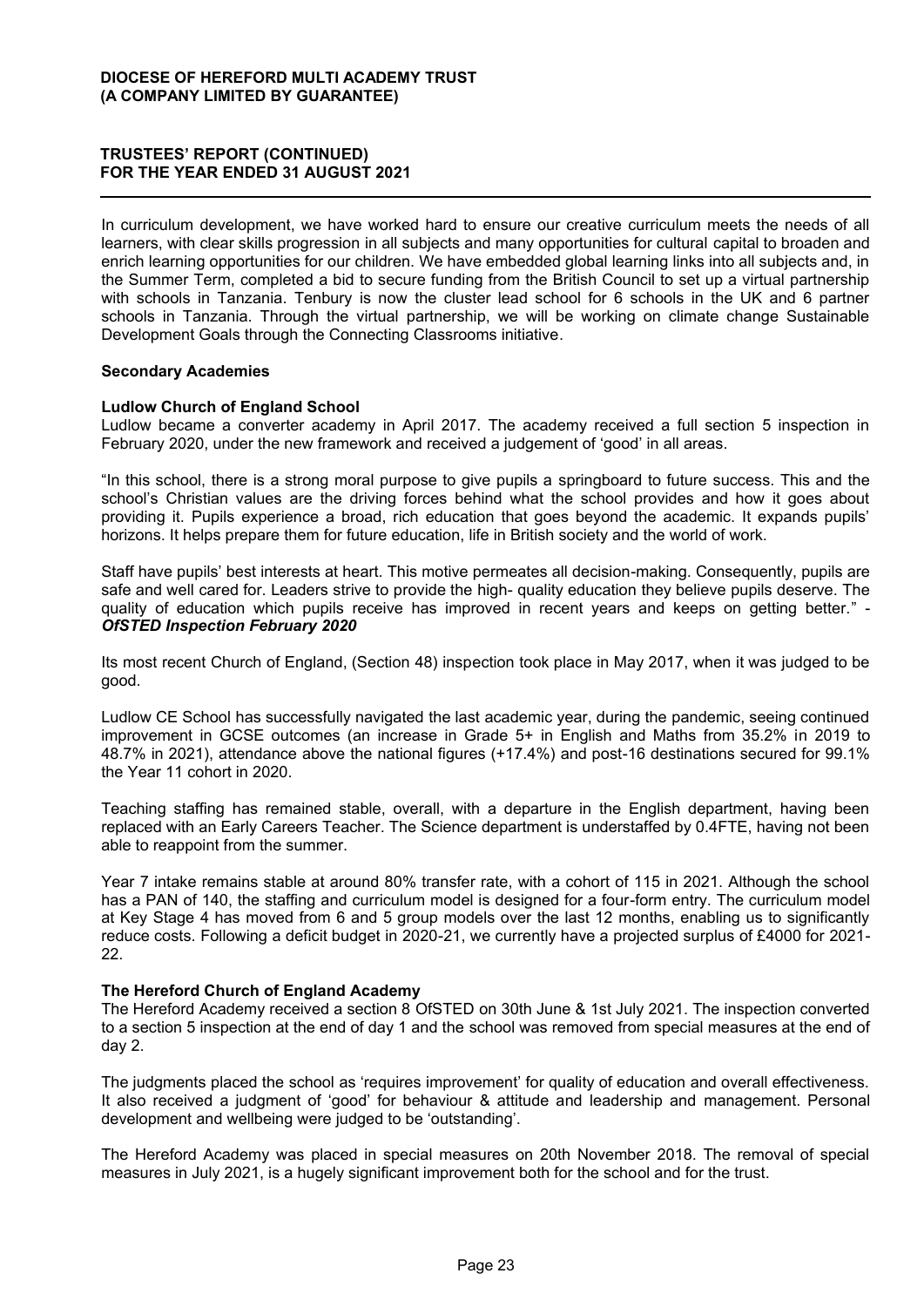The exceptional school leadership of the headteacher has been instrumental in securing the transformation of this important school. We have also built a strong leadership team to support the head, who have delivered this achievement in spite of the considerable challenges of the pandemic.

The Hereford Church of England Academy is now an established Teach First Hub for the area and was able to host 4 trainees for 2020/21, all of whom provided additional teaching support, rather than as part of the basic staff capacity. Our Headteacher continues to sit as the secondary school representative on the Haybridge Teaching SCITT/ PGCE programme.

Applications for places significantly increased in 2020 and the expected intake for September 2021 was 140 students, an increase of 50 students from 2020.

We are currently having new lighting installed and are in the process of upgrading our CCTV network. Overall, despite the impact of the pandemic 2020-21 was a good year for the Academy highlighted by the fact that staff voluntarily asked for an extension of the school day for yr 11 to aid them in their examination preparation - this has continued at middle leadership team's request, for 2021-22.

## **Key DHMAT Progress Headlines**

In spite of all the difficulties with Covid-19 during the last year, we have still managed to make some significant development progress within the DHMAT family of schools:

#### **Strategic Governance:**

1. We strengthened our governance structures by establishing effective Strategic Task Group (STGs) at four more primary schools as well as continuing to develop the well-established ones at THA and STC.

## **School Improvement - Teaching and Learning:**

- 1. We have significantly strengthened the leadership structure at The Hereford Academy
- 2. We have continued to work with and develop the Headteacher Board, through Zoom meetings.
- 3. Strengthened the identity of the new Ludlow Primary School which now successfully operates as one school on two sites. Strong leadership team in place. Huge progress in lifting standards in KS1 / infants and nursery.
- 4. Very positive OfSTED inspection results (See inspection section).

## **Covid Response and Recovery:**

- 1. Guided and supported schools through the twist and turns of the pandemic with regular communication and guidance wherever is has been helpful. This has included closer working partnerships with our 3 Local Authorities (Herefordshire, Shropshire & Worcestershire) who have also worked extremely hard to provide the best possible support for schools.
- 2. Very positive Covid Survey OfSTED inspection results (See inspection section).

#### **Continued Professional Development:**

- 1. We have ensured that all schools in the trust can fully access the diocesan partnership agreement, including all DBE officer training.
- 2. Launched leadership development programme for headteachers with support from Resilient Leaders Elements.
- 3. DHMAT began an approved delivery partner for National Professional Qualifications, working with the Church of England Foundation for Educational Leadership.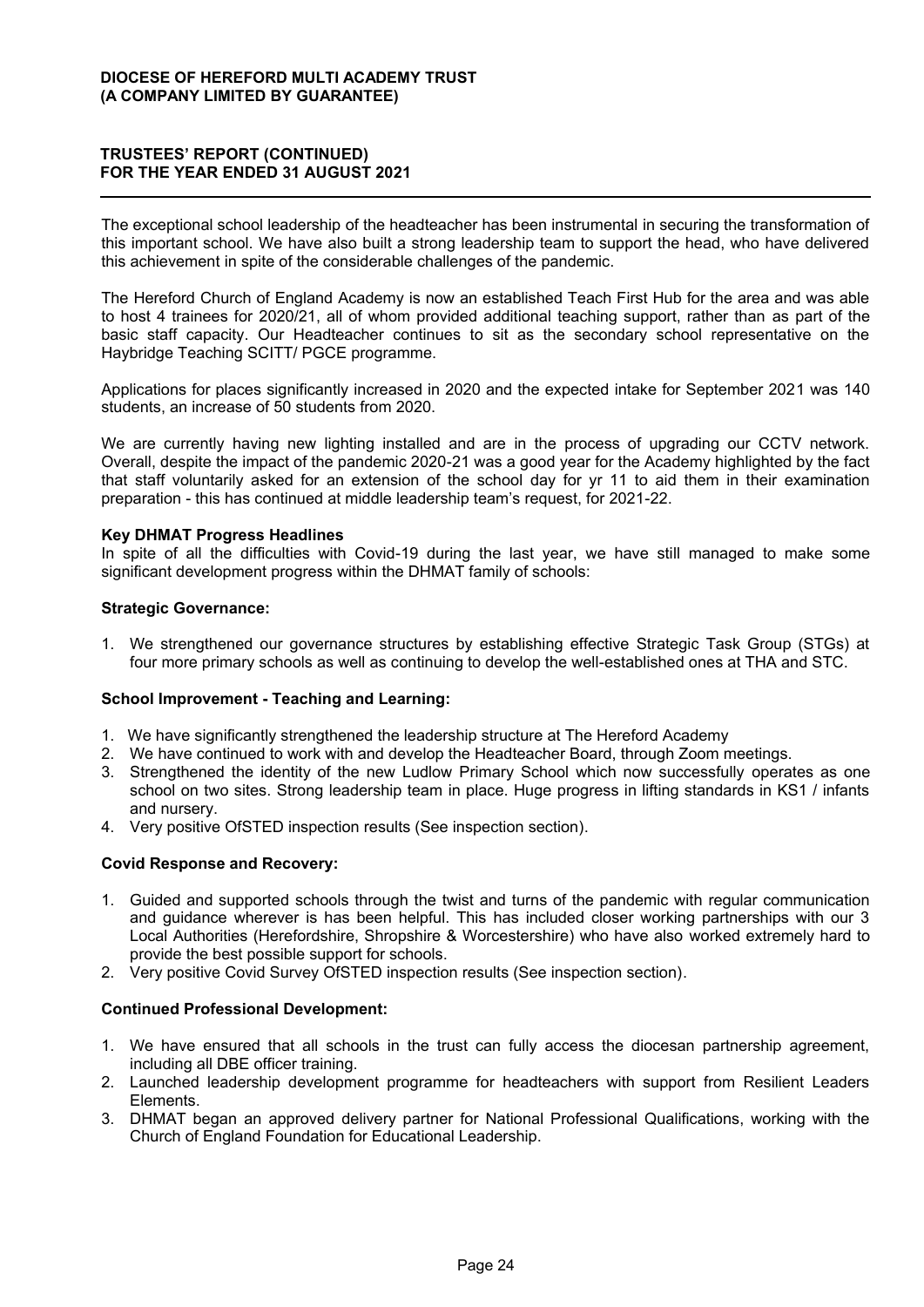#### **Quality Assurance:**

- 1. Established new Executive Leadership Team. The focus of this group is to execute accelerated trust-wide development, which draws closer connections, tighter quality assurance and great consistency between all our schools.
- 2. Engaged trust-side consultant support to lead on our school improvement strategy and safeguarding.
- 3. Approved and began the introduction of MAT software call VisionX which will connect the information management systems of all 15 DHMAT academies and allow us to collate headline information much more easily for example pupil attendance and staff absence figures as well as assessment headlines.
- 4. Strengthened improvement partner support for five of the primary schools.

## **Financial Strength:**

- 1. We have continued to develop the central DHMAT team with our consultant Chief Finance Officer who has significantly strengthened our systems and processes.
- 2. We carried out a successful appointment of a permanent Chief Finance Officer with responsibility for estates management who took up post in September 2021.
- 3. Developed new Resource Management Steering Group which involves LAB members, business managers, headteachers and directors to steer and guide trust decision making on budget bench marking, use of reserves and capital priorities.

## **Integrated Support and Shared Services:**

- 1. We have carried out significant HR staff absence / capability management work at The Hereford Academy, St Thomas Cantilupe and Ludlow Primary. We have also provided HR support at a number of schools. This has led to much stronger staffing structures within our schools. The work at THA included a support staff restructure, which was a successful process, with no appeals.
- 2. We completed very significant building project at Ludlow CE School, which has significantly enhanced the environment for a significant part of the school.
- 3. Strengthened our new identity as the Diocese of Hereford Multi-Academy Trust (DHMAT).
- 4. Added capacity through engagement with consultant School Improvement Policy Lead and Safeguarding Lead practitioners who hold trust-wide remits.
- 5. Build new partnership with Shropshire ICT. This began with central support officers but we are adding a growing number of DHMAT schools.
- 6. New DHMAT website launched.

#### **Key Performance Indicators**

The main financial performance indicator is the level of reserves held at the Balance Sheet date. In particular, the management of spending against General Annual Grant (GAG) requires special attention. In the period under review, £387,999 was carried forward representing 2.8% of GAG

Another key financial performance indicator is staffing costs as a percentage of GAG. For 2021 this was 103.3% compared to 104.0% in 2020.

The following KPIs were set at the start of the year:

|                    | Target at 1/9/20 | Actual at 31/8/21 |
|--------------------|------------------|-------------------|
| GAG carry forward  | $>1.5\%$         | 2.8%              |
| Student attendance | $>95.0\%$        | 95.6%             |
| Staff costs to GAG | <90.0%           | 103.3%            |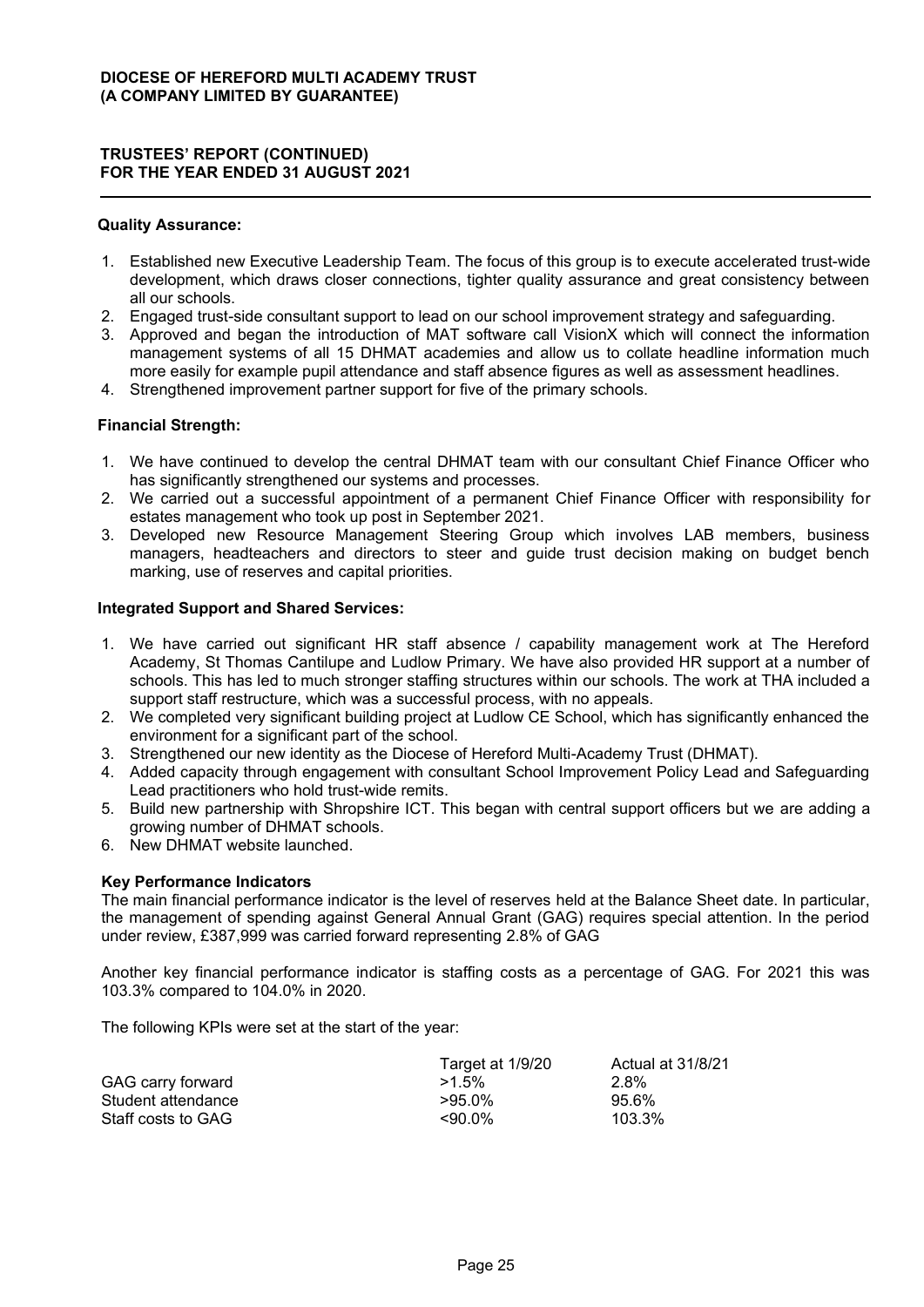#### **Going Concern**

After making appropriate enquiries, the Board of Directors has a reasonable expectation that DHMAT has adequate resources to continue in operational existence for the foreseeable future. For this reason, it continues to adopt the going concern basis in preparing the financial statements. Further details regarding the adoption of the going concern basis can be found in the Statement of Accounting Policies.

## **FINANCIAL REVIEW**

#### **Financial Review**

Most of DHMAT's income is obtained from the DfE via the Education & Skills Funding Agency (ESFA) in the form of recurrent grants, the use of which is restricted to particular purposes. The grants received from the DfE during the year ended 31 August 2021 and the associated expenditure are shown as Restricted Funds in the Statement of Financial Activities.

DHMAT also receives grants for fixed assets from the DfE which are shown in the Statement of Financial Activities as restricted income in the Fixed Asset Fund. The Restricted Fixed Asset Fund balance is reduced by annual depreciation charges over the useful life of the assets concerned as defined in DHMAT's accounting policies.

During the year ended 31 August 2021, DHMAT received total income of £19,036k and incurred total expenditure of £20,606k. The excess of expenditure over income for the year was £1,570k.

COVID has had an impact on the finances of DHMAT from the loss of letting income at The Hereford Academy to the additional cleaning costs and the purchase of PPE equipment. Throughout the lockdown period the maiority of schools were open for key workers' children. The Trust has claimed back £29,665 from DfE to cover free school meals and additional costs associated with COVID 19.

At 31 August 2021 the net book value of fixed assts was £24,854k and movements in tangible fixed assets are shown in Note 14 to the financial statements. The assets were used exclusively for providing education and the associated support services to the pupils of DHMAT.

DHMAT has taken on the deficit in the Local Government Pension Scheme in respect of its non-teaching staff transferred on conversion. The deficit is incorporated within the Statement of Financial Activity with details in Note 22 to the financial statements.

Key financial policies reviewed and updated included in the Debt Recovery Procedure and associated Policy and the Charging and Remission Policy.

#### **Reserves Policy**

DHMAT policy is that cash flow levels should be built up over subsequent years to cover one month's average payroll costs which is equivalent to £1,100k This total has not yet been built up at the present time, but the intention remains to achieve this over the coming years.

The Directors review the reserve levels of DHMAT annually. This review encompasses the nature of income and expenditure stream, the need to match income with commitments and the nature of reserves. The Directors take into consideration the future plans of DHMAT, the uncertainty over future income streams and other key risks identified during the risk review.

The defined benefit pension scheme reserve has a negative balance. The effect of the deficit position of the pension scheme is that DHMAT is paying higher employers' pension contribution over a period of years. The higher emplovers' pension contributions will be met from DHMAT's budgeted annual income. Whilst the deficit will not be immediately eliminated, there should be no actual cash flow deficit on the fund, nor any direct impact on the free reserves of DHMAT.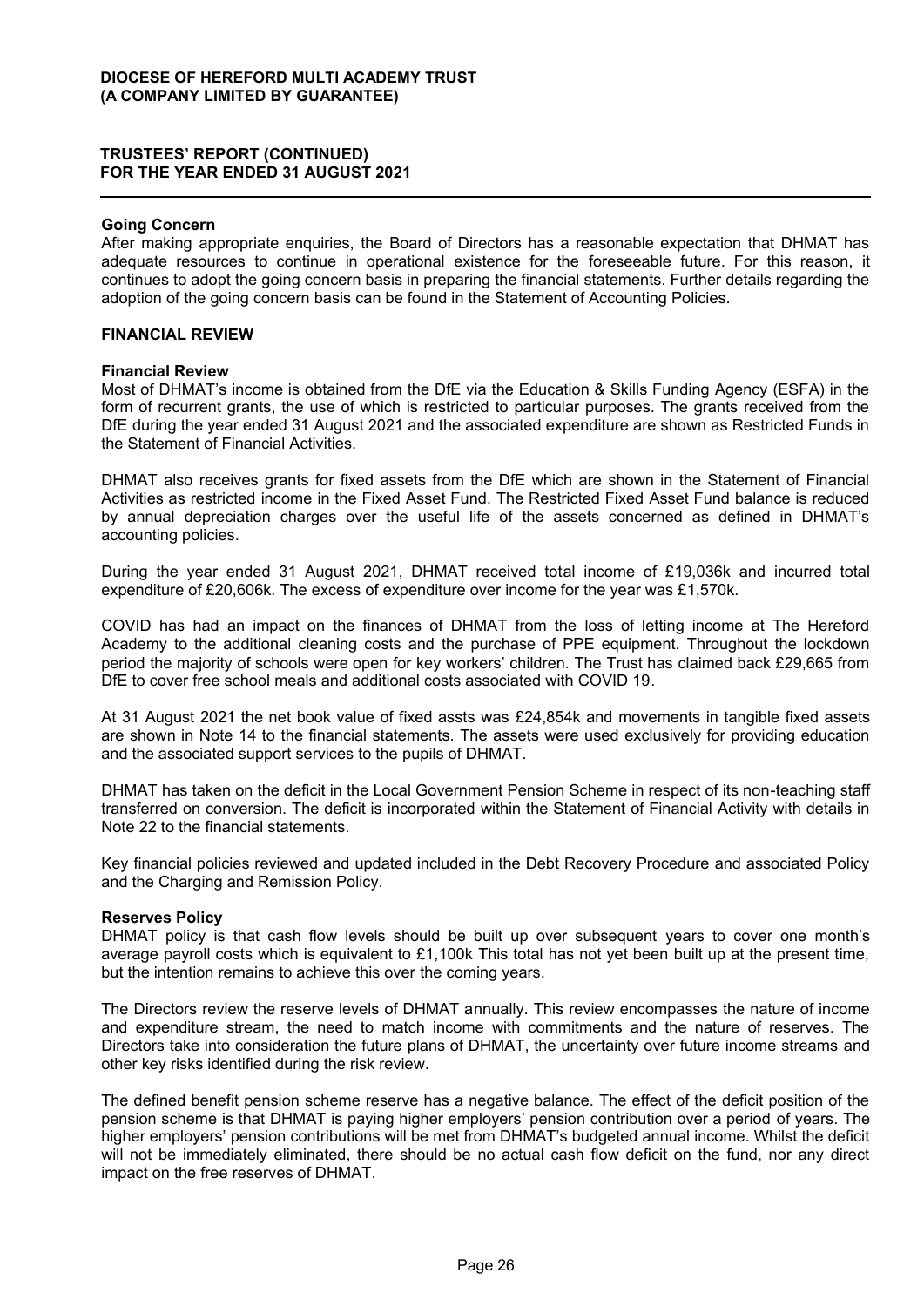## **Investment Policy**

Day to day management of academy surplus funds is delegated to the central finance team within strict guidelines approved by the Board of Directors.

## **Principal Risks and Uncertainties**

The Board of Directors has reviewed the major risks to which DHMAT is exposed together with the operating, financial and compliance controls that have been implemented to mitigate those risks. The principal risks and uncertainties facing DHMAT are as follows:

- Covid-19 The pandemic present risks to all educational establishments which are difficult to predict or quantify and which therefore present significant mitigation challenges. For example, from the risk of falling academic standards to the risks to projected lettings income. Our best mitigation has been to be sharply focussed when responding to each new development within this national and international crisis and to provide as much support to school decision makers as we can.
- Financial DHMAT has considerable reliance on continued Government funding through the ESFA. In the last year 99.3% of DHMAT's incoming resources were ultimately Government funded and whilst this level is expected to continue, there is no assurance that Government policy or practice will remain the same or that public funding will continue at the same level or on the same terms.
- Failures in governance and/or management  $-$  the risk in this area arises from potential failure to effectively managing DHMAT's finances, internal controls, compliance with regulations and legislation. statutory returns, etc. The Directors continue to review and ensure that appropriate measures are in place to mitigate these risks.
- Reputational the continuing success of DHMAT is dependent on continuing to attract applicants in sufficient numbers by maintaining the highest educational standards. To mitigate this risk Directors, ensure that student success and achievement are closely monitored and reviewed.
- Safeguarding and child protection  $-$  the Directors continue to ensure that the highest standards are maintained in the areas of selection and monitoring of staff, the operation of child protection policies and procedures, health and safety and discipline.
- Staff the success of DHMAT is reliant upon the quality of its staff and so the Directors monitor and review policies and procedures to ensure continued development and training of staff as well as ensuring there is clear succession planning.
- Fraud and mismanagement of funds DHMAT has appointed Internal Auditors to carry out checks on financial systems and records as required by DHMAT Financial Handbook. All finance staff received training to keep them up to date with financial practice requirements and develop their skills in this area.

DHMAT has continued to strengthen its risk management process throughout the year by improving the process and ensuring staff awareness. A risk register is maintained and reviewed and updated on a regular basis.

The Directors have assessed the major risk to which DHMAT is exposed, in particular those relating to its finances, teaching, facilities, and other operational areas. The Directors have implemented a number of systems to assess and minimise those risk, including internal controls described elsewhere. Where significant financial risk still remains, they have ensured they have adequate insurance cover.

The Directors examine the financial health formally every term. They review performance against budgets and overall expenditure by means of regular update reports at all Board and Finance & Resources Committee meetings. The Directors also regularly review balance sheet and ensure sufficient funds are held to cover all known and anticipated commitments.

At the year end, DHMAT had no significant liabilities arising from trade creditors or debtors that would have significant effect on liquidity.

The Board of Directors recognises that the defined benefit pension scheme deficit (Local Government Pension scheme), which is set out in Note 22 to the financial statements, represents a significant potential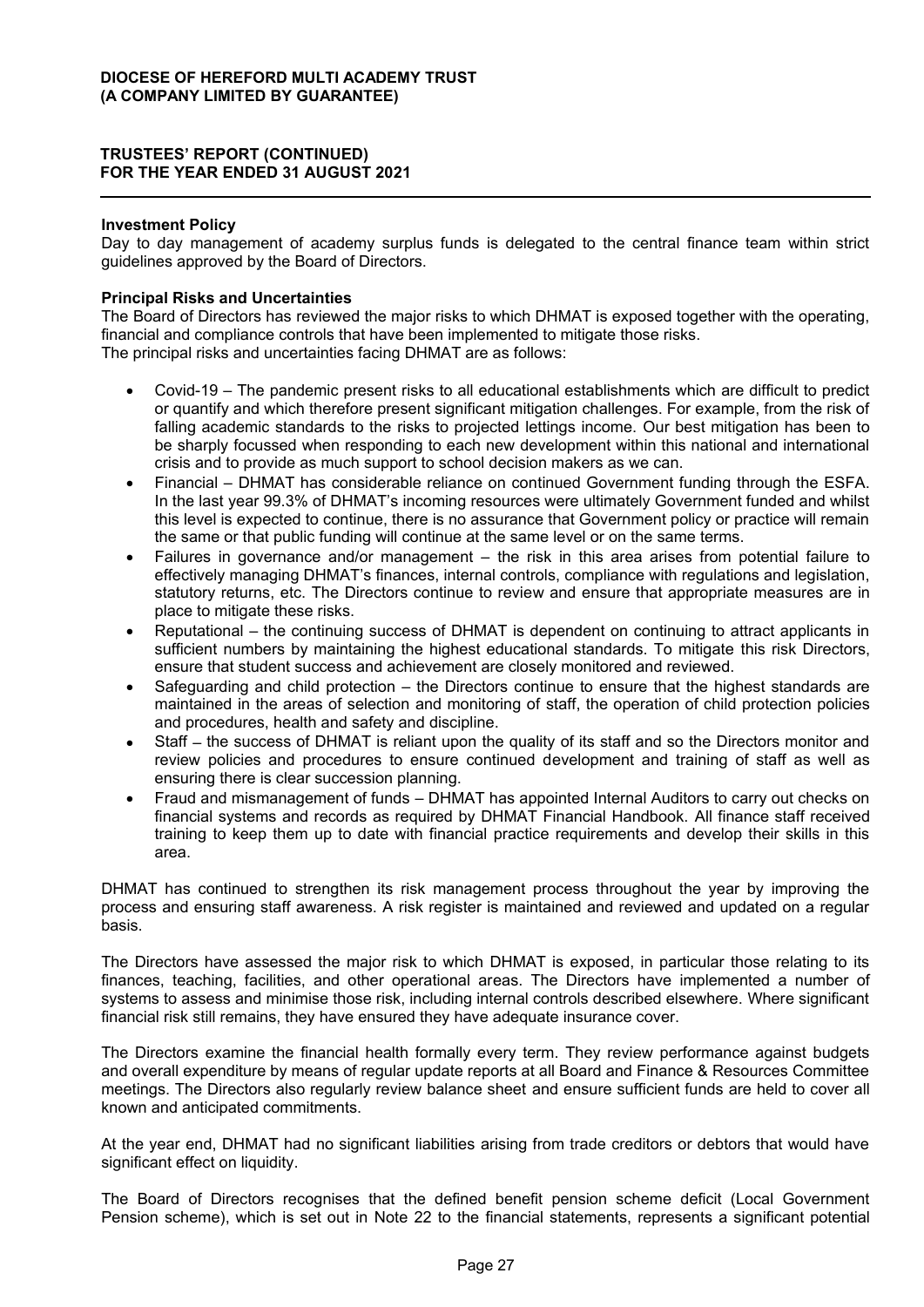liability. However, as the Directors consider that DHMAT is able to meet its known annual contribution commitments for the foreseeable future, this risk from this liability minimised.

## **STREAMLINED ENERGY AND CARBON REPORTING**

| UK Greenhouse gas emissions<br>and energy use data for the period<br>1 September 2020 to 31 August<br>2021 | <b>Current reporting</b><br>year 2020/21 | <b>Comparison reporting</b><br>year 2019/20 (figures ar<br>for illustrative purposes |
|------------------------------------------------------------------------------------------------------------|------------------------------------------|--------------------------------------------------------------------------------------|
| Energy consumption used to<br>calculate emissions (kWh)                                                    | 4,468,095                                | 4,115,189                                                                            |
| <b>Scope 1</b> emissions in metric tonnes<br>CO <sub>2</sub> e                                             |                                          |                                                                                      |
|                                                                                                            | 476.326                                  | 403.044                                                                              |
| <b>Gas consumption</b>                                                                                     | 89.484                                   | 84.970                                                                               |
| Kerosene consumption                                                                                       | 1.76                                     | 2.78                                                                                 |
| Owned transport<br><b>Total Scope 1</b>                                                                    | 567.57                                   | 490.80                                                                               |
| <b>Scope 2 emissions in metric tonnes</b><br>CO <sub>2</sub> e                                             |                                          |                                                                                      |
|                                                                                                            | 317.517                                  | 360.497                                                                              |
| <b>Purchased electricity</b>                                                                               |                                          |                                                                                      |
| <b>Scope 3 emissions in metric tonnes</b><br>CO <sub>2</sub> e                                             |                                          |                                                                                      |
| Business travel in employee-owned                                                                          | 0.59                                     | 5.19                                                                                 |
| vehicles                                                                                                   |                                          |                                                                                      |
| Total gross emissions in metric<br>tonnes CO <sub>2</sub> e                                                | 885.68                                   | 856.48                                                                               |
| Intensity ratio Tonnes CO2e per<br>pupil                                                                   | 0.303                                    | 0.284                                                                                |

#### **Quantification and reporting methodology**

We have followed the 2019 HM Government Environmental Reporting Guidelines. We have also used the GHG Reporting Protocol - Corporate Standard and have used the 2021 UK Government's Conversion Factors for Company Reporting. Intensity measurement

The chosen intensity measurement ratio is total gross emissions in metric tonnes CO2e per pupil, the recommended ratio for the sector.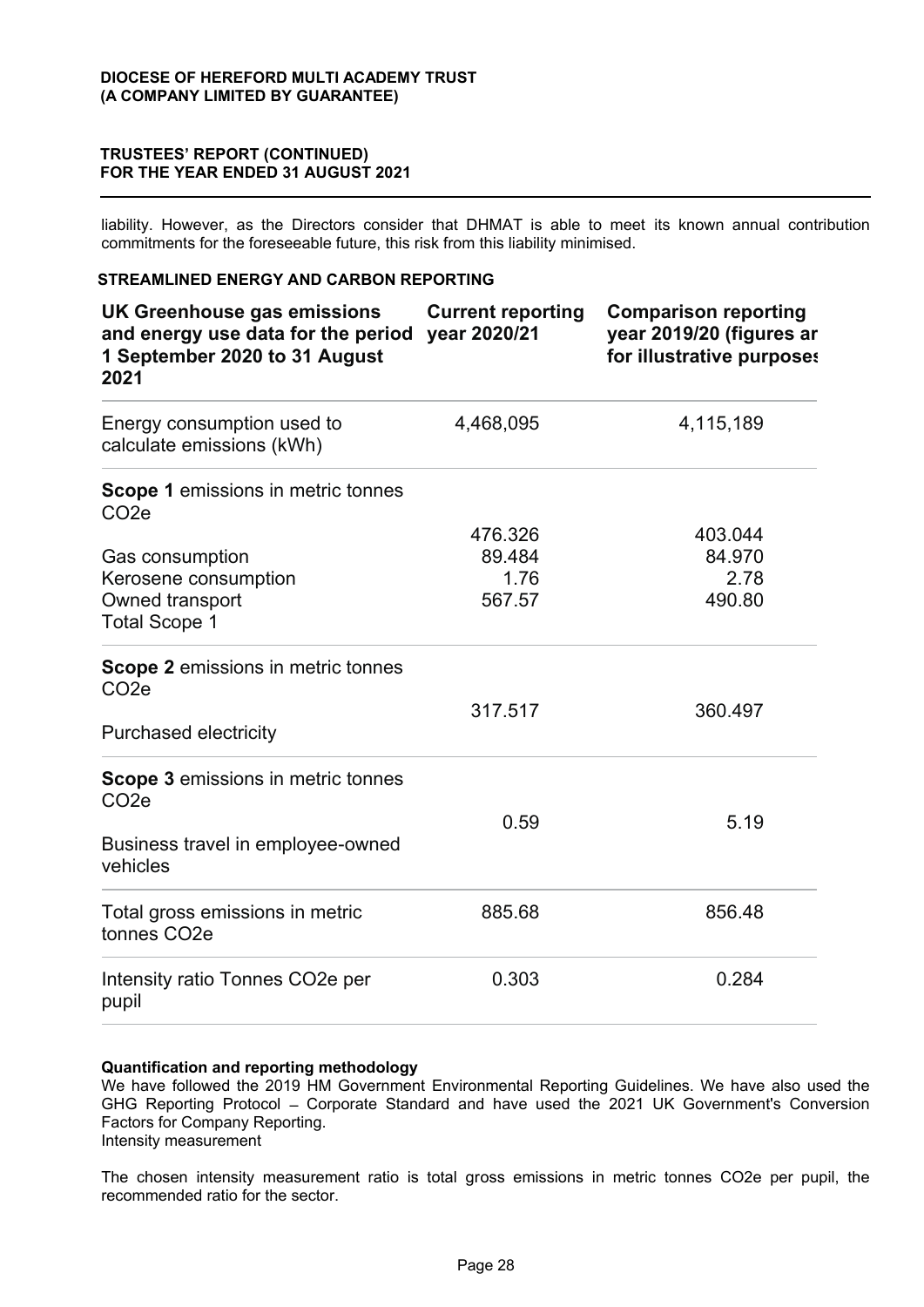Measures taken to improve energy efficiency include:

- Head office are continuing use of remote meetings, with a significant reduction in travel. Also operating hybrid working, office only open 3 days per week, adjusted heating to reflect this;
- All schools are reducing travel by continuing with Zoom/Team calls;
- Ongoing replacement of lighting with new LEDs;
- Light sensors in new toilets and flow water saving in boys toilets at Bitterley Primary School;
- New roof & insulation at Condover Primary School, Morville Primary School and Tenbury Primary School;
- x Replaced kitchen appliances with A+ Fridge & Fridge/Freezer at Eastnor CofE Primary School; and
- Ludlow School had a new block in 2019/20 with LED & heating, improved ventilation and insulations

## **PLANS FOR FUTURE PERIODS**

DHMAT will continue to strive to provide outstanding education and improve the levels of performance of its pupils at all levels. DHMAT will continue to aim to attract high quality teachers and support staff in order to deliver its objectives.

In response to the continuing Covid-19 pandemic, DHMAT will continue to work with local authorities and public health services, in delivering support and guidance for our academies. Our continuing aim is to minimise the disruption caused to the education of our children and young people

DHMAT will continue to strive to provide outstanding education and improve the level of performance of its pupils at all levels. DHMAT will continue to aim to attract excellent teachers and support staff, in order to deliver its objectives.

DHMAT will become more financially efficient, through closer alignment on contracts and services, wherever possible. As a result, we will continue to grow our financial strength and resilience. Our aim is to achieve the best value we from every pound of public money we receive, in order to use it most effectively to deliver the highest quality of education possible.

DHMAT will continue to work with its academies and partner schools to improve the educational opportunities for students in the wider community.

During the next 12 months DHMAT will explore with ESFA and the Diocese of Hereford, the opportunities to extend the Trust to include other schools/academies in the region.

#### **Next Steps**

We are forming a new Executive Leadership Team, which involves a smaller group of headteachers and senior support officers. We want to see a broadening of focus as the recovery in our most challenging settings is closer to completion. We want to see increased alignment with more networks across schools such as with subject leaders and other shared roles and responsibilities.

When SIAMs inspection resume, in the Autumn, it will be with a changed, nationally administered inspection process. Though there may be a backlog of over 40 schools in the diocese by then, we will have a number of DHMAT academies that will be due for inspection, and we intend to ensure they do well.

#### **DHMAT Growth**

Although Covid-19 has perhaps slowed the eventual expansion of DHMAT, the most important factor has been the removal of special measures from all schools.

On Monday 1st March 2021, then Secretary of State for Education, Gavin Williamson told the Foundation for Education Development summit, that schools "benefit from being in a strong family. In other words, a multiacademy trust". He went on to say: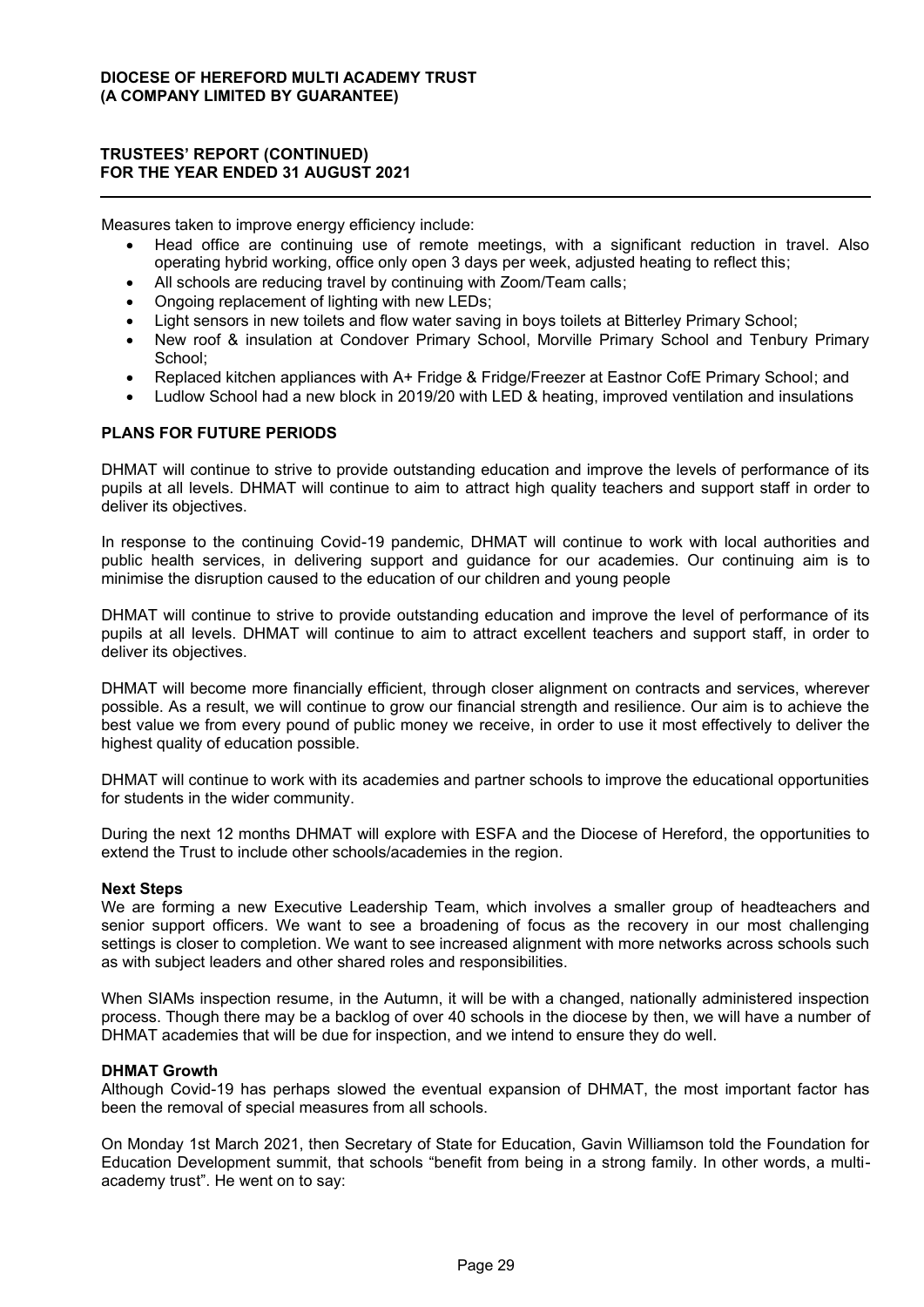"Multi-academy trusts are powerful vehicles for improving schools by sharing expertise, working collaboratively and driving improvements. It is living proof of the old adage, a problem shared is a problem halved.

This is something we want to see more of, because it shows time and again how the multi-academy trust model consistently improves outcomes for pupils.

By 2025, we want to see far more schools residing in strong families than we do today, and we're actively looking at how we can make that happen."

The Hereford Diocese has developed new guidance on academisation. In the Hereford Diocese, DHMAT will become a central part of the education strategy to realise the Church of England's vision for education.

## **FUNDS HELD AS CUSTODIAN TRUSTEE ON BEHALF OF OTHERS**

DHMAT and its Directors do not act as the Custodian Directors of any other Charity

#### . **ADDITONAL COMPANIES ACT REQUIREMENTS**

DHMAT provide equality of opportunity to all in pre-employment and employment. Whether candidates are internal and seeking a new position within DHMAT or are external candidates, DHMAT:

- Demonstrates an open and transparent approach to recruitment
- Ensure that recruitment decisions are made using pre-agreed objective criteria
- Seeks to appoint the most suitable applicant for the job based on merit
- Ensures the recruitment and selection process conveys a positive image of DHMAT and academy and portrays DHMAT and academy as an employer of choice
- Demonstrates its commitment to employ, retain and develop the abilities of disabled people, for example, through achievement of the 'two ticks' aware by Job Centre Plus.
- Ensures that the recruitment and selection of staff is conducted in a professional, timely and responsive manner and in compliance with current employment legislation
- Provides appropriate training, development, and support of those involved in recruitment and selection activities in order to ensure the recruitment of employing people is fair and legally compliant.
- Teats all applicants fairly, equitably, and efficiently, with respect and courtesy, aiming to ensuring that the applicant experience is positive, irrespective of the outcome
- Ensure that if any member of staff involved in the recruitment process is related to or has a close personal relationship with an applicant then they are not involved in the recruitment process at any point. This includes, but is not restricted to, decisions on restructures, ring-fencing and decisions about post-creation and job description content.
- Ensures that all documentation relating to applicants will be treated confidentially and kept securely in accordance with DHMAT and (if relevant) the academy's Data Protection Policy.
- DHMAT does not as a matter of course require job applicants to complete a medical questionnaire as part of the application procedure. Health related questions are only asked if they are intrinsic to a function of their work, for example, ensuring applicants for PE teaching post have the physical capability to carry out the duties. Additionally, candidates are not being asked about their sickness record until they have been made a conditional offer. Additional advice can be sought from DHMAT.

If an employee has or develops a disability that is making it difficult to work, DHMAT consider what reasonable adjustments they can make in the workplace to help or schedule an interview to discuss what can be done to support them. This could be as simple as supplying an adequate, ergonomic chairs or power-assisted equipment. Any reasonable adjustments (for example, purchasing of ergonomic chair or power-assisted equipment, or the re-deployment to a different type of work if necessary) are considered and offered wherever possible.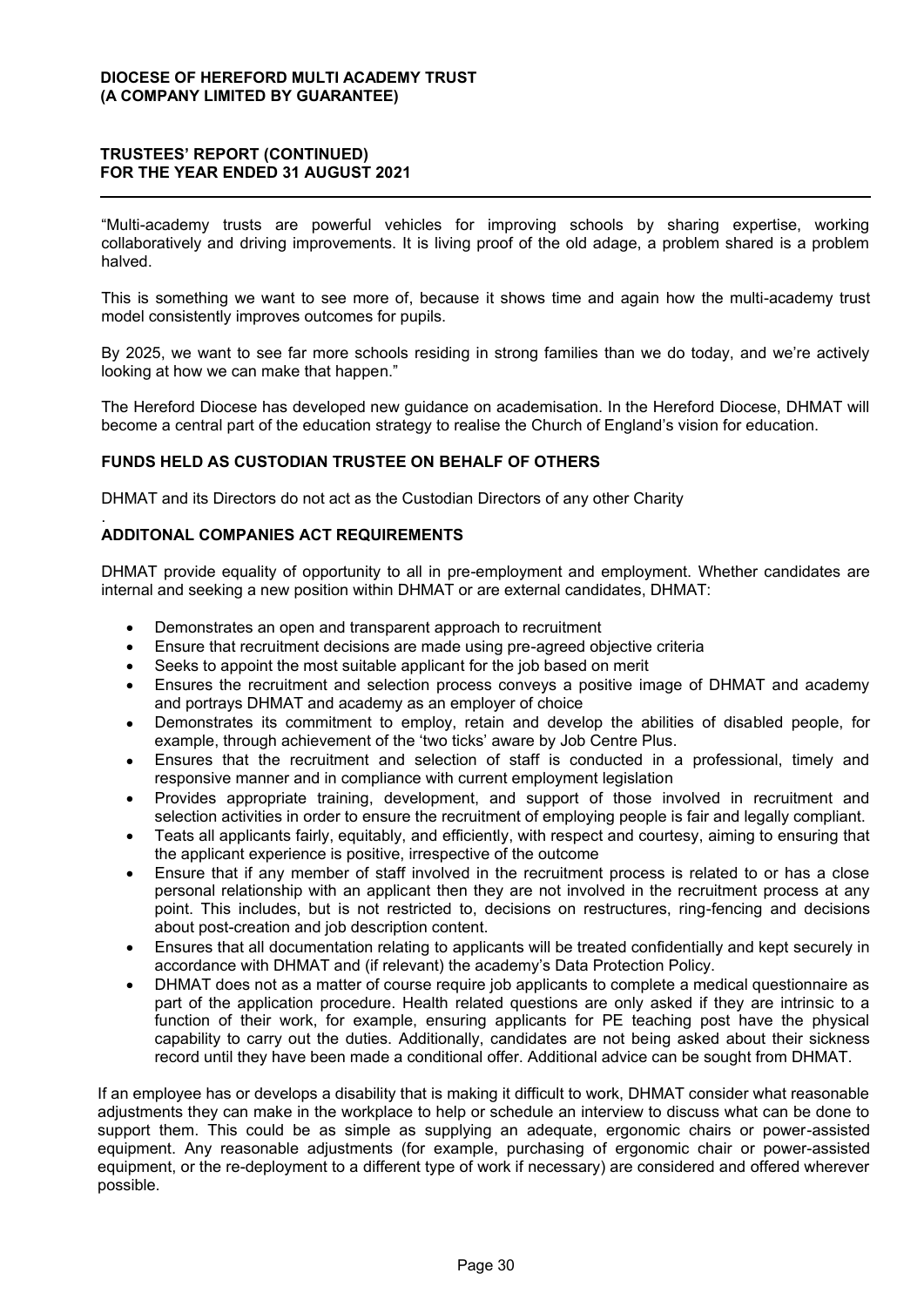DHMAT regularly reviews its policies and engages in discussions with all employees to provide information and consult on matters affects them.

## **AUDITORS**

In so far as the Directors are aware:

- There is no relevant audit information of which the Charitable Company's auditors is unaware; and
- The Directors have taken all steps that they ought to have taken to make themselves aware of any relevant audit information and to establish that the auditor is aware of that information.

The auditors, Bishop Fleming LLP, are willing to continue in office and a resolution to appointment them will be proposed at the annual general meeting.

Directors' report, incorporating a strategic report, was approved by order of the Board of Directors, as company directors on 01 December 2021 and signed on the board's behalf by:

22 December 2021  $\chi$  /  $\alpha$ 

**W Finn** Chair of Directors

**A Teale**  Accounting Officer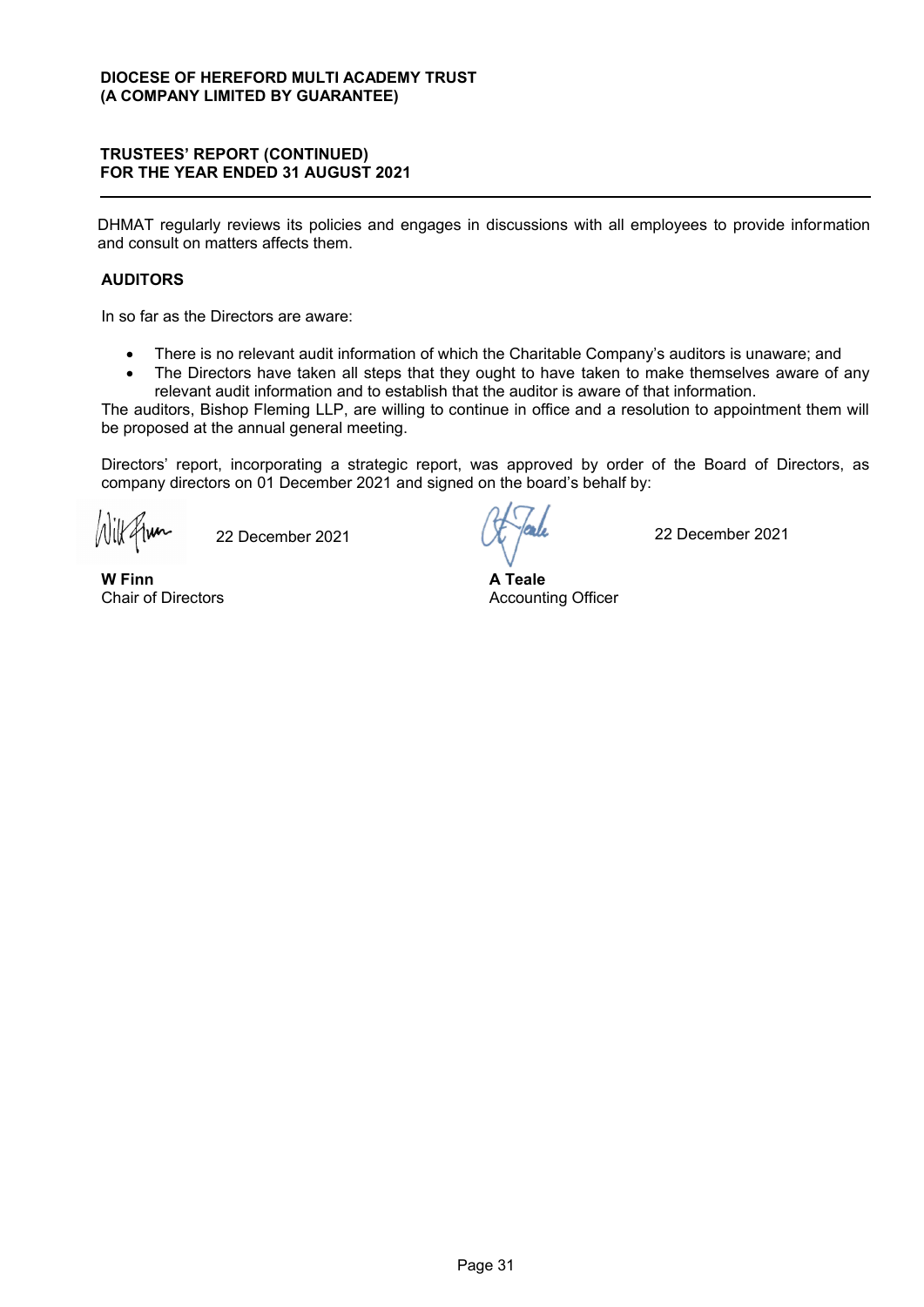## **GOVERNANCE STATEMENT (CONTINUED) FOR THE YEAR ENDED 31 AUGUST 2021**

## **SCOPE OF RESPONSIBILITY**

As Directors, we acknowledge we have overall responsibility for ensuring that DHMAT has an effective and appropriate system of control, financial and otherwise. However, such a system is designed to manage rather than eliminate the risk of failure to achieve business objectives and can provide only reasonable and not absolute assurance against material misstatement or loss.

The Board of Directors has delegated the day-today responsibility to the CEO, as Accounting Officer, for ensuring financial controls conform with the requirements of both propriety and good financial management and in accordance with the requirement and responsibilities assigned to it in the funding agreement between DHMAT and the Secretary of State for Education. They are also responsible for reporting to the Board of Directors any material weaknesses or breakdowns in internal control.

## **GOVERNANCE**

The information on governance included here supplements that described in the Directors' report and in the Statement of Directors' responsibilities. The Board of Directors has formally met 4 times during the year.

Attendance during the year at meeting was as follows:

| <b>Director</b> | Meetings attended | Out of a possible |
|-----------------|-------------------|-------------------|
| A Smith         |                   |                   |
| W Finn, Chair   |                   |                   |
| A Teale         |                   |                   |
| M Simmons       |                   |                   |
| C Watson        |                   |                   |
| L Stevenson     |                   |                   |
| R Pizii         |                   |                   |
| K Skerrett      |                   |                   |

The Finance and Resources Committee is a sub-committee of the main Board of Directors. Its purpose is to assist the Board in meeting its responsibility for performance and forecast, ensuring the adequacy and effectiveness of the financial reporting, the value for money of resources, capital projects and risk management.

The Board complied with the requirement to meet a minimum of four times during the year. Additional governance was provided as the CEO and Chair of the Board had meetings on a weekly basis, and financial oversight was provided due to the regular meetings of the Finance and Resources committee during the year. Furthermore, the CFO sent monthly management reports to all directors which aids oversight and governance.

Attendance at meetings in the year was as follows:

| <b>Director</b> | Meetings attended | Out of a possible |
|-----------------|-------------------|-------------------|
| C Watson        |                   |                   |
| A Teale         |                   |                   |
| L Stevenson     |                   | 3                 |
| R Pizii         |                   | 3                 |
| M Simmons       | 3                 | 3                 |
| Will Finn       |                   | 3                 |
|                 |                   |                   |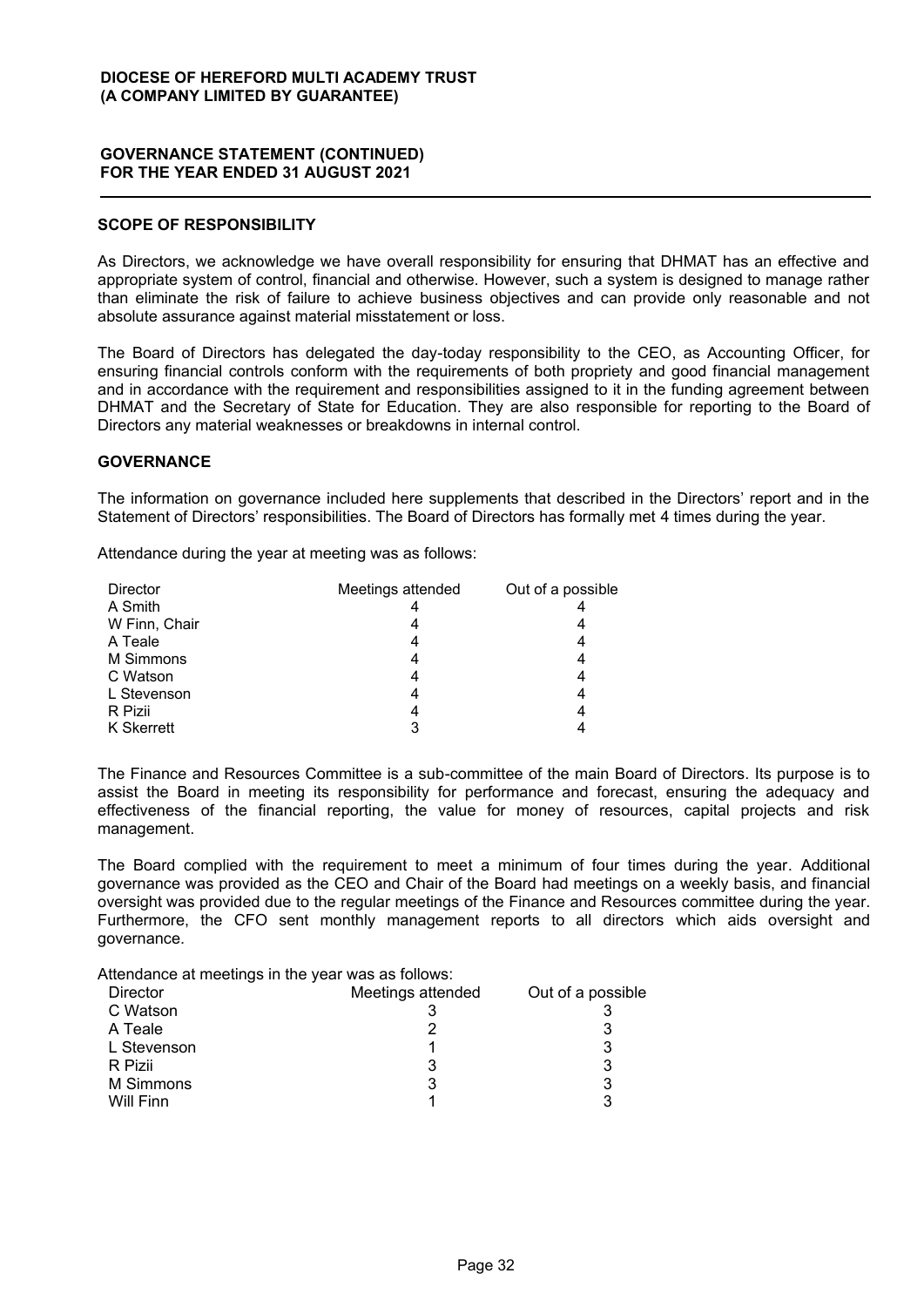## **GOVERNANCE STATEMENT (CONTINUED) FOR THE YEAR ENDED 31 AUGUST 2021**

## **REVIEW OF VALUE FOR MONEY**

As Accounting Officer, the CEO has responsibility for ensure that the Academy Trust delivers good value in the use of public resources. The Accounting Officer understands that value for money refers to the educational and wider societal outcomes achieved in return for the taxpayer resources received.

The Accounting Officer considers how the Academy Trust's use of its resources has provided good value for money during each academic year, and reports to the Board of Directors where value for money can be improved, including the use of benchmarking data where appropriate. The Accounting Officer for the Academy Trust has delivered improved value for money during the year by:

- Robust financial governance and budget management:
- Value for money purchasing;
- Reviewing controls and managing risk;
- Considering allocation/targeting/use of resources;
- Not allocating time/resources to areas where few improvements can be achieved;
- Making comparisons with similar Academies using data provided by the ESFA and the Government;
- Challenging proposals and examining their effectiveness and efficiency;
- Deploying staff effectively;
- Reviewing resources availability and requirements before recruiting;
- Reviewing the quality of curriculum provision and quality of teaching;
- Reviewing quality of children's learning to enable children to achieve nationally expected progress;
- Outlining procedures for accepting best value quotes, noting that this is not necessarily the cheapest quote; and
- More effective use of ICT to provide papers for meetings so reducing printing costs.

## **THE PURPOSE OF THE SYSTEM OF INTERNAL CONTROL**

The system of internal control is designed to manage risk to a reasonable level rather than to eliminate all risk of failure to achieve policies, aims and objectives; it can therefore only provide reasonable and not absolute assurance of effectiveness. The system of internal control is based on an ongoing process designed to identify and prioritise the risk to achievement of Academy Trust policies, aims and objectives, to evaluate the likelihood of those risks being realised and the impact should they be realised, and to manage them efficiently, effectively and economically. The system of internal control has been in place in DHMAT for the year 1 September 2020 to 31 August 2021 and up to the date of approval of the annual report and financial statements.

## **CAPACITY TO HANDLE RISK**

The Board of Directors has reviewed the key risk to which the Academy Trust is exposed together with the operating, financial and compliance controls that have been implemented to mitigate those risks. The Board of Directors is of the view that there is a formal ongoing process for identifying, evaluating and managing the Academy Trust's significant risks that has been in place for the year 1 September 2020 to 31 August 2021 and up to the date of approval of the annual report and financial statements. This process is regularly reviewed by the Board of Directors.

## **THE RISK AND CONTROL FRAMEWORK**

The Academy Trust's system of internal financial control is based on a framework of regular management information and administrative procedures including the segregation of duties and a system of delegation and accountability. In particular, it includes:

• Comprehensive budgeting and monitoring systems with an annual budget and periodic financial reports which are reviewed and agreed by the Board of Directors;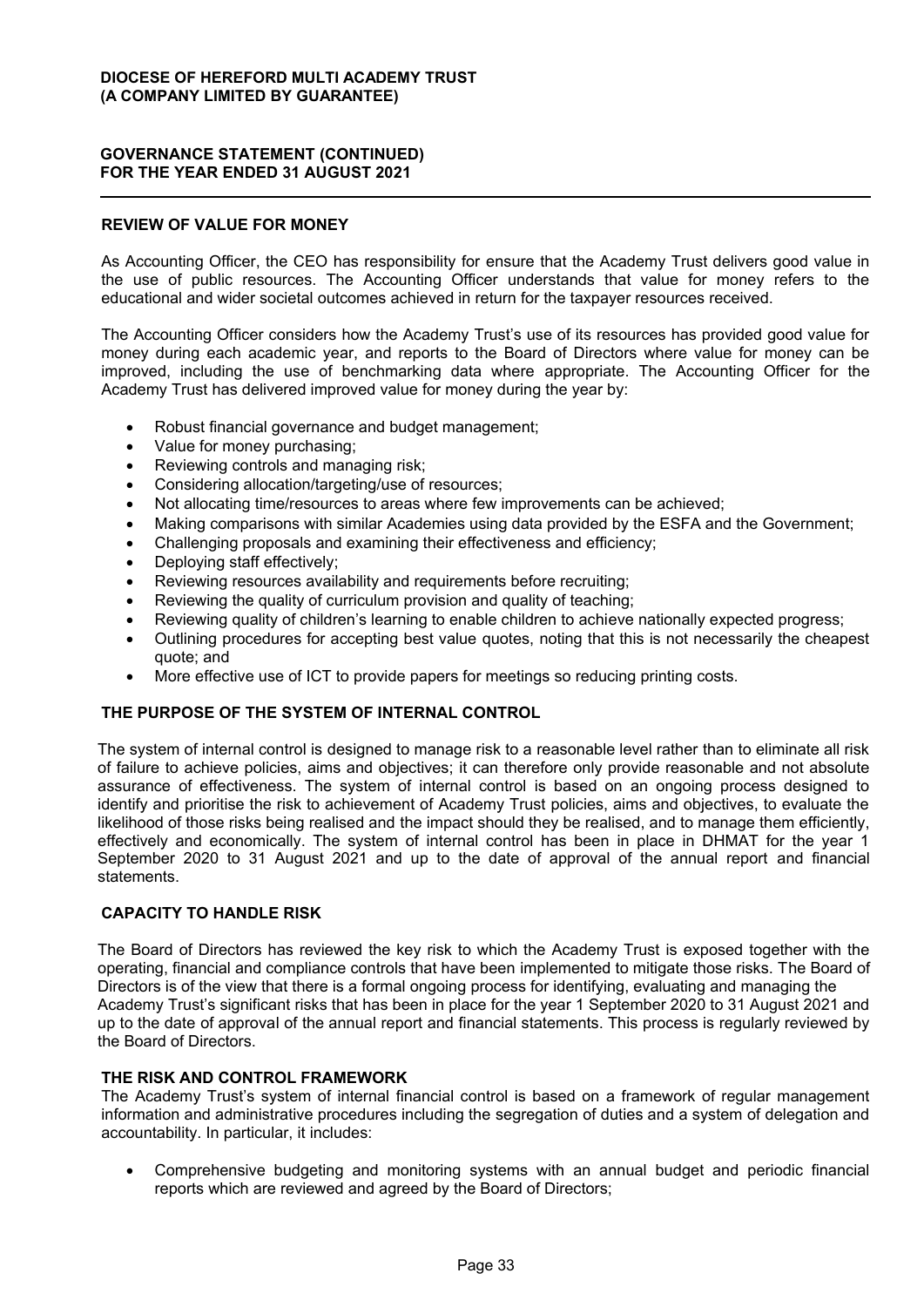## **GOVERNANCE STATEMENT (CONTINUED) FOR THE YEAR ENDED 31 AUGUST 2021**

- Regular review by the Finance and Resource Committee of reports which indicate financial performance against the forecasts and of major purchase plans, capital works and expenditure programme;
- Setting targets to measure financial and other performance;
- x Clearly defined purchasing (asset purchases or capital investment) guidelines;
- Delegation of authority and segregation of duties; and
- Identification and management of risks.

The Board of Directors has considered the need for a specific internal audit function and have appointed Kreston Reeves as internal auditors.

The internal auditor's role includes giving advice on financial matters and performing range of checks on the Academy Trust's financial systems, including those adopted at academies under the Trust. In particular the checks carried out in the current period included the testing of; payroll, purchases, income and expenditure, and the bank account reconciliations.

On a termly basis the auditor reports to the Board of Directors through the Finance and Resources Committee on the operation of the systems of control and on the discharge of the Board of Directors' financial responsibilities.

## **REVIEW OF EFFECTIVENESS**

As Accounting Officer, the CEO has responsibility for reviewing the effectiveness of the system of internal control. During the year in question the review has been informed by;

- The work of the internal and external auditors;
- The financial management and governance self-assessment process;
- The work of the executive managers within the Academy Trust who have responsibility for the development and maintenance of the internal control framework.

The Accounting Officer has been advised of the implications of the result of their review of the systems of internal control by the Audit and Risk Committee and a plan to address weakness and ensure continuous improvement of the systems in place.

Approved by order of the members of the Board of Directors on 01 December 2021 and signed on its behalf by:

22 December 2021 22 December 2021

**W Finn** Chair of Directors

**A Teale** Accounting Officer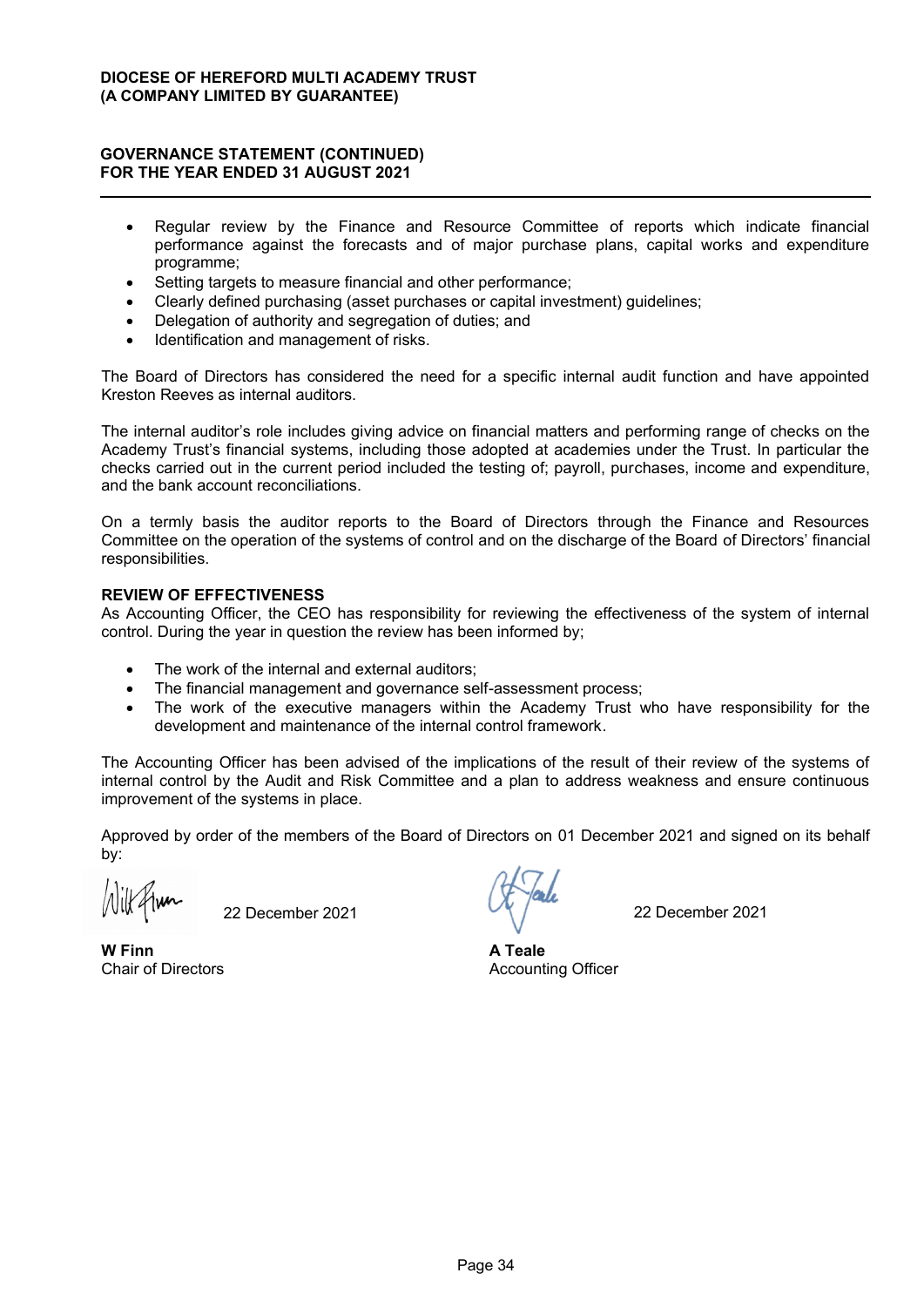# **STATEMENT ON REGULARITY, PROPRIETY AND COMPLIANCE**

As Accounting Officer of Diocese of Hereford Multi Academy Trust I have considered my responsibility to notify the academy trust Board of Directors and the Education & Skills Funding Agency (ESFA) of material irregularity, impropriety and non-compliance with ESFA terms and conditions of funding, under the funding agreement in place between the academy trust and the Secretary of State for Education. As part of my consideration I have had due regard to the requirements of the Academies Financial Handbook 2020.

I confirm that I and the Academy Trust Board of Directors are able to identify any material irregular or improper use of all funds by the Academy Trust, or material non-compliance with the terms and conditions of funding under the Academy Trust's funding agreement and the Academies Financial Handbook 2020.

I confirm that no instances of material irregularity, impropriety or funding non-compliance have been discovered to date. If any instances are identified after the date of this statement, these will be notified to the Board of Directors and ESFA.

**A Teale** Accounting Officer Date: 1 December 2021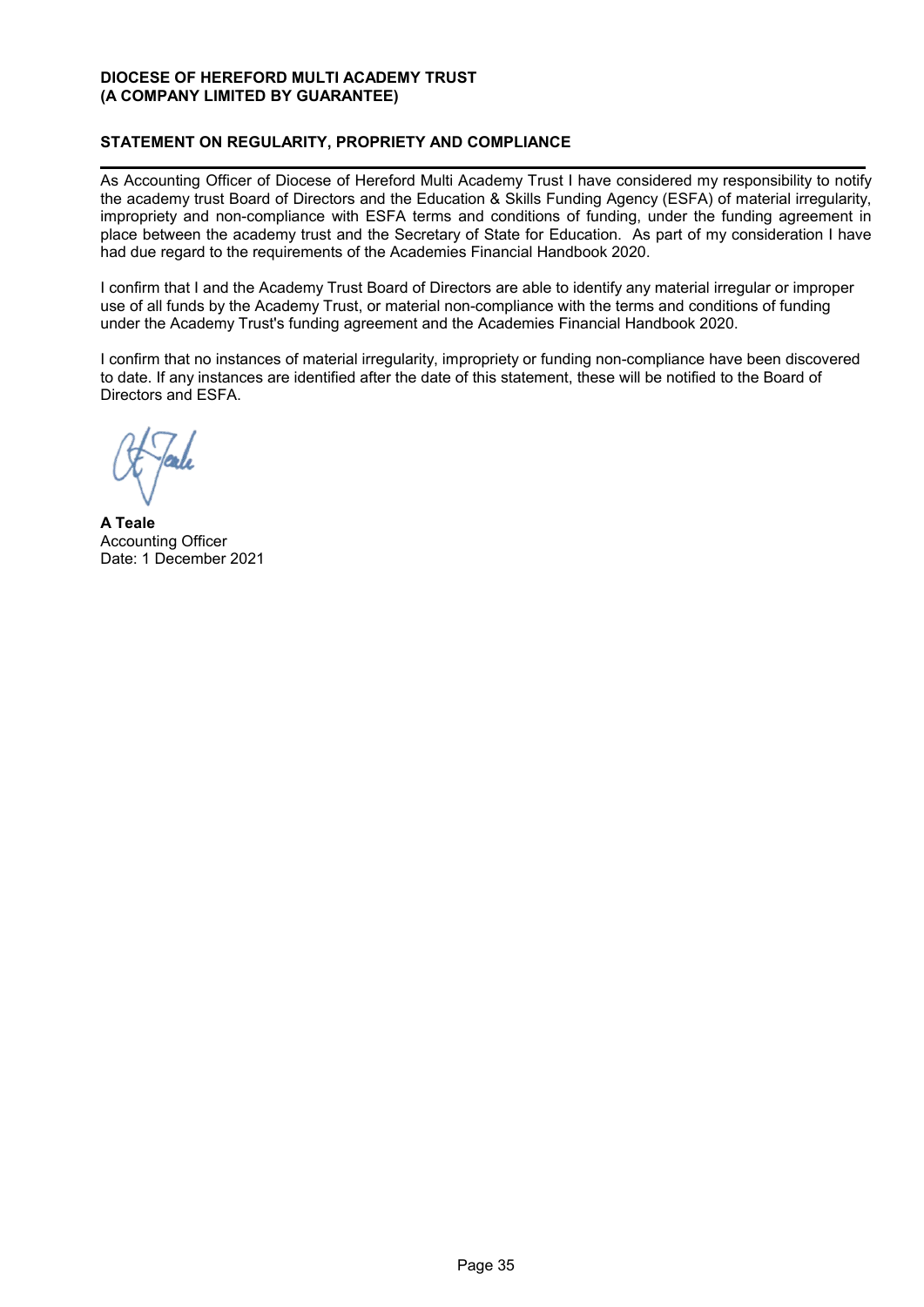# **STATEMENT OF DIRECTORS' RESPONSIBILITIES FOR THE YEAR ENDED 31 AUGUST 2021**

The Directors (who are also the directors of the charitable company for the purposes of company law) are responsible for preparing the Directors' Report and the financial statements in accordance with the Academies Accounts Direction published by the Education and Skills Funding Agency, United Kingdom Accounting Standards (United Kingdom Generally Accepted Accounting Practice) and applicable law and regulations.

Company law requires the Directors to prepare financial statements for each financial . Under company law, the Directors must not approve the financial statements unless they are satisfied that they give a true and fair view of the state of affairs of the Group and the charitable company and of their incoming resources and application of resources, including their income and expenditure, for that period. In preparing these financial statements, the Directors are required to:

- select suitable accounting policies and then apply them consistently;
- observe the methods and principles of the Charities SORP 2019 and the Academies Accounts Direction 2020 to 2021;
- make judgements and accounting estimates that are reasonable and prudent;
- state whether applicable UK Accounting Standards have been followed, subject to any material departures disclosed and explained in the financial statements;
- prepare the financial statements on the going concern basis unless it is inappropriate to presume that the group will continue in business.

The Directors are responsible for keeping adequate accounting records that are sufficient to show and explain the Group and the charitable company's transactions and disclose with reasonable accuracy at any time the financial position of the Group and the charitable company and enable them to ensure that the financial statements comply with the Companies Act 2006. They are also responsible for safeguarding the assets of the Group and the charitable company and hence for taking reasonable steps for the prevention and detection of fraud and other irregularities.

The Directors are responsible for ensuring that in their conduct and operation the Group and the charitable company apply financial and other controls, which conform with the requirements both of propriety and of good financial management. They are also responsible for ensuring grants received from ESFA/DfE have been applied for the purposes intended.

The Directors are responsible for the maintenance and integrity of the corporate and financial information included on the group's website. Legislation in the United Kingdom governing the preparation and dissemination of financial statements may differ from legislation in other jurisdictions.

Approved by order of the members of the Board of Directors and signed on its behalf by:

Wilkstram

**W Finn** Chair Date: 1 December 2021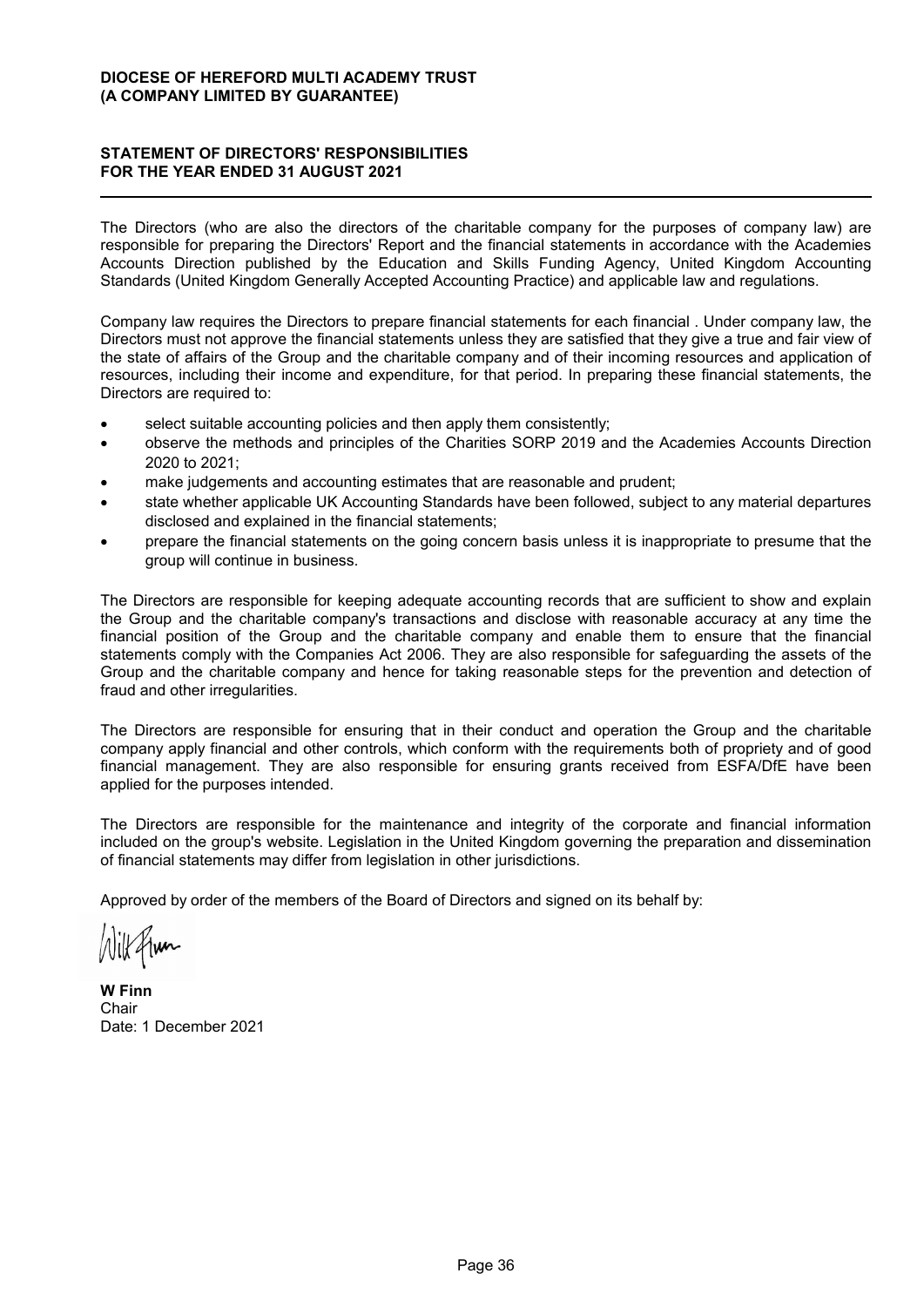# **INDEPENDENT AUDITORS' REPORT ON THE FINANCIAL STATEMENTS TO THE MEMBERS OF DIOCESE OF HEREFORD MULTI ACADEMY TRUST**

# **OPINION**

We have audited the financial statements of Diocese of Hereford Multi Academy Trust (the 'parent Academy Trust') and its subsidiaries (the 'Group') for the year ended 31 August 2021 which comprise the Consolidated Statement of Financial Activities, the Consolidated Balance Sheet, the Academy Trust Balance Sheet, the Consolidated Statement of Cash Flows and the related notes, including a summary of significant accounting policies. The financial reporting framework that has been applied in their preparation is applicable law, United Kingdom Accounting Standards (United Kingdom Generally Accepted Accounting Practice), including Financial Reporting Standard 102 'The Financial Reporting Standard applicable in the UK and Republic of Ireland', the Charities SORP 2019 and the Academies Accounts Direction 2020 to 2021 issued by the Education and Skills Funding Agency.

In our opinion the financial statements:

- give a true and fair view of the state of the Group's and of the parent Academy Trust's affairs as at 31 August 2021 and of the Group's incoming resources and application of resources, including its income and expenditure for the year then ended;
- have been properly prepared in accordance with United Kingdom Generally Accepted Accounting Practice; and
- have been prepared in accordance with the requirements of the Companies Act 2006, the Charities SORP 2019 and the Academies Accounts Direction 2020 to 2021 issued by the Education and Skills Funding Agency.

# **BASIS FOR OPINION**

We conducted our audit in accordance with International Standards on Auditing (UK) (ISAs (UK)) and applicable law. Our responsibilities under those standards are further described in the Auditors' responsibilities for the audit of the financial statements section of our report. We are independent of the Group in accordance with the ethical requirements that are relevant to our audit of the financial statements in the United Kingdom, including the Financial Reporting Council's Ethical Standard, and we have fulfilled our other ethical responsibilities in accordance with these requirements. We believe that the audit evidence we have obtained is sufficient and appropriate to provide a basis for our opinion.

# **CONCLUSIONS RELATING TO GOING CONCERN**

In auditing the financial statements, we have concluded that the Directors' use of the going concern basis of accounting in the preparation of the financial statements is appropriate.

Based on the work we have performed, we have not identified any material uncertainties relating to events or conditions that, individually or collectively, may cast significant doubt on the Group's or the parent Academy Trust's ability to continue as a going concern for a period of at least twelve months from when the financial statements are authorised for issue.

Our responsibilities and the responsibilities of the Directors with respect to going concern are described in the relevant sections of this report.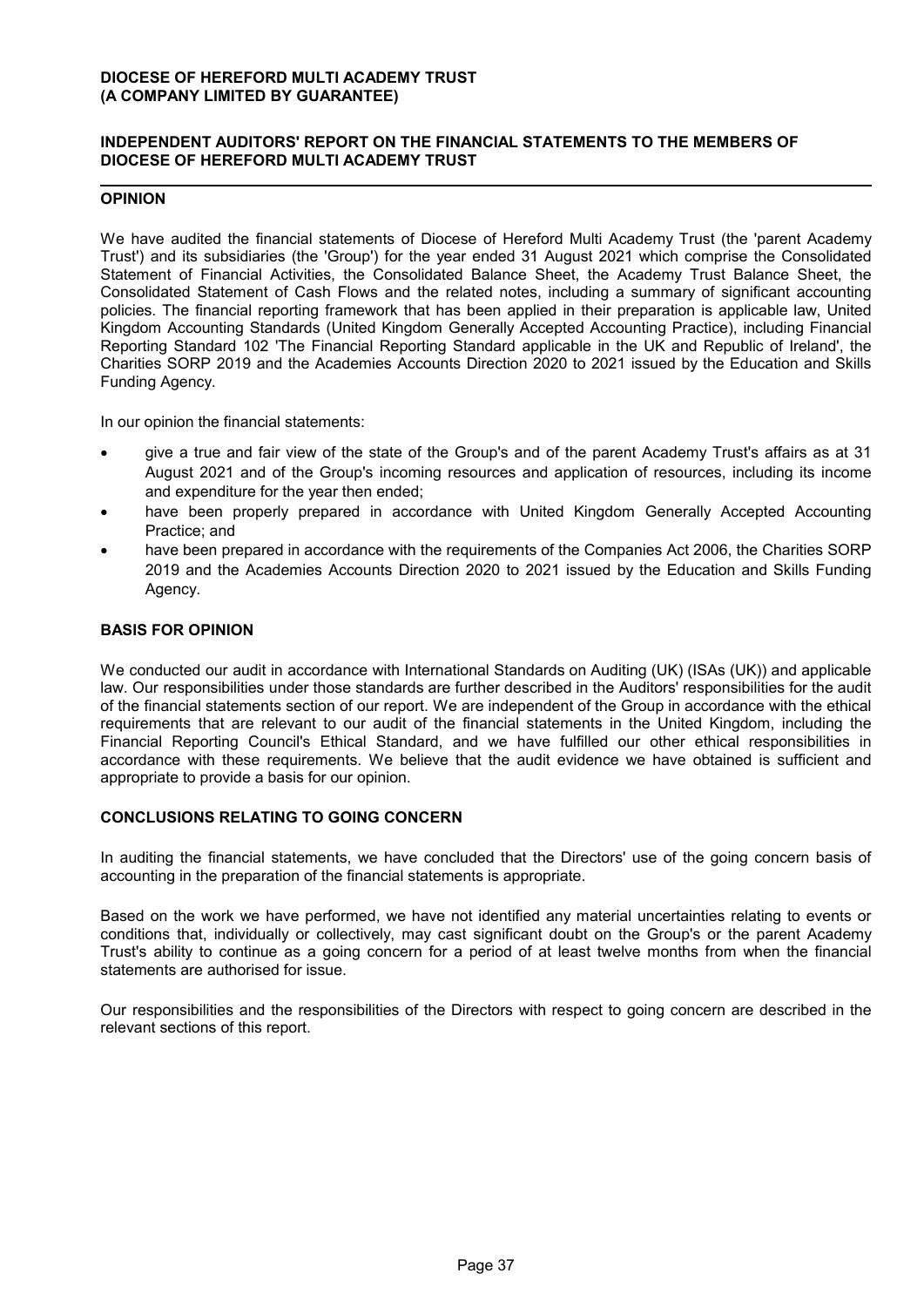# **INDEPENDENT AUDITORS' REPORT ON THE FINANCIAL STATEMENTS TO THE MEMBERS OF DIOCESE OF HEREFORD MULTI ACADEMY TRUST (CONTINUED)**

## **OTHER INFORMATION**

The other information comprises the information included in the Annual Report other than the financial statements and our Auditors' Report thereon. The Directors are responsible for the other information contained within the Annual Report. Our opinion on the financial statements does not cover the other information and, except to the extent otherwise explicitly stated in our report, we do not express any form of assurance conclusion thereon. Our responsibility is to read the other information and, in doing so, consider whether the other information is materially inconsistent with the financial statements or our knowledge obtained in the course of the audit, or otherwise appears to be materially misstated. If we identify such material inconsistencies or apparent material misstatements, we are required to determine whether this gives rise to a material misstatement in the financial statements themselves. If, based on the work we have performed, we conclude that there is a material misstatement of this other information, we are required to report that fact.

We have nothing to report in this regard.

#### **OPINION ON OTHER MATTERS PRESCRIBED BY THE COMPANIES ACT 2006**

In our opinion, based on the work undertaken in the course of the audit:

- the information given in the Directors' Report for the financial year for which the financial statements are prepared is consistent with the financial statements.
- the Directors' Report has been prepared in accordance with applicable legal requirements.

# **MATTERS ON WHICH WE ARE REQUIRED TO REPORT BY EXCEPTION**

In the light of our knowledge and understanding of the Group and the parent Academy Trust and its environment obtained in the course of the audit, we have not identified material misstatements in the Directors' Report.

We have nothing to report in respect of the following matters in relation to which the Companies Act 2006 requires us to report to you if, in our opinion:

- the parent Academy Trust has not kept adequate accounting records, or returns adequate for our audit have not been received from branches not visited by us; or
- the parent Academy Trust financial statements are not in agreement with the accounting records and returns; or
- certain disclosures of Directors' remuneration specified by law are not made; or
- we have not received all the information and explanations we require for our audit.

#### **RESPONSIBILITIES OF TRUSTEES**

As explained more fully in the Directors' Responsibilities Statement, the Directors (who are also the directors of the Academy Trust for the purposes of company law) are responsible for the preparation of the financial statements and for being satisfied that they give a true and fair view, and for such internal control as the Directors determine is necessary to enable the preparation of financial statements that are free from material misstatement, whether due to fraud or error.

In preparing the financial statements, the Directors are responsible for assessing the Group's and the parent Academy Trust's ability to continue as a going concern, disclosing, as applicable, matters related to going concern and using the going concern basis of accounting unless the Directors either intend to liquidate the Group or the parent Academy Trust or to cease operations, or have no realistic alternative but to do so.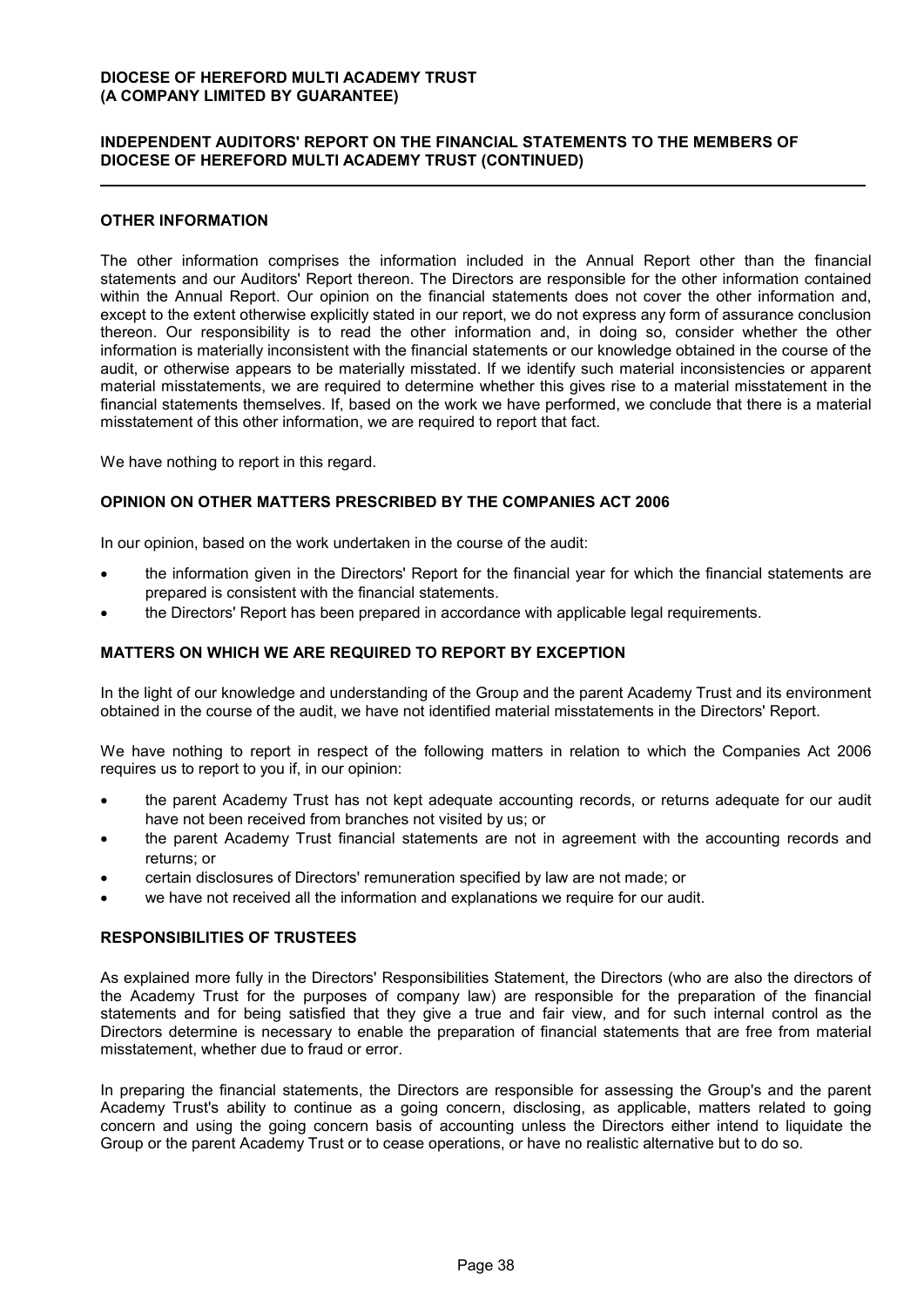# **INDEPENDENT AUDITORS' REPORT ON THE FINANCIAL STATEMENTS TO THE MEMBERS OF DIOCESE OF HEREFORD MULTI ACADEMY TRUST (CONTINUED)**

# **AUDITORS' RESPONSIBILITIES FOR THE AUDIT OF THE FINANCIAL STATEMENTS**

Our objectives are to obtain reasonable assurance about whether the financial statements as a whole are free from material misstatement, whether due to fraud or error, and to issue an Auditors' Report that includes our opinion. Reasonable assurance is a high level of assurance, but is not a guarantee that an audit conducted in accordance with ISAs (UK) will always detect a material misstatement when it exists. Misstatements can arise from fraud or error and are considered material if, individually or in the aggregate, they could reasonably be expected to influence the economic decisions of users taken on the basis of these financial statements.

Irregularities, including fraud, are instances of non-compliance with laws and regulations. We design procedures in line with our responsibilities, outlined above, to detect material misstatements in respect of irregularities, including fraud. The extent to which our procedures are capable of detecting irregularities, including fraud is detailed below.

In identifying and assessing risks of material misstatement in respect of irregularities, including fraud and noncompliance with laws and regulations, we considered the following:

- the nature of the Academy sector, control environment and the Group's and of the parent Academy Trust's performance;
- results of our enquiries of management and the Trustee board, including the committees charged with governance over the Group's and of the parent Academy Trust's finance and control, about their own identification and assessment of the risks of irregularities;
- any matters we identified having obtained and reviewed the Group's and of the parent Academy Trust's documentation of their policies and procedures relating to: identifying, evaluating and complying with laws and regulations and whether they were aware of any instances of non-compliance; detecting and responding to the risks of fraud and whether they have knowledge of any actual, suspected or alleged fraud; the internal controls established to mitigate risks of fraud or noncompliance with laws and regulations;
- how the Group and the parent Academy Trust ensured it met its obligations arising from it being financed by the ESFA and other funders, and as such material compliance with these obligations is required to ensure the Group and the parent Academy Trust will continue to receive its public funding and be authorised to operate, including around ensuring there is no material unauthorised use of funds and expenditure;
- how the Group and the parent Academy Trust ensured it met its obligations to its principal regulator, the Secretary of State for Education; and
- the matters discussed among the audit engagement team and involving relevant internal Academy specialists regarding how and where fraud might occur in the financial statements and any potential indicators of fraud.

As a result of these procedures, we considered the opportunities and incentives that may exist within the organisation for fraud, which included incorrect recognition of revenue, management override of controls using manual journal entries, procurement and payroll. We identified the greatest potential for fraud as incorrect recognition of revenue and management override using manual journal entries.

In common with all audits under ISAs (UK), we are also required to perform specific procedures to respond to the risk of management override. We also obtained an understanding of the legal and regulatory frameworks that the Group and the parent Academy Trust operates in, focusing on provisions of those laws and regulations that had a direct effect on the determination of material amounts and disclosures in the financial statements. The key laws and regulations we considered in this context included the Academies Accounts Direction, Academies Financial Handbook, UK Companies Act and tax legislation.

In addition, we considered provisions of other laws and regulations that do not have a direct effect on the financial statements but compliance with which may be fundamental to the Group's and of the parent Academy Trust's ability to operate or to avoid a material penalty. These included safeguarding regulations, data protection regulations, occupational health and safety regulations, education and inspections legislation, building legislation and employment legislation.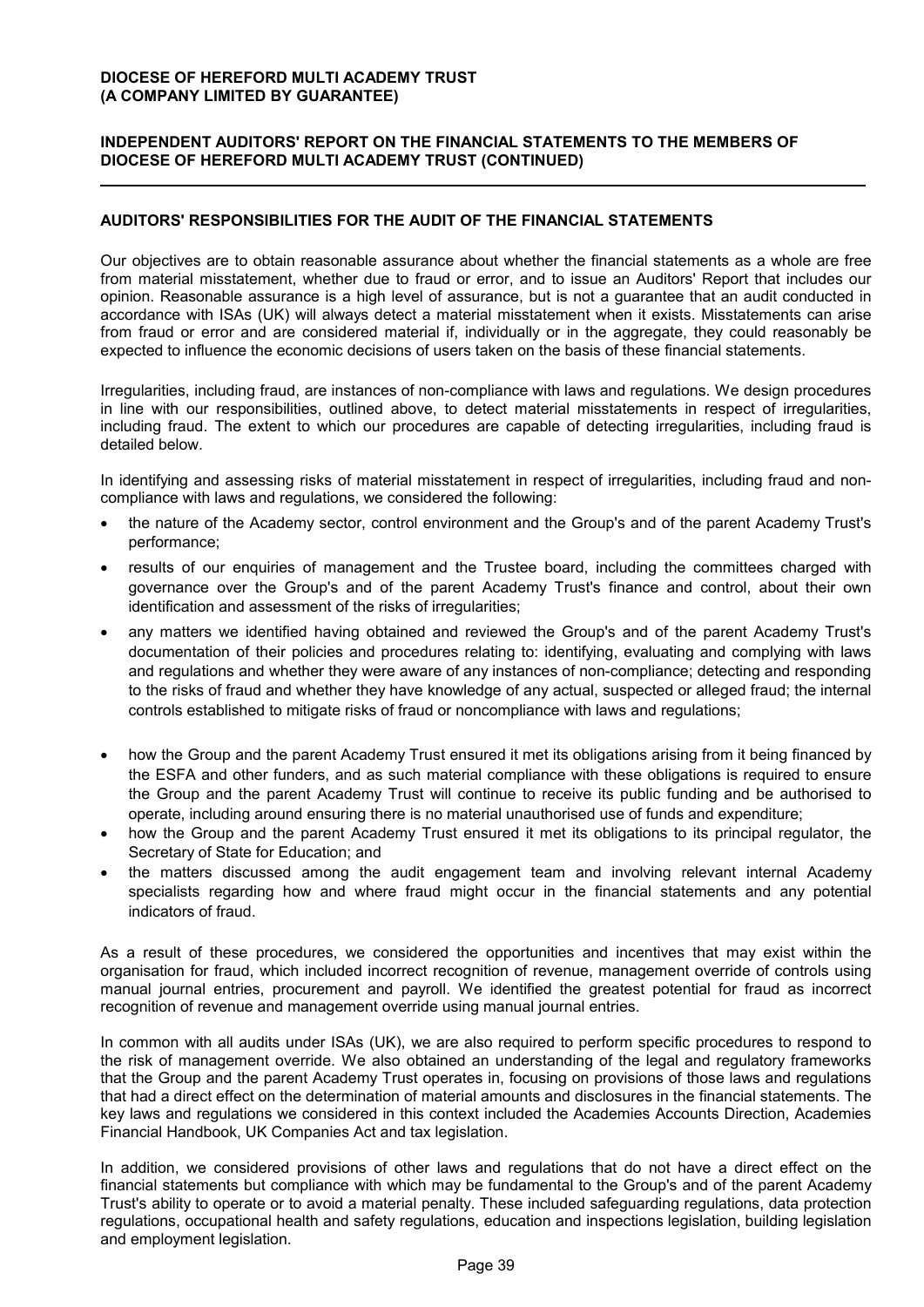# **INDEPENDENT AUDITORS' REPORT ON THE FINANCIAL STATEMENTS TO THE MEMBERS OF DIOCESE OF HEREFORD MULTI ACADEMY TRUST (CONTINUED)**

Our procedures to respond to risks identified included the following:

- reviewing the financial statement disclosures and testing to supporting documentation to assess compliance with provisions of relevant laws and regulations described as having a direct effect on the financial statements;
- reviewing the financial statement disclosures and testing to supporting documentation to assess the recognition of revenue;
- enquiring of Directors and management and those charged with governance concerning actual and potential litigation and claims;
- performing procedures to confirm material compliance with the requirements of its regulators;
- performing analytical procedures to identify any unusual or unexpected relationships that may indicate risks of material misstatement due to fraud;
- reading minutes of meetings of those charged with governance and reviewing internal control reports; and
- in addressing the risk of fraud through management override of controls, testing the appropriateness of journal entries and other adjustments; and assessing whether the judgements made in making accounting estimates are indicative of a potential bias.

We also communicated relevant identified laws and regulations and potential fraud risks to all engagement team members, and remained alert to any indications of fraud or non-compliance with laws and regulations throughout the audit.

Our audit procedures were designed to respond to risks of material misstatement in the financial statements, recognising that the risk of not detecting a material misstatement due to fraud is higher than the risk of not detecting one resulting from an error, as fraud may involve deliberate concealment by, for example, forgery, misrepresentations or through collusion. There are inherent limitations in the audit procedures performed and the further removed non-compliance with laws and regulations is from the events and transactions reflected in the financial statements, the less likely we would become aware of it.

A further description of our responsibilities for the audit of the financial statements is located on the Financial Reporting Council's website at: www.frc.org.uk/auditorsresponsibilities. This description forms part of our Auditors' Report.

# **USE OF OUR REPORT**

This report is made solely to the Academy Trust's members, as a body, in accordance with Chapter 3 of Part 16 of the Companies Act 2006. Our audit work has been undertaken so that we might state to the Academy Trust's members those matters we are required to state to them in an Auditors' Report and for no other purpose. To the fullest extent permitted by law, we do not accept or assume responsibility to anyone other than the Academy Trust and its members, as a body, for our audit work, for this report, or for the opinions we have formed.

**Andrew Wood FCCA (Senior statutory auditor)** for and on behalf of **Bishop Fleming LLP** Chartered Accountants Statutory Auditors 1-3 College Yard **Worcester** WR1 2LB

1 December 2021 2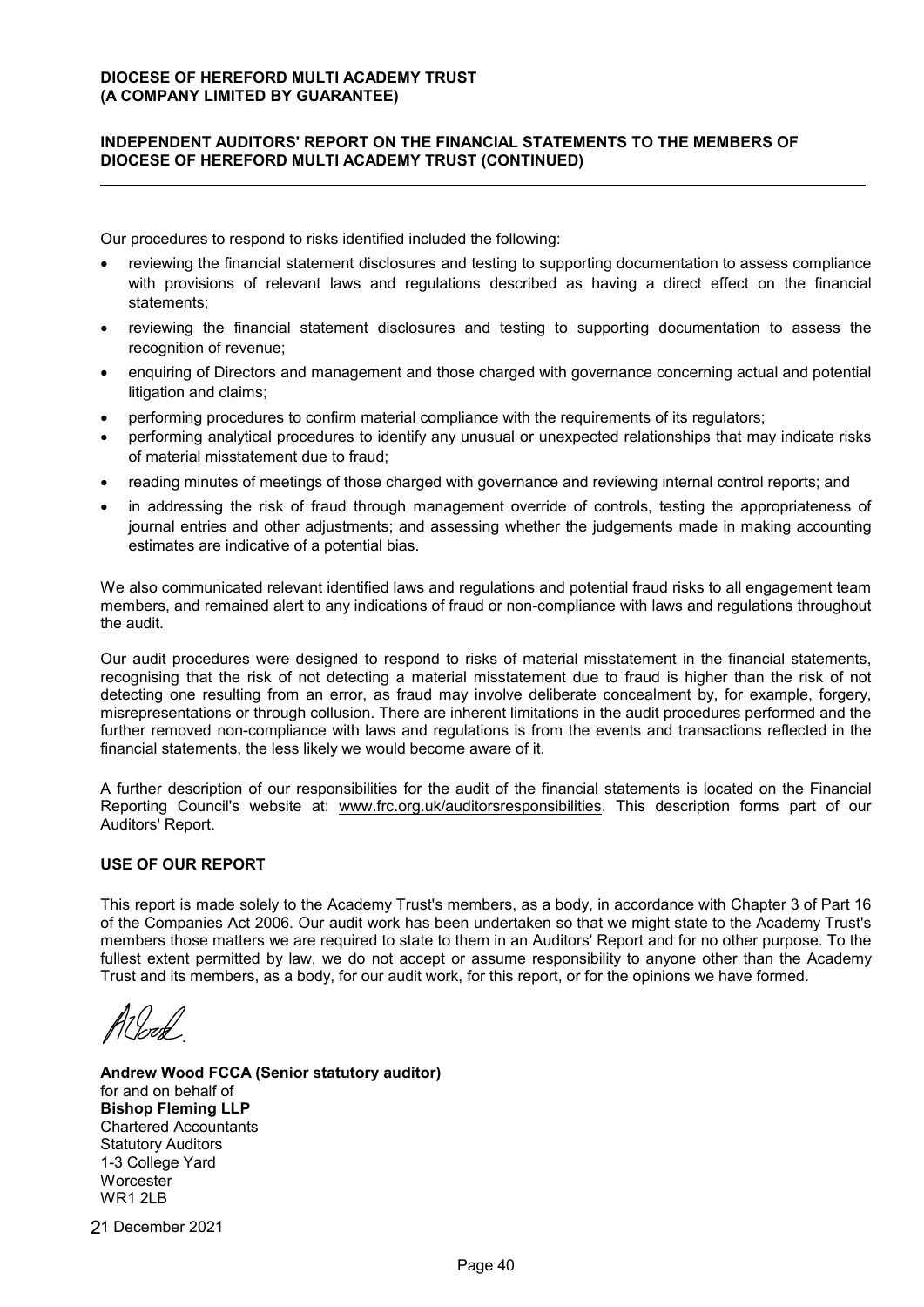# **INDEPENDENT REPORTING ACCOUNTANT'S ASSURANCE REPORT ON REGULARITY TO DIOCESE OF HEREFORD MULTI ACADEMY TRUST AND THE EDUCATION & SKILLS FUNDING AGENCY**

In accordance with the terms of our engagement letter dated 23 September 2021 and further to the requirements of the Education and Skills Funding Agency (ESFA) as included in the Academies Accounts Direction 2020 to 2021, we have carried out an engagement to obtain limited assurance about whether the expenditure disbursed and income received by Diocese of Hereford Multi Academy Trust during the year 1 September 2020 to 31 August 2021 have been applied to the purposes identified by Parliament and the financial transactions conform to the authorities which govern them.

This report is made solely to Diocese of Hereford Multi Academy Trust and ESFA in accordance with the terms of our engagement letter. Our work has been undertaken so that we might state to Diocese of Hereford Multi Academy Trust and ESFA those matters we are required to state in a report and for no other purpose. To the fullest extent permitted by law, we do not accept or assume responsibility to anyone other than Diocese of Hereford Multi Academy Trust and ESFA, for our work, for this report, or for the conclusion we have formed.

# **RESPECTIVE RESPONSIBILITIES OF DIOCESE OF HEREFORD MULTI ACADEMY TRUST'S ACCOUNTING OFFICER AND THE REPORTING ACCOUNTANT**

The accounting officer is responsible, under the requirements of Diocese of Hereford Multi Academy Trust's funding agreement with the Secretary of State for Education dated 24 January 2013 and the Academies Financial Handbook, extant from 1 September 2020, for ensuring that expenditure disbursed and income received is applied for the purposes intended by Parliament and the financial transactions conform to the authorities which govern them.

Our responsibilities for this engagement are established in the United Kingdom by our profession's ethical guidance and are to obtain limited assurance and report in accordance with our engagement letter and the requirements of the Academies Accounts Direction 2020 to 2021. We report to you whether anything has come to our attention in carrying out our work which suggests that in all material respects, expenditure disbursed and income received during the year 1 September 2020 to 31 August 2021 have not been applied to purposes intended by Parliament or that the financial transactions do not conform to the authorities which govern them.

# **APPROACH**

We conducted our engagement in accordance with the Framework and Guide for External Auditors and Reporting Accountant of Academy Trusts issued by ESFA. We performed a limited assurance engagement as defined in our engagement letter.

The objective of a limited assurance engagement is to perform such procedures as to obtain information and explanations in order to provide us with sufficient appropriate evidence to express a negative conclusion on regularity.

A limited assurance engagement is more limited in scope than a reasonable assurance engagement and consequently does not enable us to obtain assurance that we would become aware of all significant matters that might be identified in a reasonable assurance engagement. Accordingly, we do not express a positive opinion.

Our engagement includes examination, on a test basis, of evidence relevant to the regularity and propriety of the Academy Trust's income and expenditure.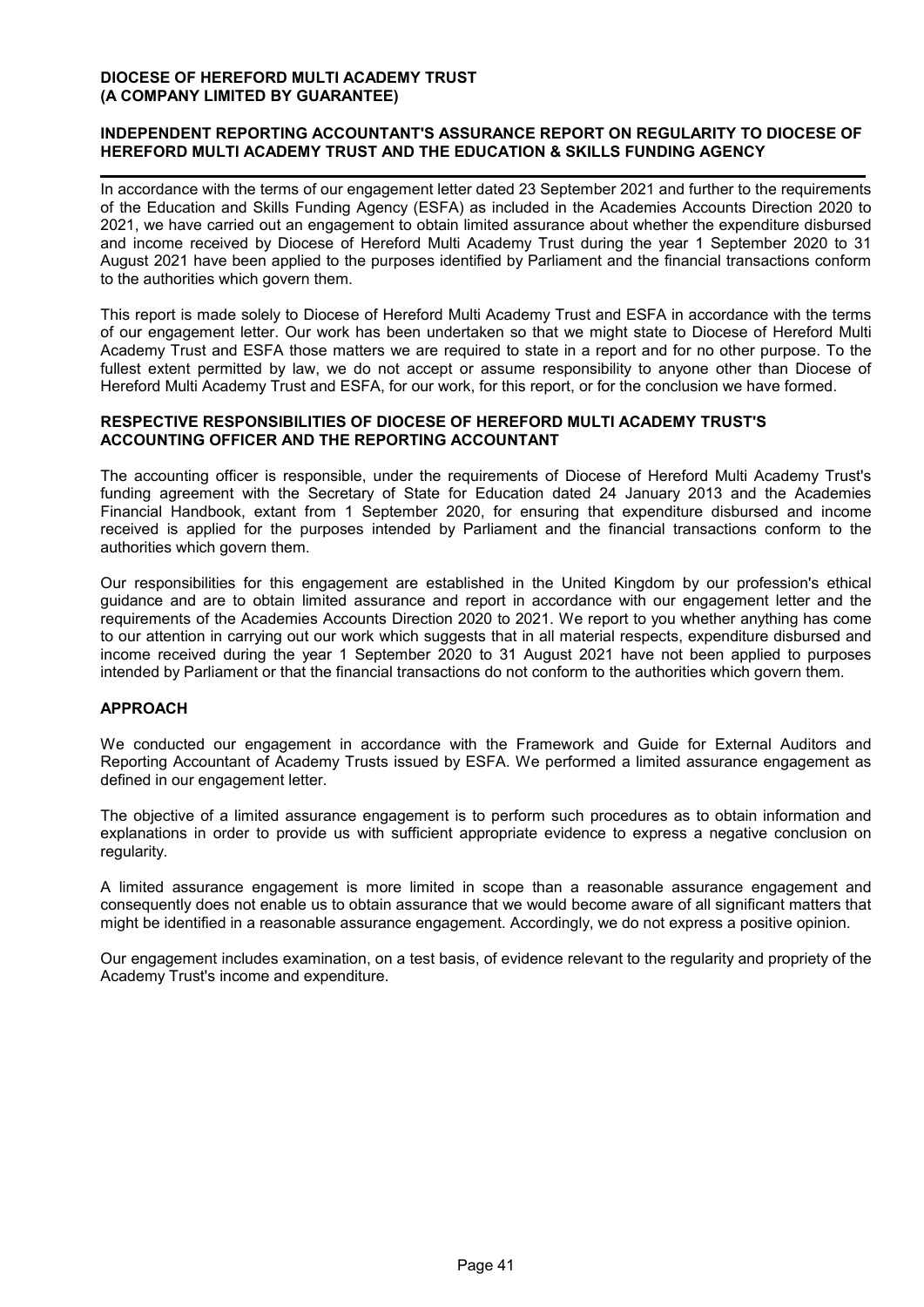#### **INDEPENDENT REPORTING ACCOUNTANT'S ASSURANCE REPORT ON REGULARITY TO DIOCESE OF HEREFORD MULTI ACADEMY TRUST AND THE EDUCATION & SKILLS FUNDING AGENCY (CONTINUED)**

# **CONCLUSION**

In the course of our work, nothing has come to our attention which suggest in all material respects the expenditure disbursed and income received during the year 1 September 2020 to 31 August 2021 has not been applied to purposes intended by Parliament and the financial transactions do not conform to the authorities which govern them.

1<br>! lend

Andrew Wood FCCA **Bishop Fleming LLP** Chartered Accountants Statutory Auditors 1-3 College Yard **Worcester** WR1 2LB

Date21 December 2021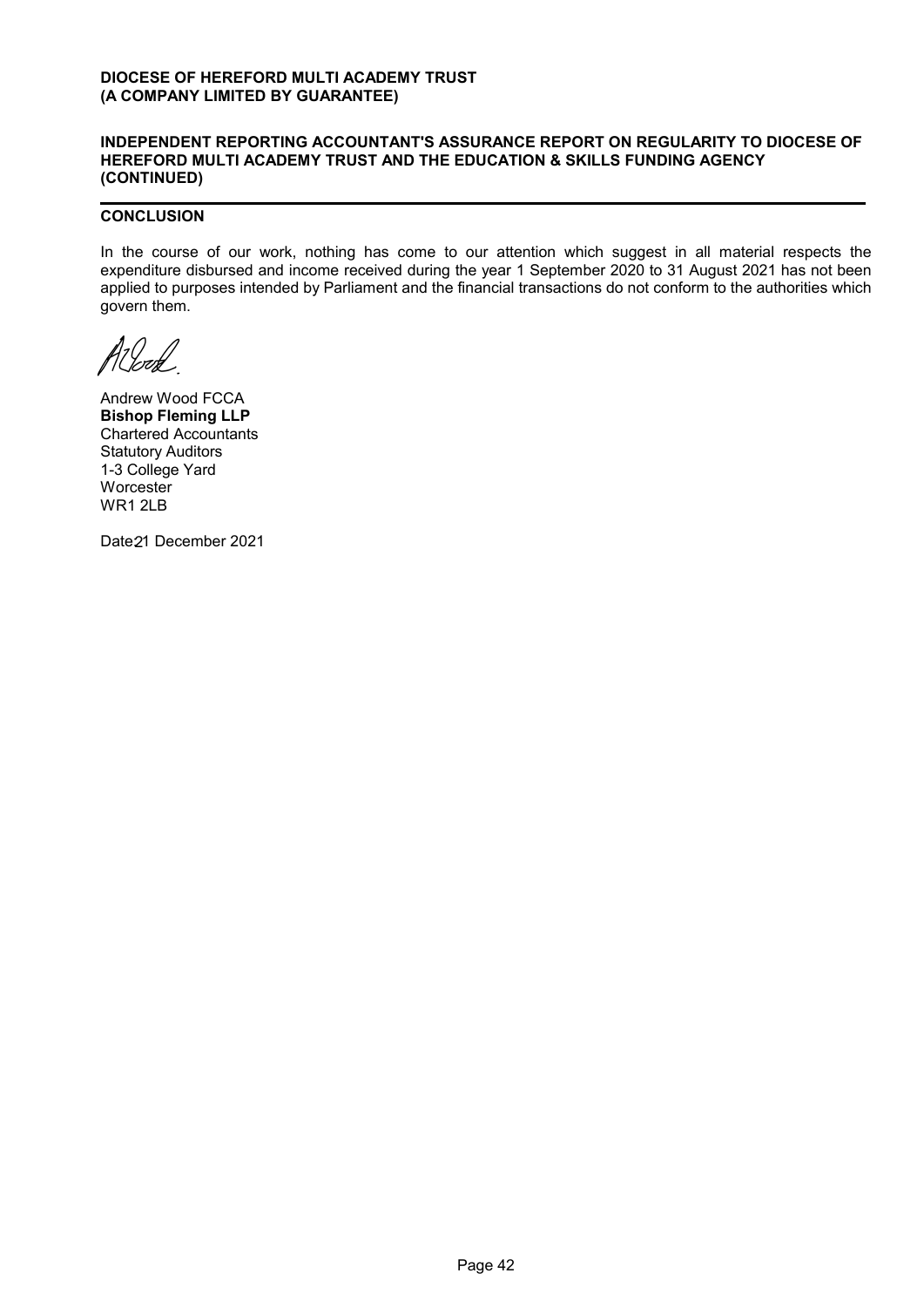### **CONSOLIDATED STATEMENT OF FINANCIAL ACTIVITIES (INCORPORATING INCOME AND EXPENDITURE ACCOUNT) FOR THE YEAR ENDED 31 AUGUST 2021**

|                                                                                                             | <b>Note</b> | <b>Unrestricted</b><br>funds<br>2021<br>£ | <b>Restricted</b><br>funds<br>2021<br>£ | <b>Restricted</b><br>fixed asset<br>funds<br>2021<br>£ | <b>Total</b><br>funds<br>2021<br>£ | Total<br>funds<br>2020<br>£ |
|-------------------------------------------------------------------------------------------------------------|-------------|-------------------------------------------|-----------------------------------------|--------------------------------------------------------|------------------------------------|-----------------------------|
| <b>INCOME FROM:</b>                                                                                         |             |                                           |                                         |                                                        |                                    |                             |
| Donations and capital<br>grants:<br>Other donations and                                                     | 3           |                                           |                                         |                                                        |                                    |                             |
| capital grants                                                                                              |             | 72,108                                    | 380,963                                 | 759,250                                                | 1,212,321                          | 753,799                     |
| Other trading activities                                                                                    | 5           | (23, 448)                                 |                                         |                                                        | (23, 448)                          | 318,370                     |
| Investments                                                                                                 | 6           | 16                                        |                                         |                                                        | 16                                 | 1,086                       |
| Charitable activities                                                                                       | 4           | 75,245                                    | 17,771,537                              |                                                        | 17,846,782                         | 17, 135, 314                |
| <b>TOTAL INCOME</b>                                                                                         |             | 123,921                                   | 18,152,500                              | 759,250                                                | 19,035,671                         | 18,208,569                  |
| <b>EXPENDITURE ON:</b>                                                                                      |             |                                           |                                         |                                                        |                                    |                             |
| Raising funds                                                                                               |             | 9,806                                     |                                         |                                                        | 9,806                              | 91,968                      |
| Charitable activities                                                                                       |             | 501,290                                   | 18,238,367                              | 1,856,714                                              | 20,596,371                         | 20,081,232                  |
| <b>TOTAL</b><br><b>EXPENDITURE</b>                                                                          |             | 511,096                                   | 18,238,367                              | 1,856,714                                              | 20,606,177                         | 20,173,200                  |
| <b>NET MOVEMENT IN</b><br><b>FUNDS BEFORE</b><br><b>OTHER</b><br><b>RECOGNISED</b><br><b>GAINS/(LOSSES)</b> |             | (387, 175)                                | (85, 867)                               | (1,097,464)                                            | (1,570,506)                        | (1,964,631)                 |
| <b>OTHER</b><br><b>RECOGNISED</b><br>GAINS/(LOSSES):<br>Actuarial losses on<br>defined benefit              |             |                                           |                                         |                                                        |                                    |                             |
| pension schemes                                                                                             | 27          |                                           | (849,000)                               |                                                        | (849,000)                          | (2, 112, 000)               |
| <b>NET MOVEMENT IN</b><br><b>FUNDS</b>                                                                      |             | (387, 175)                                | (934, 867)                              | (1,097,464)                                            | (2,419,506)                        | (4,076,631)                 |
| <b>RECONCILIATION OF</b><br><b>FUNDS:</b>                                                                   |             |                                           |                                         |                                                        |                                    |                             |
| Total funds brought                                                                                         |             |                                           |                                         |                                                        |                                    |                             |
| forward                                                                                                     |             | 658,108                                   | (14, 135, 000)                          | 26,515,487                                             | 13,038,595                         | 17,115,226                  |
| Net movement in funds                                                                                       |             | (387, 175)                                | (934, 867)                              | (1,097,464)                                            | (2,419,506)                        | (4,076,631)                 |
| <b>TOTAL FUNDS</b><br><b>CARRIED</b>                                                                        |             |                                           |                                         |                                                        |                                    |                             |
| <b>FORWARD</b>                                                                                              | 20          | 270,933                                   | (15,069,867)                            | 25,418,023                                             | 10,619,089                         | 13,038,595                  |

The Consolidated Statement of Financial Activities includes all gains and losses recognised in the year.

The notes on pages 47 to 78 form part of these financial statements.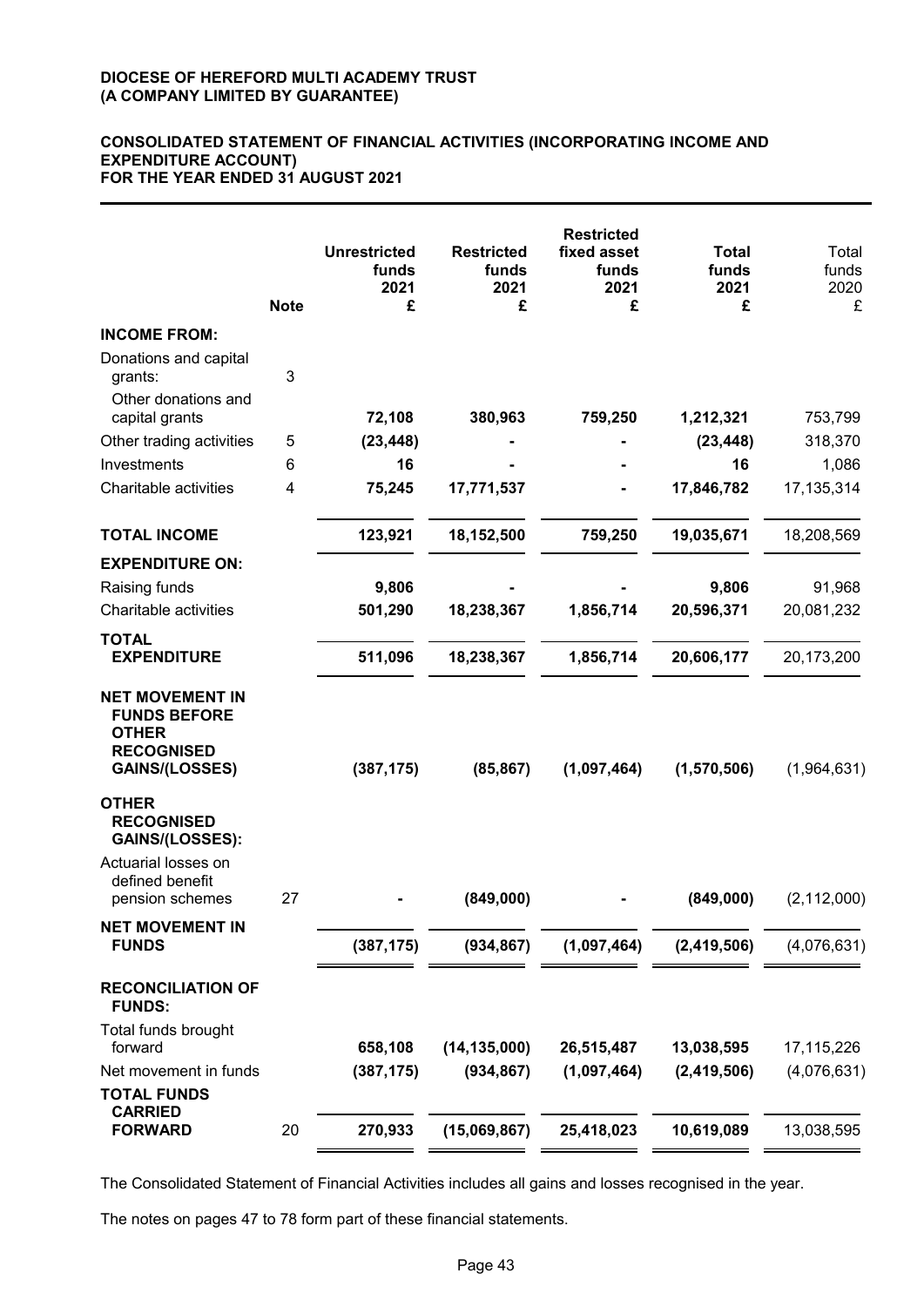#### **DIOCESE OF HEREFORD MULTI ACADEMY TRUST (A COMPANY LIMITED BY GUARANTEE) REGISTERED NUMBER:08762217**

## **CONSOLIDATED BALANCE SHEET AS AT 31 AUGUST 2021**

|                                                               | <b>Note</b> | 2021<br>£    | 2021<br>£    | 2020<br>£      | 2020<br>£      |
|---------------------------------------------------------------|-------------|--------------|--------------|----------------|----------------|
| <b>FIXED ASSETS</b>                                           |             |              |              |                |                |
| Tangible assets<br><b>CURRENT ASSETS</b>                      | 14          |              | 24,853,687   |                | 26,251,497     |
| <b>Stocks</b>                                                 | 16          |              |              | 7,256          |                |
| <b>Debtors</b>                                                | 17          | 581,301      |              | 702,589        |                |
| Cash at bank and in hand                                      |             | 2,263,977    |              | 1,697,025      |                |
|                                                               |             | 2,845,278    |              | 2,406,870      |                |
| Creditors: amounts falling due within one<br>year             | 18          | (1,008,861)  |              | (984,004)      |                |
| <b>NET CURRENT ASSETS</b><br>TOTAL ASSETS LESS CURRENT        |             |              | 1,836,417    |                | 1,422,866      |
| <b>LIABILITIES</b>                                            |             |              | 26,690,104   |                | 27,674,363     |
| Creditors: amounts falling due after more<br>than one year    | 19          |              | (466, 015)   |                | (500, 768)     |
| <b>NET ASSETS EXCLUDING PENSION</b><br><b>LIABILITY</b>       |             |              | 26,224,089   |                | 27, 173, 595   |
| Defined benefit pension scheme liability                      | 27          |              | (15,605,000) |                | (14, 135, 000) |
| <b>TOTAL NET ASSETS</b>                                       |             |              | 10,619,089   |                | 13,038,595     |
| <b>FUNDS OF THE ACADEMY TRUST</b><br><b>RESTRICTED FUNDS:</b> |             |              |              |                |                |
| Fixed asset funds                                             |             | 25,418,023   |              | 26,515,487     |                |
| Restricted income funds                                       |             | 535,133      |              |                |                |
| Restricted funds excluding pension asset                      |             | 25,953,156   |              | 26,515,487     |                |
| Pension reserve                                               |             | (15,605,000) |              | (14, 135, 000) |                |
| <b>TOTAL RESTRICTED FUNDS</b>                                 | 20          |              | 10,348,156   |                | 12,380,487     |
| <b>UNRESTRICTED INCOME FUNDS</b>                              | 20          |              | 270,933      |                | 658,108        |
| <b>TOTAL FUNDS</b>                                            |             |              | 10,619,089   |                | 13,038,595     |

The financial statements on pages 43 to 78 were approved by the Directors, and authorised for issue on 01 December 2021 and are signed on their behalf, by:

**W Finn** Chair

Wilkflum

22 December 2021

The notes on pages 47 to 78 form part of these financial statements.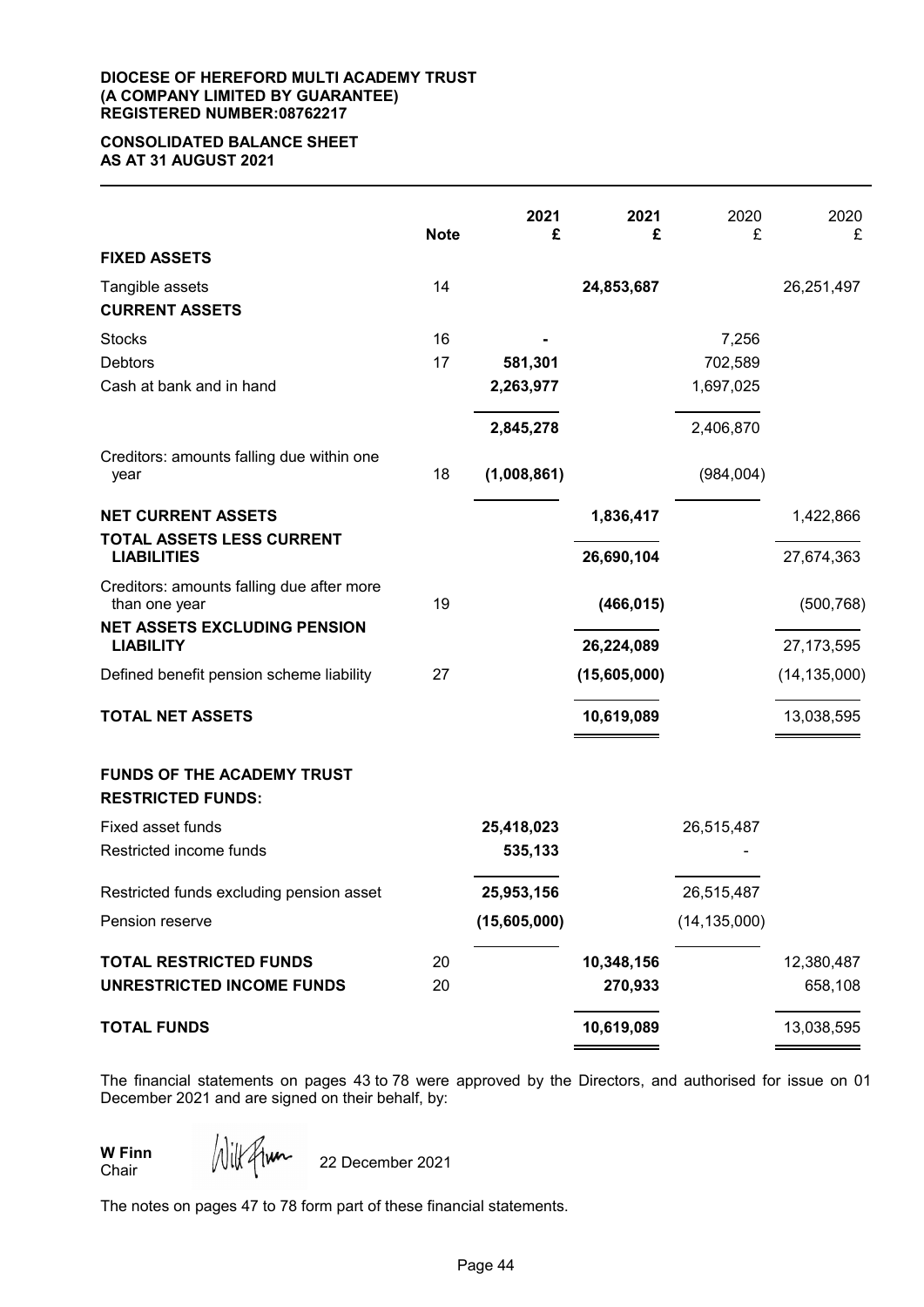#### **DIOCESE OF HEREFORD MULTI ACADEMY TRUST (A COMPANY LIMITED BY GUARANTEE) REGISTERED NUMBER:08762217**

### **ACADEMY TRUST STATEMENT OF FINANCIAL POSITION FOR THE YEAR ENDED 31 AUGUST 2021**

|                                                               | <b>Note</b> | 2021<br>£    | 2021<br>£    | 2020<br>£      | 2020<br>£      |
|---------------------------------------------------------------|-------------|--------------|--------------|----------------|----------------|
| <b>FIXED ASSETS</b>                                           |             |              |              |                |                |
| Tangible assets                                               | 14          |              | 24,853,687   |                | 26,251,497     |
| Investments                                                   | 15          |              | 1            |                | 1              |
|                                                               |             |              | 24,853,688   |                | 26,251,498     |
| <b>CURRENT ASSETS</b>                                         |             |              |              |                |                |
| <b>Debtors</b>                                                | 17          | 582,277      |              | 702,917        |                |
| Cash at bank and in hand                                      |             | 2,263,977    |              | 1,666,313      |                |
|                                                               |             | 2,846,254    |              | 2,369,230      |                |
| Creditors: amounts falling due within one year                | 18          | (1,024,227)  |              | (971, 056)     |                |
| <b>NET CURRENT ASSETS</b>                                     |             |              | 1,822,027    |                | 1,398,174      |
| TOTAL ASSETS LESS CURRENT<br><b>LIABILITIES</b>               |             |              | 26,675,715   |                | 27,649,672     |
| Creditors: amounts falling due after more than<br>one year    | 19          |              | (466, 015)   |                | (500, 768)     |
| <b>NET ASSETS EXCLUDING PENSION</b><br><b>LIABILITY</b>       |             |              | 26,209,700   |                | 27,148,904     |
| Defined benefit pension scheme liability                      | 27          |              | (15,605,000) |                | (14, 135, 000) |
| <b>TOTAL NET ASSETS</b>                                       |             |              | 10,604,700   |                | 13,013,904     |
| <b>FUNDS OF THE ACADEMY TRUST</b><br><b>RESTRICTED FUNDS:</b> |             |              |              |                |                |
| Fixed asset funds                                             |             | 25,418,023   |              | 26,515,487     |                |
| Restricted income funds                                       |             | 535,133      |              |                |                |
| Restricted funds excluding pension liability                  |             | 25,953,156   |              | 26,515,487     |                |
| Pension reserve                                               |             | (15,628,000) |              | (14, 135, 000) |                |
| <b>TOTAL RESTRICTED FUNDS</b>                                 | 20          |              | 10,325,156   |                | 12,380,487     |
| General funds                                                 | 20          |              | 279,544      |                | 633,417        |
| <b>TOTAL FUNDS</b>                                            |             |              | 10,604,700   |                | 13,013,904     |

The financial statements on pages 43 to 78 were approved by the Directors, and authorised for issue on 01 December 2021 and are signed on their behalf, by:

**W Finn** Chair

Wilkflum 22 December 2021

The notes on pages 47 to 78 form part of these financial statements.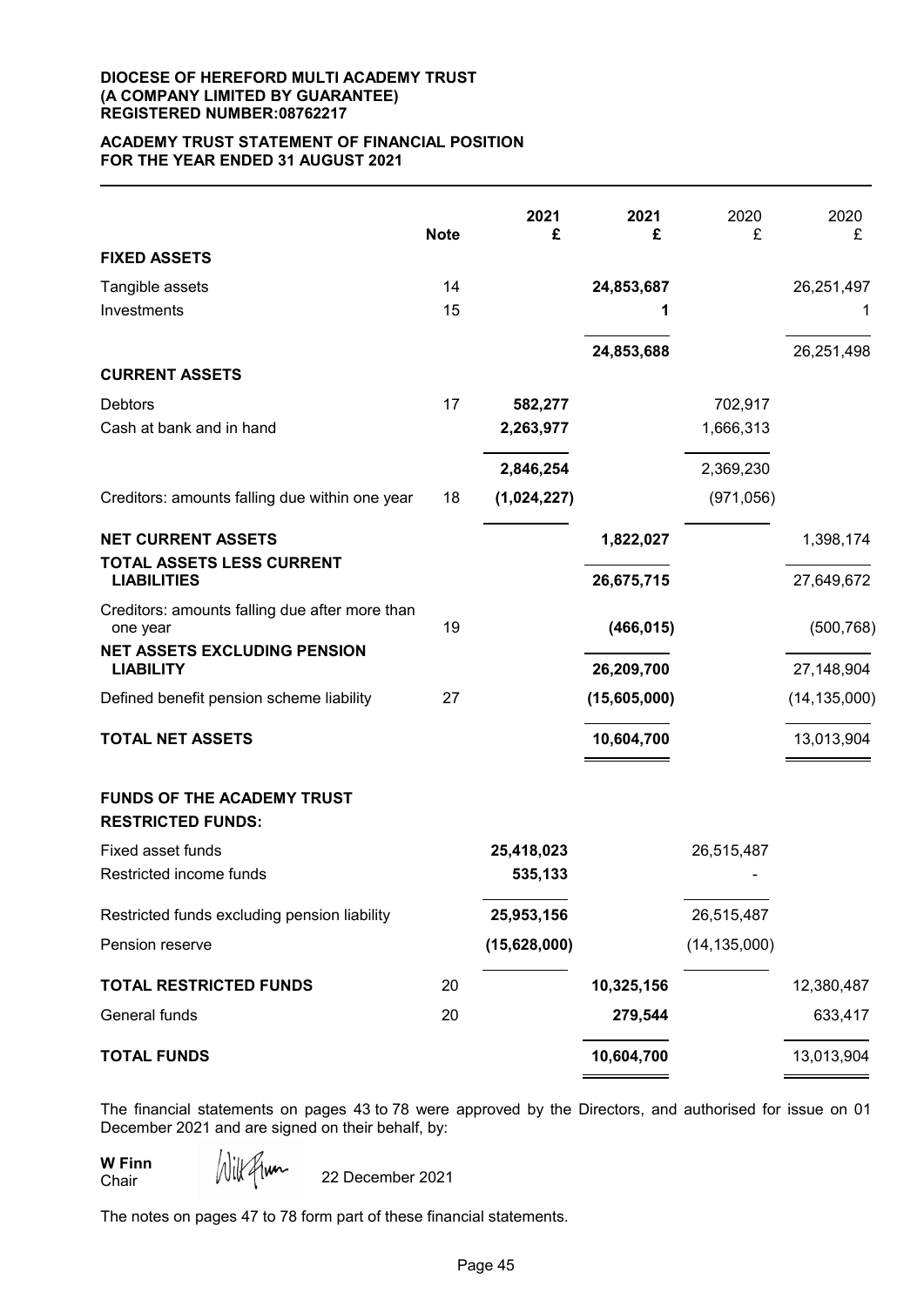# **CONSOLIDATED STATEMENT OF CASH FLOWS FOR THE YEAR ENDED 31 AUGUST 2021**

|                                                        | <b>Note</b> | 2021<br>£ | 2020<br>£   |
|--------------------------------------------------------|-------------|-----------|-------------|
| <b>CASH FLOWS FROM OPERATING ACTIVITIES</b>            |             |           |             |
| Net cash provided by operating activities              | 22          | 299,800   | 1,180,267   |
| <b>CASH FLOWS FROM INVESTING ACTIVITIES</b>            | 24          | 300,362   | (2,078,712) |
| <b>CASH FLOWS FROM FINANCING ACTIVITIES</b>            | 23          | (33, 210) | 407,768     |
| CHANGE IN CASH AND CASH EQUIVALENTS IN THE YEAR        |             | 566,952   | (490, 677)  |
| Cash and cash equivalents at the beginning of the year |             | 1,697,025 | 2,187,702   |
| CASH AND CASH EQUIVALENTS AT THE END OF THE YEAR       | 25, 26      | 2,263,977 | 1,697,025   |

The notes on pages 47 to 78 form part of these financial statements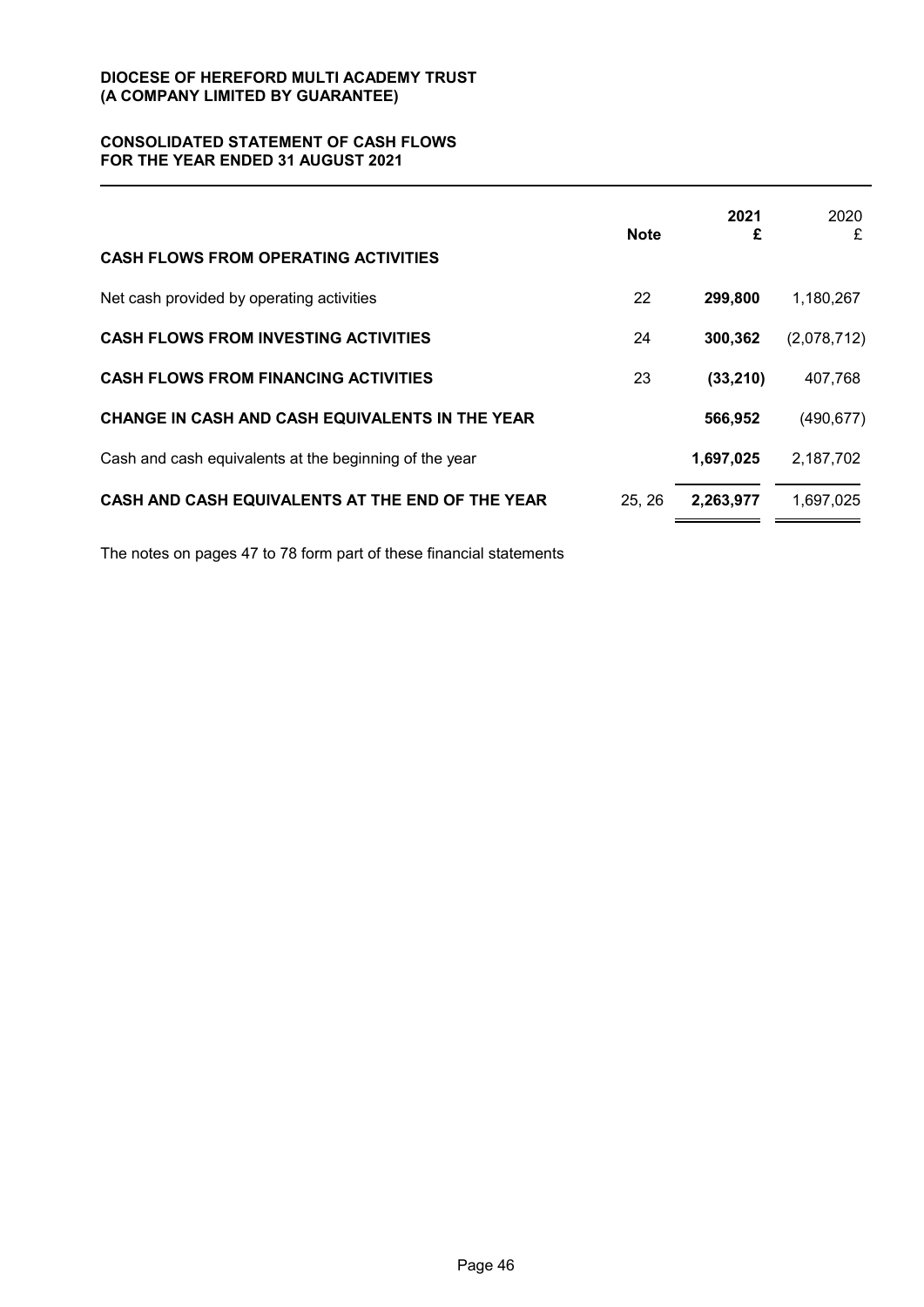### **1. ACCOUNTING POLICIES**

A summary of the principal accounting policies adopted, judgements and key sources of estimation uncertainty, is set out below.

### **1.1 BASIS OF PREPARATION OF FINANCIAL STATEMENTS**

The financial statements of the Academy Trust, which is a public benefit entity under FRS 102, have been prepared under the historic cost convention in accordance with the Financial Reporting Standard Applicable in the UK and Republic of Ireland (FRS 102), the Accounting and Reporting by Charities: Statement of Recommended Practice applicable to charities preparing their accounts in accordance with the Financial Reporting Standard applicable in the UK and Republic of Ireland (FRS 102) (Charities SORP (FRS 102)), the Academies Accounts Direction 2020 to 2021 issued by ESFA, the Charities Act 2011 and the Companies Act 2006.

The Statement of Financial Activities (SOFA) and Consolidated Balance Sheet consolidate the financial statements of the Academy Trust and its subsidiary undertaking. The results of the subsidiary are consolidated on a line by line basis.

The Academy Trust has taken advantage of the exemption allowed under section 408 of the Companies Act 2006 and has not presented its own Statement of Financial Activities in these financial statements.

### **1.2 GOING CONCERN**

The Directors assess whether the use of going concern is appropriate i.e. whether there are any material uncertainties related to events or conditions that may cast significant doubt on the ability of the Academy Trust to continue as a going concern. The Directors make this assessment in respect of a period of at least one year from the date of authorisation for issue of the financial statements and have concluded that the Academy Trust has adequate resources to continue in operational existence for the foreseeable future and there are no material uncertainties about the Academy Trust's ability to continue as a going concern, thus they continue to adopt the going concern basis of accounting in preparing the financial statements.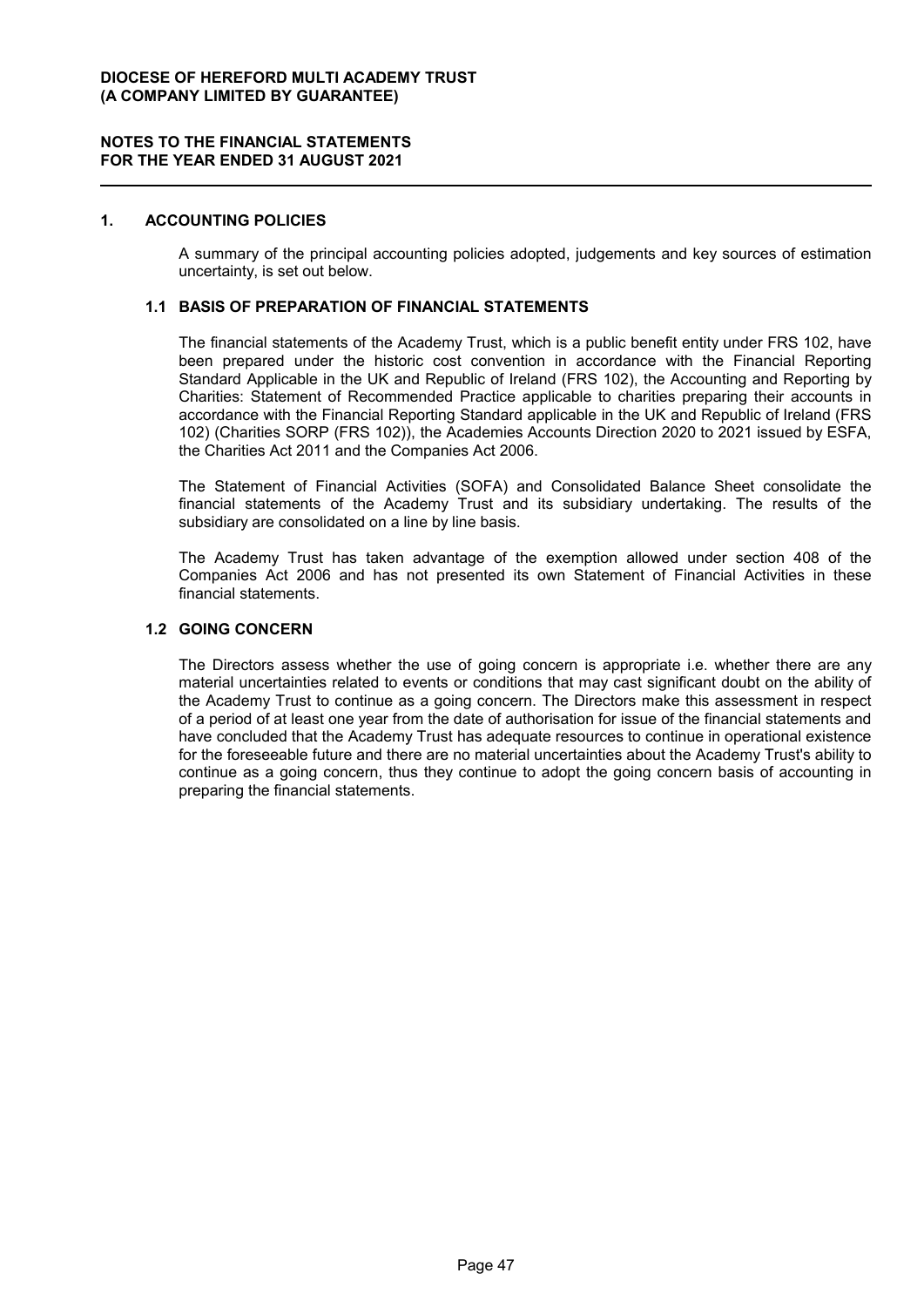# **1. ACCOUNTING POLICIES (continued)**

#### **1.3 INCOME**

All incoming resources are recognised when the Academy Trust has entitlement to the funds, the receipt is probable and the amount can be measured reliably.

#### **Grants**

Grants are included in the Statement of Financial Activities on a receivable basis. The balance of income received for specific purposes but not expended during the period is shown in the relevant funds on the Balance Sheet. Where income is received in advance of meeting any performancerelated conditions there is not unconditional entitlement to the income and its recognition is deferred and included in creditors as deferred income until the performance-related conditions are met. Where entitlement occurs before income is received, the income is accrued.

General Annual Grant is recognised in full in the Statement of Financial Activities in the year for which it is receivable and any abatement in respect of the period is deducted from income and recognised as a liability.

Capital grants are recognised in full when there is an unconditional entitlement to the grant. Unspent amounts of capital grant are reflected in the Balance sheet in the restricted fixed asset fund. Capital grants are recognised when there is entitlement and are not deferred over the life of the asset on which they are expended.

#### **Donations**

Donations are recognised on a receivable basis (where there are no performance-related conditions) where the receipt is probable and the amount can be reliably measured.

#### **Other income**

Other income, including the hire of facilities, is recognised in the year it is receivable and to the extent the Group has provided the goods or services.

## **1.4 EXPENDITURE**

Expenditure is recognised once there is a legal or constructive obligation to transfer economic benefit to a third party, it is probable that a transfer of economic benefits will be required in settlement and the amount of the obligation can be measured reliably. Expenditure is classified by activity. The costs of each activity are made up of the total of direct costs and shared costs, including support costs involved in undertaking each activity. Direct costs attributable to a single activity are allocated directly to that activity. Shared costs which contribute to more than one activity and support costs which are not attributable to a single activity are apportioned between those activities on a basis consistent with the use of resources. Central staff costs are allocated on the basis of time spent, and depreciation charges allocated on the portion of the asset's use.

#### **Expenditure on raising funds**

This includes all expenditure incurred by the Group to raise funds for its charitable purposes and includes costs of all fundraising activities events and non-charitable trading.

#### **Charitable activities**

These are costs incurred on the Group's educational operations, including support costs and costs relating to the governance of the Group apportioned to charitable activities.

All resources expended are inclusive of irrecoverable VAT.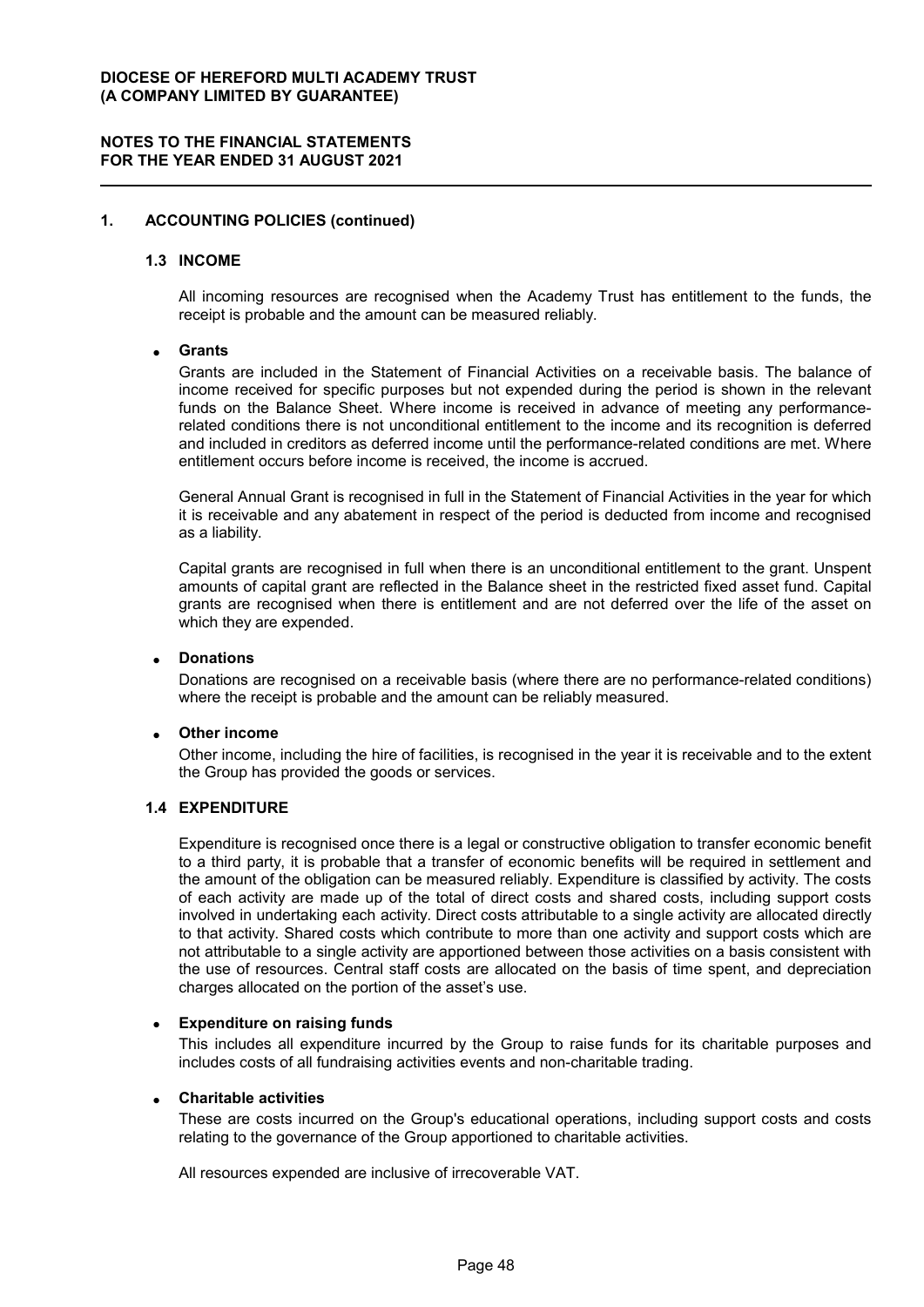# **1. ACCOUNTING POLICIES (continued)**

#### **1.5 INTEREST RECEIVABLE**

Interest on funds held on deposit is included when receivable and the amount can be measured reliably by the Group; this is normally upon notification of the interest paid or payable by the institution with whom the funds are deposited.

# **1.6 TANGIBLE FIXED ASSETS**

Assets costing £2,000 or more are capitalised as tangible fixed assets and are carried at cost, net of depreciation and any provision for impairment.

Where tangible fixed assets have been acquired with the aid of specific grants, either from the government or from the private sector, they are included in the Balance Sheet at cost and depreciated over their expected useful economic life. Where there are specific conditions attached to the funding requiring the continued use of the asset, the related grants are credited to a restricted fixed asset fund in the Consolidated Statement of Financial Activities and carried forward in the Balance Sheet. Depreciation on the relevant assets is charged directly to the restricted fixed asset fund in the Consolidated Statement of Financial Activities. Where tangible fixed assets have been acquired with unrestricted funds, depreciation on such assets is charged to the unrestricted fund.

On conversion the Academy Trust was granted a 125 year lease from the Local Authority for the land and buildings previously occupied by the local authority school. On conversion the long term leasehold property was recognised as a donation from the Local Authority and was valued using the depreciated replacement cost method.

Where the Academy Trust has been granted use of school buildings from the Diocese of Hereford under Supplemental Agreements, the Academies Accounts Direction prescribes that the risks and rewards of ownership remain with the Diocese. In such instances land and buildings are not included on the balance sheet of the Multi Academy Trust.

The Supplemental Agreement includes the right for the Diocese of Hereford Trustees to give not less than 2 years written notice to the Academy Trust and Secretary of State for Education to terminate the agreement. No such written notice has been received as at the date of the approval of the financial statements.

The Academy Trust includes a notional donation and corresponding expense for the use of these assets.

Depreciation is provided on all tangible fixed assets other than freehold land and assets under construction, at rates calculated to write off the cost of each asset on a straight-line basis over its expected useful life, as follows: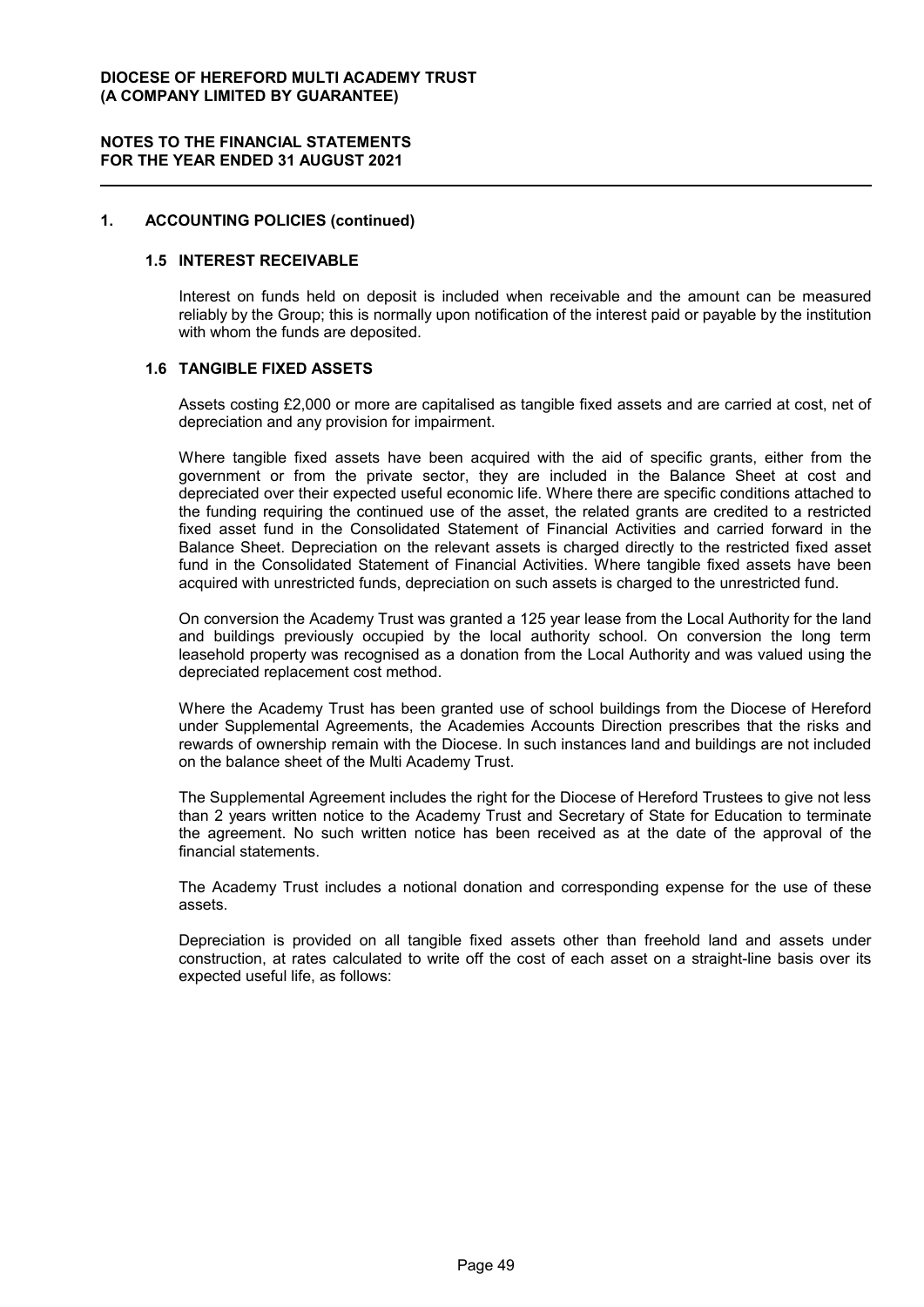# **1. ACCOUNTING POLICIES (continued)**

# **1.6 TANGIBLE FIXED ASSETS (CONTINUED)**

Depreciation is provided on the following bases:

| Long-term leasehold land and - Land over 125 years<br>buildings | Buildings over 50 years<br>Land and building additions on Diocese<br>owned estates are depreciated on a straight<br>line basis over 2 years. |
|-----------------------------------------------------------------|----------------------------------------------------------------------------------------------------------------------------------------------|
| Furniture and equipment                                         | - 20% Straightline basis                                                                                                                     |
| Computer equipment                                              | - 33.3% Straight Line                                                                                                                        |
| Motor vehicles                                                  | - 25% Straight Line                                                                                                                          |

A review for impairment of a fixed asset is carried out if events or changes in circumstances indicate that the carrying value of any fixed asset may not be recoverable. Shortfalls between the carrying value of fixed assets and their recoverable amounts are recognised as impairments. Impairment losses are recognised in the Consolidated Statement of Financial Activities.

Where improvements to land and building have been undertaken at an academy where assets are owned by the Diocese these improvements will be written off over a period of 2 years.

# **1.7 INVESTMENTS**

Fixed asset investments are a form of financial instrument and are initially recognised at their transaction cost and subsequently measured at fair value at the Balance Sheet date, unless the value cannot be measured reliably in which case it is measured at cost less impairment. Investment gains and losses, whether realised or unrealised, are combined and presented as 'Gains/(Losses) on investments' in the Consolidated Statement of Financial Activities.

Investments in subsidiaries are valued at cost less provision for impairment.

#### **1.8 STOCKS**

Stocks are valued at the lower of cost and net realisable value after making due allowance for obsolete and slow-moving stocks. The value of stock relates to stock items held by the Subsidary of the trust and relates to low value items for the provision of sports facilities.

#### **1.9 DEBTORS**

Trade and other debtors with no stated interest rate and due within one year are recorded at the amount of the cash or other consideration expected to be received. Prepayments are valued at the amount prepaid.

# **1.10 CASH AT BANK AND IN HAND**

Cash at bank and in hand includes cash and short term highly liquid investments with a short maturity of three months or less from the date of acquisition or opening of the deposit or similar account and cash on deposit that has a notice period of less than 30 days.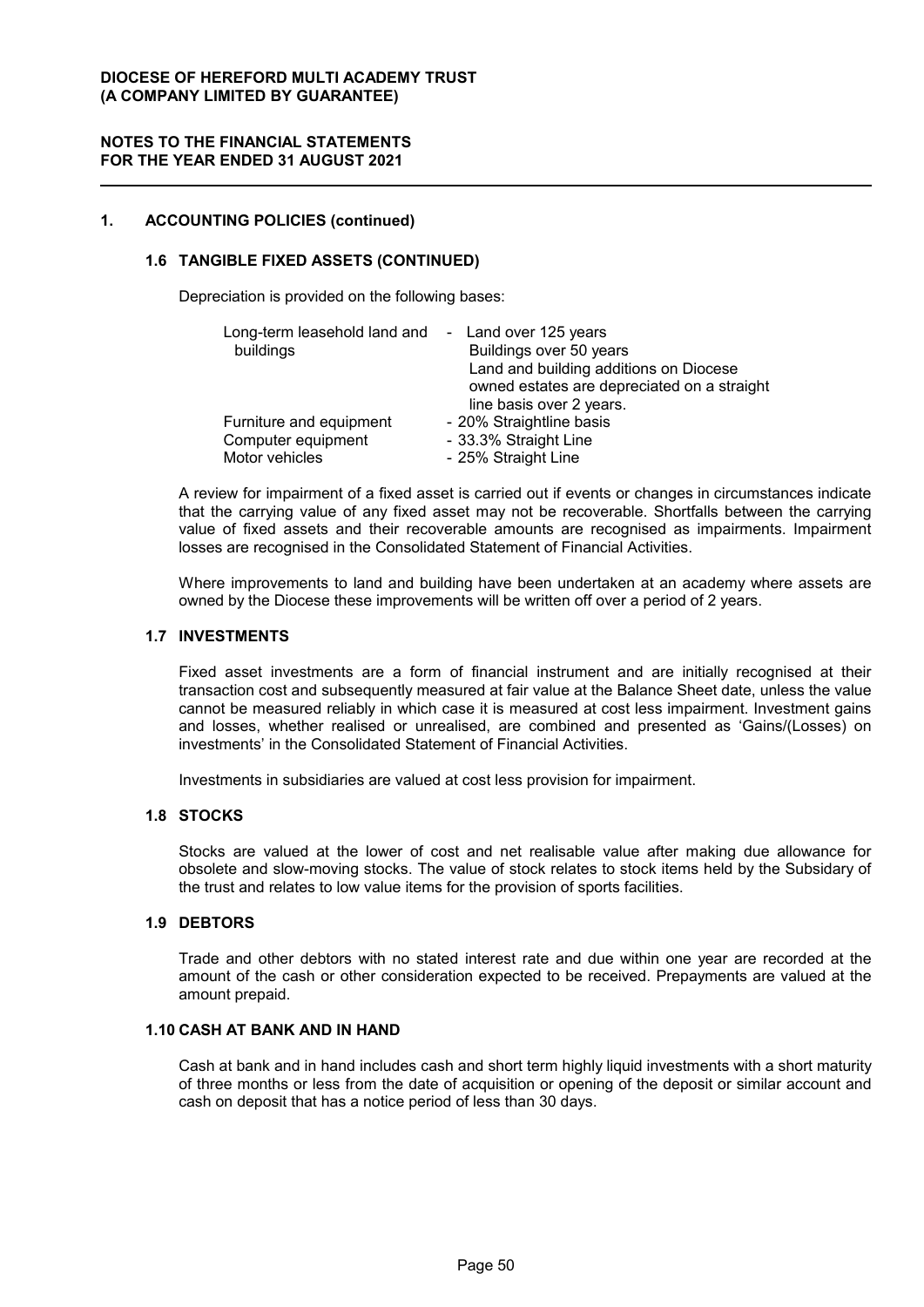# **1. ACCOUNTING POLICIES (continued)**

#### **1.11 LIABILITIES**

Liabilities are recognised when there is an obligation at the Balance Sheet date as a result of a past event, it is probable that a transfer of economic benefit will be required in settlement, and the amount of the settlement can be estimated reliably. Liabilities are recognised at the amount that the Group anticipates it will pay to settle the debt or the amount it has received as advanced payments for the goods or services it must provide.

#### **1.12 FINANCIAL INSTRUMENTS**

The Group only holds basic financial instruments as defined in FRS 102. The financial assets and financial liabilities of the Group and their measurement bases are as follows:

*Financial assets* - trade and other debtors are basic financial instruments and are debt instruments measured at amortised cost as detailed in note 20. Prepayments are not financial instruments. Amounts due to the Academy Trust's wholly owned subsidiary are held at face value less any impairment. Cash at bank is classified as a basic financial instrument and is measured at face value.

Cash at bank is classified as a basic financial instrument and is measured at face value.

*Financial liabilities* - trade creditors, accruals and other creditors are financial instruments, and are measured at amortised cost as detailed in note 20 . Taxation and social security are not included in the financial instruments disclosure definition. Deferred income is not deemed to be a financial liability, as the cash settlement has already taken place and there is an obligation to deliver services rather than cash or another financial instrument. Amounts due to the Academy Trust's wholly owned subsidiary are held at face value less any impairment.

# **1.13 OPERATING LEASES**

Rentals paid under operating leases are charged to the Consolidated Statement of Financial Activities on a straight line basis over the lease term.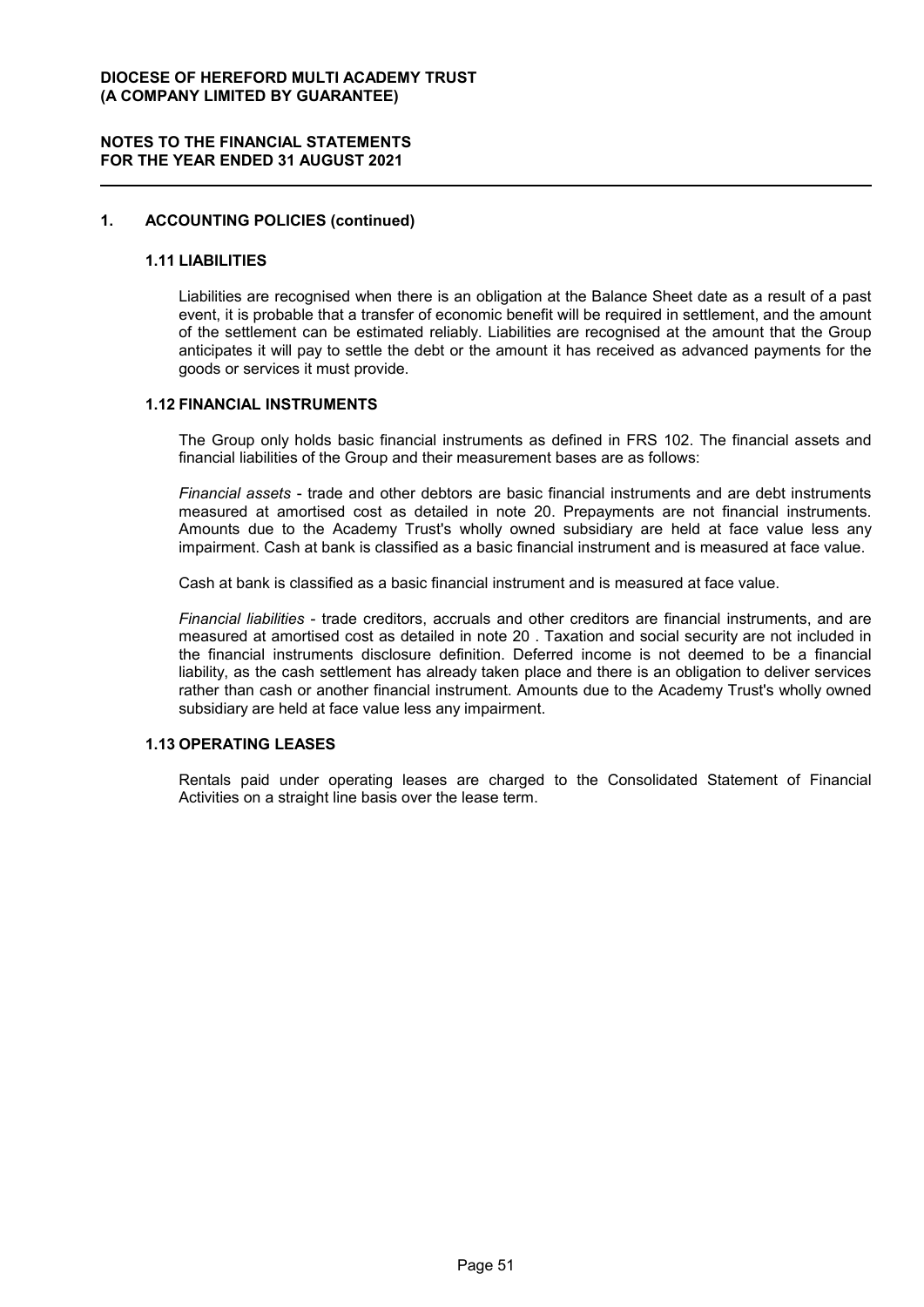### **NOTES TO THE FINANCIAL STATEMENTS FOR THE YEAR ENDED 31 AUGUST 2021**

# **1. ACCOUNTING POLICIES (continued)**

#### **1.14 PENSIONS**

Retirement benefits to employees of the Group are provided by the Teachers' Pension Scheme ("TPS") and the Local Government Pension Scheme ("LGPS"). These are defined benefit schemes.

The TPS is an unfunded scheme and contributions are calculated so as to spread the cost of pensions over employees' working lives with the Group in such a way that the pension cost is a substantially level percentage of current and future pensionable payroll. The contributions are determined by the Government Actuary on the basis of quadrennial valuations using a prospective unit credit method. TPS is an unfunded multi-employer scheme with no underlying assets to assign between employers. Consequently, the TPS is treated as a defined contribution scheme for accounting purposes and the contributions recognised in the period to which they relate.

The LGPS is a funded multi-employer scheme and the assets are held separately from those of the Group in separate Trustee administered funds. Pension scheme assets are measured at fair value and liabilities are measured on an actuarial basis using the projected unit credit method and discounted at a rate equivalent to the current rate of return on a high quality corporate bond of equivalent term and currency to the liabilities. The actuarial valuations are obtained at least triennially and are updated at each Balance Sheet date. The amounts charged to operating surplus are the current service costs and the costs of scheme introductions, benefit changes, settlements and curtailments. They are included as part of staff costs as incurred. Net interest on the net defined benefit liability/asset is also recognised in the Consolidated Statement of Financial Activities and comprises the interest cost on the defined benefit obligation and interest income on the scheme assets, calculated by multiplying the fair value of the scheme assets at the beginning of the period by the rate used to discount the benefit obligations. The difference between the interest income on the scheme assets and the actual return on the scheme assets is recognised in other recognised gains and losses.

Actuarial gains and losses are recognised immediately in other recognised gains and losses.

#### **1.15 FUND ACCOUNTING**

Unrestricted income funds represent those resources which may be used towards meeting any of the charitable objects of the Group at the discretion of the Directors.

Restricted fixed asset funds are resources which are to be applied to specific capital purposes imposed by the funders where the asset acquired or created is held for a specific purpose.

Restricted general funds comprise all other restricted funds received with restrictions imposed by the funder/donor and include grants from the Department for Education Group.

Transfers are made between restricted funds and restricted fixed asset funds where restricted funds are used to purchase fixed assets.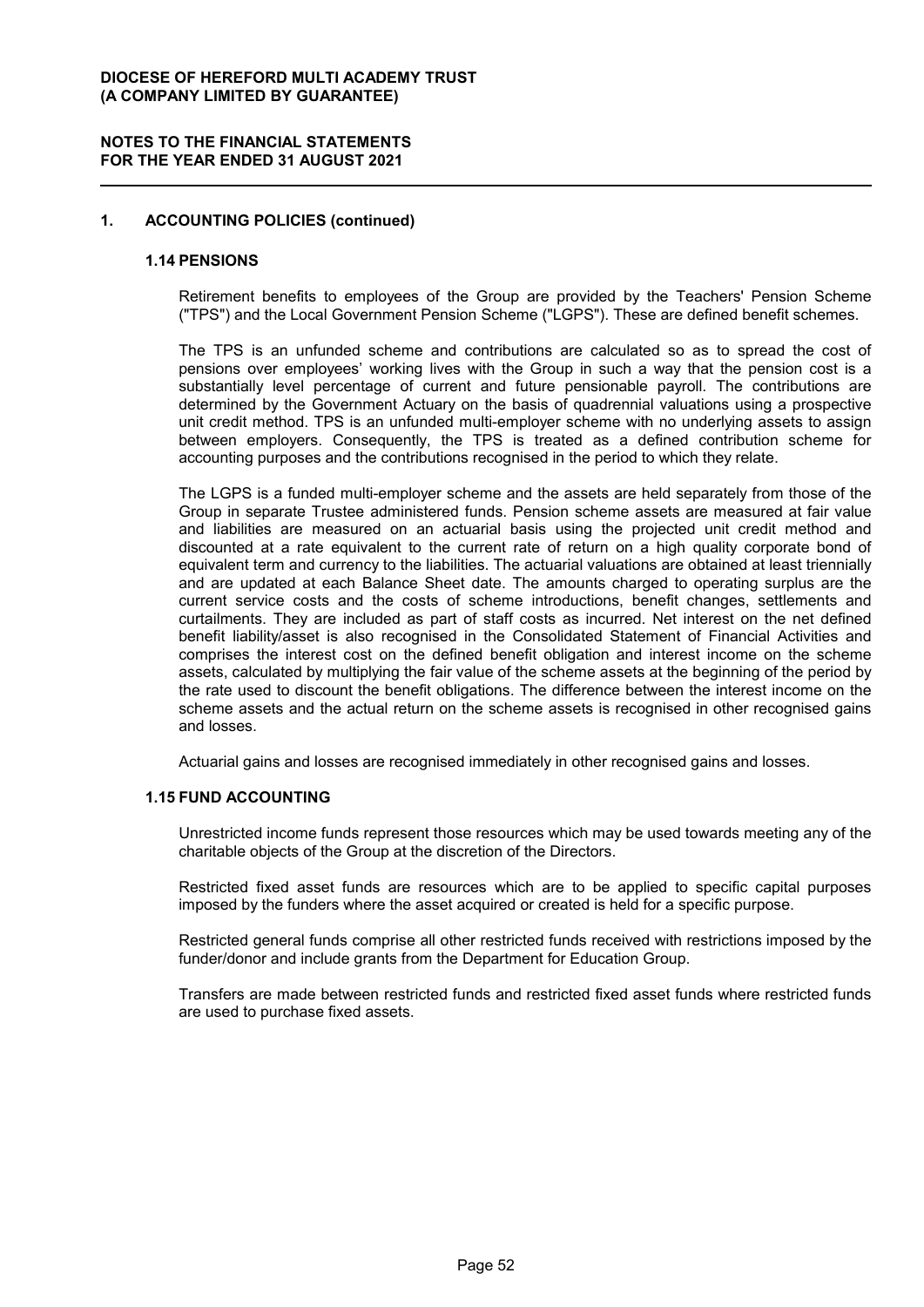# **2. CRITICAL ACCOUNTING ESTIMATES AND AREAS OF JUDGEMENT**

Estimates and judgements are continually evaluated and are based on historical experience and other factors, including expectations of future events that are believed to be reasonable under the circumstances.

Critical accounting estimates and assumptions:

The present value of the Local Government Pension Scheme defined benefit liability depends on a number of factors that are determined on an actuarial basis using a variety of assumptions. The assumptions used in determining the net cost or income for pensions include the discount rate. Any changes in these assumptions, which are disclosed in note 27, will impact the carrying amount of the pension liability. Furthermore a roll forward approach which projects results from the latest full actuarial valuation performed at 31 March 2019 has been used by the actuary in valuing the pensions liability at 31 August 2021. Any differences between the figures derived from the roll forward approach and a full actuarial valuation would impact on the carrying amount of the pension liability.

# **3. INCOME FROM DONATIONS AND CAPITAL GRANTS**

|                   | <b>Unrestricted</b><br>funds<br>2021<br>£ | <b>Restricted</b><br>funds<br>2021<br>£ | <b>Restricted</b><br>fixed asset<br>funds<br>2021<br>£ | Total<br>funds<br>2021<br>£ | Total<br>funds<br>2020<br>£ |
|-------------------|-------------------------------------------|-----------------------------------------|--------------------------------------------------------|-----------------------------|-----------------------------|
| Donations         | 72,108                                    | 380,963                                 |                                                        | 453,071                     | 416,220                     |
| Capital Grants    |                                           |                                         | 759,250                                                | 759,250                     | 337,579                     |
|                   | 72,108                                    | 380,963                                 | 759,250                                                | 1,212,321                   | 753,799                     |
| <b>TOTAL 2020</b> |                                           | 416,220                                 | 337,579                                                | 753,799                     |                             |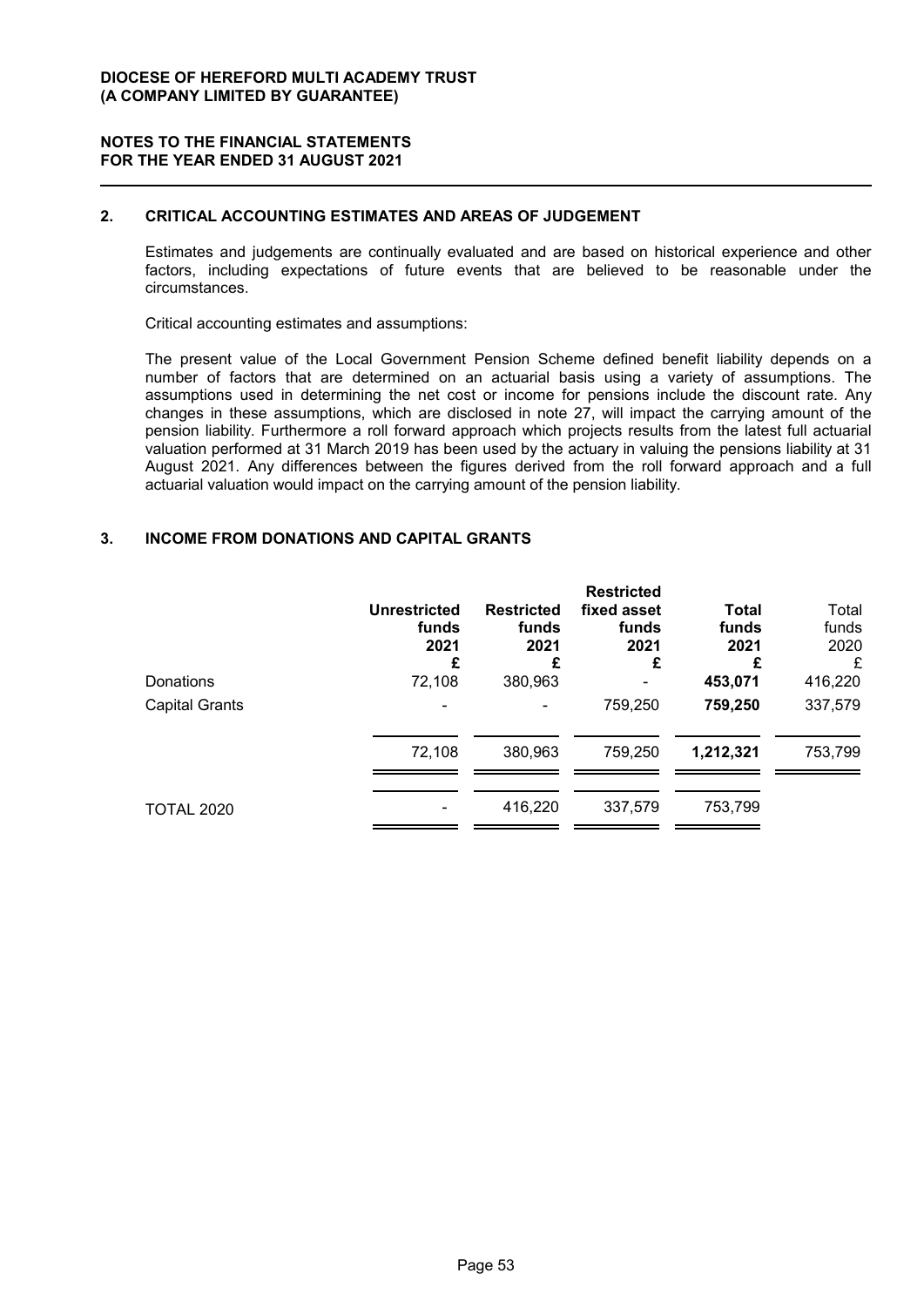# **4. FUNDING FOR THE ACADEMY TRUST'S EDUCATIONAL OPERATIONS**

|                                                  | <b>Unrestricted</b><br>funds<br>2021<br>£ | <b>Restricted</b><br>funds<br>2021<br>£ | <b>Total</b><br>funds<br>2021<br>£ | Total<br>funds<br>2020<br>£ |
|--------------------------------------------------|-------------------------------------------|-----------------------------------------|------------------------------------|-----------------------------|
| <b>DFE/ESFA GRANTS</b>                           |                                           |                                         |                                    |                             |
| <b>General Annual Grant</b>                      |                                           | 13,852,742                              | 13,852,742                         | 13,553,719                  |
| OTHER DFE/ESFA GRANTS                            |                                           |                                         |                                    |                             |
| Pupil Premium                                    |                                           | 812,933                                 | 812,933                            | 824,803                     |
| Universal Infant Free School Meals               |                                           | 307,024                                 | 307,024                            | 274,778                     |
| <b>Teachers Pension grant</b>                    |                                           | 487,408                                 | 487,408                            | 485,191                     |
| Teachers Pay grant                               |                                           | 172,491                                 | 172,491                            | 171,704                     |
| PE and Sports grant                              |                                           | 223,030                                 | 223,030                            | 212,160                     |
| Other DfE/ESFA grants                            |                                           | 268,139                                 | 268,139                            | 287,434                     |
|                                                  |                                           | 16,123,767                              | 16,123,767                         | 15,809,789                  |
| <b>OTHER GOVERNMENT GRANTS</b>                   |                                           |                                         |                                    |                             |
| <b>High Needs funding</b>                        |                                           | 436,291                                 | 436,291                            | 384,742                     |
| Other government grants                          |                                           | 942,020                                 | 942,020                            | 839,402                     |
|                                                  |                                           | 1,378,311                               | 1,378,311                          | 1,224,144                   |
| <b>COVID-19 ADDITIONAL FUNDING</b><br>(DFE/ESFA) |                                           |                                         |                                    |                             |
| Catch-up Premium                                 |                                           | 222,160                                 | 222,160                            |                             |
| Other DfE/ESFA COVID-19 funding                  |                                           | 15,860                                  | 15,860                             |                             |
| <b>OTHER FUNDING</b>                             |                                           | 238,020                                 | 238,020                            |                             |
| Internal catering income                         | 69,581                                    |                                         | 69,581                             | 47,339                      |
| Sales to students                                | 5,664                                     |                                         | 5,664                              | 23,994                      |
| Other income                                     |                                           | 31,439                                  | 31,439                             | 30,048                      |
|                                                  | 75,245                                    | 31,439                                  | 106,684                            | 101,381                     |
|                                                  | 75,245                                    | 17,771,537                              | 17,846,782                         | 17, 135, 314                |
|                                                  |                                           |                                         |                                    |                             |
| <b>TOTAL 2020</b>                                | 71,333                                    | 17,063,981                              | 17, 135, 314                       |                             |

Following the reclassification in the Academies Accounts Direction 2020/21 of some grants received from the DfE and ESFA, the Group's funding for Pupil Premium, Universal Infant Free School Meals, Teachers Pay Grants, Teachers Pension Grants and PE & Sports Grants are no longer reported under the DfE/ESFA grants heading, but as separate lines under the Other DfE/ESFA grants heading. The prior year numbers have been reclassified.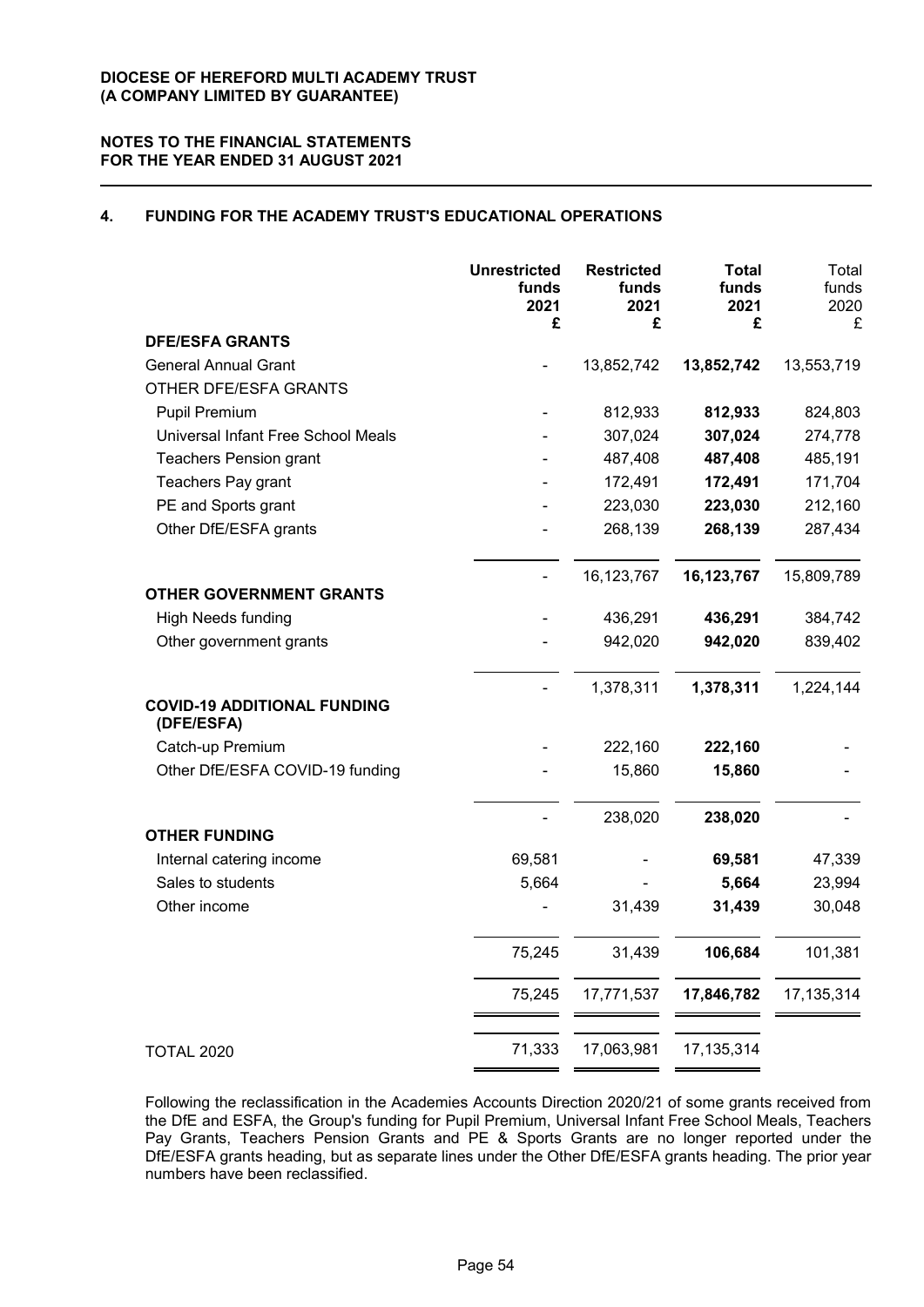# **5. INCOME FROM OTHER TRADING ACTIVITIES**

|                                        | <b>Unrestricted</b><br>funds<br>2021<br>£ | <b>Total</b><br>funds<br>2021<br>£ | Total<br>funds<br>2020<br>£ |
|----------------------------------------|-------------------------------------------|------------------------------------|-----------------------------|
| Lettings                               | 81,306                                    | 81,306                             | 46,058                      |
| <b>External catering</b>               | 62,410                                    | 62,410                             | 61,202                      |
| School fund income                     | (166, 668)                                | (166, 668)                         | 94,451                      |
| Income from charity trading activities | (496)                                     | (496)                              | 116,659                     |
|                                        | (23, 448)                                 | (23, 448)                          | 318,370                     |

# **6. INVESTMENT INCOME**

|                      | <b>Unrestricted</b> | Total | Total |
|----------------------|---------------------|-------|-------|
|                      | funds               | funds | funds |
|                      | 2021                | 2021  | 2020  |
|                      | £                   | £     | £     |
| <b>Bank interest</b> | 16                  | 16    | 1,086 |

# **7. EXPENDITURE**

|                                           | <b>Staff Costs</b><br>2021<br>£ | <b>Premises</b><br>2021<br>£ | Other<br>2021<br>£ | Total<br>2021<br>£ | Total<br>2020<br>£ |
|-------------------------------------------|---------------------------------|------------------------------|--------------------|--------------------|--------------------|
| Expenditure on fundraising<br>activities: |                                 |                              |                    |                    |                    |
| Direct costs<br>Educational activities:   |                                 |                              | 9,806              | 9,806              | 91,968             |
| Direct costs                              | 11,647,736                      | 1,485,371                    | 681,236            | 13,814,343         | 13,543,264         |
| Support costs                             | 2,718,861                       | 1,838,200                    | 2,224,967          | 6,782,028          | 6,537,968          |
|                                           | 14,366,597                      | 3,323,571                    | 2,916,009          | 20,606,177         | 20,173,200         |
| <b>TOTAL 2020</b>                         | 14,446,848                      | 1,825,704                    | 3,900,648          | 20,173,200         |                    |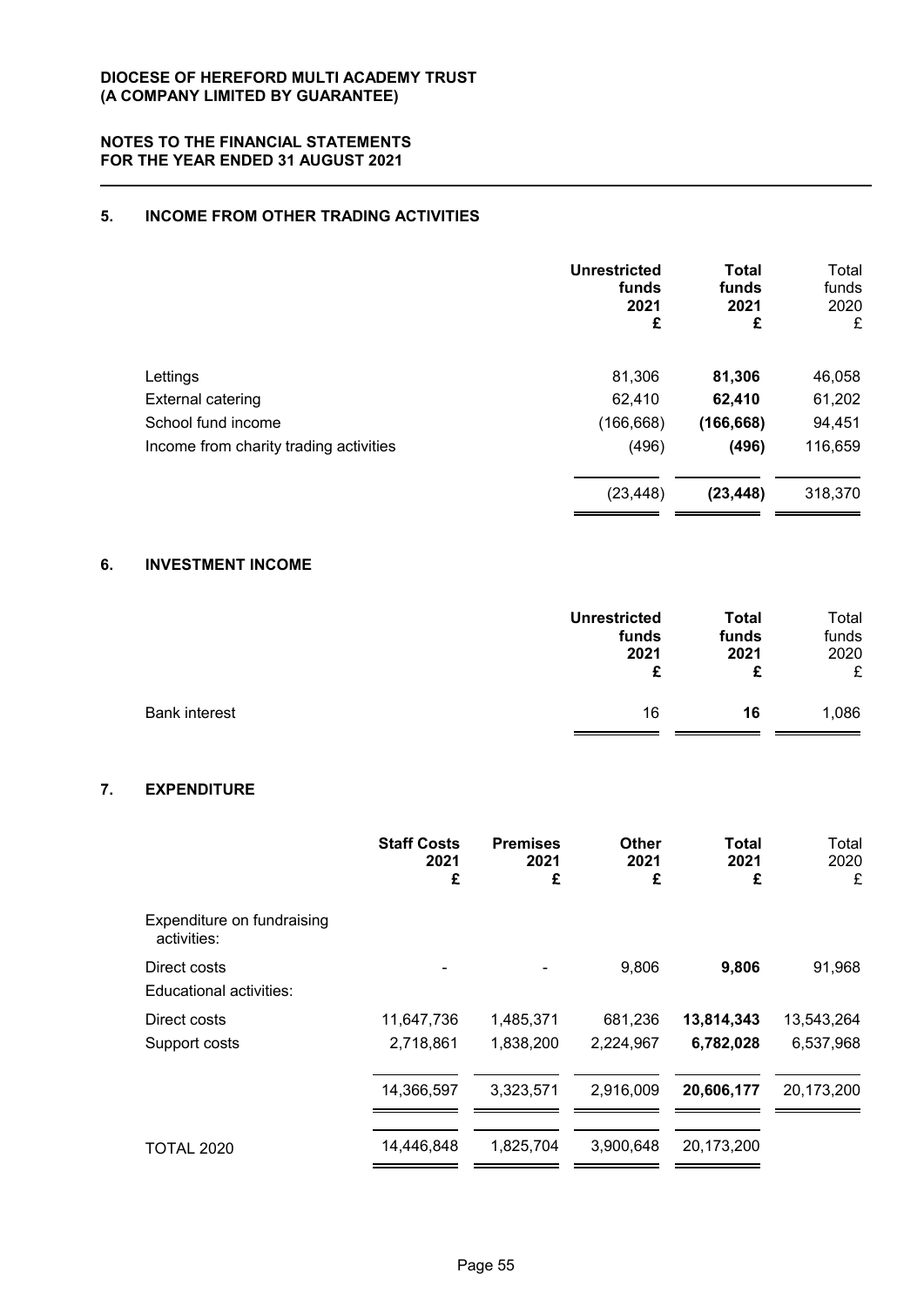# **8. ANALYSIS OF EXPENDITURE BY ACTIVITIES**

|                   | <b>Direct costs</b><br>2021<br>£ | <b>Support</b><br>costs<br>2021<br>£ | <b>Total</b><br>funds<br>2021<br>£ | Total<br>funds<br>2020<br>£ |
|-------------------|----------------------------------|--------------------------------------|------------------------------------|-----------------------------|
| Education         | 13,814,343                       | 6,782,028                            | 20,596,371                         | 20,081,232                  |
| <b>TOTAL 2020</b> | 13,543,264                       | 6,537,968                            | 20,081,232                         |                             |

# **ANALYSIS OF DIRECT COSTS**

|                             | <b>Total</b><br>funds<br>2021<br>£ | Total<br>funds<br>2020<br>£ |
|-----------------------------|------------------------------------|-----------------------------|
| Pension finance costs       | 88,300                             | 145,000                     |
| Staff costs                 | 11,592,321                         | 11,578,719                  |
| Depreciation                | 1,485,371                          | 1,170,106                   |
| <b>Educational supplies</b> | 279,707                            | 268,894                     |
| <b>Examination fees</b>     | 74,328                             | 65,862                      |
| Staff development           | 120,196                            | 49,486                      |
| Other costs                 | 49,781                             | 92,186                      |
| Supply teachers             | 55,415                             | 121,907                     |
| Technology costs            | 68,924                             | 51,104                      |
|                             | 13,814,343                         | 13,543,264                  |
|                             |                                    |                             |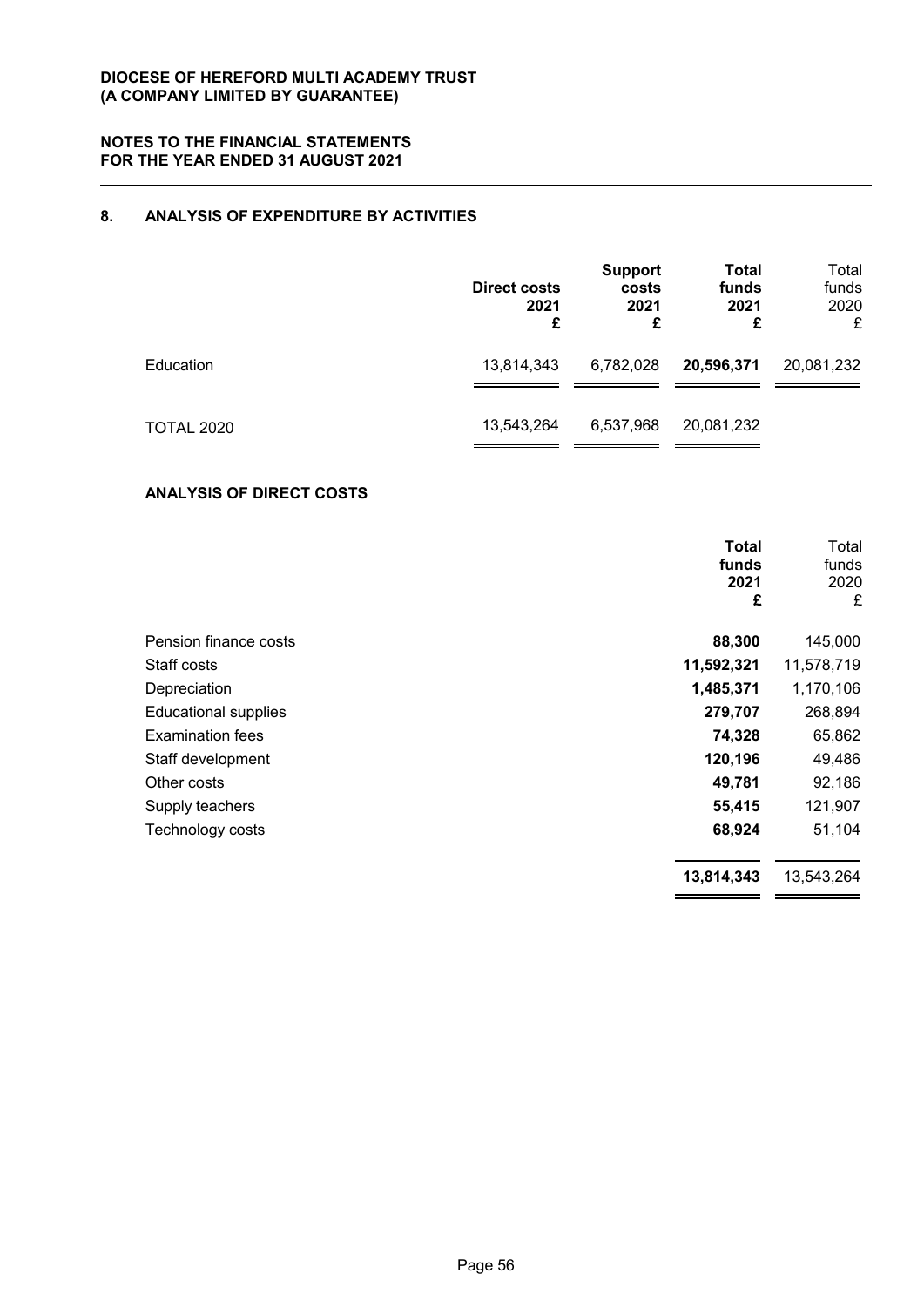# **8. ANALYSIS OF EXPENDITURE BY ACTIVITIES (CONTINUED)**

# **ANALYSIS OF SUPPORT COSTS**

|    |                                        | <b>Total</b><br>funds<br>2021<br>£ | Total<br>funds<br>2020<br>£ |
|----|----------------------------------------|------------------------------------|-----------------------------|
|    | Pension finance cost                   | 173,700                            | 65,000                      |
|    | Staff costs                            | 2,718,861                          | 2,711,408                   |
|    | Depreciation                           | 371,343                            | 147,043                     |
|    | School fund expenditure                | 29,375                             | 14,684                      |
|    | Recruitment and support                | 24,637                             | 40,060                      |
|    | Maintenance of premises and equipment  | 286,979                            | 309,680                     |
|    | Cleaning                               | 337,823                            | 300,444                     |
|    | Rent and rates                         | 497,890                            | 491,897                     |
|    | Energy costs                           | 298,334                            | 300,569                     |
|    | Insurance                              | 178,030                            | 243,747                     |
|    | Security and transport                 | 30,608                             | 60,310                      |
|    | Catering                               | 458,691                            | 352,807                     |
|    | Technology costs                       | 323,837                            | 336,556                     |
|    | Office overheads                       | 208,536                            | 169,217                     |
|    | Professional services                  | 839,130                            | 983,841                     |
|    | Bank interest and charges              | 4,254                              | 10,705                      |
|    |                                        | 6,782,028                          | 6,537,968                   |
| 9. | <b>NET EXPENDITURE</b>                 |                                    |                             |
|    | Net expenditure for the year includes: |                                    |                             |
|    |                                        | 2021<br>£                          | 2020<br>£                   |
|    | Operating lease rentals                | 21,368                             | 38,835                      |
|    | Depreciation of tangible fixed assets  | 1,856,714                          | 1,317,149                   |
|    | Fees paid to auditors for:             |                                    |                             |
|    | - audit                                | 28,300                             | 26,700                      |
|    | - other services                       | 7,000                              | 9,000                       |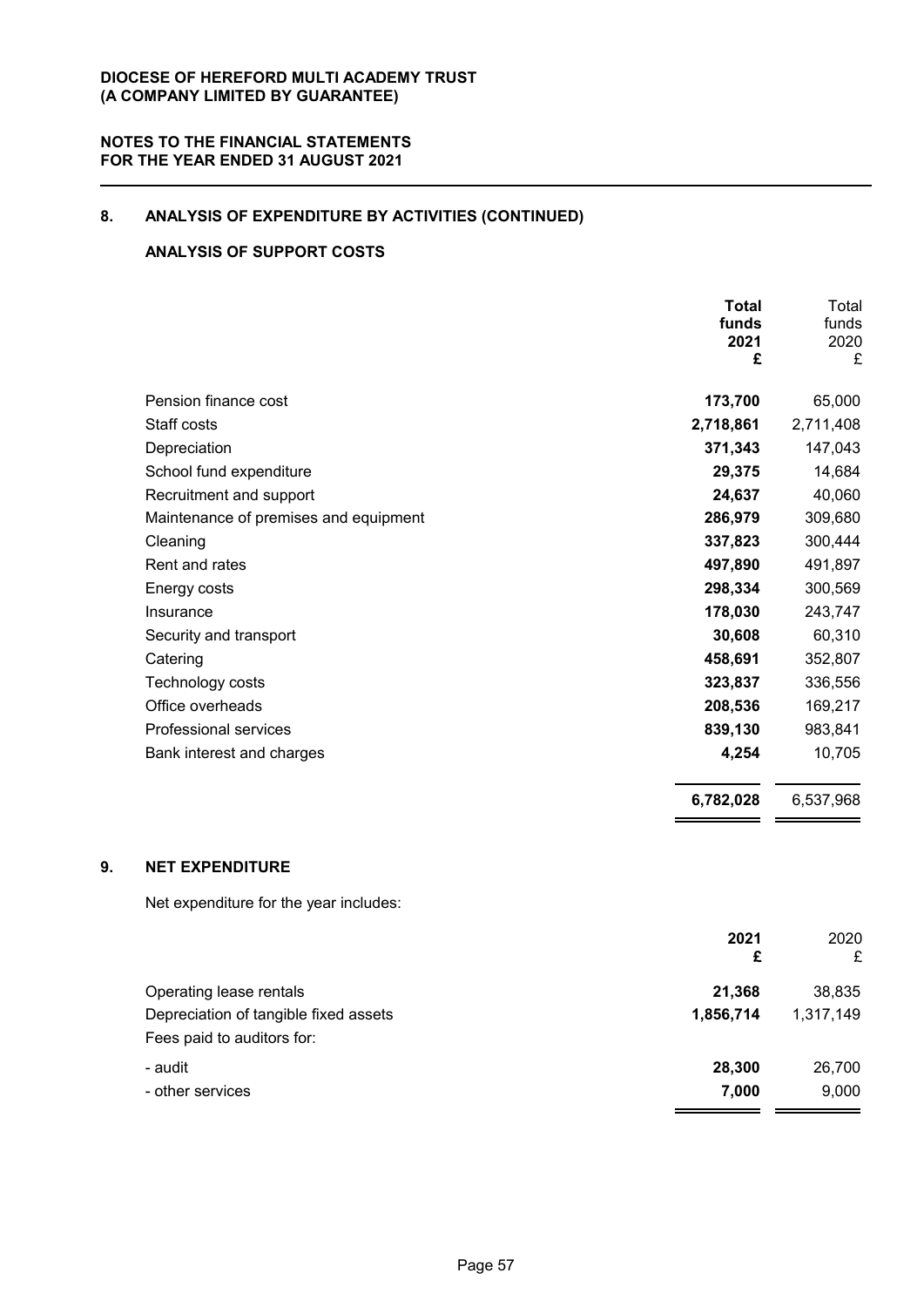# **10. STAFF**

### **a. STAFF COSTS**

Staff costs during the year were as follows:

|                       | Group      | Group      | Trust      | Trust      |
|-----------------------|------------|------------|------------|------------|
|                       | 2021<br>£  | 2020<br>£  | 2021<br>£  | 2020<br>£  |
| Wages and salaries    | 10,460,150 | 10,376,004 | 10,460,150 | 10,376,004 |
| Social security costs | 958,929    | 927,021    | 958,929    | 927,021    |
| Pension costs         | 2,892,103  | 2,987,102  | 2,892,103  | 2,987,102  |
|                       | 14,311,182 | 14,290,127 | 14,311,182 | 14,290,127 |
| Agency staff costs    | 55,415     | 121,907    |            | 121,907    |
| Herecad salaries      |            | 34,814     |            |            |
|                       | 14,366,597 | 14,446,848 | 14,311,182 | 14,412,034 |
|                       |            |            |            |            |

### **b. STAFF NUMBERS**

The average number of persons employed by the Group and the Academy Trust during the year was as follows:

|                 | Group<br>2021<br>No. | Group<br>2020<br>No. |
|-----------------|----------------------|----------------------|
| <b>Teachers</b> | 185                  | 155                  |
| Support staff   | 363                  | 394                  |
| Management      | 28                   | 31                   |
|                 | 576                  | 580                  |

#### **c. HIGHER PAID STAFF**

The number of employees whose employee benefits (excluding employer pension costs) exceeded £60,000 was: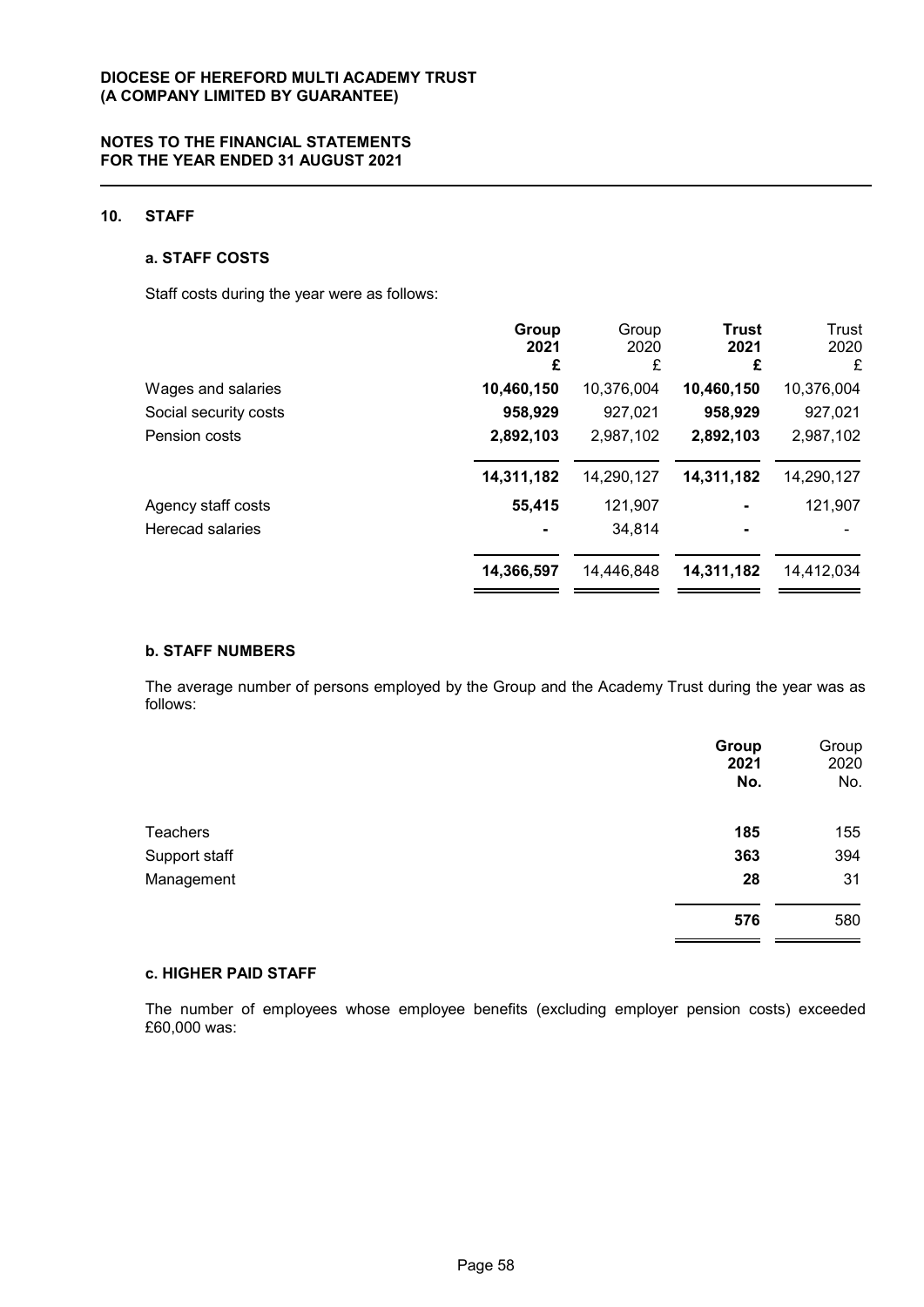# **10. STAFF (CONTINUED)**

# **c. HIGHER PAID STAFF (CONTINUED)**

|                                 | Group<br>2021<br>No. | Group<br>2020<br>No. |
|---------------------------------|----------------------|----------------------|
| In the band £60,001 - £70,000   | 5                    | 4                    |
| In the band £70,001 - £80,000   | 4                    | 1                    |
| In the band £80,001 - £90,000   |                      | 3                    |
| In the band £90,001 - £100,000  | $\blacksquare$       | 1                    |
| In the band £100,001 - £110,000 | $\mathbf{2}$         |                      |
| In the band £110,001 - £120,000 |                      | 1                    |

# **d. KEY MANAGEMENT PERSONNEL**

The key management personnel of the Academy Trust comprise the Directors and the senior management team as listed on page 1. The total amount of employee benefits (including employer pension contributions and employer national insurance contributions) received by key management personnel for their services to the Academy Trust was £254,646 (2020 £259,279).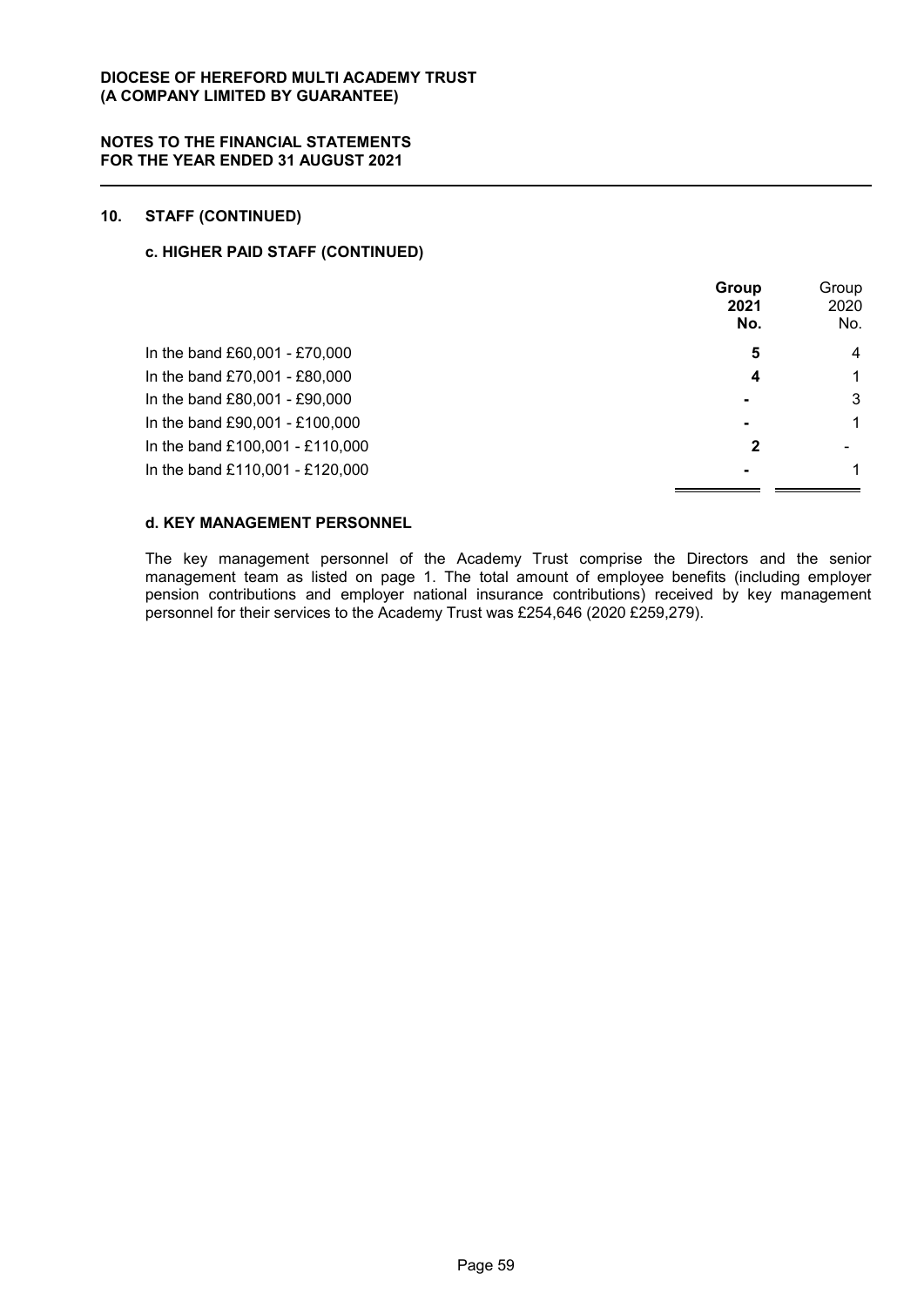# **11. CENTRAL SERVICES**

The Group has provided the following central services to its academies during the year:

- Payroll and HR
- Legal and professional
- Finance
- Insurance
- Marketing
- Strategic governance
- Management of the academy conversion process
- Tendering and procurement of contracts

The Group charges for these services on the following basis:

The Trust charges between 3-5% of School Budget Share and Educational Services Grant to the academies to cover the central services detailed above.

The actual amounts charged during the year were as follows:

|                                                   | 2021<br>£ | 2020<br>£ |
|---------------------------------------------------|-----------|-----------|
| St Thomas Cantilupe Church of England Academy     | 37,930    | 38,843    |
| Morville Church of England Primary School         | 15,700    | 11,877    |
| The Hereford Academy                              | 166,188   | 170,041   |
| <b>Bitterley Church of England Primary School</b> | 22,167    | 21,341    |
| Tenbury Church of England Primary School          | 39,756    | 36,831    |
| St Michael's Church of England Primary School     | 17,816    | 16,766    |
| Burford Church of England Primary School          | 30,533    | 28,233    |
| Burley Gate Church of England Primary School      | 19,952    | 18,279    |
| <b>Ludlow Primary School</b>                      | 82,466    | 84,244    |
| Ludlow Church of England School                   | 150,337   | 149,193   |
| <b>Bishop's Castle Primary School</b>             | 30,810    | 29,274    |
| Condover Church of England Primary School         | 26,418    | 26,795    |
| St Edward's Church of England Primary School      | 13,826    | 12,673    |
| St George's Church of England Academy Clun        | 18,126    | 15,601    |
| Eastnor Church of England Primary School          | 20,573    | 20,903    |
| <b>TOTAL</b>                                      | 692,598   | 680,894   |

 $=$   $=$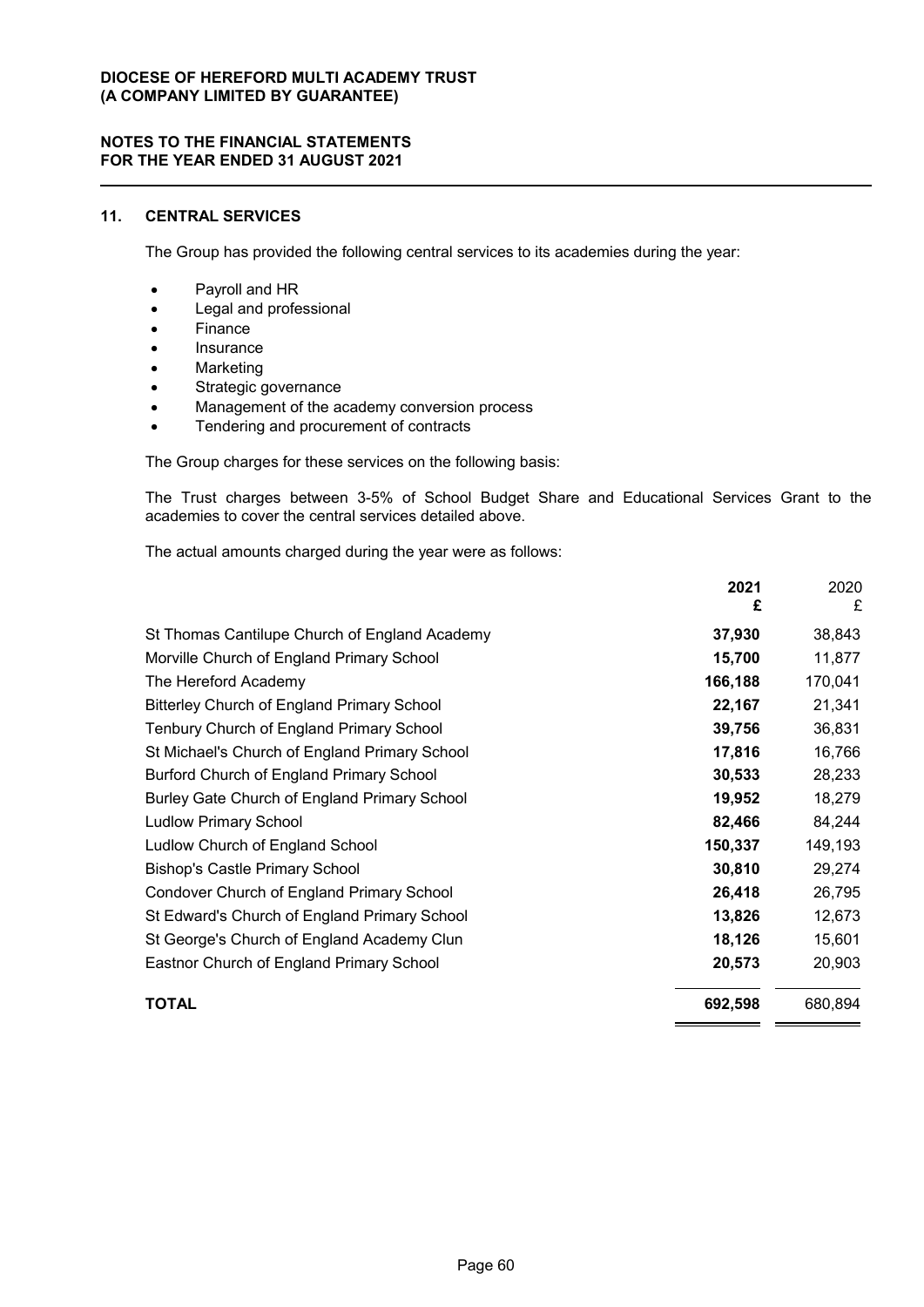### **12. DIRECTORS' REMUNERATION AND EXPENSES**

The Headteacher and other staff Directors only receive remuneration in respect of services they provide undertaking the roles of Headteacher and staff under their contracts of employment, and not in respect of their services as Directors. Other Directors did not receive any payments, other than expenses Academy Trust in respect of their role as Directors. The value of Directors' remuneration and other benefits was as follows: A Teale: Remuneration: £100,000-£105,000 (2020: £100,000-£105,000), Employers pension contributions: £20,000-£25,000 (2020: £15,000-£20,000).

Other related party transactions involving the Directors are set out in note 30.

During the year ended 31 August 2021, no Director expenses have been incurred (2020 - £NIL).

### **13. DIRECTORS' AND OFFICERS' INSURANCE**

In accordance with normal commercial practice, the Group has purchased insurance to protect Directors and officers from claims arising from negligent acts, errors or omissions occurring whilst on academy business. The insurance provides cover up to £5,000,000 on any one claim and the cost for the year ended 31 August 2021 was £1,153 (2020 - £1,153). The cost of this insurance is included in the total insurance cost.

# **14. TANGIBLE FIXED ASSETS**

# **GROUP AND TRUST**

| <b>COST OR VALUATION</b><br>1,804,165<br>49,088<br>At 1 September 2020<br>31,354,657<br>373,247<br>84,204<br>Additions<br>241,526<br>133,174<br>At 31 August 2021<br>31,596,183<br>506,421<br>1,888,369<br>49,088<br><b>DEPRECIATION</b><br>At 1 September 2020<br>1,660,663<br>5,367,517<br>258,892<br>42,588<br>40,414<br>90,143<br>Charge for the year<br>1,726,157<br>At 31 August 2021<br>7,093,674<br>299,306<br>1,750,806<br>42,588<br><b>NET BOOK VALUE</b><br>6,500<br>At 31 August 2021<br>24,502,509<br>207,115<br>137,563 | Long-term<br>leasehold<br>land and<br>buildings<br>£ | <b>Furniture</b><br>and<br>equipment<br>£ | Computer<br>equipment<br>£ | <b>Motor</b><br>vehicles<br>£ | <b>Total</b><br>£ |
|---------------------------------------------------------------------------------------------------------------------------------------------------------------------------------------------------------------------------------------------------------------------------------------------------------------------------------------------------------------------------------------------------------------------------------------------------------------------------------------------------------------------------------------|------------------------------------------------------|-------------------------------------------|----------------------------|-------------------------------|-------------------|
|                                                                                                                                                                                                                                                                                                                                                                                                                                                                                                                                       |                                                      |                                           |                            |                               |                   |
|                                                                                                                                                                                                                                                                                                                                                                                                                                                                                                                                       |                                                      |                                           |                            |                               | 33,581,157        |
|                                                                                                                                                                                                                                                                                                                                                                                                                                                                                                                                       |                                                      |                                           |                            |                               | 458,904           |
|                                                                                                                                                                                                                                                                                                                                                                                                                                                                                                                                       |                                                      |                                           |                            |                               | 34,040,061        |
|                                                                                                                                                                                                                                                                                                                                                                                                                                                                                                                                       |                                                      |                                           |                            |                               |                   |
|                                                                                                                                                                                                                                                                                                                                                                                                                                                                                                                                       |                                                      |                                           |                            |                               | 7,329,660         |
|                                                                                                                                                                                                                                                                                                                                                                                                                                                                                                                                       |                                                      |                                           |                            |                               | 1,856,714         |
|                                                                                                                                                                                                                                                                                                                                                                                                                                                                                                                                       |                                                      |                                           |                            |                               | 9,186,374         |
|                                                                                                                                                                                                                                                                                                                                                                                                                                                                                                                                       |                                                      |                                           |                            |                               |                   |
|                                                                                                                                                                                                                                                                                                                                                                                                                                                                                                                                       |                                                      |                                           |                            |                               | 24,853,687        |
| 143,502<br>At 31 August 2020<br>25,987,140<br>114,355<br>6,500                                                                                                                                                                                                                                                                                                                                                                                                                                                                        |                                                      |                                           |                            |                               | 26,251,497        |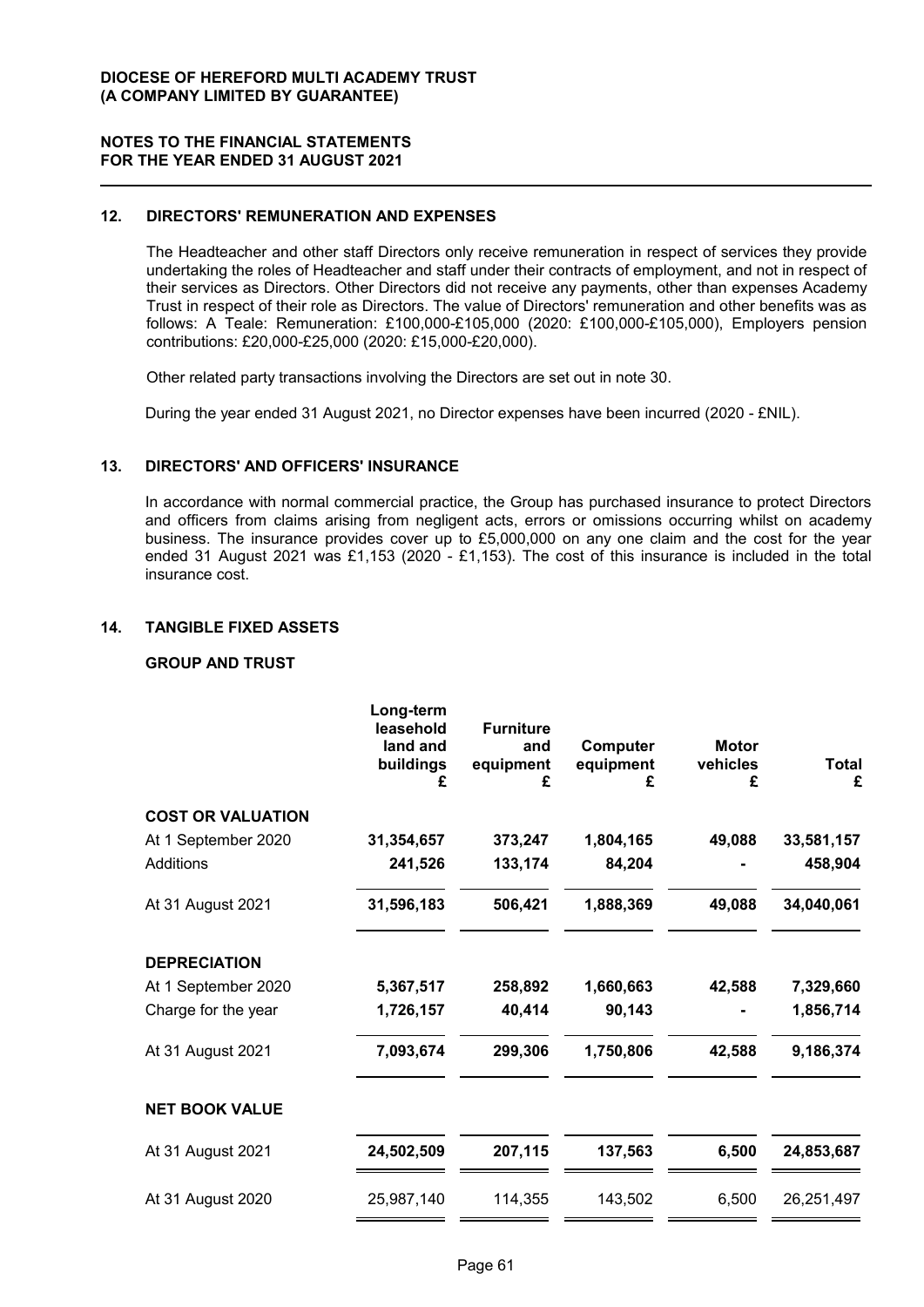# **14. TANGIBLE FIXED ASSETS (CONTINUED)**

Included within land and buildings is land owned by the Trustees of Bitterley Grammar School and occupied by the MAT under a 125 year lease agreement. This land is therefore depreciated over the life of the lease and has been recognised applying the concept of substance over form per Section 2 of FRS102. All other schools, except those occupying land and building under a supplementary agreement, are occupied under 125 year leases from the Local Authority. See accounting policy 1.6 for more information.

The MAT also occupies land and building under control of the Diocese. These assets do not appear on the fixed asset register. Instead a notional payment is made in respect of the use of these asset along with an accompanying donation from the Diocese.

### **15. FIXED ASSET INVESTMENTS**

| <b>ACADEMY TRUST</b>     | <b>Investments</b><br>in.<br>subsidiary<br>companies<br>£ |
|--------------------------|-----------------------------------------------------------|
| <b>COST OR VALUATION</b> |                                                           |
| At 1 September 2020      | 1                                                         |
| AT 31 AUGUST 2021        | 1                                                         |
| <b>NET BOOK VALUE</b>    |                                                           |
| AT 31 AUGUST 2021        | 1                                                         |
| AT 31 AUGUST 2020        | 1                                                         |
|                          |                                                           |

#### **PRINCIPAL SUBSIDIARIES**

The following was a subsidiary undertaking of the Academy Trust:

| <b>Name</b>                        | Company<br>number | <b>Principal activity</b>                    | <b>Class of</b><br>shares | Holdina |
|------------------------------------|-------------------|----------------------------------------------|---------------------------|---------|
| <b>Herecad Enterprises Limited</b> | 07717691          | Provision of lettings<br>and hire facilities | Ordinary                  | 100%    |

The financial results of the subsidiary for the year were:

| <b>Name</b>                        | <b>Surplus for</b><br>the year | <b>Net assets</b><br>£ |
|------------------------------------|--------------------------------|------------------------|
| <b>Herecad Enterprises Limited</b> | (10.302)                       | (10, 302)              |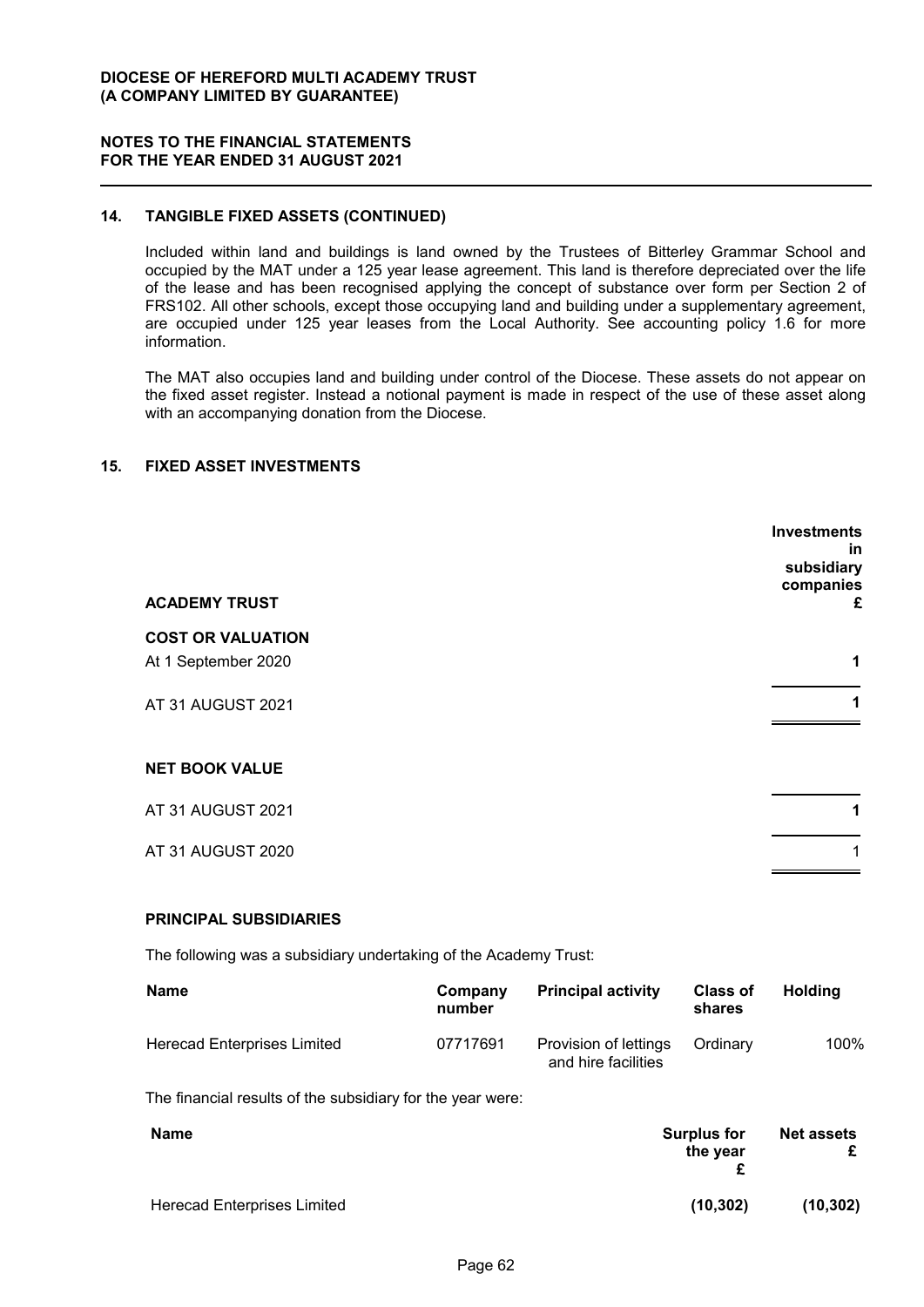# **16. STOCKS**

|                            | Group          | Group |
|----------------------------|----------------|-------|
|                            | 2021           | 2020  |
|                            |                |       |
| Uniform and catering stock | $\blacksquare$ | 7,256 |

# **17. DEBTORS**

|                                    | Group<br>2021<br>£ | Group<br>2020<br>£ | <b>Trust</b><br>2021<br>£ | Trust<br>2020<br>£ |
|------------------------------------|--------------------|--------------------|---------------------------|--------------------|
| DUE WITHIN ONE YEAR                |                    |                    |                           |                    |
| Trade debtors                      | 92,049             | 18,398             | 93,043                    | 30,337             |
| Amounts owed by group undertakings |                    | ۰                  |                           | 39,184             |
| Other debtors                      | 79.414             | 115.444            | 79,396                    | 85,946             |
| Prepayments and accrued income     | 375,640            | 425,027            | 375,640                   | 425,027            |
| Tax recoverable                    | 34,198             | 143,720            | 34,198                    | 122,423            |
|                                    | 581,301            | 702,589            | 582,277                   | 702,917            |

# **18. CREDITORS: AMOUNTS FALLING DUE WITHIN ONE YEAR**

|                                    | Group<br>2021<br>£ | Group<br>2020<br>£ | <b>Trust</b><br>2021<br>£ | Trust<br>2020<br>£ |
|------------------------------------|--------------------|--------------------|---------------------------|--------------------|
| <b>ESFA loans</b>                  | 58,543             | 57,000             | 58,543                    | 57,000             |
| Trade creditors                    | 195,243            | 140,832            | 195,484                   | 169,577            |
| Amounts owed to group undertakings | ۰                  | ٠                  | 15,125                    |                    |
| Other taxation and social security | 221,770            | 227,478            | 221,770                   | 214,473            |
| Other creditors                    | 210,140            | 236,207            | 210,140                   | 207,519            |
| Accruals and deferred income       | 323,165            | 322,487            | 323,165                   | 322,487            |
|                                    | 1,008,861          | 984.004            | 1,024,227                 | 971,056            |

Included within creditors due within one year is an ESFA loan balance of £58,543. The full value of the loan outstanding is £524,558, £466,015 of which is shown as due over one year (note 19). The loan is repayable in six-monthly instalments over the remaining 8 year of the loan with an applicable annual interest rate of 2.29%.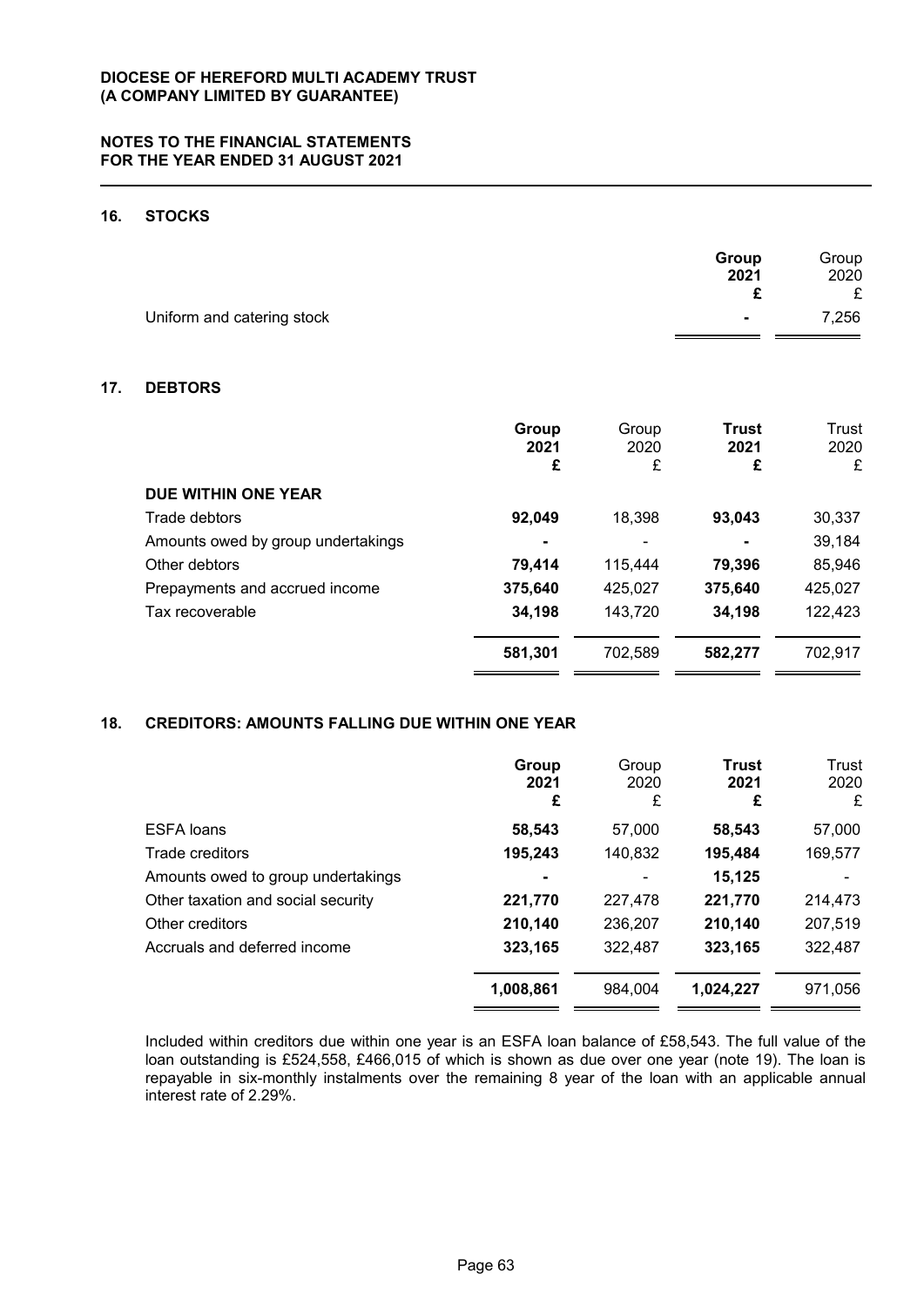|                                        | Group<br>2021<br>£ | Group<br>2020<br>£ | Trust<br>2021<br>£ | Trust<br>2020<br>£ |
|----------------------------------------|--------------------|--------------------|--------------------|--------------------|
| <b>DEFERRED INCOME</b>                 |                    |                    |                    |                    |
| Deferred income at 1 September 2020    | 197,695            | 144.543            | 197,695            | 144,543            |
| Resources deferred during the year     | (197, 695)         | 197,695            | (197, 695)         | 197,695            |
| Amounts released from previous periods | 193,711            | (144, 543)         | 193,711            | (144, 543)         |
|                                        | 193,711            | 197.695            | 193,711            | 197,695            |

At the balance sheet date the Trust was holding funds received in advance in respect of ESFA grants.

# **19. CREDITORS: AMOUNTS FALLING DUE AFTER MORE THAN ONE YEAR**

|            | Group<br>2021 | Group<br>2020 | Trust<br>2021<br>c | Trust<br>2020 |
|------------|---------------|---------------|--------------------|---------------|
| ESFA loans | 466,015       | 500,768       | 466,015            | 500,768       |

Included within creditors due after more than one year is an ESFA loan balance of £466,015. The full value of the loan outstanding is £524,558, £58,543 of which is shown as due within one year (note 18). The loan is repayable in six-monthly instalments over the remaining 8 year of the loan with an applicable annual interest rate of 2.29%.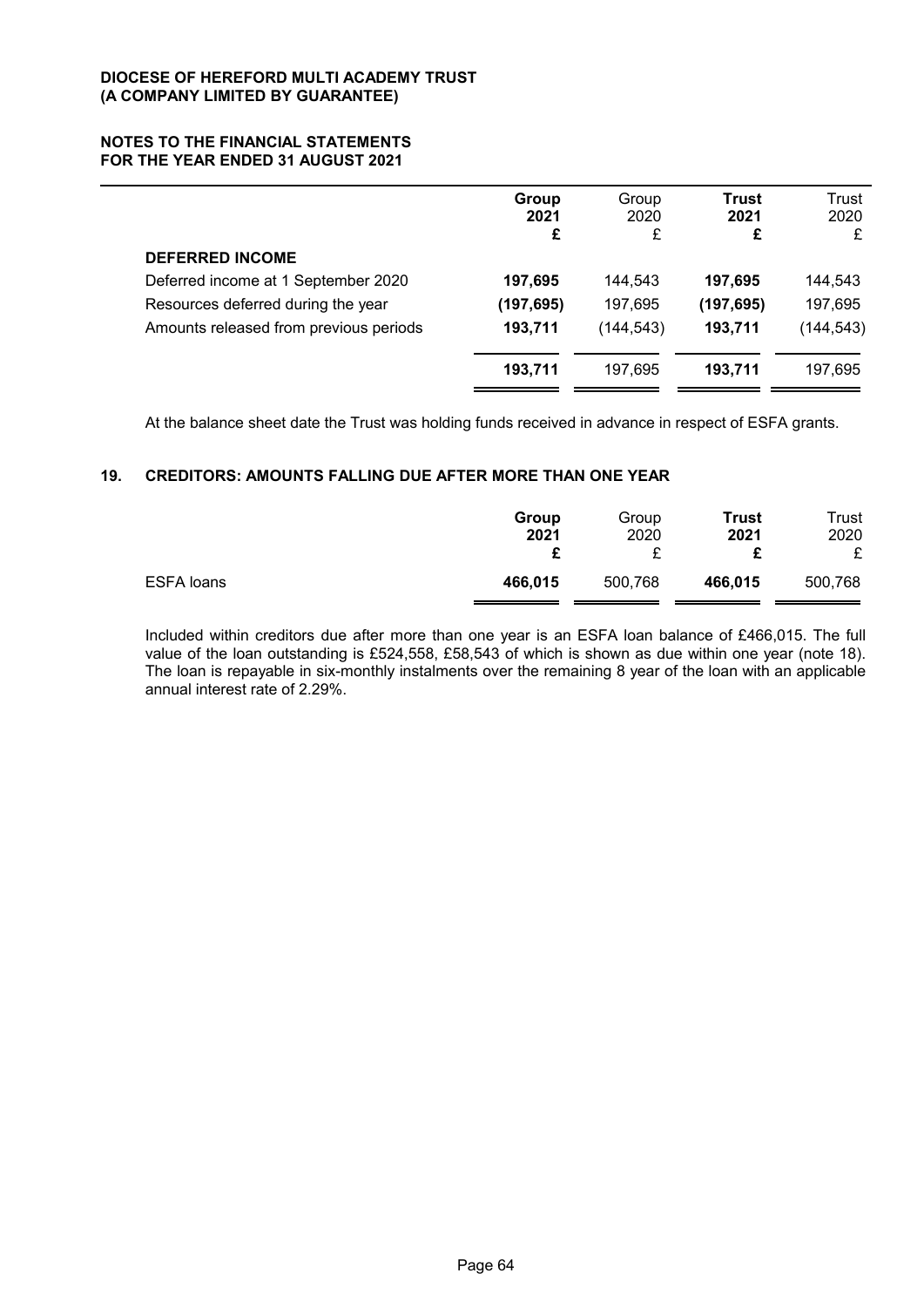# **20. STATEMENT OF FUNDS**

|                                               | <b>Balance at 1</b><br><b>September</b><br>2020<br>£ | £          | Income Expenditure<br>£ | Gains/<br>(Losses)<br>£ | <b>Balance at</b><br>31 August<br>2021<br>£ |
|-----------------------------------------------|------------------------------------------------------|------------|-------------------------|-------------------------|---------------------------------------------|
| <b>UNRESTRICTED FUNDS</b>                     |                                                      |            |                         |                         |                                             |
| General Funds - all funds                     | 658,108                                              | 123,921    | (511,096)               |                         | 270,933                                     |
| <b>RESTRICTED GENERAL</b><br><b>FUNDS</b>     |                                                      |            |                         |                         |                                             |
| General Annual Grant (GAG)                    |                                                      | 13,852,742 | (13, 464, 743)          |                         | 387,999                                     |
| Other DfE/ESFA Grants                         |                                                      | 2,509,045  | (2,361,911)             |                         | 147,134                                     |
| <b>Other Government Grants</b>                |                                                      | 1,378,311  | (1,378,311)             |                         |                                             |
| <b>Other Restricted</b>                       |                                                      | 412,402    | (412, 402)              |                         |                                             |
| Pension reserve                               | (14, 135, 000)                                       |            | (621,000)               | (849,000)               | (15,605,000)                                |
|                                               | (14, 135, 000)                                       | 18,152,500 | (18, 238, 367)          |                         | $(849,000)$ $(15,069,867)$                  |
| <b>RESTRICTED FIXED ASSET</b><br><b>FUNDS</b> |                                                      |            |                         |                         |                                             |
| Fixed assets transferred on<br>conversion     | 23,116,860                                           |            | (1,619,023)             |                         | 21,497,837                                  |
| DfE/ESFA Capital grants                       | 3,206,253                                            | 653,763    | (224, 555)              |                         | 3,635,461                                   |
| Donations                                     | 4,820                                                |            |                         |                         | 4,820                                       |
| Fixed assets purchased from<br><b>GAG</b>     | 187,554                                              |            | (13, 136)               |                         | 174,418                                     |
| Location Authority capital<br>grants          |                                                      | 105,487    |                         |                         | 105,487                                     |
|                                               | 26,515,487                                           | 759,250    | (1,856,714)             |                         | 25,418,023                                  |
| <b>TOTAL RESTRICTED FUNDS</b>                 | 12,380,487                                           | 18,911,750 | (20, 095, 081)          | (849,000)               | 10,348,156                                  |
| <b>TOTAL FUNDS</b>                            | 13,038,595                                           | 19,035,671 | (20, 606, 177)          | (849,000)               | 10,619,089                                  |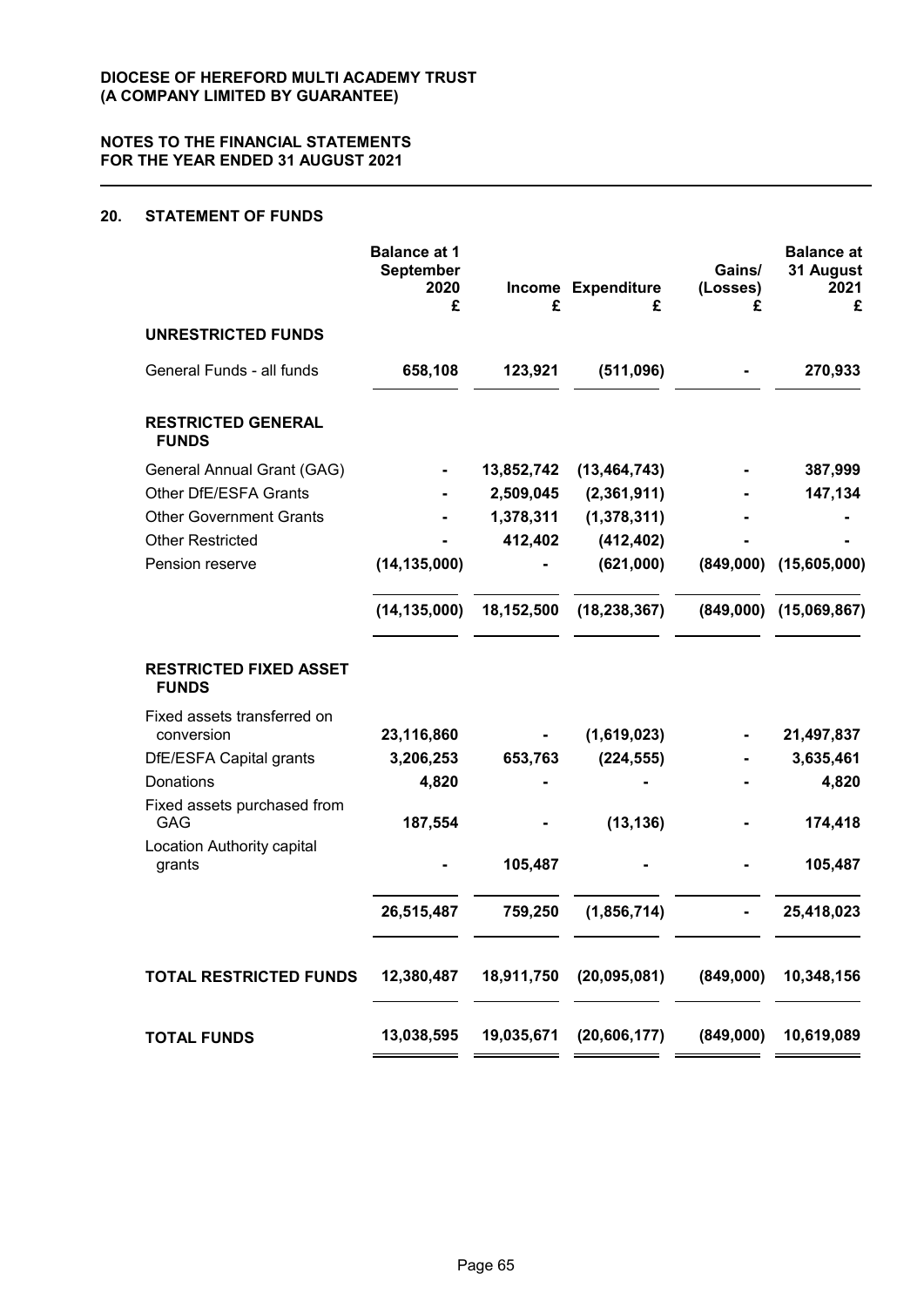# **NOTES TO THE FINANCIAL STATEMENTS FOR THE YEAR ENDED 31 AUGUST 2021**

### **20. STATEMENT OF FUNDS (CONTINUED)**

The specific purposes for which the funds are to be applied are as follows:

#### **Restricted funds**

General Annual Grant - Income from the ESFA which is to be used for the normal running costs of the Trust, including education and support costs.

Other DfE/ESFA grants - This represents funding received from the ESFA for specific purposes.

Other Government Grants - Income which has been received for specific purposes.

Other Restricted - This respresents income which has been received for a specific purpose.

Pension reserve - This represents the Trust's share of the assets and liabilities in the Local Government Pension Scheme.

#### **Fixed asset funds**

Fixed assets transferred on conversion - This represents the buildings and equipment donated to the school from the Local Authority on conversion.

DfE/ESFA Capital grants - These funds are received for direct expenditure on fixed asset projects. The fixed asset fund balance at the year end represents the NBV of assets and any unspent grant amounts.

Donations - This represents fixed assets donated to the Multi Academy Trust.

Fixed assets purchased from GAG - This represents capital spend using revenue reserves of the Trust.

Local Authority capital grants -

Under the funding agreement with the Secretary of State, the Academy Trust was not subject to a limit on the amount of GAG it could carry forward at 31 August 2021.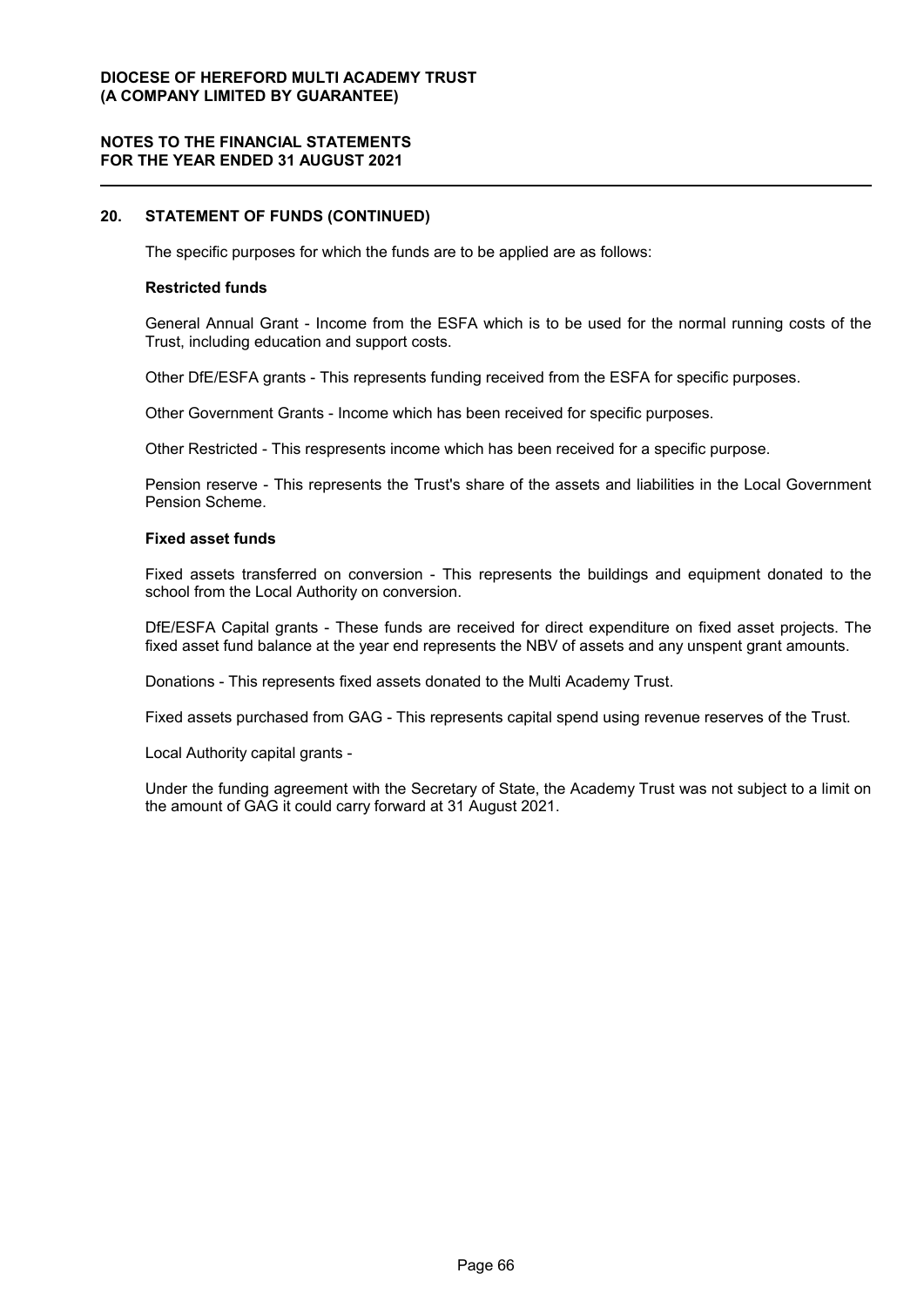# **20. STATEMENT OF FUNDS (CONTINUED)**

Comparative information in respect of the preceding year is as follows:

| <b>UNRESTRICTED</b>                                     | <b>Balance</b> at<br>1 September<br>2019<br>£ | Income<br>£ | Expenditure<br>£        | <b>Transfers</b><br>in/out<br>£ | Gains/<br>(Losses)<br>£ | Balance at<br>31 August<br>2020<br>£ |
|---------------------------------------------------------|-----------------------------------------------|-------------|-------------------------|---------------------------------|-------------------------|--------------------------------------|
| <b>FUNDS</b>                                            |                                               |             |                         |                                 |                         |                                      |
| General Funds -<br>all funds                            | 873,169                                       | 390,789     | (486, 398)              | (119, 452)                      |                         | 658,108                              |
| <b>RESTRICTED</b><br><b>GENERAL</b><br><b>FUNDS</b>     |                                               |             |                         |                                 |                         |                                      |
| <b>General Annual</b><br>Grant (GAG)                    |                                               | 14,709,371  | (14,828,823)            | 119,452                         |                         |                                      |
| Other DfE/ESFA<br>Grants                                |                                               | 1,488,368   | (1,488,368)             |                                 |                         |                                      |
| <b>Other Government</b>                                 |                                               |             |                         |                                 |                         |                                      |
| Grants<br><b>Other Restricted</b>                       |                                               | 398,411     | (398, 411)              |                                 |                         |                                      |
| Pension reserve                                         | (11, 253, 000)                                | 884,051     | (884, 051)<br>(770,000) |                                 |                         | $(2, 112, 000)$ $(14, 135, 000)$     |
|                                                         |                                               |             |                         |                                 |                         |                                      |
|                                                         | (11, 253, 000)                                | 17,480,201  | (18, 369, 653)          | 119,452                         |                         | $(2, 112, 000)$ $(14, 135, 000)$     |
| <b>RESTRICTED</b><br><b>FIXED ASSET</b><br><b>FUNDS</b> |                                               |             |                         |                                 |                         |                                      |
| <b>Fixed assets</b>                                     |                                               |             |                         |                                 |                         |                                      |
| transferred on<br>conversion<br>DfE/ESFA Capital        | 24,279,991                                    |             | (1, 163, 131)           |                                 |                         | 23,116,860                           |
| grants                                                  | 3,013,012                                     | 337,579     | (144, 338)              |                                 |                         | 3,206,253                            |
| Donations                                               | 5,063                                         |             | (243)                   |                                 |                         | 4,820                                |
| <b>Fixed assets</b><br>purchased from<br>GAG            | 196,991                                       |             | (9, 437)                |                                 |                         | 187,554                              |
|                                                         | 27,495,057                                    | 337,579     | (1,317,149)             |                                 |                         | 26,515,487                           |
| <b>TOTAL</b><br><b>RESTRICTED</b><br><b>FUNDS</b>       | 16,242,057                                    | 17,817,780  | (19,686,802)            | 119,452                         | (2, 112, 000)           | 12,380,487                           |
| <b>TOTAL FUNDS</b>                                      | 17,115,226                                    | 18,208,569  | (20, 173, 200)          |                                 | (2, 112, 000)           | 13,038,595                           |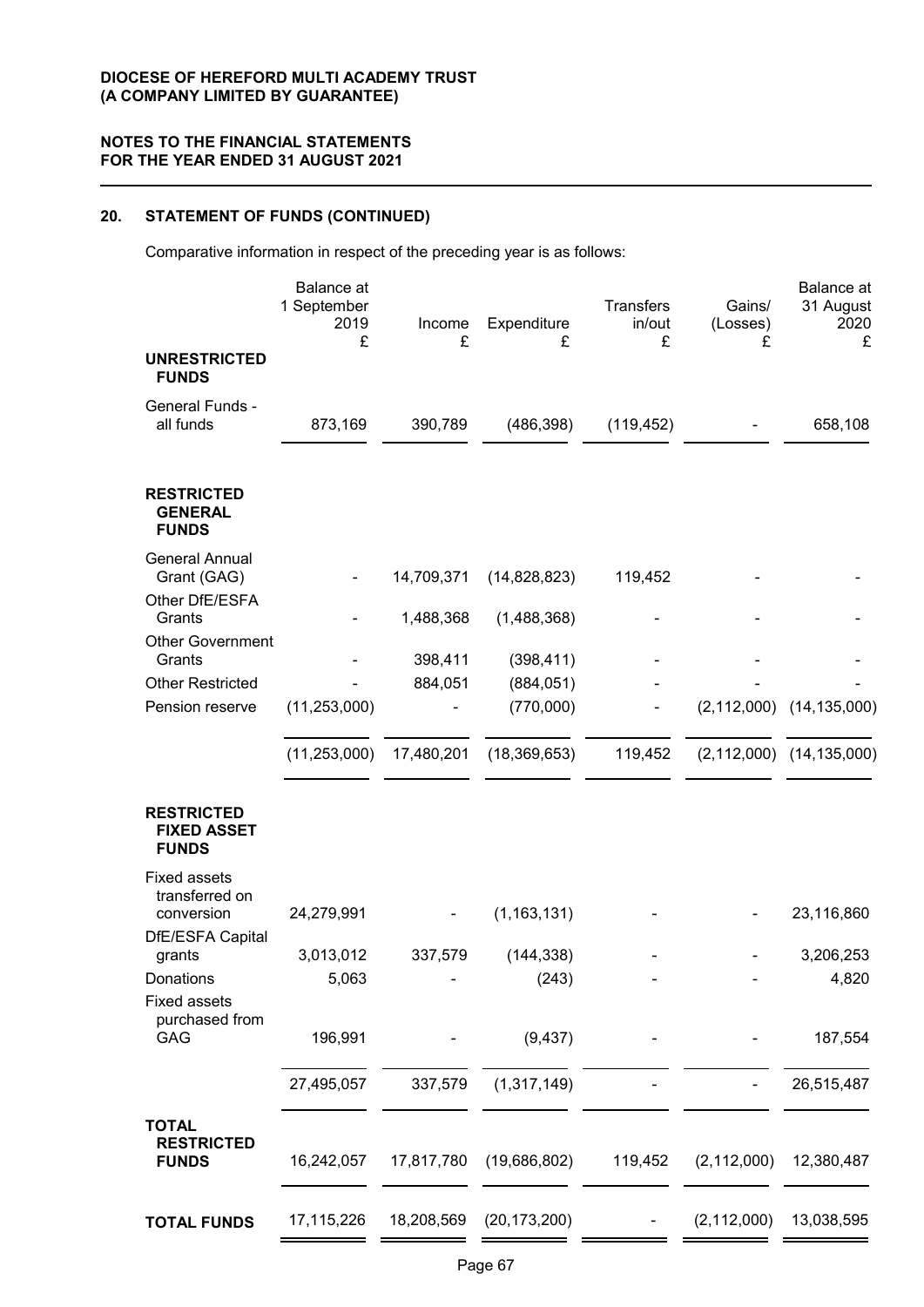# **20. STATEMENT OF FUNDS (CONTINUED)**

# **Total funds analysis by academy**

Fund balances at 31 August 2021 were allocated as follows:

|                                                    | 2021<br>£    | 2020<br>£      |
|----------------------------------------------------|--------------|----------------|
| Burford Church of England Primary School           | 62,367       | 59,921         |
| <b>Bitterley Church of England Primary School</b>  | (53, 838)    | (20, 719)      |
| St Michael's Church of England Primary School      | 171,090      | 169,252        |
| Burley Gate Church of England Primary School       | 196,012      | 166,322        |
| Central                                            | (116, 678)   | (166, 916)     |
| Ludlow Church of England School                    | (233, 814)   | (47, 732)      |
| <b>Ludlow Primary School</b>                       | 316,506      | 166,981        |
| Morville Church of England Primary School          | 91,306       | 51,868         |
| St Thomas Cantilupe Church of England Academy      | 77,232       | 100,630        |
| Tenbury Church of England Primary School           | 69,648       | 70,853         |
| The Hereford Academy                               | (77, 353)    | (245, 518)     |
| <b>Bishop's Castle Primary School</b>              | 75,771       | 52,721         |
| Condover Church of England Primary School          | 31,876       | 77,268         |
| St Edward's Church of England Primary School       | 175,317      | 121,179        |
| St George's Church of England Academy Clun         | (15, 596)    | 56,780         |
| <b>Eastnor Parochial Primary School</b>            | 36,220       | 45,218         |
| Total before fixed asset funds and pension reserve | 806,066      | 658,108        |
| Restricted fixed asset fund                        | 25,418,023   | 26,515,487     |
| Pension reserve                                    | (15,605,000) | (14, 135, 000) |
| <b>TOTAL</b>                                       | 10,619,089   | 13,038,595     |
|                                                    |              |                |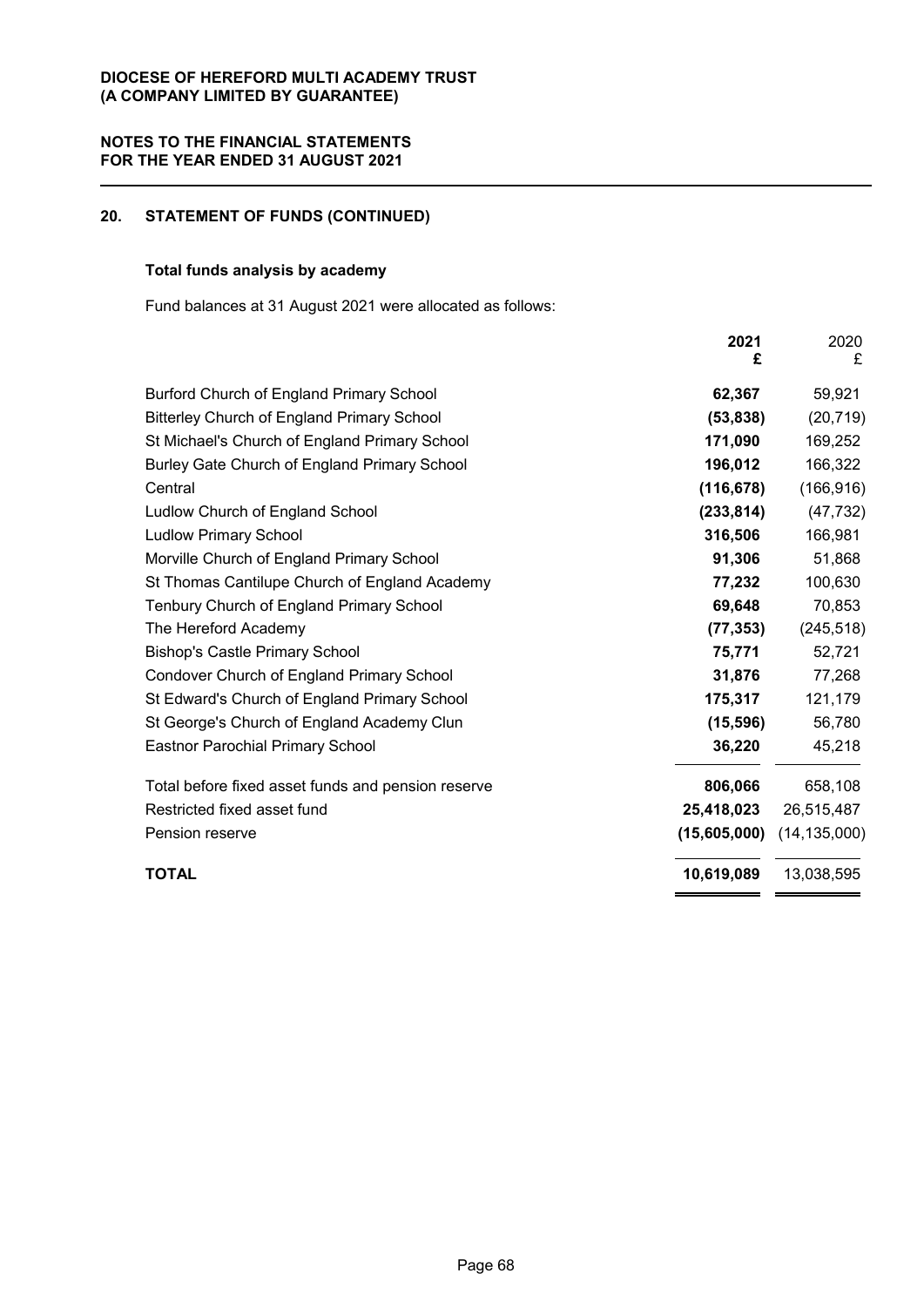# **20. STATEMENT OF FUNDS (CONTINUED)**

The following academies are carrying a net deficit on their portion of the funds as follows:

|                                            | <b>Deficit</b><br>£ |
|--------------------------------------------|---------------------|
| Bitterley Church of England Primary School | 48,852              |
| Ludlow Church of England School            | 147,508             |
| The Hereford Academy                       | 77,353              |
| Central                                    | 116,678             |
| St George's Church of England Academy      | 15,596              |

The Academy Trust have identified the reasons for any deficits in the academies funds below

The Academy Trust is taking the following action to return the academies to surplus:

Bitterley Church of England Primary School - Bitterley have been working with the central finance team to ensure that they return to a surplus within three years, and this is the end of the first year of that period. In addition to the planned deficit for 20-21, Bitterley have also experienced a change in staffing that has increased the deficit.

Ludlow Church of England School - this deficit has been declared to both the Board and to the ESFA, and is the result of a staffing structure which has a high retention rate and low turnover. There are planned reductions and restructures over the coming years, and the Central Team is heavily involved in working with the academy to return to a surplus position within five years.

The Hereford Academy - this deficit has improved from last year, and the academy have a strong three year budget to ensure that they return to a surplus. They are ending 20-21 in a surplus position in year, and are now focusing on building up their reserves. There has been another support staff restructure, saving additional funds, and the BFRO shows a healthy carry forward within five years.

Central - this deficit was caused in the main by the funding of the new build at LCE, at a cost of £420,000 from Reserves. The Central function also supported an overhaul of teaching and learning at STC in particular, and also at THA. The Central function continues to support and fund additional teaching and learning across DHMAT, but does intend to return to a surplus position within three years.

St George's Church of England Academy - St George's will be working with the central team to ensure they return to a surplus.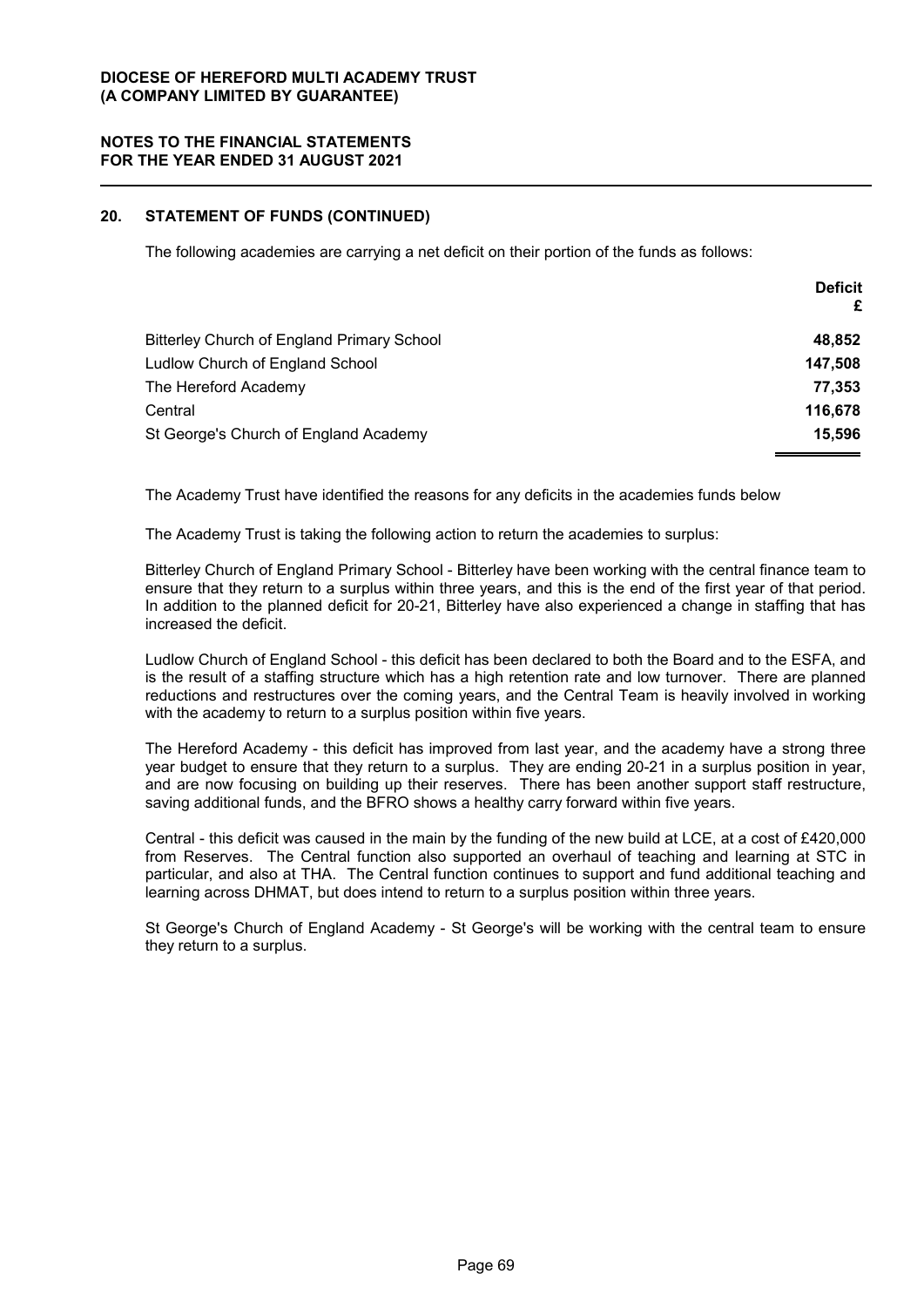# **20. STATEMENT OF FUNDS (CONTINUED)**

# **TOTAL COST ANALYSIS BY ACADEMY**

Expenditure incurred by each academy during the year was as follows:

|                                                               | <b>Teaching</b><br>and<br>educational<br>support<br>staff costs<br>£ | <b>Other</b><br>staff costs<br>£ | support Educational<br>supplies<br>£ | <b>Other costs</b><br>excluding<br>depreciation<br>£ | <b>Total</b><br>2021<br>£ | Total<br>2020<br>£ |
|---------------------------------------------------------------|----------------------------------------------------------------------|----------------------------------|--------------------------------------|------------------------------------------------------|---------------------------|--------------------|
| <b>Burford Church</b><br>of England<br><b>Primary School</b>  | 481,182                                                              | 85,200                           | 16,187                               | 134,318                                              | 716,887                   | 657,798            |
| <b>Bitterley Church</b><br>of England                         |                                                                      |                                  | 12,026                               | 86,002                                               |                           | 559,456            |
| <b>Primary School</b><br>St Michael's<br>Church of<br>England | 450,997                                                              | 87,379                           |                                      |                                                      | 636,404                   |                    |
| <b>Primary School</b><br><b>Burley Gate</b><br>Church of      | 336,052                                                              | 64,955                           | 14,727                               | 119,882                                              | 535,616                   | 471,677            |
| England<br><b>Primary School</b>                              | 287,122                                                              | 72,482                           | 19,359                               | 89,946                                               | 468,909                   | 461,755            |
| Central<br><b>Ludlow Church</b>                               |                                                                      | 366,258                          |                                      | 900,471                                              | 1,266,729                 | 1,329,964          |
| of England<br>School<br><b>Ludlow Primary</b>                 | 2,598,020                                                            | 395,639                          | 87,392                               | 564,214                                              | 3,645,265                 | 3,587,953          |
| School<br>Morville Church                                     | 1,320,227                                                            | 277,752                          | 27,325                               | 300,988                                              | 1,926,292                 | 2,070,885          |
| of England<br><b>Primary School</b>                           | 184,591                                                              | 36,695                           | 1,366                                | 87,752                                               | 310,404                   | 288,492            |
| <b>St Thomas</b><br>Cantilupe<br>Church of<br>England         |                                                                      |                                  |                                      |                                                      |                           |                    |
| Academy<br><b>Tenbury Church</b>                              | 783,221                                                              | 128,563                          | 21,251                               | 180,011                                              | 1,113,046                 | 1,184,251          |
| of England<br><b>Primary School</b>                           | 735,564                                                              | 123,071                          | 2,696                                | 159,172                                              | 1,020,503                 | 941,530            |
| The Hereford<br>Academy                                       | 2,311,263                                                            | 666,576                          | 112,635                              | 690,057                                              | 3,780,531                 | 3,954,224          |
| <b>Bishop's Castle</b><br><b>Primary School</b>               | 482,348                                                              | 68,325                           | 10,528                               | 148,626                                              | 709,827                   | 667,709            |
| Condover<br>Church of<br>England<br><b>Primary School</b>     | 526,388                                                              | 99,405                           | 4,923                                | 96,059                                               | 726,775                   | 700,297            |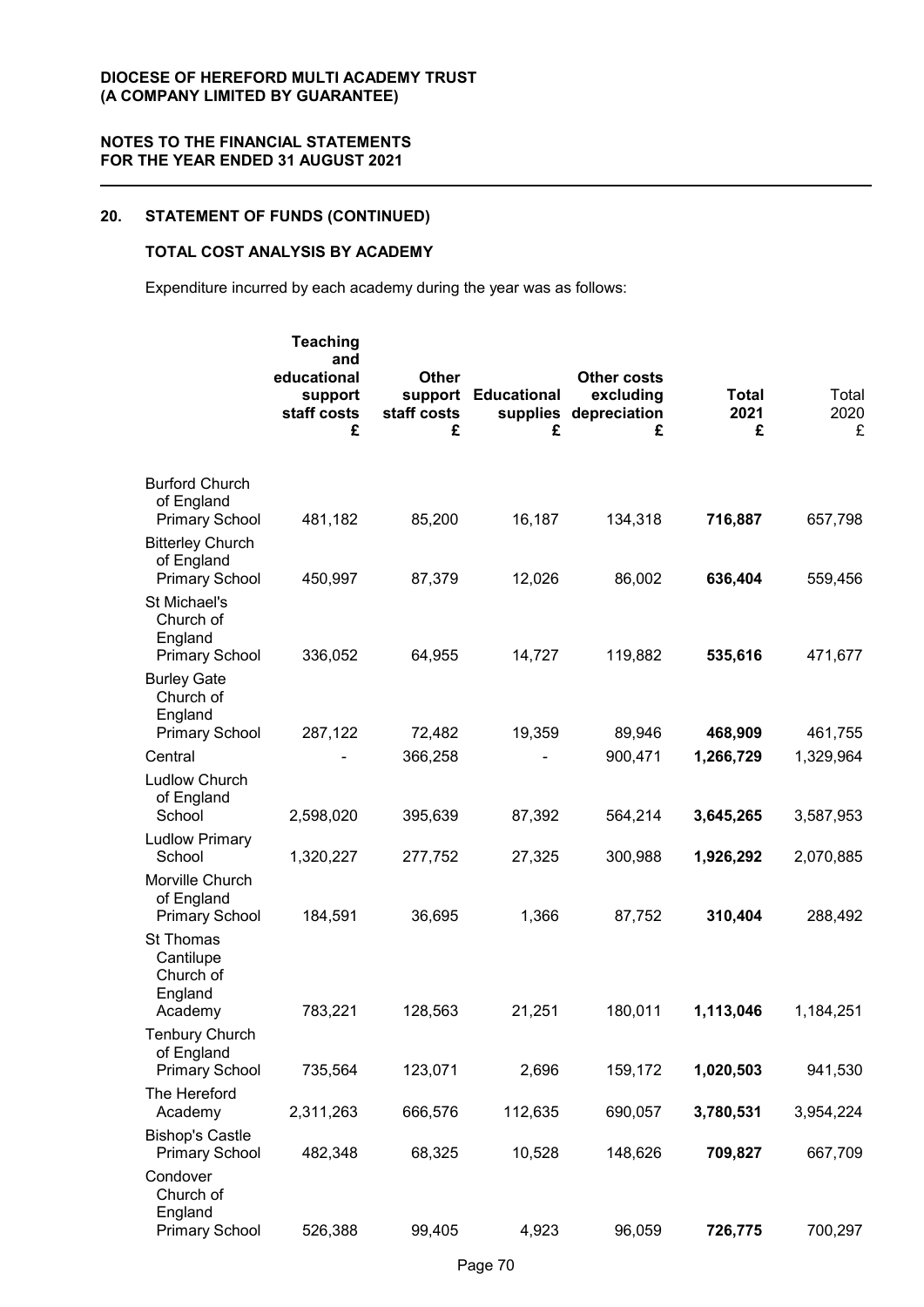# **20. STATEMENT OF FUNDS (CONTINUED)**

|                                                              | <b>Teaching</b><br>and<br>educational<br>support<br>staff costs<br>£ | <b>Other</b><br>support<br>staff costs<br>£ | <b>Educational</b><br>supplies<br>£ | <b>Other costs</b><br>excluding<br>depreciation<br>£ | Total<br>2021<br>£ | Total<br>2020<br>£ |
|--------------------------------------------------------------|----------------------------------------------------------------------|---------------------------------------------|-------------------------------------|------------------------------------------------------|--------------------|--------------------|
| St Edward's<br>Church of<br>England<br><b>Primary School</b> | 184,817                                                              | 43,768                                      | 2,539                               | 68,025                                               | 299,149            | 259,272            |
| St George's<br>Church of<br>England<br>Academy Clun          | 295,609                                                              | 70,189                                      | 11,947                              | 101,318                                              | 479,063            | 479,343            |
| Eastnor<br>Parochial<br><b>Primary School</b>                | 348,920                                                              | 39,604                                      | 9,134                               | 95,405                                               | 493,063            | 471,445            |
| <b>ACADEMY</b><br><b>TRUST</b>                               | 11,326,321                                                           | 2,625,861                                   | 354,035                             | 3,822,246                                            | 18,128,463         | 18,086,051         |

## **21. ANALYSIS OF NET ASSETS BETWEEN FUNDS**

## **ANALYSIS OF NET ASSETS BETWEEN FUNDS - CURRENT YEAR**

| <b>Unrestricted</b><br>funds<br>2021<br>£ | <b>Restricted</b><br>funds<br>2021<br>£ | <b>Restricted</b><br>fixed asset<br>funds<br>2021<br>£ | Total<br>funds<br>2021<br>£ |
|-------------------------------------------|-----------------------------------------|--------------------------------------------------------|-----------------------------|
|                                           |                                         | 24,853,687                                             | 24,853,687                  |
| 270,933                                   | 2,010,009                               | 564,336                                                | 2,845,278                   |
|                                           | (1,008,861)                             |                                                        | (1,008,861)                 |
|                                           | (466, 015)                              | ٠                                                      | (466, 015)                  |
| ۰                                         | (15,605,000)                            | ٠                                                      | (15,605,000)                |
| 270.933                                   | (15,069,867)                            | 25,418,023                                             | 10,619,089                  |
|                                           |                                         |                                                        |                             |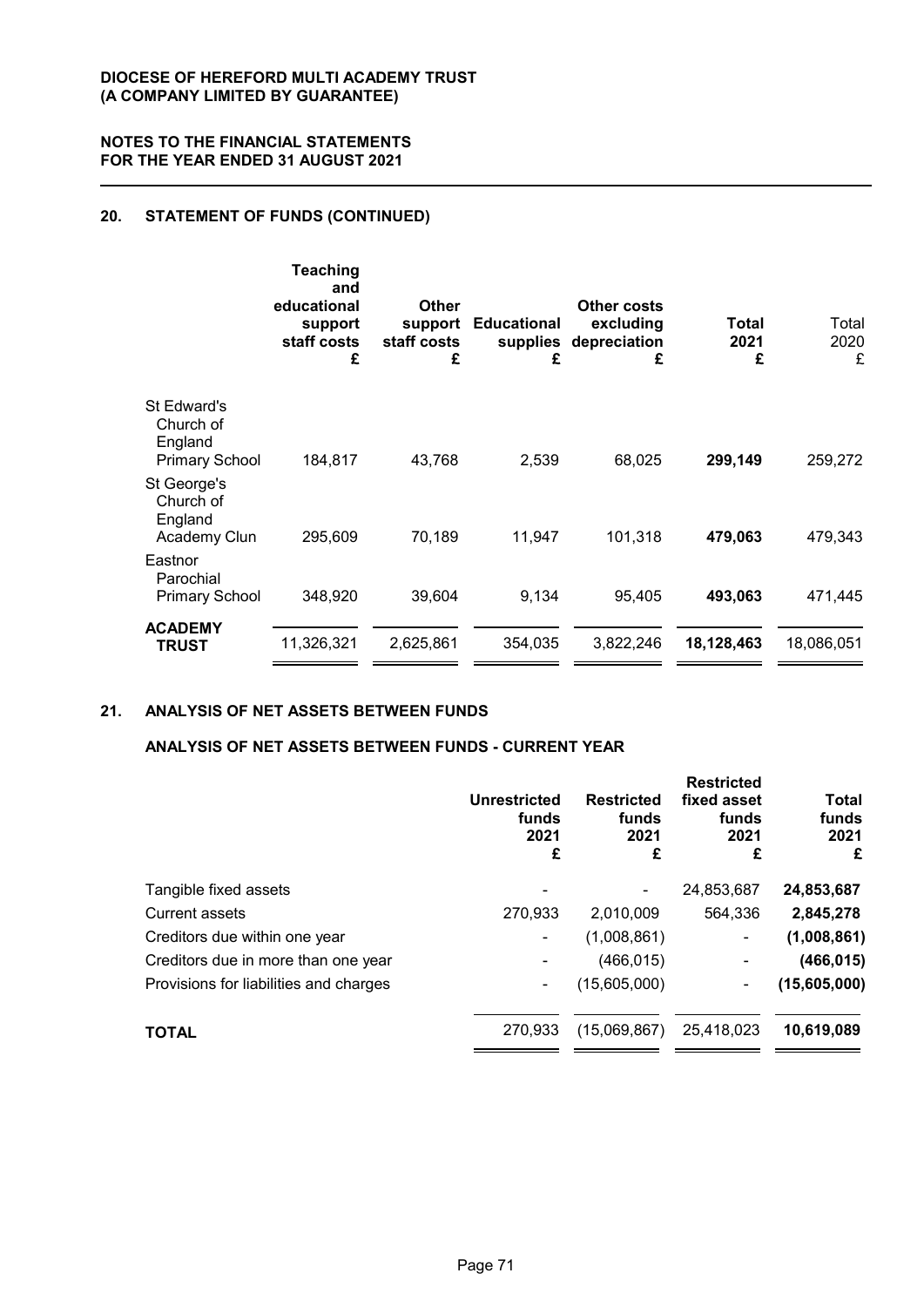## **21. ANALYSIS OF NET ASSETS BETWEEN FUNDS (CONTINUED)**

## **ANALYSIS OF NET ASSETS BETWEEN FUNDS - PRIOR YEAR**

|                                        |              |                | Restricted               |                |
|----------------------------------------|--------------|----------------|--------------------------|----------------|
|                                        | Unrestricted | Restricted     | fixed asset              | Total          |
|                                        | funds        | funds          | funds                    | funds          |
|                                        | 2020         | 2020           | 2020                     | 2020           |
|                                        | £            | £              | £                        | £              |
| Tangible fixed assets                  |              |                | 26,251,497               | 26,251,497     |
| <b>Current assets</b>                  | 658,108      | 1,484,772      | 263,990                  | 2,406,870      |
| Creditors due within one year          |              | (984,004)      | $\overline{\phantom{0}}$ | (984, 004)     |
| Creditors due in more than one year    |              | (500, 768)     |                          | (500, 768)     |
| Provisions for liabilities and charges | ۰            | (14, 135, 000) | ۰                        | (14, 135, 000) |
| <b>TOTAL</b>                           | 658.108      | (14, 135, 000) | 26,515,487               | 13,038,595     |
|                                        |              |                |                          |                |

## **22. RECONCILIATION OF NET EXPENDITURE TO NET CASH FLOW FROM OPERATING ACTIVITIES**

|                                                                         | 2021<br>£   | 2020<br>£   |
|-------------------------------------------------------------------------|-------------|-------------|
| Net expenditure for the year (as per Statement of Financial Activities) | (1,570,506) | (1,964,631) |
| <b>ADJUSTMENTS FOR:</b>                                                 |             |             |
| Depreciation                                                            | 1,856,714   | 1,317,149   |
| Capital grants from DfE and Other Capital Income                        | (759, 250)  | (337, 579)  |
| Defined benefit pension scheme cost less contributions payable          | 359,000     | 465,000     |
| Defined benefit pension scheme finance cost                             | 262,000     | 305,000     |
| Decrease in stocks                                                      | 7,256       |             |
| Decrease in debtors                                                     | 121,288     | 1,523,755   |
| Increase/(decrease) in creditors                                        | 23,314      | (127, 341)  |
| Interest received                                                       | (16)        | (1,086)     |
| <b>NET CASH PROVIDED BY OPERATING ACTIVITIES</b>                        | 299,800     | 1,180,267   |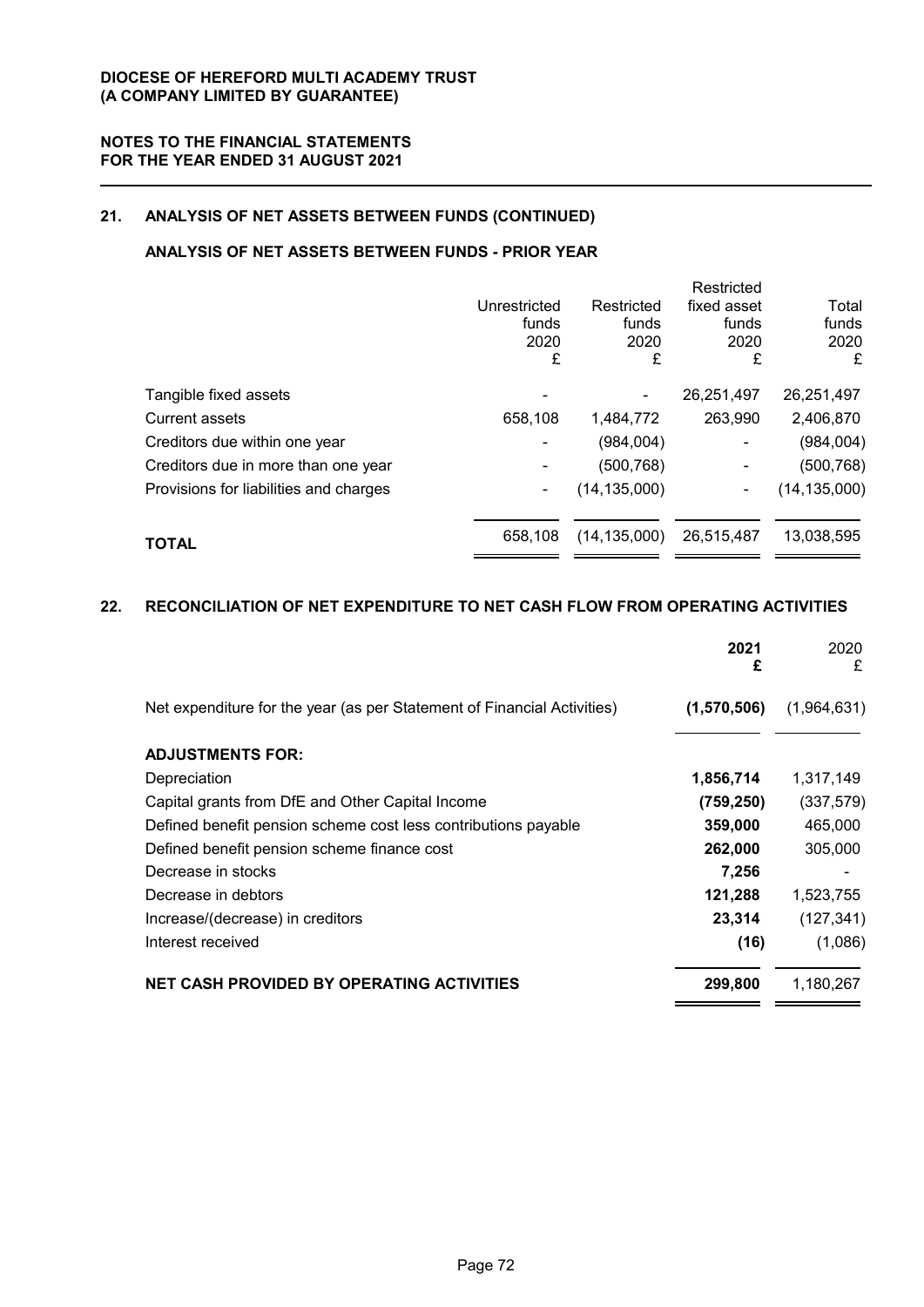# **23. CASH FLOWS FROM FINANCING ACTIVITIES**

|     |                                                     | Group<br>2021<br>£ | Group<br>2020<br>£ |
|-----|-----------------------------------------------------|--------------------|--------------------|
|     | Cash inflows from new ESFA loans                    |                    | 407,768            |
|     | Repayments of ESFA loans                            | (33, 210)          |                    |
|     | NET CASH (USED IN)/PROVIDED BY FINANCING ACTIVITIES | (33, 210)          | 407,768            |
| 24. | <b>CASH FLOWS FROM INVESTING ACTIVITIES</b>         |                    |                    |
|     |                                                     | Group<br>2021<br>£ | Group<br>2020<br>£ |
|     | Interest received                                   | 16                 | 1,086              |
|     | Purchase of tangible fixed assets                   | (458, 904)         | (2, 417, 377)      |
|     | Capital grants from DfE Group                       | 759,250            | 337,579            |
|     | NET CASH PROVIDED BY/(USED IN) INVESTING ACTIVITIES | 300,362            | (2,078,712)        |
|     |                                                     |                    |                    |

# **25. ANALYSIS OF CASH AND CASH EQUIVALENTS**

|                                 | Group<br>2021 | Group<br>2020<br>£ |
|---------------------------------|---------------|--------------------|
| Cash in hand and at bank        | 2,263,977     | 1,697,025          |
| TOTAL CASH AND CASH EQUIVALENTS | 2,263,977     | 1.697.025          |

# **26. ANALYSIS OF CHANGES IN NET DEBT**

|                          | At 1<br><b>September</b><br>2020<br>£ | £       | <b>Other</b><br>£ | At 31<br>Cash flows movements August 2021<br>£ |
|--------------------------|---------------------------------------|---------|-------------------|------------------------------------------------|
| Cash at bank and in hand | 1,697,025                             | 566,952 | $\blacksquare$    | 2,263,977                                      |
| Debt due within 1 year   | (57,000)                              | 33,210  | (34, 753)         | (58, 543)                                      |
| Debt due after 1 year    | (500, 768)                            |         | 34,753            | (466, 015)                                     |
|                          | 1,139,257                             | 600,162 | $\blacksquare$    | 1,739,419                                      |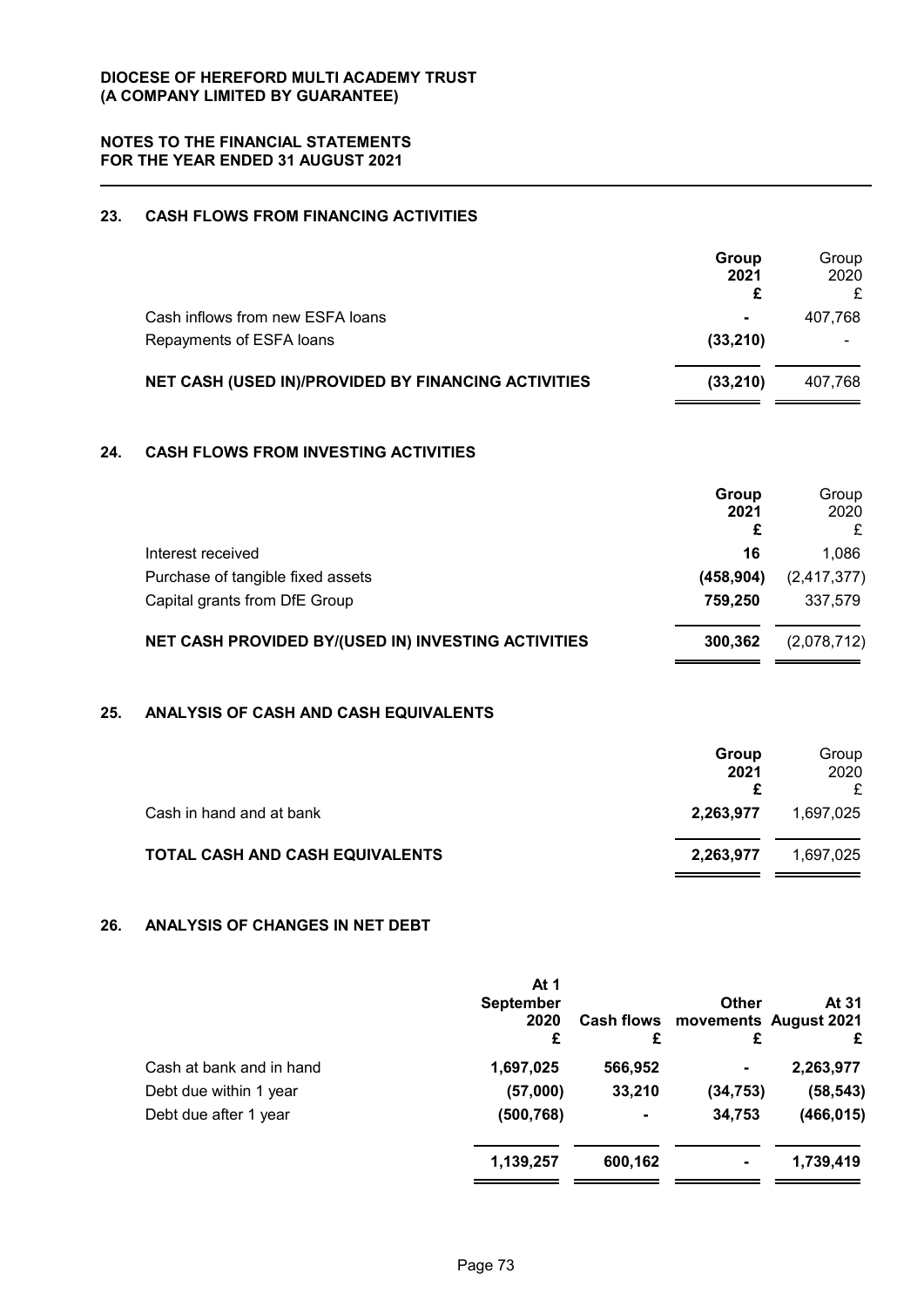#### **27. PENSION COMMITMENTS**

The Academy Trust's employees belong to two principal pension schemes: the Teachers' Pension Scheme England and Wales (TPS) for academic and related staff; and the Local Government Pension Scheme (LGPS) for non-teaching staff, which is managed by Worcestershire County Council and Shropshire County Council. Both are multi-employer defined benefit schemes.

The latest actuarial valuation of the TPS related to the period ended 31 March 2016 and of the LGPS 31 March 2019.

Contributions amounting to £184,601 were payable to the schemes at 31 August 2021 (2020 - £178,089) and are included within creditors.

#### **TEACHERS' PENSION SCHEME**

The Teachers' Pension Scheme (TPS) is a statutory, contributory, defined benefit scheme, governed by the Teachers' Pension Scheme Regulations 2014. Membership is automatic for full-time teachers in academies. All teachers have the option to opt-out of the TPS following enrolment.

The TPS is an unfunded scheme to which both the member and employer makes contributions, as a percentage of salary - these contributions are credited to the Exchequer. Retirement and other pension benefits are paid by public funds provided by Parliament.

#### **VALUATION OF THE TEACHERS' PENSION SCHEME**

The Government Actuary, using normal actuarial principles, conducts a formal actuarial review of the TPS in accordance with the Public Service Pensions (Valuations and Employer Cost Cap) Directions 2014 published by HM Treasury every 4 years. The aim of the review is to specify the level of future contributions. Actuarial scheme valuations are dependent on assumptions about the value of future costs, design of benefits and many other factors. The latest actuarial valuation of the TPS was carried out as at 31 March 2016. The valuation report was published by the Department for Education on 5 March 2019. The key elements of the valuation and subsequent consultation are:

- employer contribution rates set at 23.68% of pensionable pay (including a 0.08% administration levy)
- total scheme liabilities (pensions currently in payment and the estimated cost of future benefits) for service to the effective date of £218,100 million and notional assets (estimated future contributions together with the notional investments held at the valuation date) of £196,100 million, giving a notional past service deficit of £22,000 million
- the SCAPE rate, set by HMT, is used to determine the notional investment return. The current SCAPE rate is 2.4% above the rate of CPI, assumed real rate of return is 2.4% in excess of prices and 2% in excess of earnings. The rate of real earnings growth is assumed to be 2.2%. The assumed nominal rate of return including earnings growth is 4.45%.

The next valuation result is due to be implemented from 1 April 2023.

The employer's pension costs paid to TPS in the year amounted to £1,555,012 (2020 - £1,513,283).

A copy of the valuation report and supporting documentation is on the Teachers' Pensions website (https://www.teacherspensions.co.uk/news/employers/2019/04/teachers-pensions-valuation-report.aspx).

Under the definitions set out in FRS 102, the TPS is an unfunded multi-employer pension scheme. The Group has accounted for its contributions to the scheme as if it were a defined contribution scheme. The Group has set out above the information available on the scheme.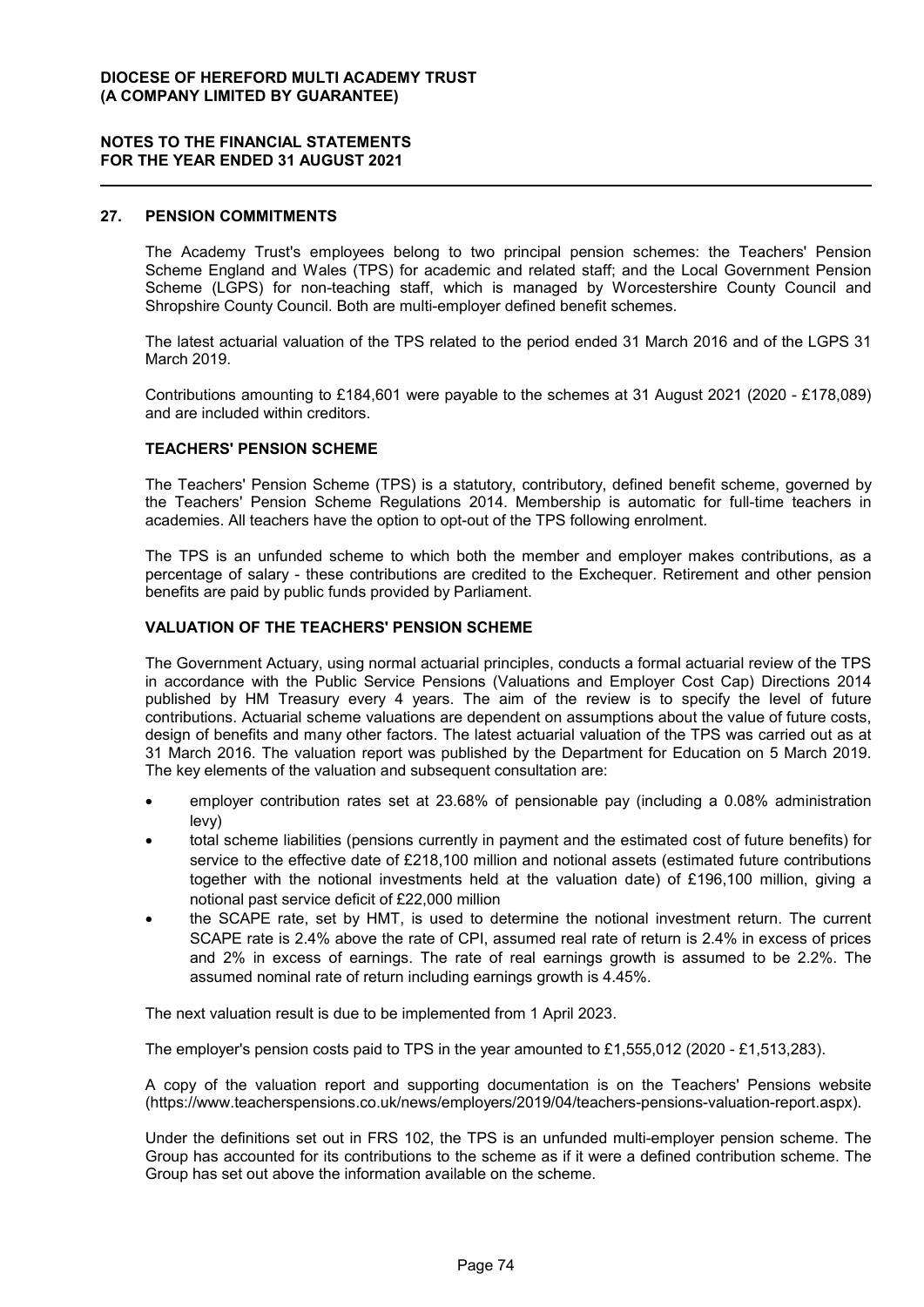### **DIOCESE OF HEREFORD MULTI ACADEMY TRUST (A COMPANY LIMITED BY GUARANTEE)**

### **NOTES TO THE FINANCIAL STATEMENTS FOR THE YEAR ENDED 31 AUGUST 2021**

### **27. PENSION COMMITMENTS (CONTINUED)**

### **LOCAL GOVERNMENT PENSION SCHEME**

The LGPS is a funded defined benefit pension scheme, with the assets held in separate Trusteeadministered funds. The total contribution made for the year ended 31 August 2021 was £1,143,000 (2020 - £1,112,000), of which employer's contributions totalled £954,000 (2020 - £921,000) and employees' contributions totalled £ 189,000 (2020 - £191,000). The agreed contribution rates for future years are 19.1 per cent for employers and 5.5 - 12.5 per cent for employees.

As described in note the LGPS obligation relates to the employees of the Academy Trust, who were the employees transferred as part of the conversion from the maintained school and new employees who were eligible to, and did, join the Scheme in the year. The obligation in respect of employees who transferred on conversion represents their cumulative service at both the predecessor school and the Academy Trust at the balance sheet date.

Parliament has agreed, at the request of the Secretary of State for Education, to a guarantee that, in the event of academy closure, outstanding Local Government Pension Scheme liabilities would be met by the Department for Education. The guarantee came into force on 18 July 2013.

### **PRINCIPAL ACTUARIAL ASSUMPTIONS**

|                                                    | 2021 | 2020 |
|----------------------------------------------------|------|------|
|                                                    | %    | %    |
| Rate of increase in salaries                       | 4.0  | 3.7  |
| Rate of increase for pensions in payment/inflation | 2.9  | 24   |
| Discount rate for scheme liabilities               | 2.8  | 2.3  |
| Inflation assumption (CPI)                         | 1.7  | 1.8  |

The current mortality assumptions include sufficient allowance for future improvements in mortality rates. The assumed life expectations on retirement age 65 are:

|                       | 2021<br><b>Years</b> | 2020<br>Years |
|-----------------------|----------------------|---------------|
| Retiring today:       |                      |               |
| Males                 | 23.0                 | 22.9          |
| Females               | 25.1                 | 25.0          |
| Retiring in 20 years: |                      |               |
| Males                 | 24.3                 | 24.2          |
| Females               | 26.7                 | 26.6          |

### **SENSITIVITY ANALYSIS**

|                                        | 2021 | 2020 |
|----------------------------------------|------|------|
|                                        | £000 | £000 |
| Discount rate $+0.1\%$                 | 891  | 804  |
| Mortality assumption - 1 year increase | 965  | 866  |
| CPI rate $+0.1\%$                      | 949  | 856  |
| Pay growth +0.1%                       | 922  | 834  |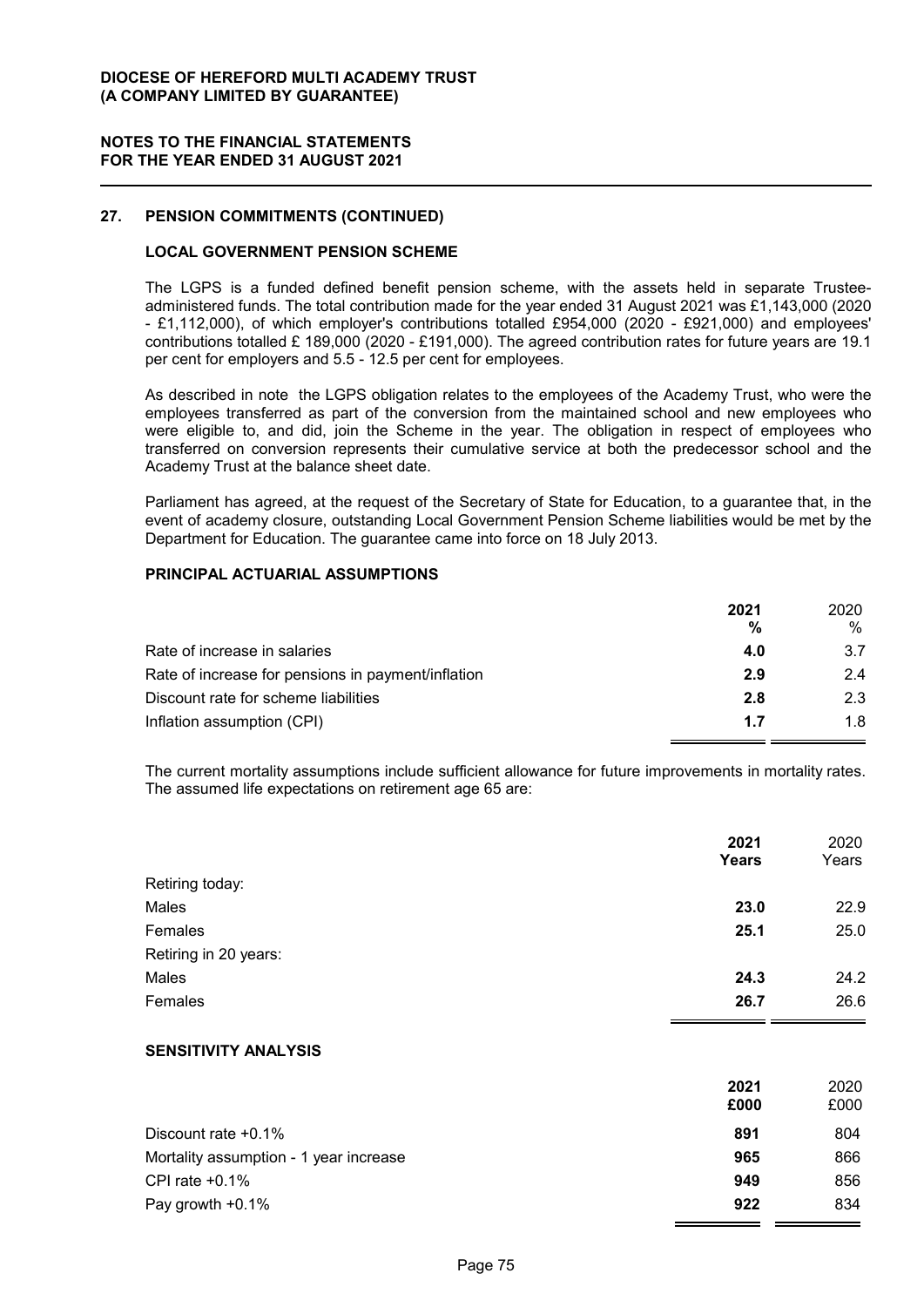# **27. PENSION COMMITMENTS (CONTINUED)**

## **SHARE OF SCHEME ASSETS**

The Group's share of the assets in the scheme was:

|                                     | 2021<br>£ | 2020<br>£ |
|-------------------------------------|-----------|-----------|
| Equities                            | 6,807,000 | 4,363,000 |
| <b>Bonds</b>                        | 900,000   | 1,232,000 |
| Property                            | 396,000   | 365,000   |
| Cash and other liquid assets        | 210,000   | 234,000   |
| Other                               | 1,630,000 | 1,318,000 |
| <b>Total market value of assets</b> | 9,943,000 | 7,512,000 |

The actual return on scheme assets was £1,347,000 (2020 - £86,000).

The amounts recognised in the Consolidated Statement of Financial Activities are as follows:

|                                                                                  | 2021<br>£   | 2020<br>£   |
|----------------------------------------------------------------------------------|-------------|-------------|
| Current service cost                                                             | (1,313,000) | (1,320,000) |
| Interest cost                                                                    | (390,000)   | (305,000)   |
| Interest income                                                                  | 144,000     | 111,000     |
| Administrative expenses                                                          | (16,000)    | (16,000)    |
| Total amount recognised in the consolidated statement of financial<br>activities | (1,575,000) | (1,530,000) |

Changes in the present value of the defined benefit obligations were as follows:

|                        | 2021<br>£  | 2020<br>£  |
|------------------------|------------|------------|
| <b>AT 1 SEPTEMBER</b>  | 21,669,000 | 17,082,000 |
| Current service cost   | 1,313,000  | 1,320,000  |
| Interest cost          | 390,000    | 305,000    |
| Employee contributions | 189,000    | 191,000    |
| Actuarial gains        | 2,083,000  | 3,017,000  |
| Benefits paid          | (51,000)   | (403,000)  |
| Losses on curtailments |            | (2,000)    |
| Past service cost      |            | 159,000    |
| Other movements        | (45,000)   |            |
| AT 31 AUGUST           | 25,548,000 | 21,669,000 |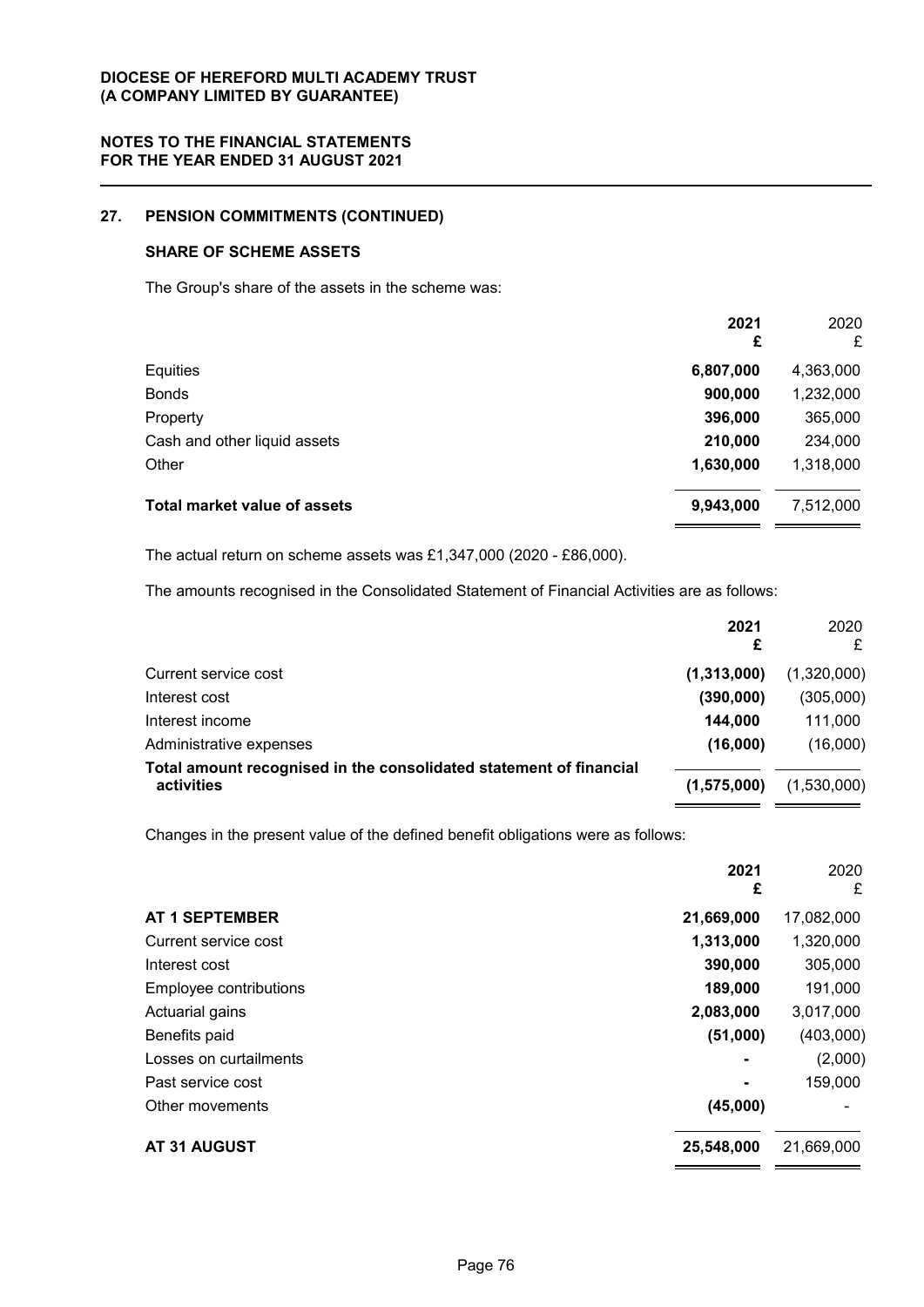## **27. PENSION COMMITMENTS (CONTINUED)**

Changes in the fair value of the Group's share of scheme assets were as follows:

|                               | 2021<br>£ | 2020<br>£ |
|-------------------------------|-----------|-----------|
| <b>AT 1 SEPTEMBER</b>         | 7,538,000 | 5,829,000 |
| Interest income               | 144,000   | 111,000   |
| Actuarial gains               | 1,234,000 | 905,000   |
| <b>Employer contributions</b> | 954,000   | 921,000   |
| Employee contributions        | 189,000   | 191,000   |
| Benefits paid                 | (51,000)  | (403,000) |
| Administration expenses       | (16,000)  | (16,000)  |
| Other movements               | (49,000)  |           |
| <b>AT 31 AUGUST</b>           | 9,943,000 | 7,538,000 |

# **28. OPERATING LEASE COMMITMENTS**

At 31 August 2021 the Group and the Academy Trust had commitments to make future minimum lease payments under non-cancellable operating leases as follows:

| Group<br>2021<br>£ | Group<br>2020<br>£ | <b>Trust</b><br>2021<br>£ | Trust<br>2020<br>£ |
|--------------------|--------------------|---------------------------|--------------------|
| 35,190             | 35,190             | 35,190                    | 35,190             |
| 35,131             | 70,321             | 35,131                    | 70,321             |
| 70.321             | 105.511            | 70.321                    | 105.511            |
|                    |                    |                           |                    |

## **29. MEMBERS' LIABILITY**

Each member of the charitable company undertakes to contribute to the assets of the company in the event of it being wound up while he/she is a member, or within one year after he/she ceases to be a member, such amount as may be required, not exceeding £10 for the debts and liabilities contracted before he/she ceases to be a member.